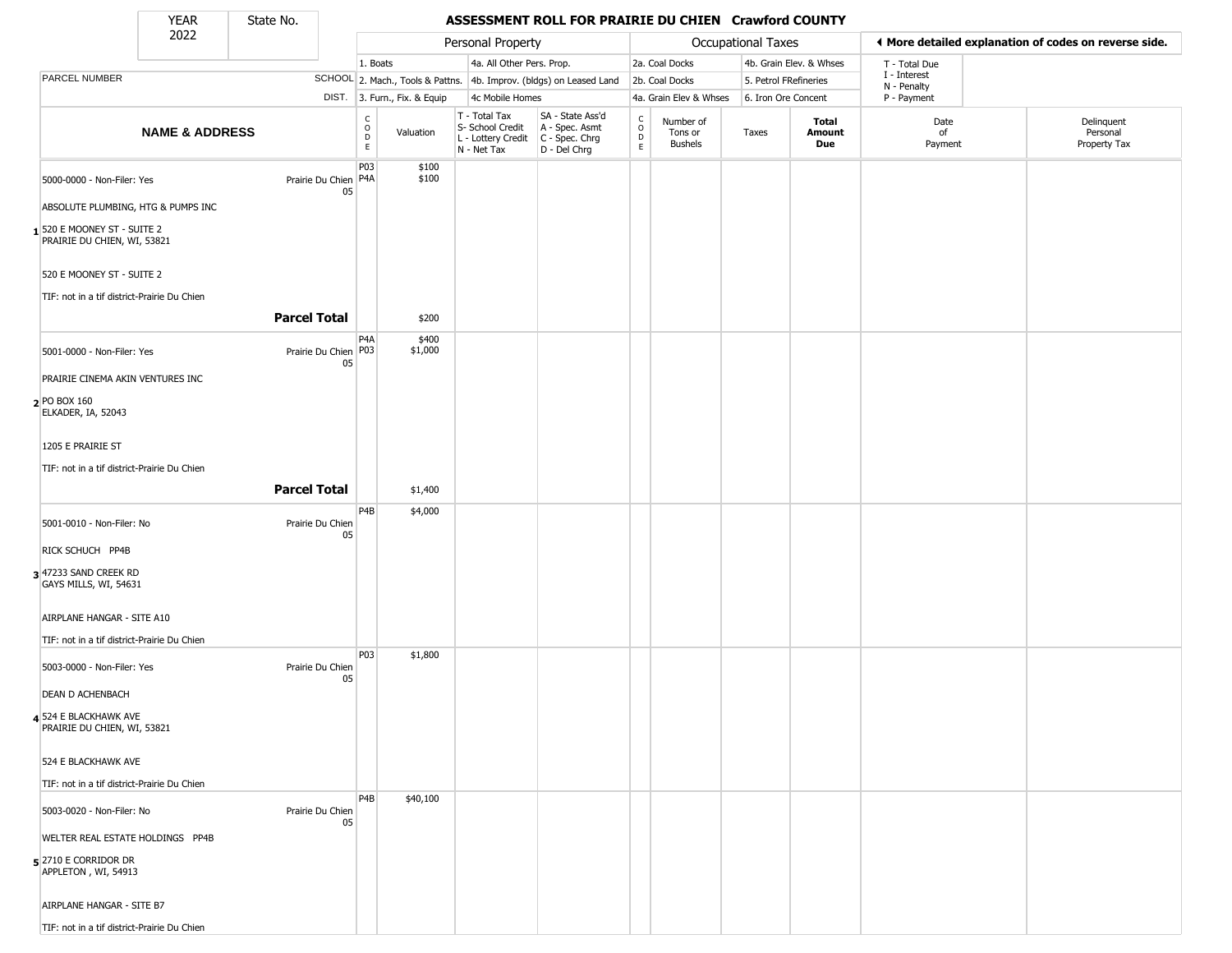| YFAR | State No. |
|------|-----------|
| ררחר |           |

|                                                      | <b>YEAR</b>               | State No.           |                                |                                                            |                              |                                                                                         | ASSESSMENT ROLL FOR PRAIRIE DU CHIEN Crawford COUNTY                |                         |                                        |                       |                         |                             |                                                       |
|------------------------------------------------------|---------------------------|---------------------|--------------------------------|------------------------------------------------------------|------------------------------|-----------------------------------------------------------------------------------------|---------------------------------------------------------------------|-------------------------|----------------------------------------|-----------------------|-------------------------|-----------------------------|-------------------------------------------------------|
|                                                      | 2022                      |                     |                                |                                                            |                              | Personal Property                                                                       |                                                                     |                         |                                        | Occupational Taxes    |                         |                             | ♦ More detailed explanation of codes on reverse side. |
|                                                      |                           |                     |                                | 1. Boats                                                   |                              | 4a. All Other Pers. Prop.                                                               |                                                                     |                         | 2a. Coal Docks                         |                       | 4b. Grain Elev. & Whses | T - Total Due               |                                                       |
| PARCEL NUMBER                                        |                           |                     |                                |                                                            |                              |                                                                                         | SCHOOL 2. Mach., Tools & Pattns. 4b. Improv. (bldgs) on Leased Land |                         | 2b. Coal Docks                         | 5. Petrol FRefineries |                         | I - Interest<br>N - Penalty |                                                       |
|                                                      |                           |                     |                                |                                                            | DIST. 3. Furn., Fix. & Equip | 4c Mobile Homes                                                                         |                                                                     |                         | 4a. Grain Elev & Whses                 | 6. Iron Ore Concent   |                         | P - Payment                 |                                                       |
|                                                      | <b>NAME &amp; ADDRESS</b> |                     |                                | $\overset{\mathsf{C}}{\underset{\mathsf{D}}{\circ}}$<br>E. | Valuation                    | T - Total Tax<br>S- School Credit<br>L - Lottery Credit   C - Spec. Chrg<br>N - Net Tax | SA - State Ass'd<br>A - Spec. Asmt<br>D - Del Chrg                  | C<br>$\circ$<br>D<br>E. | Number of<br>Tons or<br><b>Bushels</b> | Taxes                 | Total<br>Amount<br>Due  | Date<br>of<br>Payment       | Delinquent<br>Personal<br>Property Tax                |
| 5004-0001 - Non-Filer: No                            |                           |                     | Prairie Du Chien<br>05         | P03                                                        | \$100                        |                                                                                         |                                                                     |                         |                                        |                       |                         |                             |                                                       |
| STARK'S SPORT SHOP INC                               |                           |                     |                                |                                                            |                              |                                                                                         |                                                                     |                         |                                        |                       |                         |                             |                                                       |
| 6 119 W BLACKHAWK AVE<br>PRAIRIE DU CHIEN, WI, 53821 |                           |                     |                                |                                                            |                              |                                                                                         |                                                                     |                         |                                        |                       |                         |                             |                                                       |
| 115 S BEAUMONT RD                                    |                           |                     |                                |                                                            |                              |                                                                                         |                                                                     |                         |                                        |                       |                         |                             |                                                       |
| TIF: not in a tif district-Prairie Du Chien          |                           |                     |                                |                                                            |                              |                                                                                         |                                                                     |                         |                                        |                       |                         |                             |                                                       |
| 5006-0000 - Non-Filer: Yes                           |                           |                     | Prairie Du Chien   P03  <br>05 | P <sub>4</sub> A                                           | \$100<br>\$2,200             |                                                                                         |                                                                     |                         |                                        |                       |                         |                             |                                                       |
| ALTHOF'S TELEVISION CENTER, INC                      |                           |                     |                                |                                                            |                              |                                                                                         |                                                                     |                         |                                        |                       |                         |                             |                                                       |
| 7 116 E BLACKHAWK AVE<br>PRAIRIE DU CHIEN, WI, 53821 |                           |                     |                                |                                                            |                              |                                                                                         |                                                                     |                         |                                        |                       |                         |                             |                                                       |
| 116 E BLACKHAWK AVE                                  |                           |                     |                                |                                                            |                              |                                                                                         |                                                                     |                         |                                        |                       |                         |                             |                                                       |
| TIF: not in a tif district-Prairie Du Chien          |                           |                     |                                |                                                            |                              |                                                                                         |                                                                     |                         |                                        |                       |                         |                             |                                                       |
|                                                      |                           | <b>Parcel Total</b> |                                |                                                            | \$2,300                      |                                                                                         |                                                                     |                         |                                        |                       |                         |                             |                                                       |
| 5006-0010 - Non-Filer: No                            |                           |                     | Prairie Du Chien<br>05         | P4B                                                        | \$9,100                      |                                                                                         |                                                                     |                         |                                        |                       |                         |                             |                                                       |
| William Herreid, Jr PP4B                             |                           |                     |                                |                                                            |                              |                                                                                         |                                                                     |                         |                                        |                       |                         |                             |                                                       |
| 8 PO Box 306<br>Prairie du Chien, WI, 53821          |                           |                     |                                |                                                            |                              |                                                                                         |                                                                     |                         |                                        |                       |                         |                             |                                                       |
| AIRPLANE HANGAR - SITE B3                            |                           |                     |                                |                                                            |                              |                                                                                         |                                                                     |                         |                                        |                       |                         |                             |                                                       |
| TIF: not in a tif district-Prairie Du Chien          |                           |                     |                                | P <sub>4</sub> A                                           | \$100                        |                                                                                         |                                                                     |                         |                                        |                       |                         |                             |                                                       |
| 5010-0000 - Non-Filer: No                            |                           |                     | Prairie Du Chien<br>05         |                                                            |                              |                                                                                         |                                                                     |                         |                                        |                       |                         |                             |                                                       |
| ANHEUSER BUSCH, LLC ATTN: CORP TAX DEPT              |                           |                     |                                |                                                            |                              |                                                                                         |                                                                     |                         |                                        |                       |                         |                             |                                                       |
| ONE BUSCH PLACE<br>ST LOUIS, MO, 63118-1849          |                           |                     |                                |                                                            |                              |                                                                                         |                                                                     |                         |                                        |                       |                         |                             |                                                       |
| VARIOUS                                              |                           |                     |                                |                                                            |                              |                                                                                         |                                                                     |                         |                                        |                       |                         |                             |                                                       |
| TIF: not in a tif district-Prairie Du Chien          |                           |                     |                                |                                                            |                              |                                                                                         |                                                                     |                         |                                        |                       |                         |                             |                                                       |
| 5010-0010 - Non-Filer: No                            |                           |                     | Prairie Du Chien<br>05         | P <sub>4</sub> B                                           | \$8,600                      |                                                                                         |                                                                     |                         |                                        |                       |                         |                             |                                                       |
| SCOTT LECKLITER PP4B                                 |                           |                     |                                |                                                            |                              |                                                                                         |                                                                     |                         |                                        |                       |                         |                             |                                                       |
| 10 331 STONY LOOP<br>MCGREGOR, IA, 52157             |                           |                     |                                |                                                            |                              |                                                                                         |                                                                     |                         |                                        |                       |                         |                             |                                                       |
| AIRPLANE HANGAR - B9                                 |                           |                     |                                |                                                            |                              |                                                                                         |                                                                     |                         |                                        |                       |                         |                             |                                                       |
| TIF: not in a tif district-Prairie Du Chien          |                           |                     |                                |                                                            |                              |                                                                                         |                                                                     |                         |                                        |                       |                         |                             |                                                       |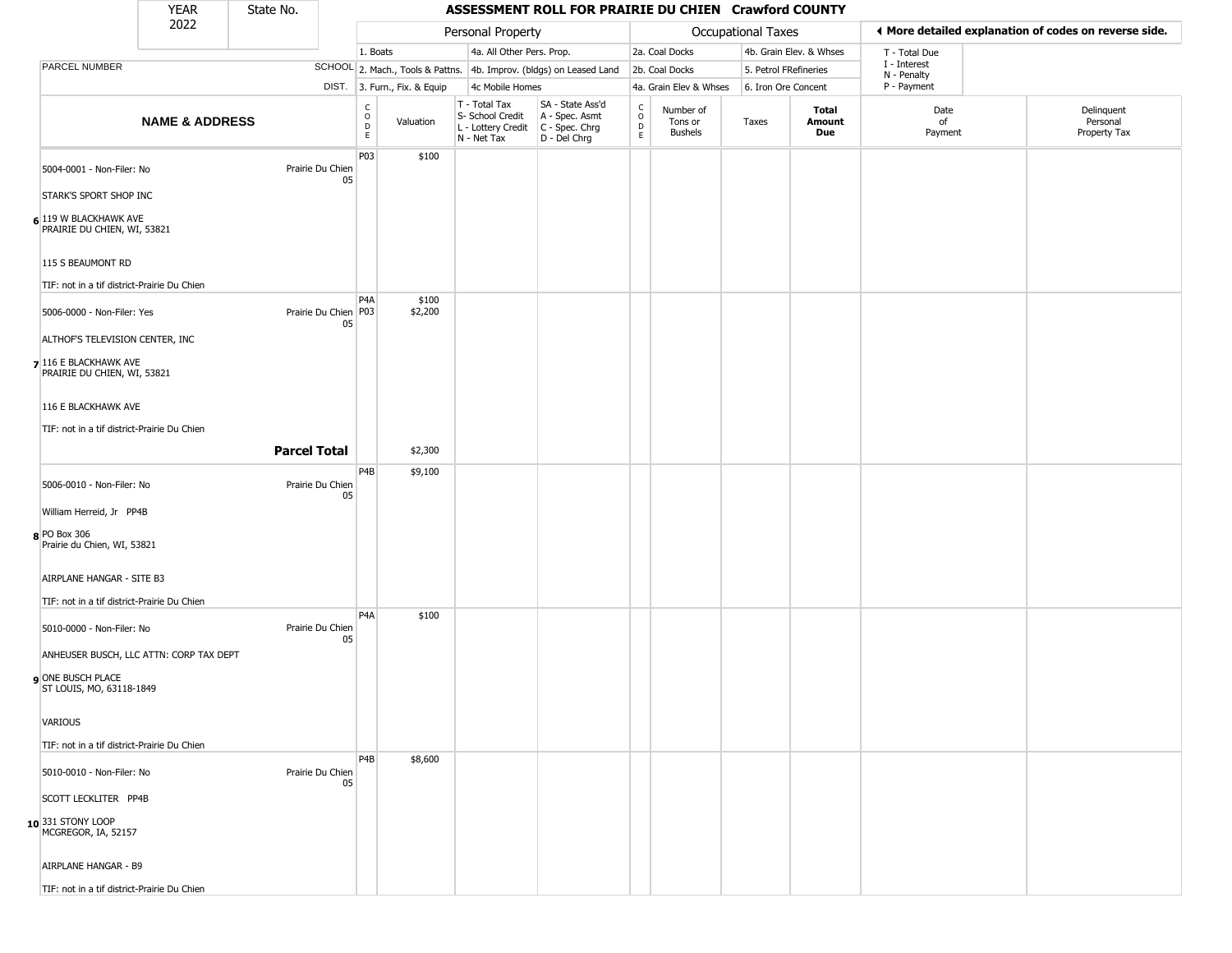| <b>YEAR</b> | State No. |
|-------------|-----------|
| ררחר        |           |

|                                                                                               | <b>YEAR</b>               | State No.           |                            |                        |                              |                                                                        | ASSESSMENT ROLL FOR PRAIRIE DU CHIEN Crawford COUNTY                 |                                     |                                 |                       |                               |                             |                                                       |
|-----------------------------------------------------------------------------------------------|---------------------------|---------------------|----------------------------|------------------------|------------------------------|------------------------------------------------------------------------|----------------------------------------------------------------------|-------------------------------------|---------------------------------|-----------------------|-------------------------------|-----------------------------|-------------------------------------------------------|
|                                                                                               | 2022                      |                     |                            |                        |                              | Personal Property                                                      |                                                                      |                                     |                                 | Occupational Taxes    |                               |                             | ♦ More detailed explanation of codes on reverse side. |
|                                                                                               |                           |                     |                            | 1. Boats               |                              | 4a. All Other Pers. Prop.                                              |                                                                      |                                     | 2a. Coal Docks                  |                       | 4b. Grain Elev. & Whses       | T - Total Due               |                                                       |
| PARCEL NUMBER                                                                                 |                           |                     |                            |                        |                              |                                                                        | SCHOOL 2. Mach., Tools & Pattns. 4b. Improv. (bldgs) on Leased Land  |                                     | 2b. Coal Docks                  | 5. Petrol FRefineries |                               | I - Interest<br>N - Penalty |                                                       |
|                                                                                               |                           |                     |                            |                        | DIST. 3. Furn., Fix. & Equip | 4c Mobile Homes                                                        |                                                                      |                                     | 4a. Grain Elev & Whses          | 6. Iron Ore Concent   |                               | P - Payment                 |                                                       |
|                                                                                               | <b>NAME &amp; ADDRESS</b> |                     |                            | C<br>$\circ$<br>D<br>E | Valuation                    | T - Total Tax<br>S- School Credit<br>L - Lottery Credit<br>N - Net Tax | SA - State Ass'd<br>A - Spec. Asmt<br>C - Spec. Chrg<br>D - Del Chrg | $\int_{0}^{c}$<br>$\mathsf{D}$<br>E | Number of<br>Tons or<br>Bushels | Taxes                 | <b>Total</b><br>Amount<br>Due | Date<br>of<br>Payment       | Delinquent<br>Personal<br>Property Tax                |
| 5011-0000 - Non-Filer: No                                                                     |                           |                     | Prairie Du Chien<br>05     | P03                    | \$1,500                      |                                                                        |                                                                      |                                     |                                 |                       |                               |                             |                                                       |
| ADT, LLC                                                                                      |                           |                     |                            |                        |                              |                                                                        |                                                                      |                                     |                                 |                       |                               |                             |                                                       |
| 11 PO BOX 54767<br>LEXINGTON, KY, 40555                                                       |                           |                     |                            |                        |                              |                                                                        |                                                                      |                                     |                                 |                       |                               |                             |                                                       |
| VARIOUS                                                                                       |                           |                     |                            |                        |                              |                                                                        |                                                                      |                                     |                                 |                       |                               |                             |                                                       |
| TIF: not in a tif district-Prairie Du Chien                                                   |                           |                     |                            |                        |                              |                                                                        |                                                                      |                                     |                                 |                       |                               |                             |                                                       |
| 5012-0005 - Non-Filer: No                                                                     |                           |                     | Prairie Du Chien P03<br>05 | P <sub>4</sub> A       | \$300<br>\$25,500            |                                                                        |                                                                      |                                     |                                 |                       |                               |                             |                                                       |
| SPAHN & ROSE LUMBER CO                                                                        |                           |                     |                            |                        |                              |                                                                        |                                                                      |                                     |                                 |                       |                               |                             |                                                       |
| 12 1155 E LAPOINTE ST<br>PRAIRIE DU CHIEN, WI, 53821                                          |                           |                     |                            |                        |                              |                                                                        |                                                                      |                                     |                                 |                       |                               |                             |                                                       |
| 1155 E LAPOINTE ST                                                                            |                           |                     |                            |                        |                              |                                                                        |                                                                      |                                     |                                 |                       |                               |                             |                                                       |
| TIF: not in a tif district-Prairie Du Chien                                                   |                           |                     |                            |                        |                              |                                                                        |                                                                      |                                     |                                 |                       |                               |                             |                                                       |
|                                                                                               |                           | <b>Parcel Total</b> |                            |                        | \$25,800                     |                                                                        |                                                                      |                                     |                                 |                       |                               |                             |                                                       |
| 5013-0010 - Non-Filer: Yes                                                                    |                           |                     | Prairie Du Chien           | P03                    | \$400                        |                                                                        |                                                                      |                                     |                                 |                       |                               |                             |                                                       |
| WILLIAM BREIDEL                                                                               |                           |                     | 05                         |                        |                              |                                                                        |                                                                      |                                     |                                 |                       |                               |                             |                                                       |
| 13 526 OAK AVE S<br>ONALASKA, WI, 54650                                                       |                           |                     |                            |                        |                              |                                                                        |                                                                      |                                     |                                 |                       |                               |                             |                                                       |
| 801 S MICHIGAN ST                                                                             |                           |                     |                            |                        |                              |                                                                        |                                                                      |                                     |                                 |                       |                               |                             |                                                       |
| TIF: not in a tif district-Prairie Du Chien                                                   |                           |                     |                            |                        |                              |                                                                        |                                                                      |                                     |                                 |                       |                               |                             |                                                       |
| 5014-0005 - Non-Filer: Yes                                                                    |                           |                     | Prairie Du Chien<br>05     | P03                    | \$2,800                      |                                                                        |                                                                      |                                     |                                 |                       |                               |                             |                                                       |
| <b>STROM LAKE LLC</b>                                                                         |                           |                     |                            |                        |                              |                                                                        |                                                                      |                                     |                                 |                       |                               |                             |                                                       |
| 14 208 CYPRESS COURT<br>SO MILWAUKEE, WI, 53172                                               |                           |                     |                            |                        |                              |                                                                        |                                                                      |                                     |                                 |                       |                               |                             |                                                       |
| 1700 S WACOUTA                                                                                |                           |                     |                            |                        |                              |                                                                        |                                                                      |                                     |                                 |                       |                               |                             |                                                       |
| TIF: not in a tif district-Prairie Du Chien                                                   |                           |                     |                            |                        |                              |                                                                        |                                                                      |                                     |                                 |                       |                               |                             |                                                       |
| 5015-0010 - Non-Filer: Yes                                                                    |                           |                     | Prairie Du Chien<br>05     | <b>P03</b>             | \$1,100                      |                                                                        |                                                                      |                                     |                                 |                       |                               |                             |                                                       |
| JEST FOR KIDS DAY CARE RHONDA S STUBBE<br>15 328 N BEAUMONT RD<br>PRAIRIE DU CHIEN, WI, 53821 |                           |                     |                            |                        |                              |                                                                        |                                                                      |                                     |                                 |                       |                               |                             |                                                       |
| 328 N BEAUMONT RD                                                                             |                           |                     |                            |                        |                              |                                                                        |                                                                      |                                     |                                 |                       |                               |                             |                                                       |
| TIF: not in a tif district-Prairie Du Chien                                                   |                           |                     |                            |                        |                              |                                                                        |                                                                      |                                     |                                 |                       |                               |                             |                                                       |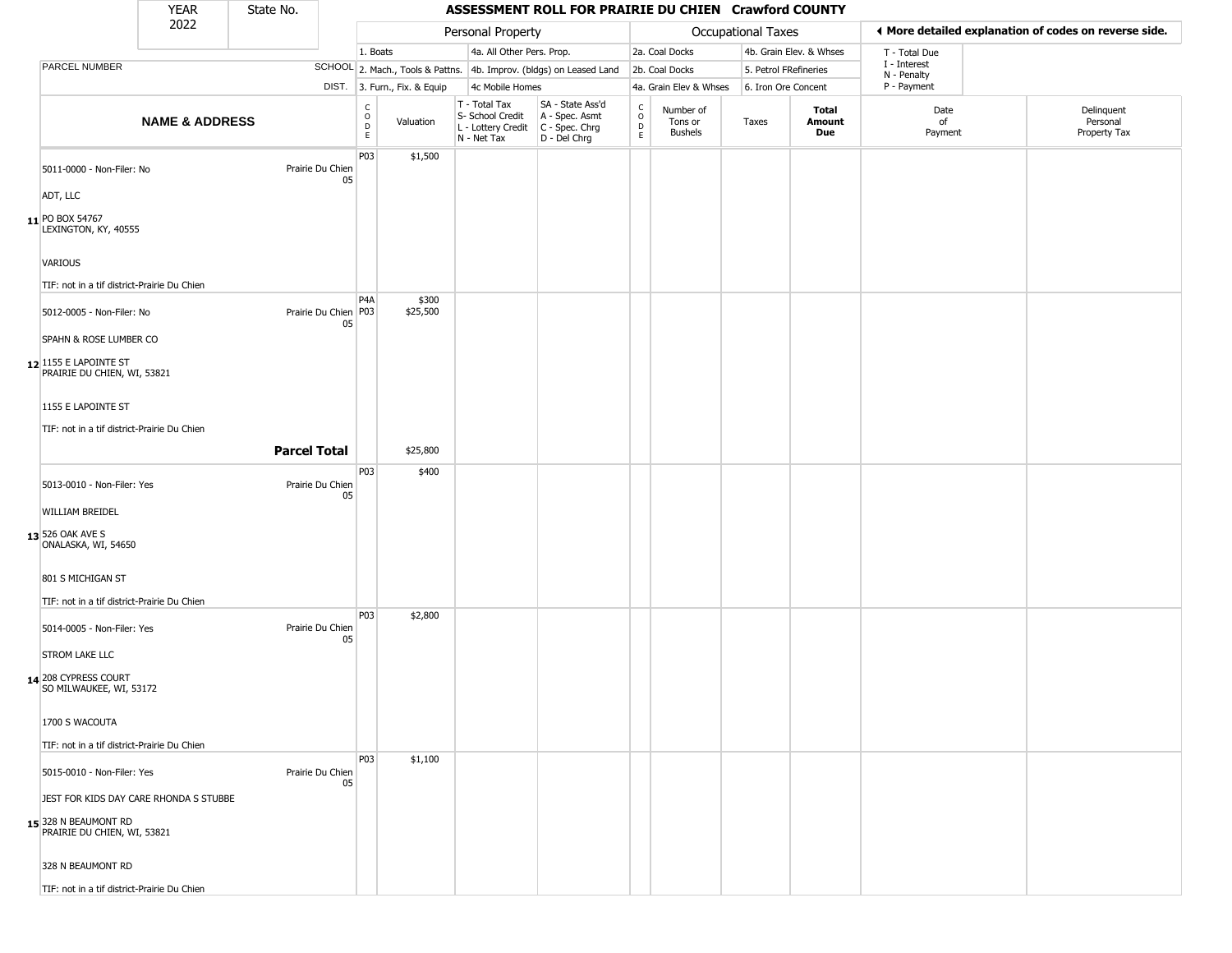#### YEAR **ASSESSMENT ROLL FOR PRAIRIE DU CHIEN Crawford COUNTY** 2022 DIST. 3. Furn., Fix. & Equip PARCEL NUMBER **NAME & ADDRESS** State No. C O D E Valuation T - Total Tax S- School Credit A - Spec. Asmt L - Lottery Credit C - Spec. Chrg N - Net Tax SA - State Ass'd D - Del Chrg C O D E Number of Tons or Bushels Taxes **Total Amount Due** Date of Payment Delinquent Personal Property Tax Personal Property **Calculational Taxes** 1. Boats **4a. All Other Pers. Prop.** 2a. Coal Docks 4b. Grain Elev. & Whses SCHOOL 2. Mach., Tools & Pattns. 4b. Improv. (bldgs) on Leased Land 2b. Coal Docks 5. Petrol FRefineries 4c Mobile Homes 4a. Grain Elev & Whses 6. Iron Ore Concent T - Total Due I - Interest N - Penalty P - Payment 3**More detailed explanation of codes on reverse side. 16** PO BOX 309 5016-0004 - Non-Filer: No 05 MARINE CREDIT UNION ONALASKA, WI, 54650 1415 S MARQUETTE RD TIF: not in a tif district-Prairie Du Chien P4A Prairie Du Chien | P03 \$400 \$21,500 **Parcel Total** \$21,900 **17** 158 GAITHER DR, PO BOX 5008 5016-0006 - Non-Filer: No Prairie Du Chien 05 CANON FINANCIAL SERVICES INC MOUNT LAUREL, NJ, 08054 VARIOUS TIF: not in a tif district-Prairie Du Chien P03 \$11,300 **18** 2615 HILLCREST RD 5016-0010 - Non-Filer: No Prairie Du Chien 05 BEINBORN PROPERTIES, LLC PP4B DUBUQUE, IA, 52001 AIRPLANE HANGAR - SITE D1 TIF: not in a tif district-Prairie Du Chien P4B \$40,000 **19** PO BOX 56607 5017-0000 - Non-Filer: No 05 GENERAL PARTS DISTRIBUTION LLC RYAN, LLC ATLANTA, GA, 30343 525 BLACKHAWK AVE TIF: not in a tif district-Prairie Du Chien  $PA<sub>A</sub>$ Prairie Du Chien P03 \$13,200 \$19,700 **Parcel Total** | \$32,900 **20** 914 E TAYLOR ST 5021-0050 - Non-Filer: No Prairie Du Chien 05 STEWART SLAMAN DJ SLAM PRAIRIE DU CHIEN, WI, 53821 P03 \$10,600

TIF: not in a tif district-Prairie Du Chien

914 E TAYLOR ST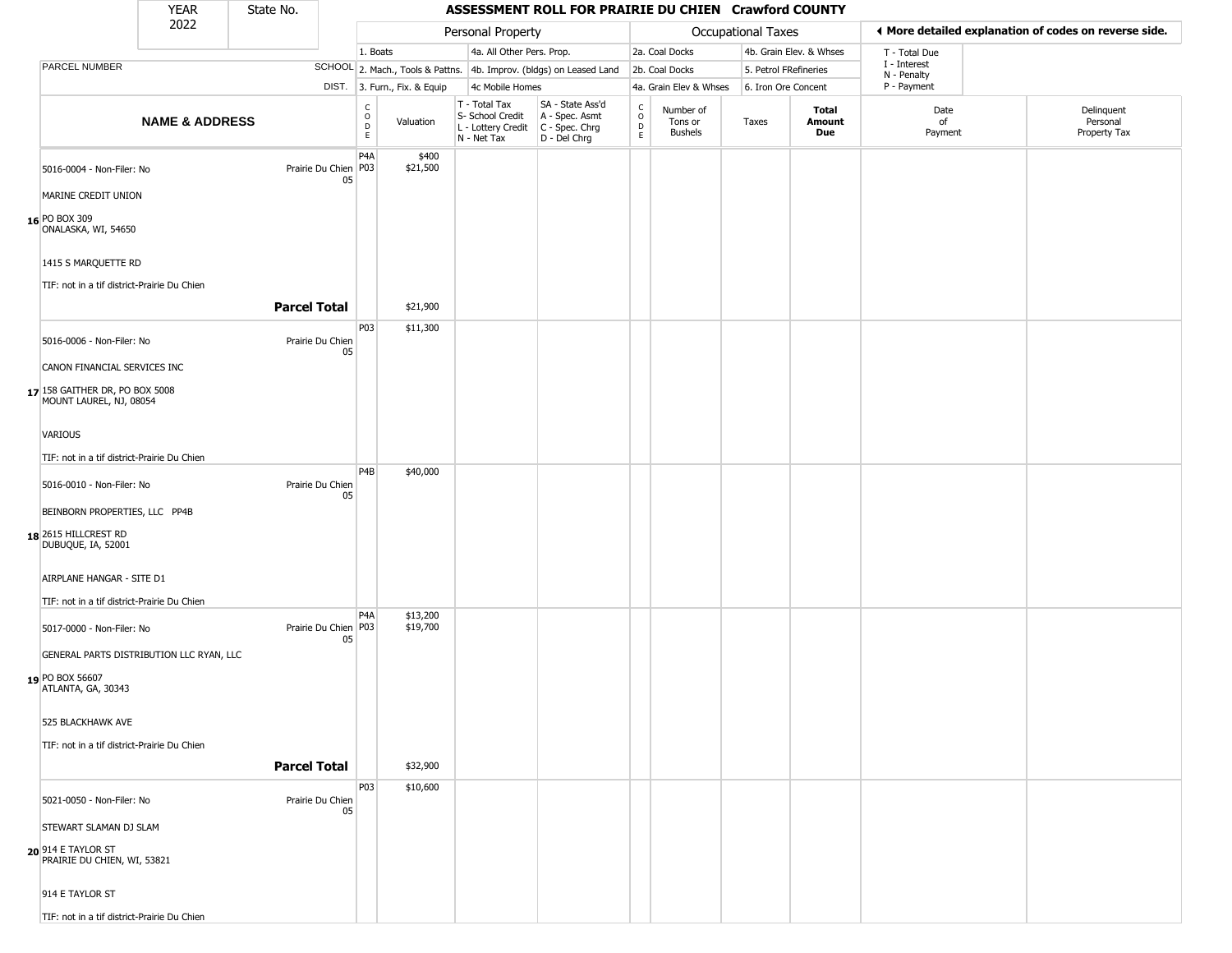#### YEAR **ASSESSMENT ROLL FOR PRAIRIE DU CHIEN Crawford COUNTY** 2022 DIST. 3. Furn., Fix. & Equip PARCEL NUMBER **NAME & ADDRESS** State No. C O D E Valuation T - Total Tax S- School Credit A - Spec. Asmt L - Lottery Credit C - Spec. Chrg N - Net Tax SA - State Ass'd D - Del Chrg C O D E Number of Tons or Bushels Taxes **Total Amount Due** Date of Payment Delinquent Personal Property Tax Personal Property **Calculational Taxes** 1. Boats **4a. All Other Pers. Prop.** 2a. Coal Docks 4b. Grain Elev. & Whses SCHOOL 2. Mach., Tools & Pattns. 4b. Improv. (bldgs) on Leased Land 2b. Coal Docks 5. Petrol FRefineries 4c Mobile Homes 4a. Grain Elev & Whses 6. Iron Ore Concent T - Total Due I - Interest N - Penalty P - Payment 3**More detailed explanation of codes on reverse side. 21** 4274 CTY RD CH 5025-0001 - Non-Filer: Yes 05 C&M PROPERTIES, LLC DBA IN THE BEGINNING DAYCARE DODGEVILLE, WI, 53533 403 E CASS ST TIF: not in a tif district-Prairie Du Chien P4A Prairie Du Chien P03 \$300 \$1,900 **Parcel Total** 1 \$2,200 **22** PO BOX 433 5027-0000 - Non-Filer: Yes Prairie Du Chien 05 ICY CONDITIONS GARNAVILLO, IA, 52049 603 S INDUSTRIAL PARK RD TIF: not in a tif district-Prairie Du Chien P4A \$1,400 **23** 62618 BLUFF WILDERNESS LN 5027-0005 - Non-Filer: No Prairie Du Chien 05 FALYER'S INC PP4B PRAIRIE DU CHIEN, WI, 53821 AIRPLANE HANGAR - SITE D3 TIF: not in a tif district-Prairie Du Chien P4B \$25,000 **24** PO BOX 317 5030-0000 - Non-Filer: No Prairie Du Chien 05 ADAMANY ENTERPRISES, LLC PP4B PRAIRIE DU CHIEN, WI, 53821 AIRPORT HANGAR - SITE B5 TIF: not in a tif district-Prairie Du Chien P4B \$39,700 **25** PO BOX 4747 5031-0000 - Non-Filer: No Prairie Du Chien 05 AMERICAN FAMILY MUTUAL INSURANCE CO. SI DBA:AMERICAN FAMILY MUTUAL INSURANCE CO OAK BROOK, IL, 60522 P03 \$600

TIF: not in a tif district-Prairie Du Chien

940 S MARQUETTE RD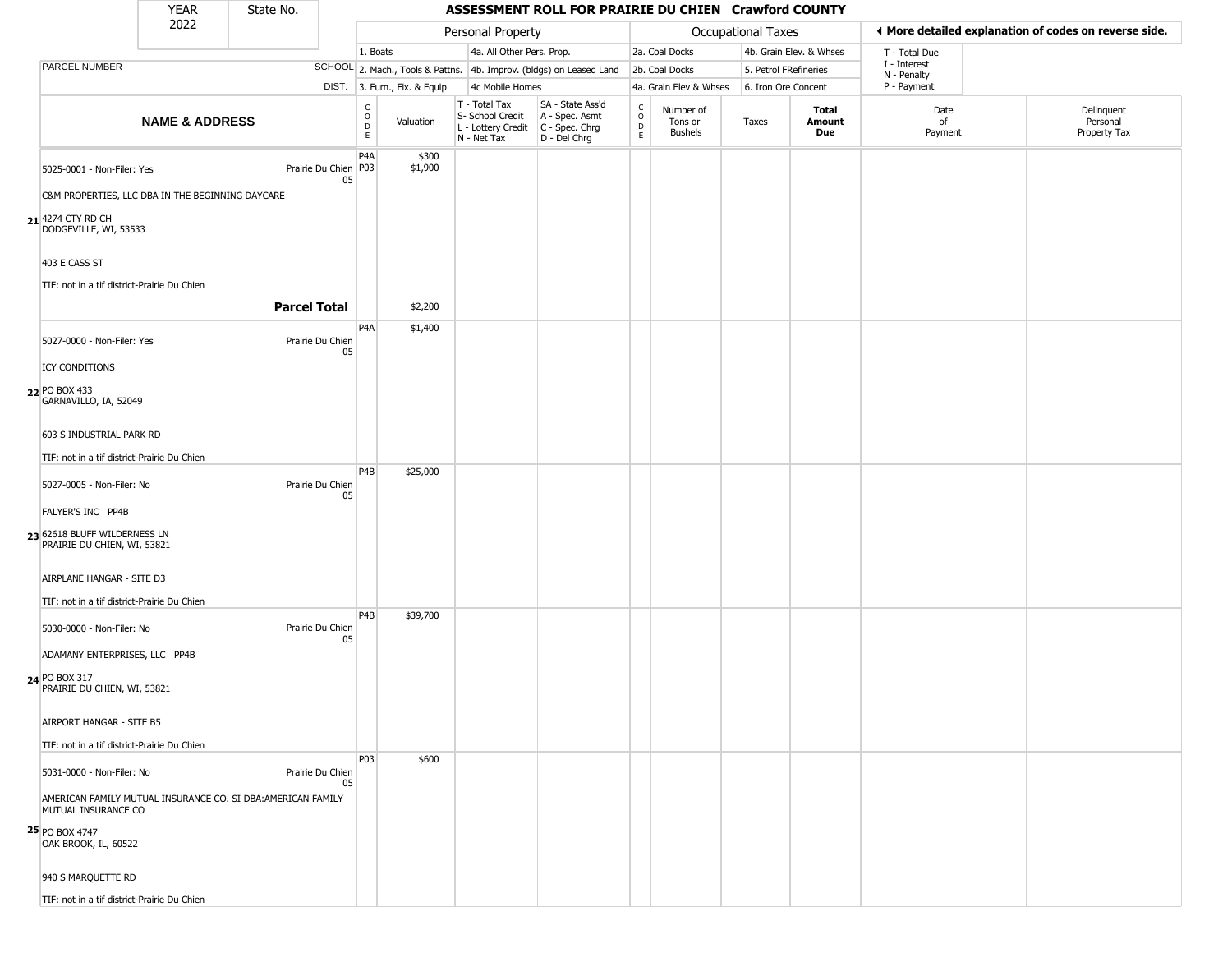#### YEAR **ASSESSMENT ROLL FOR PRAIRIE DU CHIEN Crawford COUNTY** 2022 DIST. 3. Furn., Fix. & Equip PARCEL NUMBER **NAME & ADDRESS** State No. C O D E Valuation T - Total Tax S- School Credit A - Spec. Asmt L - Lottery Credit C - Spec. Chrg N - Net Tax SA - State Ass'd D - Del Chrg C O D E Number of Tons or Bushels Taxes **Total Amount Due** Date of Payment Delinquent Personal Property Tax Personal Property **Calculational Taxes** 1. Boats **4a. All Other Pers. Prop.** 2a. Coal Docks 4b. Grain Elev. & Whses SCHOOL 2. Mach., Tools & Pattns. 4b. Improv. (bldgs) on Leased Land 2b. Coal Docks 5. Petrol FRefineries 4c Mobile Homes 4a. Grain Elev & Whses 6. Iron Ore Concent T - Total Due I - Interest N - Penalty P - Payment 3**More detailed explanation of codes on reverse side. 26** 1865 NORTHPORT DR, STE B 5034-0000 - Non-Filer: Yes 05 MOTEL 6 SINGING BIRD LLC MADISON, WI, 53704 533 N MARQUETTE RD TIF: not in a tif district-Prairie Du Chien P03 Prairie Du Chien P4A \$15,000 \$19,900 **Parcel Total** 1 \$34,900 **27** PO BOX 36200 5036-0010 - Non-Filer: No Prairie Du Chien 05 WELLS FARGO VENDOR FINANCIAL SERV LLC PROP TAX DEPT BILLINGS, MT, 59107 1007 E WISCONSIN ST TIF: not in a tif district-Prairie Du Chien P03 \$300 **28** 2197 E BRUNSON ST 5036-0020 - Non-Filer: Yes Prairie Du Chien P4B 05 BRADY/JEAN POWERS PP4B&PP PRAIRIE DU CHIEN, WI, 53821 FILLMORE APTS TIF: not in a tif district-Prairie Du Chien P03 \$5,400 \$32,000 **Parcel Total** 1 \$37,400 **29** 35526 TV LN 5037-0020 - Non-Filer: Yes **Prairie Du Chien** 05 PATRICK/KATHLEEN BUENZLI (RENTAL UNITS) PRAIRIE DU CHIEN, WI, 53821 0 TIF: not in a tif district-Prairie Du Chien P03 \$1,000 **30** 2500 E KEARNEY ST 5038-0000 - Non-Filer: No 05 CABELA'S CABELA'S WAREHOUSE, LLC SPRINGFIELD, MO, 65898 33901 STATE HWY 35 TIF: not in a tif district-Prairie Du Chien P4A Prairie Du Chien P03 \$8,800 \$734,700

**Parcel Total** \$743,500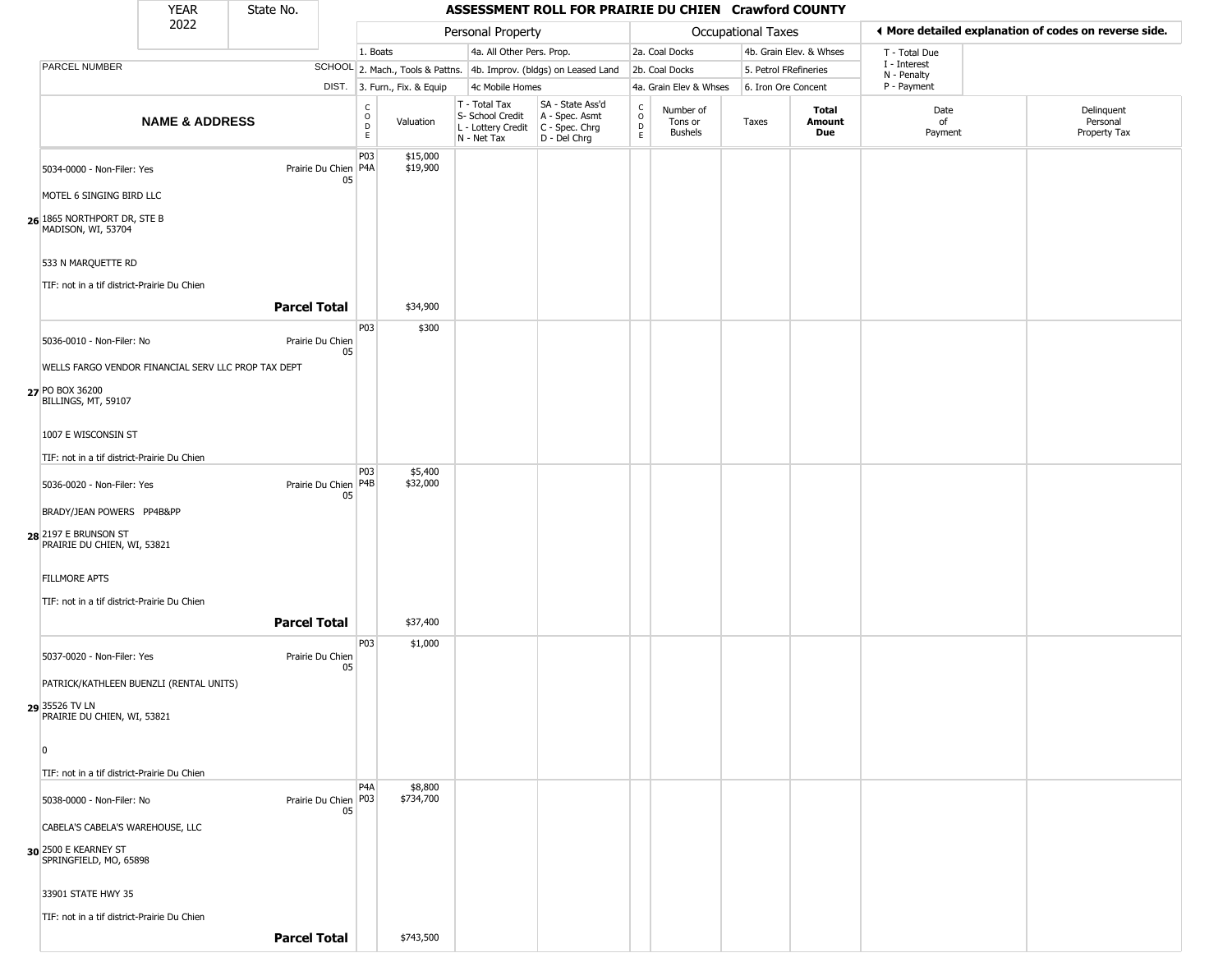#### YEAR **ASSESSMENT ROLL FOR PRAIRIE DU CHIEN Crawford COUNTY** 2022 DIST. 3. Furn., Fix. & Equip PARCEL NUMBER **NAME & ADDRESS** State No. C O D E Valuation T - Total Tax S- School Credit A - Spec. Asmt L - Lottery Credit C - Spec. Chrg N - Net Tax SA - State Ass'd D - Del Chrg C O D E Number of Tons or Bushels Taxes **Total Amount Due** Date of Payment Delinquent Personal Property Tax Personal Property **Calculational Taxes** 1. Boats **4a. All Other Pers. Prop.** 2a. Coal Docks 4b. Grain Elev. & Whses SCHOOL 2. Mach., Tools & Pattns. 4b. Improv. (bldgs) on Leased Land 2b. Coal Docks 5. Petrol FRefineries 4c Mobile Homes 4a. Grain Elev & Whses 6. Iron Ore Concent T - Total Due I - Interest N - Penalty P - Payment 3**More detailed explanation of codes on reverse side. 31** 2500 E KEARNEY ST 5038-0005 - Non-Filer: No 05 CABELA'S CABELA'S WHOLESALE, LLC SPRINGFIELD, MO, 65898 501 CLIFFHAVEN RD TIF: not in a tif district-Prairie Du Chien P4A Prairie Du Chien | P03 \$196,500 \$553,700 **Parcel Total | \$750,200 32** 2500 E KEARNEY ST 5038-0010 - Non-Filer: No Prairie Du Chien 05 CABELA'S CABELA'S WHOLESALE, LLC SPRINGFIELD, MO, 65898 1906 S. MARQUETTE RD TIF: not in a tif district-Prairie Du Chien P03 \$800 **33** 230 N WATER ST 5046-0005 - Non-Filer: No Prairie Du Chien 05 THE DOUSMAN HOUSE, LLC PRAIRIE DU CHIEN, WI, 53821 230 N WATER ST TIF: not in a tif district-Prairie Du Chien P03 \$11,100 **34** 36995 BLUFFVIEW DR 5046-0007 - Non-Filer: No 05 BGE PROPERTIES LLC PRAIRIE DU CHIEN, WI, 53821 135 N STEINER TERRACE TIF: not in a tif district-Prairie Du Chien  $PA<sub>A</sub>$ Prairie Du Chien | P03 \$700 \$7,700 **Parcel Total** \$8,400 **35** N1206 CONTINENTAL LANE 5046-0015 - Non-Filer: Yes Prairie Du Chien 05 DAVID BEINBORN APTS, LLC LA CROSSE, WI, 54601 P03 \$2,300

TIF: not in a tif district-Prairie Du Chien

RENTALS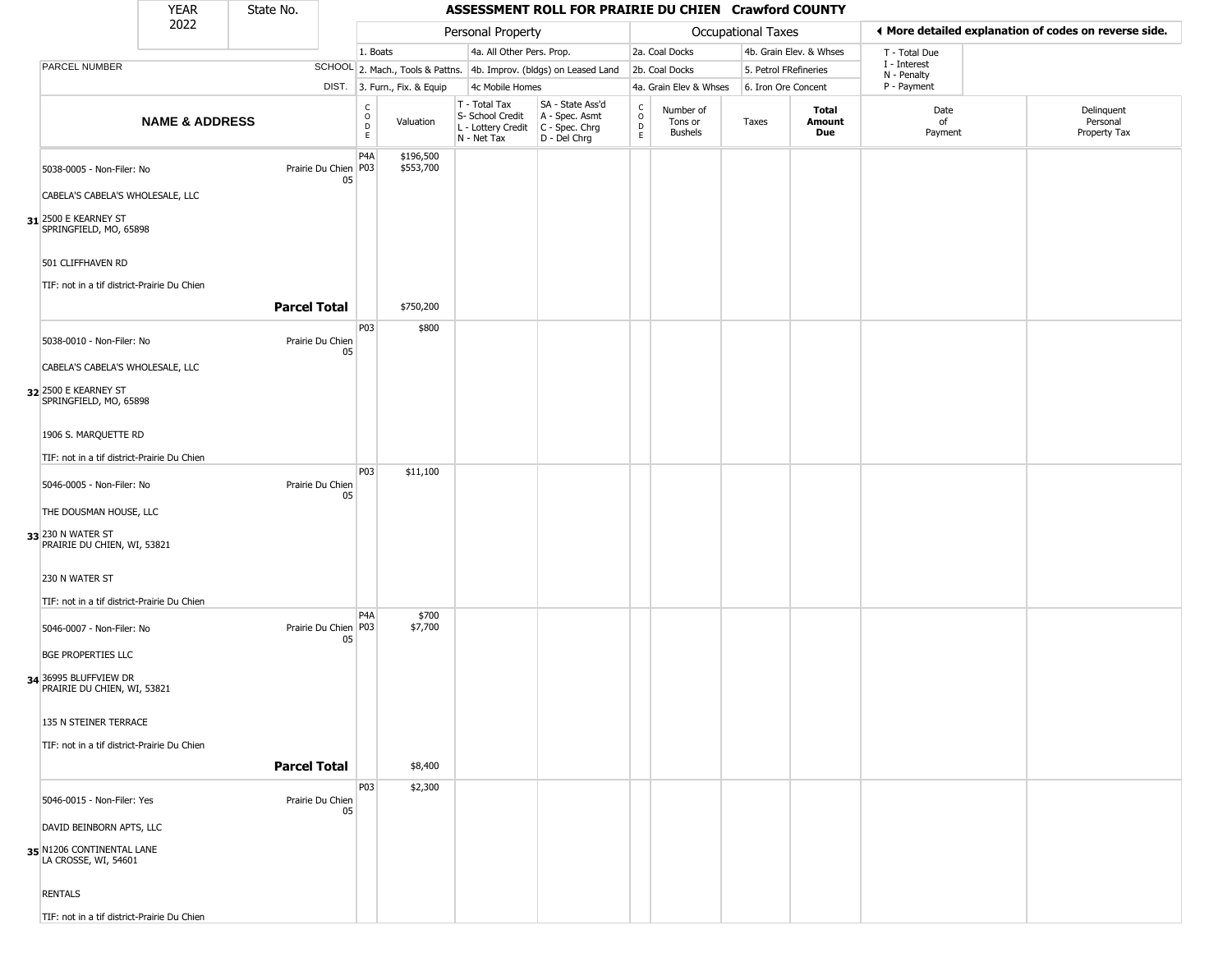| YEAR<br>2022 | State No. |       | ASSESSMENT ROLL FOR PRAIRIE DU CHIEN Crawford COUNTY |                |                         |  |  |  |  |  |  |  |
|--------------|-----------|-------|------------------------------------------------------|----------------|-------------------------|--|--|--|--|--|--|--|
|              |           |       | Personal Property                                    |                | Occupational Taxes      |  |  |  |  |  |  |  |
|              |           | Boats | 4a. All Other Pers. Prop.                            | 2a. Coal Docks | 4b. Grain Elev. & Whses |  |  |  |  |  |  |  |

|                |                                                                           | 2022                                        |                                |                                  |                              | Personal Property                                                      |                                                                        |                                              |                                        | Occupational Taxes    |                         |                            | ◀ More detailed explanation of codes on reverse side. |
|----------------|---------------------------------------------------------------------------|---------------------------------------------|--------------------------------|----------------------------------|------------------------------|------------------------------------------------------------------------|------------------------------------------------------------------------|----------------------------------------------|----------------------------------------|-----------------------|-------------------------|----------------------------|-------------------------------------------------------|
|                |                                                                           |                                             |                                | 1. Boats                         |                              | 4a. All Other Pers. Prop.                                              |                                                                        |                                              | 2a. Coal Docks                         |                       | 4b. Grain Elev. & Whses | T - Total Due              |                                                       |
|                | PARCEL NUMBER                                                             |                                             |                                |                                  |                              |                                                                        | SCHOOL 2. Mach., Tools & Pattns. 4b. Improv. (bldgs) on Leased Land    |                                              | 2b. Coal Docks                         | 5. Petrol FRefineries |                         | I - Interest               |                                                       |
|                |                                                                           |                                             |                                |                                  | DIST. 3. Furn., Fix. & Equip | 4c Mobile Homes                                                        |                                                                        |                                              | 4a. Grain Elev & Whses                 | 6. Iron Ore Concent   |                         | N - Penalty<br>P - Payment |                                                       |
|                |                                                                           | <b>NAME &amp; ADDRESS</b>                   |                                | C<br>$\circ$<br>$\mathsf D$<br>E | Valuation                    | T - Total Tax<br>S- School Credit<br>L - Lottery Credit<br>N - Net Tax | SA - State Ass'd<br>A - Spec. Asmt<br>$C - Spec. Chrg$<br>D - Del Chrg | $\begin{array}{c}\nC \\ D \\ E\n\end{array}$ | Number of<br>Tons or<br><b>Bushels</b> | Taxes                 | Total<br>Amount<br>Due  | Date<br>of<br>Payment      | Delinquent<br>Personal<br>Property Tax                |
|                | 5047-0000 - Non-Filer: Yes                                                |                                             | Prairie Du Chien<br>05         | P <sub>4</sub> A                 | \$1,300                      |                                                                        |                                                                        |                                              |                                        |                       |                         |                            |                                                       |
|                | <b>CITY LAUNDERING CO</b>                                                 |                                             |                                |                                  |                              |                                                                        |                                                                        |                                              |                                        |                       |                         |                            |                                                       |
|                | 36 1700 S FREDERICK AVE<br>OELWEIN, IA, 50662                             |                                             |                                |                                  |                              |                                                                        |                                                                        |                                              |                                        |                       |                         |                            |                                                       |
| $\overline{0}$ |                                                                           |                                             |                                |                                  |                              |                                                                        |                                                                        |                                              |                                        |                       |                         |                            |                                                       |
|                | TIF: not in a tif district-Prairie Du Chien                               |                                             |                                |                                  |                              |                                                                        |                                                                        |                                              |                                        |                       |                         |                            |                                                       |
|                | 5049-0001 - Non-Filer: No                                                 |                                             | Prairie Du Chien P03<br>05     | P <sub>4</sub> A                 | \$200<br>\$43,600            |                                                                        |                                                                        |                                              |                                        |                       |                         |                            |                                                       |
|                |                                                                           | HUCKLEBERRY'S RESTAURANT HUCKLEBERRY'S, LLC |                                |                                  |                              |                                                                        |                                                                        |                                              |                                        |                       |                         |                            |                                                       |
|                | 37 1916 S MARQUETTE RD<br>PRAIRIE DU CHIEN, WI, 53821                     |                                             |                                |                                  |                              |                                                                        |                                                                        |                                              |                                        |                       |                         |                            |                                                       |
|                | 1916 S MARQUETTE RD                                                       |                                             |                                |                                  |                              |                                                                        |                                                                        |                                              |                                        |                       |                         |                            |                                                       |
|                | TIF: not in a tif district-Prairie Du Chien                               |                                             |                                |                                  |                              |                                                                        |                                                                        |                                              |                                        |                       |                         |                            |                                                       |
|                |                                                                           |                                             | <b>Parcel Total</b>            |                                  | \$43,800                     |                                                                        |                                                                        |                                              |                                        |                       |                         |                            |                                                       |
|                |                                                                           |                                             |                                | P <sub>4</sub> A                 | \$200                        |                                                                        |                                                                        |                                              |                                        |                       |                         |                            |                                                       |
|                | 5050-0005 - Non-Filer: No                                                 |                                             | Prairie Du Chien   P03<br>05   |                                  | \$3,700                      |                                                                        |                                                                        |                                              |                                        |                       |                         |                            |                                                       |
|                | <b>COLLINS &amp; ASSOCIATES SC</b>                                        |                                             |                                |                                  |                              |                                                                        |                                                                        |                                              |                                        |                       |                         |                            |                                                       |
|                | 38 PO BOX 120<br>PRAIRIE DU CHIEN, WI, 53821                              |                                             |                                |                                  |                              |                                                                        |                                                                        |                                              |                                        |                       |                         |                            |                                                       |
|                | 516 S MARQUETTE RD                                                        |                                             |                                |                                  |                              |                                                                        |                                                                        |                                              |                                        |                       |                         |                            |                                                       |
|                | TIF: not in a tif district-Prairie Du Chien                               |                                             |                                |                                  |                              |                                                                        |                                                                        |                                              |                                        |                       |                         |                            |                                                       |
|                |                                                                           |                                             | <b>Parcel Total</b>            |                                  | \$3,900                      |                                                                        |                                                                        |                                              |                                        |                       |                         |                            |                                                       |
|                | 5050-0010 - Non-Filer: No                                                 |                                             | Prairie Du Chien   P4A  <br>05 | P03                              | \$600<br>\$18,100            |                                                                        |                                                                        |                                              |                                        |                       |                         |                            |                                                       |
|                | <b>CINTAS CORP #20K</b>                                                   |                                             |                                |                                  |                              |                                                                        |                                                                        |                                              |                                        |                       |                         |                            |                                                       |
|                | 39 6800 CINTAS BLVD<br>MASON, OH, 45040                                   |                                             |                                |                                  |                              |                                                                        |                                                                        |                                              |                                        |                       |                         |                            |                                                       |
|                | VARIOUS                                                                   |                                             |                                |                                  |                              |                                                                        |                                                                        |                                              |                                        |                       |                         |                            |                                                       |
|                | TIF: not in a tif district-Prairie Du Chien                               |                                             |                                |                                  |                              |                                                                        |                                                                        |                                              |                                        |                       |                         |                            |                                                       |
|                |                                                                           |                                             | <b>Parcel Total</b>            |                                  | \$18,700                     |                                                                        |                                                                        |                                              |                                        |                       |                         |                            |                                                       |
|                | 5050-0020 - Non-Filer: No                                                 |                                             | Prairie Du Chien               | P <sub>4</sub> A                 | \$16,800                     |                                                                        |                                                                        |                                              |                                        |                       |                         |                            |                                                       |
|                |                                                                           |                                             | 05                             |                                  |                              |                                                                        |                                                                        |                                              |                                        |                       |                         |                            |                                                       |
|                | LAMAR ADVERTISING OF DUBUQUE<br>40 PO BOX 66338<br>BATON ROUGE, LA, 70896 |                                             |                                |                                  |                              |                                                                        |                                                                        |                                              |                                        |                       |                         |                            |                                                       |
|                | VARIOUS                                                                   |                                             |                                |                                  |                              |                                                                        |                                                                        |                                              |                                        |                       |                         |                            |                                                       |
|                | TIF: not in a tif district-Prairie Du Chien                               |                                             |                                |                                  |                              |                                                                        |                                                                        |                                              |                                        |                       |                         |                            |                                                       |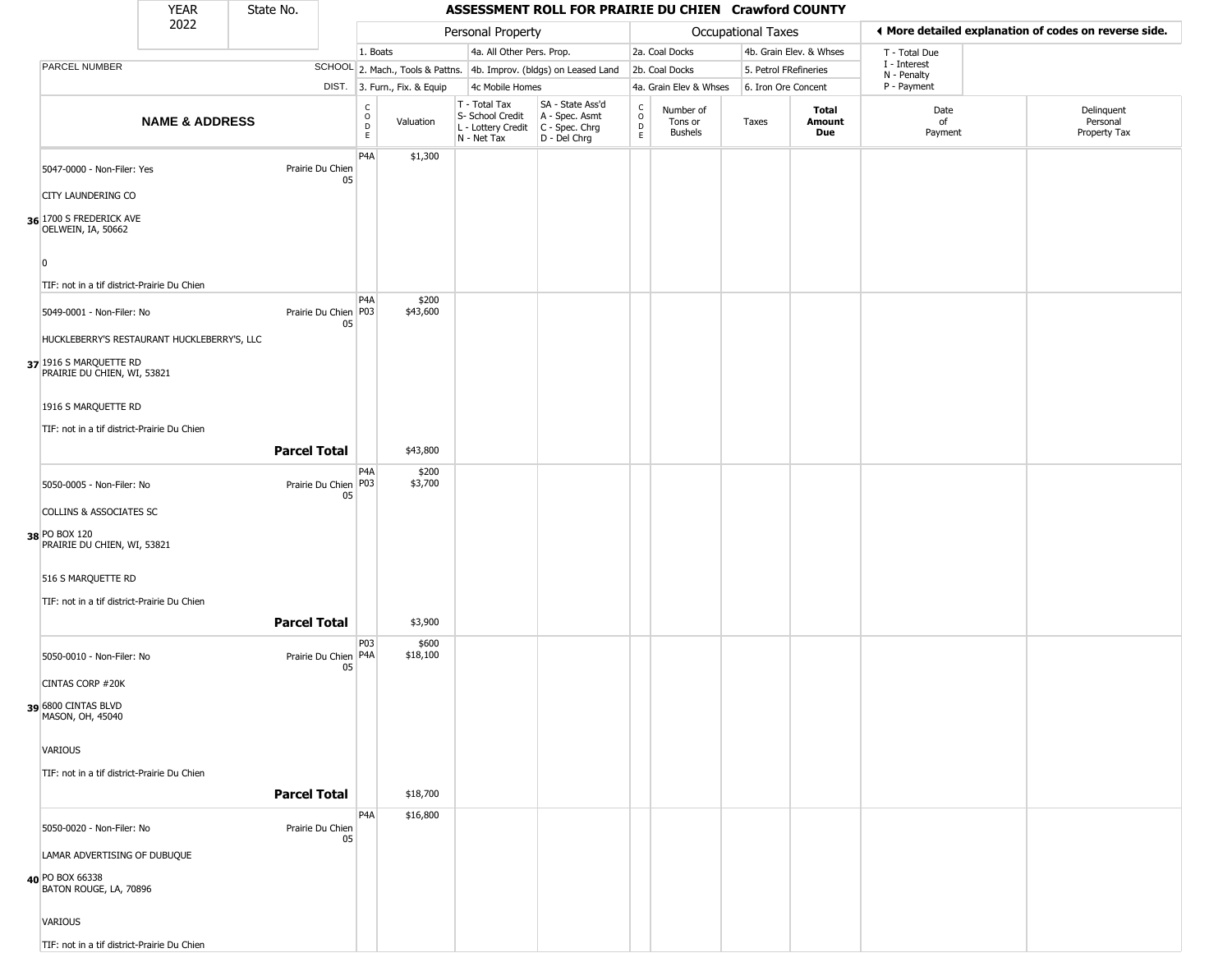| YFAR | State No. |  |
|------|-----------|--|
| 2022 |           |  |

|                                                           | 2022                      |                                |                         |                              | Personal Property                                                      |                                                                      |                                                  |                                        | Occupational Taxes    |                         |                            | ◀ More detailed explanation of codes on reverse side. |
|-----------------------------------------------------------|---------------------------|--------------------------------|-------------------------|------------------------------|------------------------------------------------------------------------|----------------------------------------------------------------------|--------------------------------------------------|----------------------------------------|-----------------------|-------------------------|----------------------------|-------------------------------------------------------|
|                                                           |                           |                                | 1. Boats                |                              | 4a. All Other Pers. Prop.                                              |                                                                      |                                                  | 2a. Coal Docks                         |                       | 4b. Grain Elev. & Whses | T - Total Due              |                                                       |
| PARCEL NUMBER                                             |                           |                                |                         |                              |                                                                        | SCHOOL 2. Mach., Tools & Pattns. 4b. Improv. (bldgs) on Leased Land  |                                                  | 2b. Coal Docks                         | 5. Petrol FRefineries |                         | I - Interest               |                                                       |
|                                                           |                           |                                |                         | DIST. 3. Furn., Fix. & Equip | 4c Mobile Homes                                                        |                                                                      |                                                  | 4a. Grain Elev & Whses                 | 6. Iron Ore Concent   |                         | N - Penalty<br>P - Payment |                                                       |
|                                                           | <b>NAME &amp; ADDRESS</b> |                                | C<br>$\circ$<br>D<br>E. | Valuation                    | T - Total Tax<br>S- School Credit<br>L - Lottery Credit<br>N - Net Tax | SA - State Ass'd<br>A - Spec. Asmt<br>C - Spec. Chrg<br>D - Del Chrg | $_{\rm o}^{\rm c}$<br>$\mathsf D$<br>$\mathsf E$ | Number of<br>Tons or<br><b>Bushels</b> | Taxes                 | Total<br>Amount<br>Due  | Date<br>of<br>Payment      | Delinquent<br>Personal<br>Property Tax                |
| 5054-0000 - Non-Filer: No                                 |                           | Prairie Du Chien   P03  <br>05 | P <sub>4</sub> A        | \$52,300<br>\$104,200        |                                                                        |                                                                      |                                                  |                                        |                       |                         |                            |                                                       |
| COURTESY CORPORATION DBA: MCDONALD'S                      |                           |                                |                         |                              |                                                                        |                                                                      |                                                  |                                        |                       |                         |                            |                                                       |
| 41 2700 NATIONAL DRIVE - SUITE 100<br>ONALASKA, WI, 54650 |                           |                                |                         |                              |                                                                        |                                                                      |                                                  |                                        |                       |                         |                            |                                                       |
| 602 S MARQUETTE RD                                        |                           |                                |                         |                              |                                                                        |                                                                      |                                                  |                                        |                       |                         |                            |                                                       |
| TIF: not in a tif district-Prairie Du Chien               |                           | <b>Parcel Total</b>            |                         | \$156,500                    |                                                                        |                                                                      |                                                  |                                        |                       |                         |                            |                                                       |
|                                                           |                           |                                | P <sub>4</sub> A        | \$1,700                      |                                                                        |                                                                      |                                                  |                                        |                       |                         |                            |                                                       |
| 5054-0005 - Non-Filer: No                                 |                           | Prairie Du Chien P03<br>05     |                         | \$2,900                      |                                                                        |                                                                      |                                                  |                                        |                       |                         |                            |                                                       |
| GAVILON GRAIN, LLC CORPORATE TAX DEPT                     |                           |                                |                         |                              |                                                                        |                                                                      |                                                  |                                        |                       |                         |                            |                                                       |
| 42 1331 CAPITOL AVE<br>OMAHA, NE, 68102-1106              |                           |                                |                         |                              |                                                                        |                                                                      |                                                  |                                        |                       |                         |                            |                                                       |
| 800 N VILLA LOUIS RD                                      |                           |                                |                         |                              |                                                                        |                                                                      |                                                  |                                        |                       |                         |                            |                                                       |
| TIF: not in a tif district-Prairie Du Chien               |                           |                                |                         |                              |                                                                        |                                                                      |                                                  |                                        |                       |                         |                            |                                                       |
|                                                           |                           | <b>Parcel Total</b>            |                         | \$4,600                      |                                                                        |                                                                      |                                                  |                                        |                       |                         |                            |                                                       |
| 5054-0010 - Non-Filer: No                                 |                           | Prairie Du Chien   P03  <br>05 | P <sub>4</sub> A        | \$2,600<br>\$15,500          |                                                                        |                                                                      |                                                  |                                        |                       |                         |                            |                                                       |
| HUNGRY HOUSE, LLC                                         |                           |                                |                         |                              |                                                                        |                                                                      |                                                  |                                        |                       |                         |                            |                                                       |
| 43 531 N MARQUETTE RD<br>PRAIRIE DU CHIEN, WI, 53821      |                           |                                |                         |                              |                                                                        |                                                                      |                                                  |                                        |                       |                         |                            |                                                       |
| 531 N MARQUETTE RD                                        |                           |                                |                         |                              |                                                                        |                                                                      |                                                  |                                        |                       |                         |                            |                                                       |
| TIF: not in a tif district-Prairie Du Chien               |                           |                                |                         |                              |                                                                        |                                                                      |                                                  |                                        |                       |                         |                            |                                                       |
|                                                           |                           | <b>Parcel Total</b>            |                         | \$18,100                     |                                                                        |                                                                      |                                                  |                                        |                       |                         |                            |                                                       |
| 5056-0000 - Non-Filer: No                                 |                           | Prairie Du Chien<br>05         | P03                     | \$1,100                      |                                                                        |                                                                      |                                                  |                                        |                       |                         |                            |                                                       |
| EXIT REALTY PREMIER PROPERTIES TINA OSTERHAUS             |                           |                                |                         |                              |                                                                        |                                                                      |                                                  |                                        |                       |                         |                            |                                                       |
| 44 328 S MARQUETTE RD<br>PRAIRIE DU CHIEN, WI, 53821      |                           |                                |                         |                              |                                                                        |                                                                      |                                                  |                                        |                       |                         |                            |                                                       |
| 328 S MARQUETTE RD                                        |                           |                                |                         |                              |                                                                        |                                                                      |                                                  |                                        |                       |                         |                            |                                                       |
| TIF: not in a tif district-Prairie Du Chien               |                           |                                |                         |                              |                                                                        |                                                                      |                                                  |                                        |                       |                         |                            |                                                       |
| 5058-0001 - Non-Filer: No                                 |                           | Prairie Du Chien<br>05         | <b>P03</b>              | \$25,300                     |                                                                        |                                                                      |                                                  |                                        |                       |                         |                            |                                                       |
| CRAWFORD COUNTY TITLE SERVICES INC                        |                           |                                |                         |                              |                                                                        |                                                                      |                                                  |                                        |                       |                         |                            |                                                       |
| 45 PO BOX 119<br>PRAIRIE DU CHIEN, WI, 53821              |                           |                                |                         |                              |                                                                        |                                                                      |                                                  |                                        |                       |                         |                            |                                                       |
| 123 E BLACKHAWK AVE                                       |                           |                                |                         |                              |                                                                        |                                                                      |                                                  |                                        |                       |                         |                            |                                                       |
| TIF: not in a tif district-Prairie Du Chien               |                           |                                |                         |                              |                                                                        |                                                                      |                                                  |                                        |                       |                         |                            |                                                       |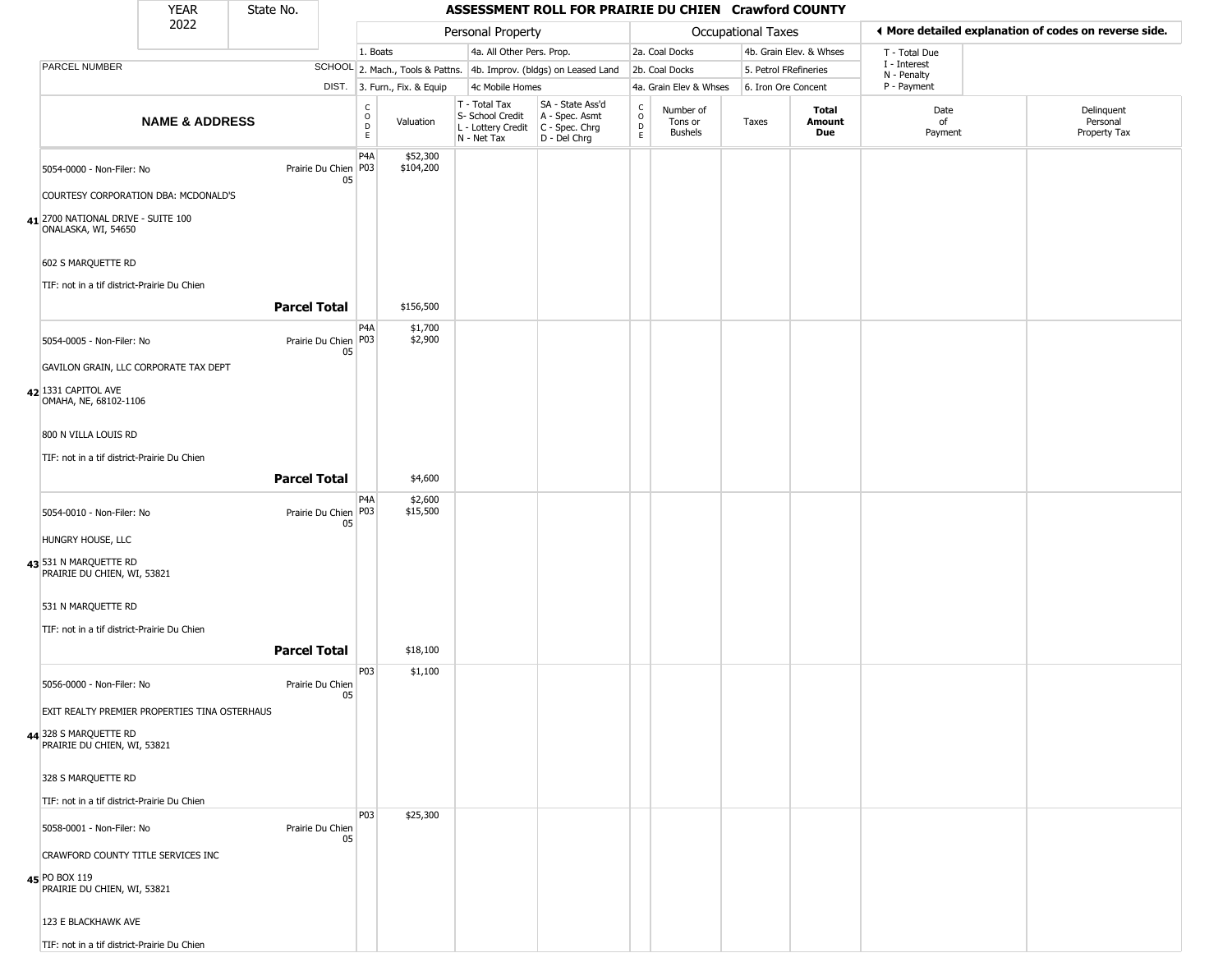| <b>YEAR</b> | State No. |
|-------------|-----------|
| ררחר        |           |

|                                                                      | 2022                      |                              |                         |                              | Personal Property                                                      |                                                                      |                                                |                                        | Occupational Taxes    |                         |                             | ◀ More detailed explanation of codes on reverse side. |
|----------------------------------------------------------------------|---------------------------|------------------------------|-------------------------|------------------------------|------------------------------------------------------------------------|----------------------------------------------------------------------|------------------------------------------------|----------------------------------------|-----------------------|-------------------------|-----------------------------|-------------------------------------------------------|
|                                                                      |                           |                              | 1. Boats                |                              | 4a. All Other Pers. Prop.                                              |                                                                      |                                                | 2a. Coal Docks                         |                       | 4b. Grain Elev. & Whses | T - Total Due               |                                                       |
| PARCEL NUMBER                                                        |                           |                              |                         |                              |                                                                        | SCHOOL 2. Mach., Tools & Pattns. 4b. Improv. (bldgs) on Leased Land  |                                                | 2b. Coal Docks                         | 5. Petrol FRefineries |                         | I - Interest<br>N - Penalty |                                                       |
|                                                                      |                           |                              |                         | DIST. 3. Furn., Fix. & Equip | 4c Mobile Homes                                                        |                                                                      |                                                | 4a. Grain Elev & Whses                 | 6. Iron Ore Concent   |                         | P - Payment                 |                                                       |
|                                                                      | <b>NAME &amp; ADDRESS</b> |                              | C<br>$\circ$<br>D<br>E. | Valuation                    | T - Total Tax<br>S- School Credit<br>L - Lottery Credit<br>N - Net Tax | SA - State Ass'd<br>A - Spec. Asmt<br>C - Spec. Chrg<br>D - Del Chrg | $\begin{matrix} 0 \\ 0 \\ D \end{matrix}$<br>E | Number of<br>Tons or<br><b>Bushels</b> | Taxes                 | Total<br>Amount<br>Due  | Date<br>of<br>Payment       | Delinquent<br>Personal<br>Property Tax                |
| 5060-0001 - Non-Filer: No                                            |                           | Prairie Du Chien<br>05       | P03                     | \$32,600                     |                                                                        |                                                                      |                                                |                                        |                       |                         |                             |                                                       |
| CATHMAN'S FAMILY CUSTARD LLC CULVER'S RESTAURANT                     |                           |                              |                         |                              |                                                                        |                                                                      |                                                |                                        |                       |                         |                             |                                                       |
| 46 1915 S. MARQUETTE RD.<br>PRAIRIE DU CHIEN, WI, 53821              |                           |                              |                         |                              |                                                                        |                                                                      |                                                |                                        |                       |                         |                             |                                                       |
| 1915 S. MARQUETTE RD.                                                |                           |                              |                         |                              |                                                                        |                                                                      |                                                |                                        |                       |                         |                             |                                                       |
| TIF: not in a tif district-Prairie Du Chien                          |                           |                              |                         |                              |                                                                        |                                                                      |                                                |                                        |                       |                         |                             |                                                       |
| 5061-0000 - Non-Filer: No                                            |                           | Prairie Du Chien P03<br>05   | P <sub>4</sub> A        | \$700<br>\$6,300             |                                                                        |                                                                      |                                                |                                        |                       |                         |                             |                                                       |
| CZAJKOWSKI, HIGGINS & TISDALE                                        |                           |                              |                         |                              |                                                                        |                                                                      |                                                |                                        |                       |                         |                             |                                                       |
| 47 216 E BLACKHAWK AVE<br>PRAIRIE DU CHIEN, WI, 53821                |                           |                              |                         |                              |                                                                        |                                                                      |                                                |                                        |                       |                         |                             |                                                       |
| 216 E BLACKHAWK AVE                                                  |                           |                              |                         |                              |                                                                        |                                                                      |                                                |                                        |                       |                         |                             |                                                       |
| TIF: not in a tif district-Prairie Du Chien                          |                           |                              |                         |                              |                                                                        |                                                                      |                                                |                                        |                       |                         |                             |                                                       |
|                                                                      |                           | <b>Parcel Total</b>          |                         | \$7,000                      |                                                                        |                                                                      |                                                |                                        |                       |                         |                             |                                                       |
| 5063-0005 - Non-Filer: No                                            |                           | Prairie Du Chien<br>05       | P4A                     | \$10,800                     |                                                                        |                                                                      |                                                |                                        |                       |                         |                             |                                                       |
| FCA US, LLC                                                          |                           |                              |                         |                              |                                                                        |                                                                      |                                                |                                        |                       |                         |                             |                                                       |
| 48 1000 CHRYSLER DRIVE, PT 485-12-30<br>AUBURN HILLS, MI, 48326-2766 |                           |                              |                         |                              |                                                                        |                                                                      |                                                |                                        |                       |                         |                             |                                                       |
| 1621 S MARQUETTE RD                                                  |                           |                              |                         |                              |                                                                        |                                                                      |                                                |                                        |                       |                         |                             |                                                       |
| TIF: not in a tif district-Prairie Du Chien                          |                           |                              |                         |                              |                                                                        |                                                                      |                                                |                                        |                       |                         |                             |                                                       |
| 5063-0010 - Non-Filer: No                                            |                           | Prairie Du Chien P03<br>05   | P4A                     | \$300<br>\$1,600             |                                                                        |                                                                      |                                                |                                        |                       |                         |                             |                                                       |
| DAVID ABSTRACT & TITLE CO INC                                        |                           |                              |                         |                              |                                                                        |                                                                      |                                                |                                        |                       |                         |                             |                                                       |
| 49 133 S MICHIGAN ST - SUITE 400<br>PRAIRIE DU CHIEN, WI, 53821      |                           |                              |                         |                              |                                                                        |                                                                      |                                                |                                        |                       |                         |                             |                                                       |
| 133 S MICHIGAN ST - SUITE 400                                        |                           |                              |                         |                              |                                                                        |                                                                      |                                                |                                        |                       |                         |                             |                                                       |
| TIF: not in a tif district-Prairie Du Chien                          |                           |                              |                         |                              |                                                                        |                                                                      |                                                |                                        |                       |                         |                             |                                                       |
|                                                                      |                           | <b>Parcel Total</b>          |                         | \$1,900                      |                                                                        |                                                                      |                                                |                                        |                       |                         |                             |                                                       |
|                                                                      |                           |                              | P <sub>4</sub> A        | \$200                        |                                                                        |                                                                      |                                                |                                        |                       |                         |                             |                                                       |
| 5064-0003 - Non-Filer: Yes                                           |                           | Prairie Du Chien   P03<br>05 |                         | \$23,000                     |                                                                        |                                                                      |                                                |                                        |                       |                         |                             |                                                       |
| FAMECHON BUILDING, LLC FORT MULLIGAN'S                               |                           |                              |                         |                              |                                                                        |                                                                      |                                                |                                        |                       |                         |                             |                                                       |
| 50 214 W BLACKHAWK AVE<br>PRAIRIE DU CHIEN, WI, 53821                |                           |                              |                         |                              |                                                                        |                                                                      |                                                |                                        |                       |                         |                             |                                                       |
| 214 W BLACKHAWK AVE                                                  |                           |                              |                         |                              |                                                                        |                                                                      |                                                |                                        |                       |                         |                             |                                                       |
| TIF: not in a tif district-Prairie Du Chien                          |                           |                              |                         |                              |                                                                        |                                                                      |                                                |                                        |                       |                         |                             |                                                       |
|                                                                      |                           | <b>Parcel Total</b>          |                         | \$23,200                     |                                                                        |                                                                      |                                                |                                        |                       |                         |                             |                                                       |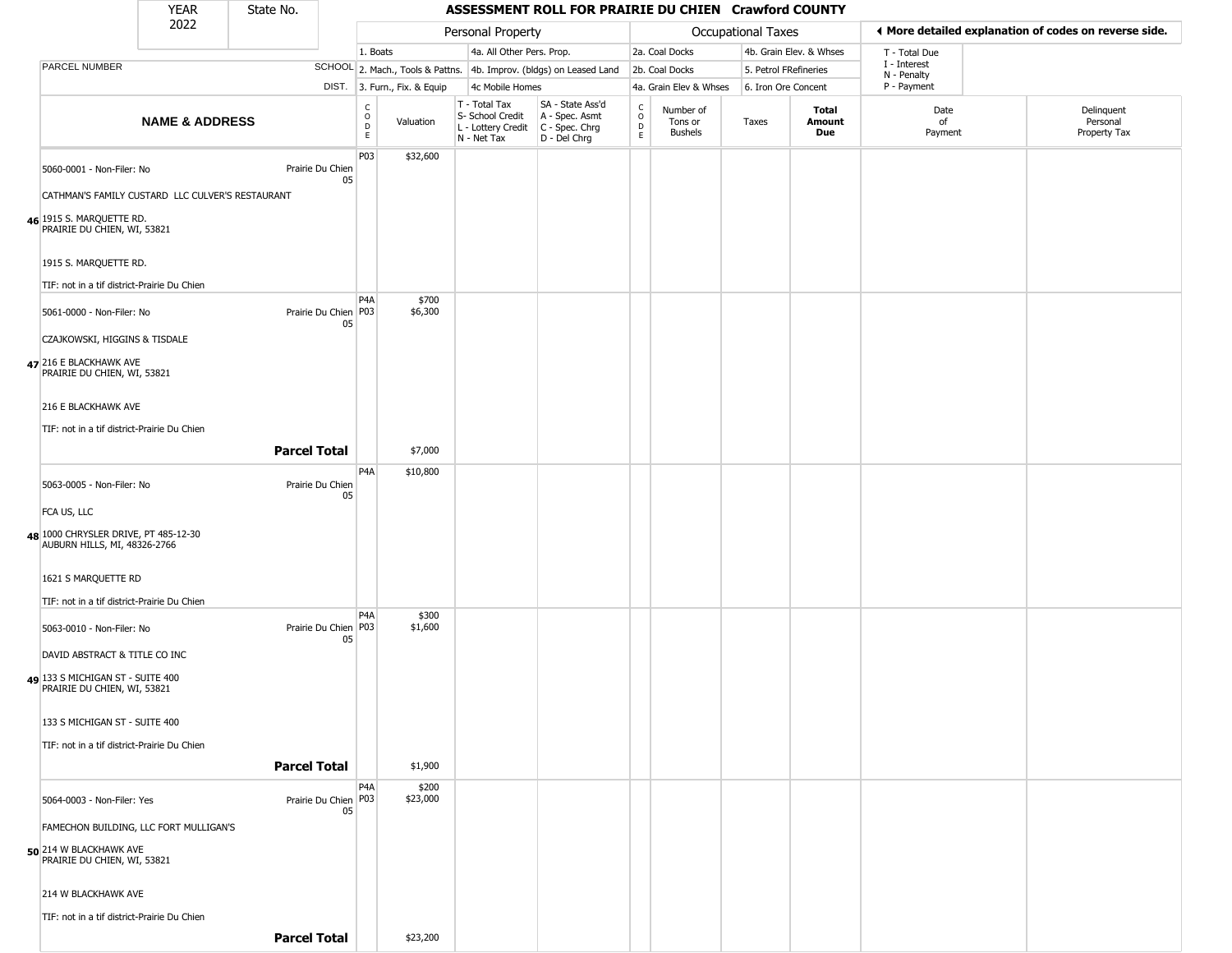| <b>YEAR</b> | State No. |
|-------------|-----------|
| רמפ         |           |

Г

|                                                      | 2022                                               |                            |                                    |                              | Personal Property                                                      |                                                                      |                                                          |                                 | Occupational Taxes    |                               | ◀ More detailed explanation of codes on reverse side. |                                        |
|------------------------------------------------------|----------------------------------------------------|----------------------------|------------------------------------|------------------------------|------------------------------------------------------------------------|----------------------------------------------------------------------|----------------------------------------------------------|---------------------------------|-----------------------|-------------------------------|-------------------------------------------------------|----------------------------------------|
|                                                      |                                                    |                            | 1. Boats                           |                              | 4a. All Other Pers. Prop.                                              |                                                                      |                                                          | 2a. Coal Docks                  |                       | 4b. Grain Elev. & Whses       | T - Total Due                                         |                                        |
| PARCEL NUMBER                                        |                                                    |                            |                                    |                              |                                                                        | SCHOOL 2. Mach., Tools & Pattns. 4b. Improv. (bldgs) on Leased Land  |                                                          | 2b. Coal Docks                  | 5. Petrol FRefineries |                               | I - Interest                                          |                                        |
|                                                      |                                                    |                            |                                    | DIST. 3. Furn., Fix. & Equip | 4c Mobile Homes                                                        |                                                                      |                                                          | 4a. Grain Elev & Whses          | 6. Iron Ore Concent   |                               | N - Penalty<br>P - Payment                            |                                        |
|                                                      | <b>NAME &amp; ADDRESS</b>                          |                            | $\int_{0}^{c}$<br>D<br>$\mathsf E$ | Valuation                    | T - Total Tax<br>S- School Credit<br>L - Lottery Credit<br>N - Net Tax | SA - State Ass'd<br>A - Spec. Asmt<br>C - Spec. Chrg<br>D - Del Chrg | $\begin{matrix} 0 \\ 0 \\ D \end{matrix}$<br>$\mathsf E$ | Number of<br>Tons or<br>Bushels | Taxes                 | Total<br>Amount<br><b>Due</b> | Date<br>of<br>Payment                                 | Delinquent<br>Personal<br>Property Tax |
| 5064-0010 - Non-Filer: No                            |                                                    | Prairie Du Chien   P03     | P <sub>4</sub> B<br>05 P4A         | \$500<br>\$9,100<br>\$51,300 |                                                                        |                                                                      |                                                          |                                 |                       |                               |                                                       |                                        |
|                                                      | DENTAL ASSOCIATES OF PRAIRIE DU CHIEN PC PP & PP4B |                            |                                    |                              |                                                                        |                                                                      |                                                          |                                 |                       |                               |                                                       |                                        |
| 51 820 S MARQUETTE RD<br>PRAIRIE DU CHIEN, WI, 53821 |                                                    |                            |                                    |                              |                                                                        |                                                                      |                                                          |                                 |                       |                               |                                                       |                                        |
| 820 S MARQUETTE RD                                   |                                                    |                            |                                    |                              |                                                                        |                                                                      |                                                          |                                 |                       |                               |                                                       |                                        |
| TIF: not in a tif district-Prairie Du Chien          |                                                    |                            |                                    |                              |                                                                        |                                                                      |                                                          |                                 |                       |                               |                                                       |                                        |
|                                                      |                                                    | <b>Parcel Total</b>        |                                    | \$60,900                     |                                                                        |                                                                      |                                                          |                                 |                       |                               |                                                       |                                        |
| 5064-0020 - Non-Filer: No<br>THE DEPOT DEBRAD INC    |                                                    | Prairie Du Chien P4A<br>05 | P <sub>0</sub> 3                   | \$9,300<br>\$11,400          |                                                                        |                                                                      |                                                          |                                 |                       |                               |                                                       |                                        |
| 52 PO BOX 210<br>PRAIRIE DU CHIEN, WI, 53821-0210    |                                                    |                            |                                    |                              |                                                                        |                                                                      |                                                          |                                 |                       |                               |                                                       |                                        |
| 200 N WATER ST                                       |                                                    |                            |                                    |                              |                                                                        |                                                                      |                                                          |                                 |                       |                               |                                                       |                                        |
| TIF: not in a tif district-Prairie Du Chien          |                                                    |                            |                                    |                              |                                                                        |                                                                      |                                                          |                                 |                       |                               |                                                       |                                        |
|                                                      |                                                    | <b>Parcel Total</b>        |                                    | \$20,700                     |                                                                        |                                                                      |                                                          |                                 |                       |                               |                                                       |                                        |
|                                                      |                                                    |                            | P03                                | \$900                        |                                                                        |                                                                      |                                                          |                                 |                       |                               |                                                       |                                        |
| 5064-0025 - Non-Filer: No                            |                                                    | Prairie Du Chien           |                                    |                              |                                                                        |                                                                      |                                                          |                                 |                       |                               |                                                       |                                        |
| THE CANNERY DEBRAD INC                               |                                                    | 05                         |                                    |                              |                                                                        |                                                                      |                                                          |                                 |                       |                               |                                                       |                                        |
| 53 PO BOX 210<br>PRAIRIE DU CHIEN, WI, 53821-0025    |                                                    |                            |                                    |                              |                                                                        |                                                                      |                                                          |                                 |                       |                               |                                                       |                                        |
| 300 N MARQUETTE RD                                   |                                                    |                            |                                    |                              |                                                                        |                                                                      |                                                          |                                 |                       |                               |                                                       |                                        |
| TIF: not in a tif district-Prairie Du Chien          |                                                    |                            |                                    |                              |                                                                        |                                                                      |                                                          |                                 |                       |                               |                                                       |                                        |
| 5064-0030 - Non-Filer: Yes                           |                                                    | Prairie Du Chien P4A<br>05 | P03                                | \$400<br>\$43,900            |                                                                        |                                                                      |                                                          |                                 |                       |                               |                                                       |                                        |
|                                                      | THE CANNERY & PRODUCE PATCH JOANN EVANS            |                            |                                    |                              |                                                                        |                                                                      |                                                          |                                 |                       |                               |                                                       |                                        |
| 54 32965 COUNTY RD K<br>PRAIRIE DU CHIEN, WI, 53821  |                                                    |                            |                                    |                              |                                                                        |                                                                      |                                                          |                                 |                       |                               |                                                       |                                        |
| 300 N MARQUETTE RD                                   |                                                    |                            |                                    |                              |                                                                        |                                                                      |                                                          |                                 |                       |                               |                                                       |                                        |
| TIF: not in a tif district-Prairie Du Chien          |                                                    |                            |                                    |                              |                                                                        |                                                                      |                                                          |                                 |                       |                               |                                                       |                                        |
|                                                      |                                                    | <b>Parcel Total</b>        |                                    | \$44,300                     |                                                                        |                                                                      |                                                          |                                 |                       |                               |                                                       |                                        |
|                                                      |                                                    |                            | P03                                | \$21,100                     |                                                                        |                                                                      |                                                          |                                 |                       |                               |                                                       |                                        |
| 5067-0000 - Non-Filer: No                            |                                                    | Prairie Du Chien<br>05     |                                    |                              |                                                                        |                                                                      |                                                          |                                 |                       |                               |                                                       |                                        |
| <b>DESIGN HOMES INC</b>                              |                                                    |                            |                                    |                              |                                                                        |                                                                      |                                                          |                                 |                       |                               |                                                       |                                        |
| 55 PO BOX 239<br>PRAIRIE DU CHIEN, WI, 53821         |                                                    |                            |                                    |                              |                                                                        |                                                                      |                                                          |                                 |                       |                               |                                                       |                                        |
| <b>APARTMENTS</b>                                    |                                                    |                            |                                    |                              |                                                                        |                                                                      |                                                          |                                 |                       |                               |                                                       |                                        |
| TIF: not in a tif district-Prairie Du Chien          |                                                    |                            |                                    |                              |                                                                        |                                                                      |                                                          |                                 |                       |                               |                                                       |                                        |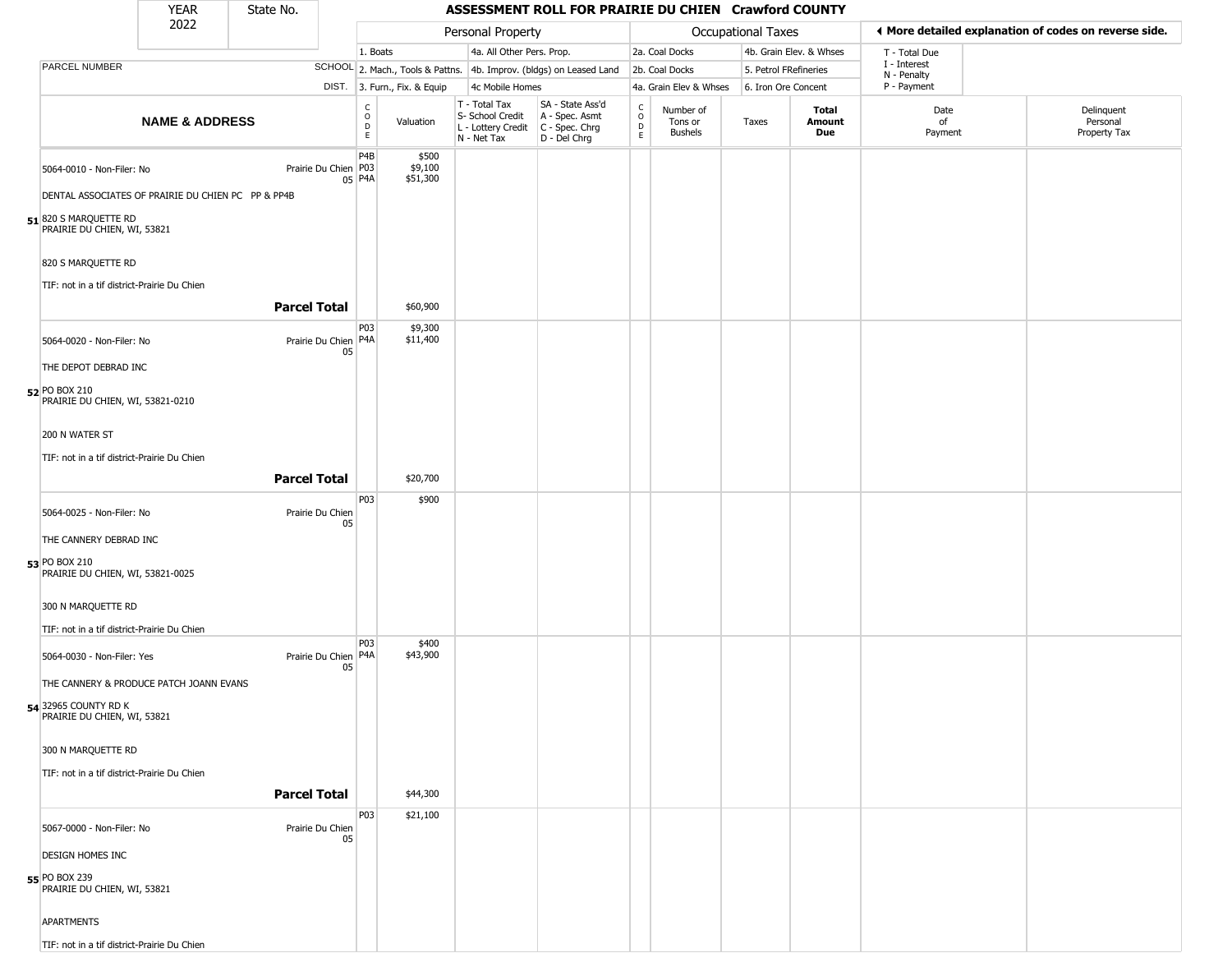# State No.

### YEAR State No. **ASSESSMENT ROLL FOR PRAIRIE DU CHIEN Crawford COUNTY**

|                                                                                       | 2022                                     |                              |                                   |                              | Personal Property                                                                       |                                                                     |                                       |                                        | Occupational Taxes    |                         |                             | ♦ More detailed explanation of codes on reverse side. |
|---------------------------------------------------------------------------------------|------------------------------------------|------------------------------|-----------------------------------|------------------------------|-----------------------------------------------------------------------------------------|---------------------------------------------------------------------|---------------------------------------|----------------------------------------|-----------------------|-------------------------|-----------------------------|-------------------------------------------------------|
|                                                                                       |                                          |                              | 1. Boats                          |                              | 4a. All Other Pers. Prop.                                                               |                                                                     |                                       | 2a. Coal Docks                         |                       | 4b. Grain Elev. & Whses | T - Total Due               |                                                       |
| PARCEL NUMBER                                                                         |                                          |                              |                                   |                              |                                                                                         | SCHOOL 2. Mach., Tools & Pattns. 4b. Improv. (bldgs) on Leased Land |                                       | 2b. Coal Docks                         | 5. Petrol FRefineries |                         | I - Interest<br>N - Penalty |                                                       |
|                                                                                       |                                          |                              |                                   | DIST. 3. Furn., Fix. & Equip | 4c Mobile Homes                                                                         |                                                                     |                                       | 4a. Grain Elev & Whses                 | 6. Iron Ore Concent   |                         | P - Payment                 |                                                       |
|                                                                                       | <b>NAME &amp; ADDRESS</b>                |                              | $\mathsf{C}$<br>$\circ$<br>D<br>E | Valuation                    | T - Total Tax<br>S- School Credit<br>L - Lottery Credit   C - Spec. Chrg<br>N - Net Tax | SA - State Ass'd<br>A - Spec. Asmt<br>D - Del Chrg                  | C<br>$\mathsf{O}$<br>D<br>$\mathsf E$ | Number of<br>Tons or<br><b>Bushels</b> | Taxes                 | Total<br>Amount<br>Due  | Date<br>of<br>Payment       | Delinquent<br>Personal<br>Property Tax                |
| 5071-0000 - Non-Filer: No                                                             |                                          | Prairie Du Chien P4A<br>05   | P03                               | \$18,500<br>\$29,400         |                                                                                         |                                                                     |                                       |                                        |                       |                         |                             |                                                       |
| DESIGN HOMES INC BP CONVENIENCE STORE<br>56 PO BOX 239<br>PRAIRIE DU CHIEN, WI, 53821 |                                          |                              |                                   |                              |                                                                                         |                                                                     |                                       |                                        |                       |                         |                             |                                                       |
| BP CONVENIENCE STORE                                                                  |                                          |                              |                                   |                              |                                                                                         |                                                                     |                                       |                                        |                       |                         |                             |                                                       |
| TIF: not in a tif district-Prairie Du Chien                                           |                                          | <b>Parcel Total</b>          |                                   | \$47,900                     |                                                                                         |                                                                     |                                       |                                        |                       |                         |                             |                                                       |
| 5077-0005 - Non-Filer: No                                                             |                                          | Prairie Du Chien   P03<br>05 | P4A                               | \$300<br>\$11,500            |                                                                                         |                                                                     |                                       |                                        |                       |                         |                             |                                                       |
| MEDIACOM COMMUNICATIONS CORP                                                          |                                          |                              |                                   |                              |                                                                                         |                                                                     |                                       |                                        |                       |                         |                             |                                                       |
| 57 ONE MEDIACOM WAY<br>MEDIACOM PARK, NY, 10918                                       |                                          |                              |                                   |                              |                                                                                         |                                                                     |                                       |                                        |                       |                         |                             |                                                       |
| VARIOUS                                                                               |                                          |                              |                                   |                              |                                                                                         |                                                                     |                                       |                                        |                       |                         |                             |                                                       |
| TIF: not in a tif district-Prairie Du Chien                                           |                                          |                              |                                   |                              |                                                                                         |                                                                     |                                       |                                        |                       |                         |                             |                                                       |
|                                                                                       |                                          | <b>Parcel Total</b>          |                                   | \$11,800                     |                                                                                         |                                                                     |                                       |                                        |                       |                         |                             |                                                       |
| 5080-0000 - Non-Filer: No                                                             |                                          | Prairie Du Chien   P03<br>05 | P <sub>4</sub> A                  | \$300<br>\$3,200             |                                                                                         |                                                                     |                                       |                                        |                       |                         |                             |                                                       |
| EDWARDS & EDWARDS INC                                                                 |                                          |                              |                                   |                              |                                                                                         |                                                                     |                                       |                                        |                       |                         |                             |                                                       |
| 58 1200 S MARQUETTE RD<br>PRAIRIE DU CHIEN, WI, 53821                                 |                                          |                              |                                   |                              |                                                                                         |                                                                     |                                       |                                        |                       |                         |                             |                                                       |
| 1200 S MARQUETTE RD                                                                   |                                          |                              |                                   |                              |                                                                                         |                                                                     |                                       |                                        |                       |                         |                             |                                                       |
| TIF: not in a tif district-Prairie Du Chien                                           |                                          |                              |                                   |                              |                                                                                         |                                                                     |                                       |                                        |                       |                         |                             |                                                       |
|                                                                                       |                                          | <b>Parcel Total</b>          |                                   | \$3,500                      |                                                                                         |                                                                     |                                       |                                        |                       |                         |                             |                                                       |
| 5080-0002 - Non-Filer: Yes                                                            |                                          | Prairie Du Chien   P03<br>05 | P4A                               | \$200<br>\$4,300             |                                                                                         |                                                                     |                                       |                                        |                       |                         |                             |                                                       |
|                                                                                       | REVITALIZE SALON AND SPA ANDREA GILBERTS |                              |                                   |                              |                                                                                         |                                                                     |                                       |                                        |                       |                         |                             |                                                       |
| 59 151 SAINT LO DR<br>PRAIRIE DU CHIEN, WI, 53821                                     |                                          |                              |                                   |                              |                                                                                         |                                                                     |                                       |                                        |                       |                         |                             |                                                       |
| 526 S MARQUETTE RD                                                                    |                                          |                              |                                   |                              |                                                                                         |                                                                     |                                       |                                        |                       |                         |                             |                                                       |
| TIF: not in a tif district-Prairie Du Chien                                           |                                          |                              |                                   |                              |                                                                                         |                                                                     |                                       |                                        |                       |                         |                             |                                                       |
|                                                                                       |                                          | <b>Parcel Total</b>          |                                   | \$4,500                      |                                                                                         |                                                                     |                                       |                                        |                       |                         |                             |                                                       |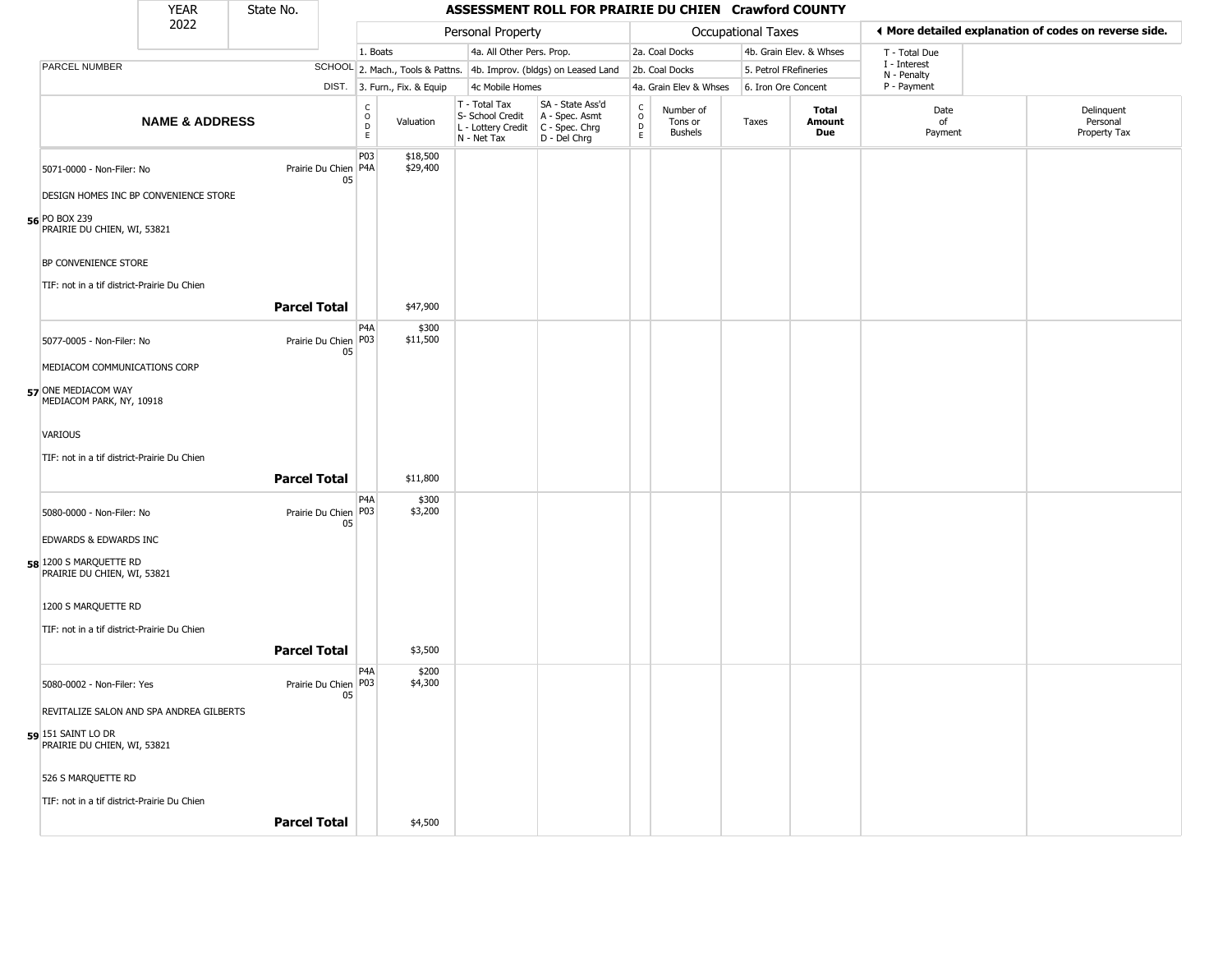#### YEAR **ASSESSMENT ROLL FOR PRAIRIE DU CHIEN Crawford COUNTY** 2022 DIST. 3. Furn., Fix. & Equip PARCEL NUMBER **NAME & ADDRESS** State No. C O D E Valuation T - Total Tax S- School Credit A - Spec. Asmt L - Lottery Credit C - Spec. Chrg N - Net Tax SA - State Ass'd D - Del Chrg C O D E Number of Tons or Bushels Taxes **Total Amount Due** Date of Payment Delinquent Personal Property Tax Personal Property **Personal Property Personal Taxes** 1. Boats **4a. All Other Pers. Prop.** 2a. Coal Docks 4b. Grain Elev. & Whses SCHOOL 2. Mach., Tools & Pattns. 4b. Improv. (bldgs) on Leased Land 2b. Coal Docks 5. Petrol FRefineries 4c Mobile Homes 4a. Grain Elev & Whses 6. Iron Ore Concent T - Total Due I - Interest N - Penalty P - Payment 3**More detailed explanation of codes on reverse side. 60** 10 RIVERVIEW DRIVE 5080-0003 - Non-Filer: No Prairie Du Chien 05 NUCO2 SUPPLY LLC DANBURY, CT, 06810 VARIOUS TIF: not in a tif district-Prairie Du Chien P4A \$4,600 **61** 36995 BLUFFVIEW DR 5080-0010 - Non-Filer: No 05 329 STATE ST, LLC PRAIRIE DU CHIEN, WI, 53821 329 STATE ST TIF: not in a tif district-Prairie Du Chien P4A Prairie Du Chien P03 \$500 \$5,400 **Parcel Total** \$5,900 **62** 47233 SAND CREEK RD 5086-0025 - Non-Filer: No Prairie Du Chien 05 RICK SCHUCH PP4B GARY MILLS, WI, 54631 AIRPLANE HANGAR - SITE A2 TIF: not in a tif district-Prairie Du Chien P4B \$6,400 **63** PO BOX 9601 5088-0000 - Non-Filer: No Prairie Du Chien 05 XEROX CORPORATION WEBSTER, NY, 14580 VARIOUS TIF: not in a tif district-Prairie Du Chien P03 \$5,800 5089-0000 - Non-Filer: No Prairie Du Chien 05 ALMOST PERFECT ALVIN BANCHAK P03

**64** 210 N MARQUETTE RD

210 N MARQUETTE RD

PRAIRIE DU CHIEN, WI, 53821

TIF: not in a tif district-Prairie Du Chien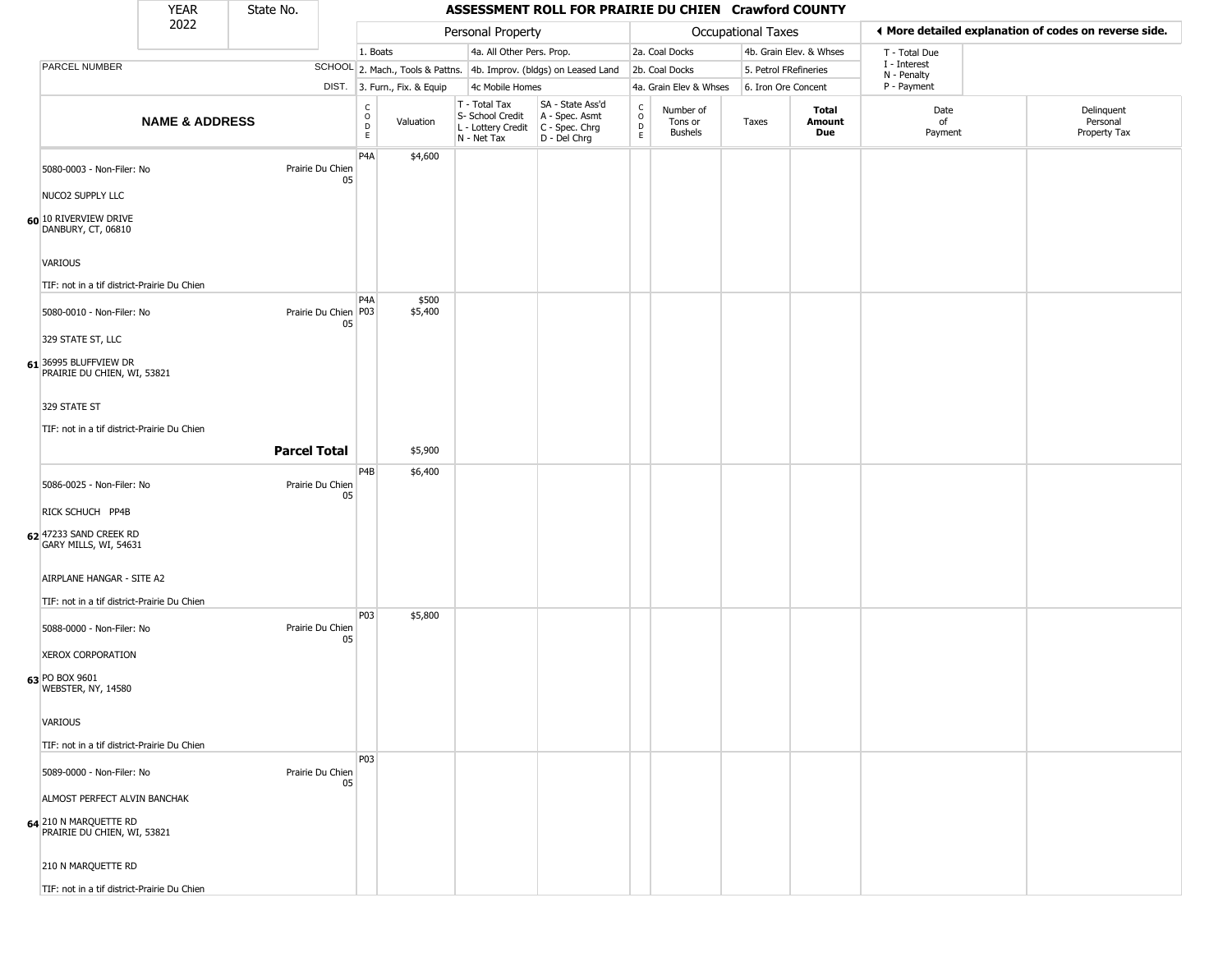| <b>YEAR</b> | State No. |
|-------------|-----------|
| ----        |           |

|                                                     | 2022                                                     |                              |                             |                              | Personal Property                                                                       |                                                                     |                         |                                 | Occupational Taxes    |                               |                             | ♦ More detailed explanation of codes on reverse side. |
|-----------------------------------------------------|----------------------------------------------------------|------------------------------|-----------------------------|------------------------------|-----------------------------------------------------------------------------------------|---------------------------------------------------------------------|-------------------------|---------------------------------|-----------------------|-------------------------------|-----------------------------|-------------------------------------------------------|
|                                                     |                                                          |                              | 1. Boats                    |                              | 4a. All Other Pers. Prop.                                                               |                                                                     |                         | 2a. Coal Docks                  |                       | 4b. Grain Elev. & Whses       | T - Total Due               |                                                       |
| PARCEL NUMBER                                       |                                                          |                              |                             |                              |                                                                                         | SCHOOL 2. Mach., Tools & Pattns. 4b. Improv. (bldgs) on Leased Land |                         | 2b. Coal Docks                  | 5. Petrol FRefineries |                               | I - Interest<br>N - Penalty |                                                       |
|                                                     |                                                          |                              |                             | DIST. 3. Furn., Fix. & Equip | 4c Mobile Homes                                                                         |                                                                     |                         | 4a. Grain Elev & Whses          | 6. Iron Ore Concent   |                               | P - Payment                 |                                                       |
|                                                     | <b>NAME &amp; ADDRESS</b>                                |                              | C<br>0<br>$\mathsf{D}$<br>E | Valuation                    | T - Total Tax<br>S- School Credit<br>L - Lottery Credit   C - Spec. Chrg<br>N - Net Tax | SA - State Ass'd<br>A - Spec. Asmt<br>D - Del Chrg                  | C<br>$\circ$<br>D<br>E. | Number of<br>Tons or<br>Bushels | Taxes                 | <b>Total</b><br>Amount<br>Due | Date<br>of<br>Payment       | Delinquent<br>Personal<br>Property Tax                |
| 5089-0060 - Non-Filer: No                           |                                                          | Prairie Du Chien<br>05       | P03                         |                              |                                                                                         |                                                                     |                         |                                 |                       |                               |                             |                                                       |
| DANIEL & PEGGY BAUER                                |                                                          |                              |                             |                              |                                                                                         |                                                                     |                         |                                 |                       |                               |                             |                                                       |
| 65 205 S WACOUTA AVE<br>PRAIRIE DU CHIEN, WI, 53821 |                                                          |                              |                             |                              |                                                                                         |                                                                     |                         |                                 |                       |                               |                             |                                                       |
| <b>RENTALS</b>                                      |                                                          |                              |                             |                              |                                                                                         |                                                                     |                         |                                 |                       |                               |                             |                                                       |
| TIF: not in a tif district-Prairie Du Chien         |                                                          |                              |                             |                              |                                                                                         |                                                                     |                         |                                 |                       |                               |                             |                                                       |
| 5097-0025 - Non-Filer: No                           |                                                          | Prairie Du Chien   P03<br>05 | P <sub>4</sub> A            | \$1,000<br>\$81,700          |                                                                                         |                                                                     |                         |                                 |                       |                               |                             |                                                       |
|                                                     | MAYO CLINIC HEALTH SYSTEM FRANCISCAN MEDICAL CENTER, INC |                              |                             |                              |                                                                                         |                                                                     |                         |                                 |                       |                               |                             |                                                       |
| 66 700 WEST AVE S<br>LA CROSSE, WI, 54601           |                                                          |                              |                             |                              |                                                                                         |                                                                     |                         |                                 |                       |                               |                             |                                                       |
| 800 BLACKHAWK AVE                                   |                                                          |                              |                             |                              |                                                                                         |                                                                     |                         |                                 |                       |                               |                             |                                                       |
| TIF: TIF #7 -Prairie Du Chien                       |                                                          |                              |                             |                              |                                                                                         |                                                                     |                         |                                 |                       |                               |                             |                                                       |
|                                                     |                                                          | <b>Parcel Total</b>          |                             | \$82,700                     |                                                                                         |                                                                     |                         |                                 |                       |                               |                             |                                                       |
| 5097-0030 - Non-Filer: Yes                          |                                                          | Prairie Du Chien<br>05       | P03                         | \$1,800                      |                                                                                         |                                                                     |                         |                                 |                       |                               |                             |                                                       |
|                                                     | FRAZIER'S OLD FAITHFUL INN LLC ATTN: SHARON FRAZIER      |                              |                             |                              |                                                                                         |                                                                     |                         |                                 |                       |                               |                             |                                                       |
| 67 157 N ILLINOIS ST<br>PRAIRIE DU CHIEN, WI, 53821 |                                                          |                              |                             |                              |                                                                                         |                                                                     |                         |                                 |                       |                               |                             |                                                       |
| 157 N ILLINOIS ST                                   |                                                          |                              |                             |                              |                                                                                         |                                                                     |                         |                                 |                       |                               |                             |                                                       |
| TIF: not in a tif district-Prairie Du Chien         |                                                          |                              |                             |                              |                                                                                         |                                                                     |                         |                                 |                       |                               |                             |                                                       |
| 5099-0000 - Non-Filer: Yes                          |                                                          | Prairie Du Chien   P4A<br>05 | <b>P03</b>                  | \$3,400<br>\$4,600           |                                                                                         |                                                                     |                         |                                 |                       |                               |                             |                                                       |
|                                                     | BIEHL & OKANO DMD PC PRAIRIE FAMILY DENTISTRY            |                              |                             |                              |                                                                                         |                                                                     |                         |                                 |                       |                               |                             |                                                       |
| 68 807 E WELLS ST<br>PRAIRIE DU CHIEN, WI, 53821    |                                                          |                              |                             |                              |                                                                                         |                                                                     |                         |                                 |                       |                               |                             |                                                       |
| 807 E WELLS ST                                      |                                                          |                              |                             |                              |                                                                                         |                                                                     |                         |                                 |                       |                               |                             |                                                       |
| TIF: not in a tif district-Prairie Du Chien         |                                                          |                              |                             |                              |                                                                                         |                                                                     |                         |                                 |                       |                               |                             |                                                       |
|                                                     |                                                          | <b>Parcel Total</b>          |                             | \$8,000                      |                                                                                         |                                                                     |                         |                                 |                       |                               |                             |                                                       |
|                                                     |                                                          |                              | P <sub>4</sub> A            | \$1,400<br>\$7,000           |                                                                                         |                                                                     |                         |                                 |                       |                               |                             |                                                       |
| 5104-0000 - Non-Filer: No                           |                                                          | Prairie Du Chien   P03<br>05 |                             |                              |                                                                                         |                                                                     |                         |                                 |                       |                               |                             |                                                       |
| GARRITY FUNERAL HOME INC                            |                                                          |                              |                             |                              |                                                                                         |                                                                     |                         |                                 |                       |                               |                             |                                                       |
| 69 704 S OHIO ST<br>PRAIRIE DU CHIEN, WI, 53821     |                                                          |                              |                             |                              |                                                                                         |                                                                     |                         |                                 |                       |                               |                             |                                                       |
| 704 S OHIO ST                                       |                                                          |                              |                             |                              |                                                                                         |                                                                     |                         |                                 |                       |                               |                             |                                                       |
| TIF: not in a tif district-Prairie Du Chien         |                                                          |                              |                             |                              |                                                                                         |                                                                     |                         |                                 |                       |                               |                             |                                                       |
|                                                     |                                                          | <b>Parcel Total</b>          |                             | \$8,400                      |                                                                                         |                                                                     |                         |                                 |                       |                               |                             |                                                       |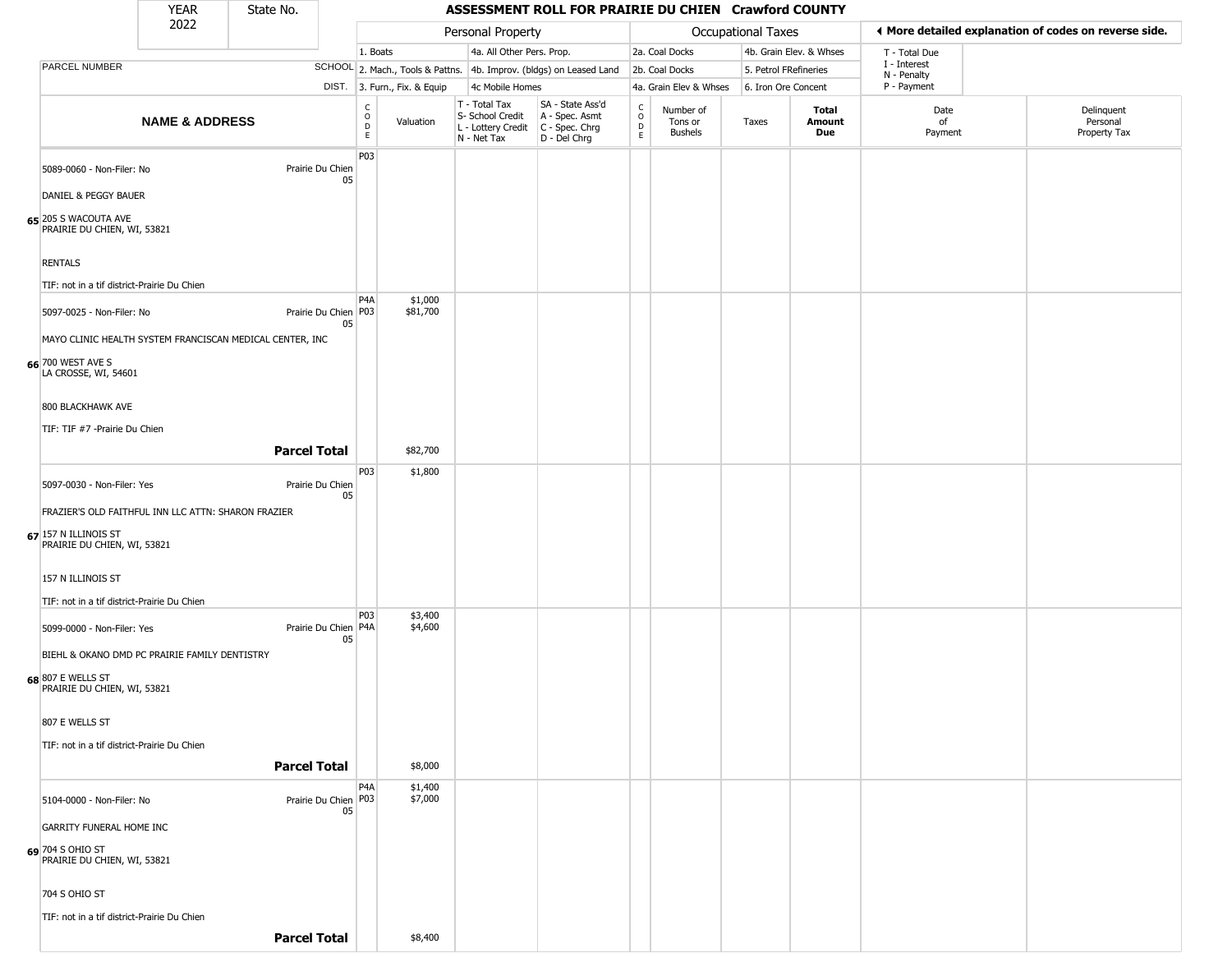#### YEAR **ASSESSMENT ROLL FOR PRAIRIE DU CHIEN Crawford COUNTY** 2022 DIST. 3. Furn., Fix. & Equip PARCEL NUMBER **NAME & ADDRESS** State No. C O D E Valuation T - Total Tax S- School Credit A - Spec. Asmt L - Lottery Credit C - Spec. Chrg N - Net Tax SA - State Ass'd D - Del Chrg C O D E Number of Tons or Bushels Taxes **Total Amount Due** Date of Payment Delinquent Personal Property Tax Personal Property **Calculational Taxes** 1. Boats **4a. All Other Pers. Prop.** 2a. Coal Docks 4b. Grain Elev. & Whses SCHOOL 2. Mach., Tools & Pattns. 4b. Improv. (bldgs) on Leased Land 2b. Coal Docks 5. Petrol FRefineries 4c Mobile Homes 4a. Grain Elev & Whses 6. Iron Ore Concent T - Total Due I - Interest N - Penalty P - Payment 3**More detailed explanation of codes on reverse side. 70** 13390 SPRING VALLEY RD 5104-0001 - Non-Filer: No 05 PRAIRIE FUN LAND RANDY & PAULA SHECKLER FENNIMORE, WI, 53809 515 PAQUETTE ST TIF: not in a tif district-Prairie Du Chien P4A Prairie Du Chien | P03 \$900 \$45,800 **Parcel Total** 1 \$46,700 **71** 235 CAUSEWAY BLVD 5105-0000 - Non-Filer: No 05 TRI-STATE REGIONAL AMBULANCE, INC LA CROSSE, WI, 54603 130 S MARQUETTE RD TIF: not in a tif district-Prairie Du Chien P4A Prairie Du Chien P03 \$600 \$20,100 **Parcel Total | \$20,700 72** PO BOX 450 5105-0005 - Non-Filer: No Prairie Du Chien 05 TRI-COR, LLC LANCASTER, WI, 53813 133 S MICHIGAN ST TIF: not in a tif district-Prairie Du Chien P03 \$1,000 **73** 2675 RESEARCH PARK DR 5105-0020 - Non-Filer: No Prairie Du Chien 05 GORDON FLESCH CO, INC./GFC LEASING ACCOUNTING DEPT MADISON, WI, 53711 VARIOUS TIF: not in a tif district-Prairie Du Chien P03 \$35,100 **74** 129 E BLACKHAWK AVE 5105-0025 - Non-Filer: No Prairie Du Chien 05 GILLITZER LAW OFFICES SC PRAIRIE DU CHIEN, WI, 53821 129 E BLACKHAWK AVE P03 \$1,600

TIF: not in a tif district-Prairie Du Chien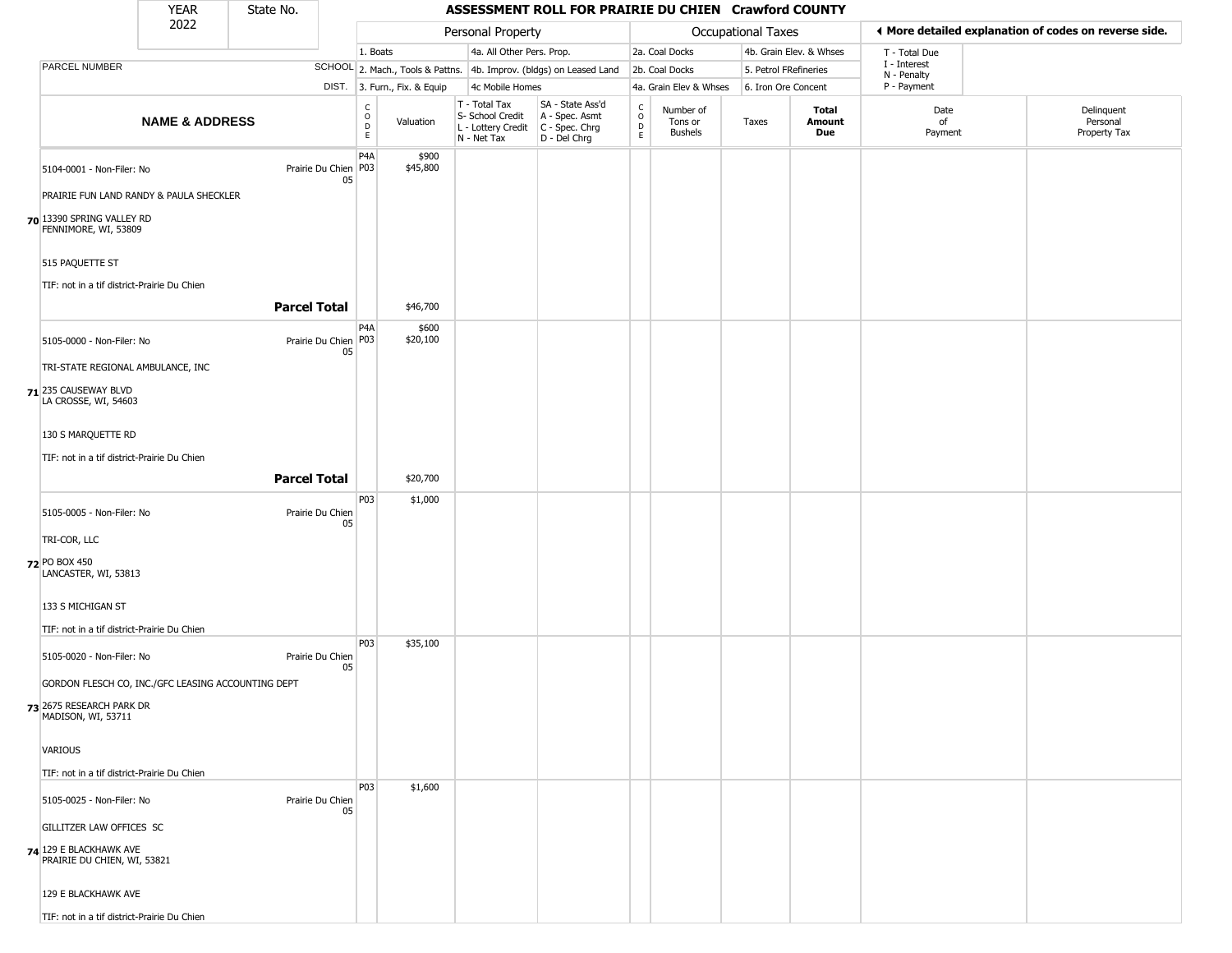| YFAR | State No. |
|------|-----------|
| วกวว |           |

|                                                                                               | <b>YEAR</b>               | State No.                    |                  | ASSESSMENT ROLL FOR PRAIRIE DU CHIEN Crawford COUNTY |                                                  |                                                                                           |                                                 |                                        |                       |                         |                                                       |                                        |  |  |
|-----------------------------------------------------------------------------------------------|---------------------------|------------------------------|------------------|------------------------------------------------------|--------------------------------------------------|-------------------------------------------------------------------------------------------|-------------------------------------------------|----------------------------------------|-----------------------|-------------------------|-------------------------------------------------------|----------------------------------------|--|--|
|                                                                                               | 2022                      |                              |                  |                                                      | Personal Property                                |                                                                                           |                                                 |                                        | Occupational Taxes    |                         | ♦ More detailed explanation of codes on reverse side. |                                        |  |  |
|                                                                                               |                           |                              | 1. Boats         |                                                      | 4a. All Other Pers. Prop.                        |                                                                                           |                                                 | 2a. Coal Docks                         |                       | 4b. Grain Elev. & Whses | T - Total Due                                         |                                        |  |  |
| PARCEL NUMBER                                                                                 |                           |                              |                  |                                                      |                                                  | SCHOOL 2. Mach., Tools & Pattns. 4b. Improv. (bldgs) on Leased Land                       |                                                 | 2b. Coal Docks                         | 5. Petrol FRefineries |                         | I - Interest<br>N - Penalty                           |                                        |  |  |
|                                                                                               |                           |                              |                  | DIST. 3. Furn., Fix. & Equip                         | 4c Mobile Homes                                  |                                                                                           |                                                 | 4a. Grain Elev & Whses                 | 6. Iron Ore Concent   |                         | P - Payment                                           |                                        |  |  |
|                                                                                               | <b>NAME &amp; ADDRESS</b> |                              | С<br>0<br>D<br>E | Valuation                                            | T - Total Tax<br>S- School Credit<br>N - Net Tax | SA - State Ass'd<br>A - Spec. Asmt<br>L - Lottery Credit   C - Spec. Chrg<br>D - Del Chrg | $\begin{array}{c} C \\ O \\ D \\ E \end{array}$ | Number of<br>Tons or<br><b>Bushels</b> | Taxes                 | Total<br>Amount<br>Due  | Date<br>of<br>Payment                                 | Delinquent<br>Personal<br>Property Tax |  |  |
| 5116-0000 - Non-Filer: Yes                                                                    |                           | Prairie Du Chien<br>05       | P03              | \$700                                                |                                                  |                                                                                           |                                                 |                                        |                       |                         |                                                       |                                        |  |  |
| GOLMAN, VON BOLSCHWING & KEY                                                                  |                           |                              |                  |                                                      |                                                  |                                                                                           |                                                 |                                        |                       |                         |                                                       |                                        |  |  |
| 75 215 S WACOUTA AVE - APT #3<br>PRAIRIE DU CHIEN, WI, 53821                                  |                           |                              |                  |                                                      |                                                  |                                                                                           |                                                 |                                        |                       |                         |                                                       |                                        |  |  |
| 215 S WACOUTA AVE - APT #3                                                                    |                           |                              |                  |                                                      |                                                  |                                                                                           |                                                 |                                        |                       |                         |                                                       |                                        |  |  |
| TIF: not in a tif district-Prairie Du Chien                                                   |                           |                              |                  |                                                      |                                                  |                                                                                           |                                                 |                                        |                       |                         |                                                       |                                        |  |  |
| 5116-0020 - Non-Filer: No                                                                     |                           | Prairie Du Chien<br>05       | P03              | \$23,100                                             |                                                  |                                                                                           |                                                 |                                        |                       |                         |                                                       |                                        |  |  |
| GREATAMERICA FINANCIAL SERVICES CORP                                                          |                           |                              |                  |                                                      |                                                  |                                                                                           |                                                 |                                        |                       |                         |                                                       |                                        |  |  |
| 76 625 1ST STREET SE, STE 800<br>CEDAR RAPIDS, IA, 52401                                      |                           |                              |                  |                                                      |                                                  |                                                                                           |                                                 |                                        |                       |                         |                                                       |                                        |  |  |
| VARIOUS                                                                                       |                           |                              |                  |                                                      |                                                  |                                                                                           |                                                 |                                        |                       |                         |                                                       |                                        |  |  |
| TIF: not in a tif district-Prairie Du Chien                                                   |                           |                              |                  |                                                      |                                                  |                                                                                           |                                                 |                                        |                       |                         |                                                       |                                        |  |  |
| 5116-0025 - Non-Filer: No                                                                     |                           | Prairie Du Chien   P03<br>05 | P <sub>4</sub> A | \$800<br>\$13,700                                    |                                                  |                                                                                           |                                                 |                                        |                       |                         |                                                       |                                        |  |  |
| MICROTEL INN JAI SANTOSHI MA, INC.                                                            |                           |                              |                  |                                                      |                                                  |                                                                                           |                                                 |                                        |                       |                         |                                                       |                                        |  |  |
| 77 404 29TH AVE SW<br>WAVERLY, IA, 50677                                                      |                           |                              |                  |                                                      |                                                  |                                                                                           |                                                 |                                        |                       |                         |                                                       |                                        |  |  |
| 1833 S MARQUETTE RD                                                                           |                           |                              |                  |                                                      |                                                  |                                                                                           |                                                 |                                        |                       |                         |                                                       |                                        |  |  |
| TIF: not in a tif district-Prairie Du Chien                                                   |                           |                              |                  |                                                      |                                                  |                                                                                           |                                                 |                                        |                       |                         |                                                       |                                        |  |  |
|                                                                                               |                           | <b>Parcel Total</b>          |                  | \$14,500                                             |                                                  |                                                                                           |                                                 |                                        |                       |                         |                                                       |                                        |  |  |
|                                                                                               |                           |                              | P03              | \$7,300                                              |                                                  |                                                                                           |                                                 |                                        |                       |                         |                                                       |                                        |  |  |
| 5126-0000 - Non-Filer: No                                                                     |                           | Prairie Du Chien<br>05       |                  |                                                      |                                                  |                                                                                           |                                                 |                                        |                       |                         |                                                       |                                        |  |  |
| HALPIN TIRE SERVICE INC                                                                       |                           |                              |                  |                                                      |                                                  |                                                                                           |                                                 |                                        |                       |                         |                                                       |                                        |  |  |
| 78 328 E BLACKHAWK AVE<br>PRAIRIE DU CHIEN, WI, 53821                                         |                           |                              |                  |                                                      |                                                  |                                                                                           |                                                 |                                        |                       |                         |                                                       |                                        |  |  |
| 328 E BLACKHAWK AVE                                                                           |                           |                              |                  |                                                      |                                                  |                                                                                           |                                                 |                                        |                       |                         |                                                       |                                        |  |  |
| TIF: not in a tif district-Prairie Du Chien                                                   |                           |                              |                  |                                                      |                                                  |                                                                                           |                                                 |                                        |                       |                         |                                                       |                                        |  |  |
| 5127-0000 - Non-Filer: Yes                                                                    |                           | Prairie Du Chien<br>05       | P03              | \$300                                                |                                                  |                                                                                           |                                                 |                                        |                       |                         |                                                       |                                        |  |  |
| DEB'S HAIR AND NAIL SALON DEB MCCLUSKEY<br>231 E BLACKHAWK AVE<br>PRAIRIE DU CHIEN, WI, 53821 |                           |                              |                  |                                                      |                                                  |                                                                                           |                                                 |                                        |                       |                         |                                                       |                                        |  |  |
| 231 E BLACKHAWK AVE                                                                           |                           |                              |                  |                                                      |                                                  |                                                                                           |                                                 |                                        |                       |                         |                                                       |                                        |  |  |
| TIF: not in a tif district-Prairie Du Chien                                                   |                           |                              |                  |                                                      |                                                  |                                                                                           |                                                 |                                        |                       |                         |                                                       |                                        |  |  |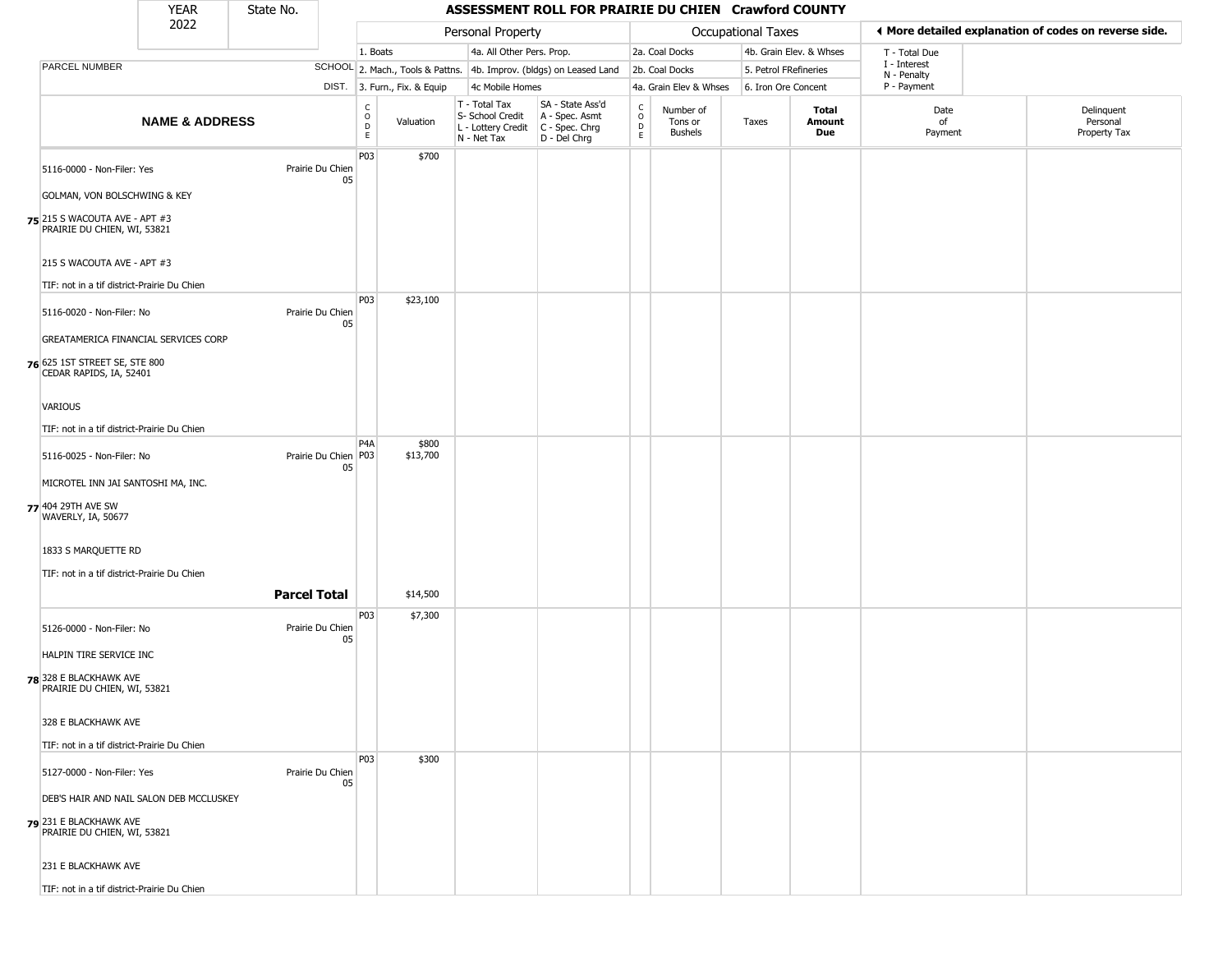| YFAR | State No. |
|------|-----------|
| 2022 |           |

÷

|                                                       | .<br>2022                 | -------                      |                            |                              |                                                                        |                                                                      |                                                          |                                        | <b>Occupational Taxes</b> |                               |                            | ◀ More detailed explanation of codes on reverse side. |
|-------------------------------------------------------|---------------------------|------------------------------|----------------------------|------------------------------|------------------------------------------------------------------------|----------------------------------------------------------------------|----------------------------------------------------------|----------------------------------------|---------------------------|-------------------------------|----------------------------|-------------------------------------------------------|
|                                                       |                           |                              | 1. Boats                   |                              | Personal Property<br>4a. All Other Pers. Prop.                         |                                                                      |                                                          | 2a. Coal Docks                         |                           | 4b. Grain Elev. & Whses       | T - Total Due              |                                                       |
| PARCEL NUMBER                                         |                           |                              |                            |                              |                                                                        | SCHOOL 2. Mach., Tools & Pattns. 4b. Improv. (bldgs) on Leased Land  |                                                          | 2b. Coal Docks                         | 5. Petrol FRefineries     |                               | I - Interest               |                                                       |
|                                                       |                           |                              |                            | DIST. 3. Furn., Fix. & Equip | 4c Mobile Homes                                                        |                                                                      |                                                          | 4a. Grain Elev & Whses                 | 6. Iron Ore Concent       |                               | N - Penalty<br>P - Payment |                                                       |
|                                                       | <b>NAME &amp; ADDRESS</b> |                              | C<br>0<br>D<br>$\mathsf E$ | Valuation                    | T - Total Tax<br>S- School Credit<br>L - Lottery Credit<br>N - Net Tax | SA - State Ass'd<br>A - Spec. Asmt<br>C - Spec. Chrg<br>D - Del Chrg | $\begin{smallmatrix} C \\ 0 \\ D \end{smallmatrix}$<br>E | Number of<br>Tons or<br><b>Bushels</b> | Taxes                     | Total<br>Amount<br><b>Due</b> | Date<br>of<br>Payment      | Delinquent<br>Personal<br>Property Tax                |
|                                                       |                           |                              | P <sub>4</sub> B           | \$6,900                      |                                                                        |                                                                      |                                                          |                                        |                           |                               |                            |                                                       |
| 5128-0005 - Non-Filer: No                             |                           | Prairie Du Chien<br>05       |                            |                              |                                                                        |                                                                      |                                                          |                                        |                           |                               |                            |                                                       |
| JAMES HANSEN PP4B                                     |                           |                              |                            |                              |                                                                        |                                                                      |                                                          |                                        |                           |                               |                            |                                                       |
| 80 13640 TAN TARA POINT<br><b>SUN CITY, AZ, 85351</b> |                           |                              |                            |                              |                                                                        |                                                                      |                                                          |                                        |                           |                               |                            |                                                       |
| AIRPLANE HANGAR - SITE A7                             |                           |                              |                            |                              |                                                                        |                                                                      |                                                          |                                        |                           |                               |                            |                                                       |
| TIF: not in a tif district-Prairie Du Chien           |                           |                              | P03                        | \$200                        |                                                                        |                                                                      |                                                          |                                        |                           |                               |                            |                                                       |
| 5129-0000 - Non-Filer: Yes                            |                           | Prairie Du Chien<br>05       |                            |                              |                                                                        |                                                                      |                                                          |                                        |                           |                               |                            |                                                       |
| NOAH'S ARK DAY CARE NORA MORIS                        |                           |                              |                            |                              |                                                                        |                                                                      |                                                          |                                        |                           |                               |                            |                                                       |
| 81 921 S BEAUMONT RD<br>PRAIRIE DU CHIEN, WI, 53821   |                           |                              |                            |                              |                                                                        |                                                                      |                                                          |                                        |                           |                               |                            |                                                       |
| 921 S BEAUMONT RD                                     |                           |                              |                            |                              |                                                                        |                                                                      |                                                          |                                        |                           |                               |                            |                                                       |
| TIF: not in a tif district-Prairie Du Chien           |                           |                              |                            |                              |                                                                        |                                                                      |                                                          |                                        |                           |                               |                            |                                                       |
| 5131-0001 - Non-Filer: No                             |                           | Prairie Du Chien   P03<br>05 | P <sub>4</sub> A           | \$400<br>\$1,700             |                                                                        |                                                                      |                                                          |                                        |                           |                               |                            |                                                       |
| LIBERTY PDC, LLC                                      |                           |                              |                            |                              |                                                                        |                                                                      |                                                          |                                        |                           |                               |                            |                                                       |
| 8236995 BLUFFVIEW DR<br>PRAIRIE DU CHIEN, WI, 53821   |                           |                              |                            |                              |                                                                        |                                                                      |                                                          |                                        |                           |                               |                            |                                                       |
| 129 N STEINER TERRACE                                 |                           |                              |                            |                              |                                                                        |                                                                      |                                                          |                                        |                           |                               |                            |                                                       |
| TIF: not in a tif district-Prairie Du Chien           |                           |                              |                            |                              |                                                                        |                                                                      |                                                          |                                        |                           |                               |                            |                                                       |
|                                                       |                           | <b>Parcel Total</b>          |                            | \$2,100                      |                                                                        |                                                                      |                                                          |                                        |                           |                               |                            |                                                       |
| 5134-0005 - Non-Filer: Yes                            |                           | Prairie Du Chien<br>05       | P <sub>4</sub> A           | \$600                        |                                                                        |                                                                      |                                                          |                                        |                           |                               |                            |                                                       |
| NORTHERN LEASING SYSTEMS INC                          |                           |                              |                            |                              |                                                                        |                                                                      |                                                          |                                        |                           |                               |                            |                                                       |
| 83 7303 SE LAKE RD<br>PORTLAND, OR, 97267             |                           |                              |                            |                              |                                                                        |                                                                      |                                                          |                                        |                           |                               |                            |                                                       |
| 213 E BLACKHAWK AVE                                   |                           |                              |                            |                              |                                                                        |                                                                      |                                                          |                                        |                           |                               |                            |                                                       |
| TIF: not in a tif district-Prairie Du Chien           |                           |                              |                            |                              |                                                                        |                                                                      |                                                          |                                        |                           |                               |                            |                                                       |
| 5135-0010 - Non-Filer: No                             |                           | Prairie Du Chien   P03<br>05 | P <sub>4</sub> A           | \$100<br>\$1,000             |                                                                        |                                                                      |                                                          |                                        |                           |                               |                            |                                                       |
| RPM AUTOMOTIVE REPAIRS BY PRECISION MECHANICS, LLC    |                           |                              |                            |                              |                                                                        |                                                                      |                                                          |                                        |                           |                               |                            |                                                       |
| 84 1519 S MARQUETTE RD<br>PRAIRIE DU CHIEN, WI, 53821 |                           |                              |                            |                              |                                                                        |                                                                      |                                                          |                                        |                           |                               |                            |                                                       |
| 1519 S MARQUETTE RD                                   |                           |                              |                            |                              |                                                                        |                                                                      |                                                          |                                        |                           |                               |                            |                                                       |
| TIF: not in a tif district-Prairie Du Chien           |                           |                              |                            |                              |                                                                        |                                                                      |                                                          |                                        |                           |                               |                            |                                                       |
|                                                       |                           | <b>Parcel Total</b>          |                            | \$1,100                      |                                                                        |                                                                      |                                                          |                                        |                           |                               |                            |                                                       |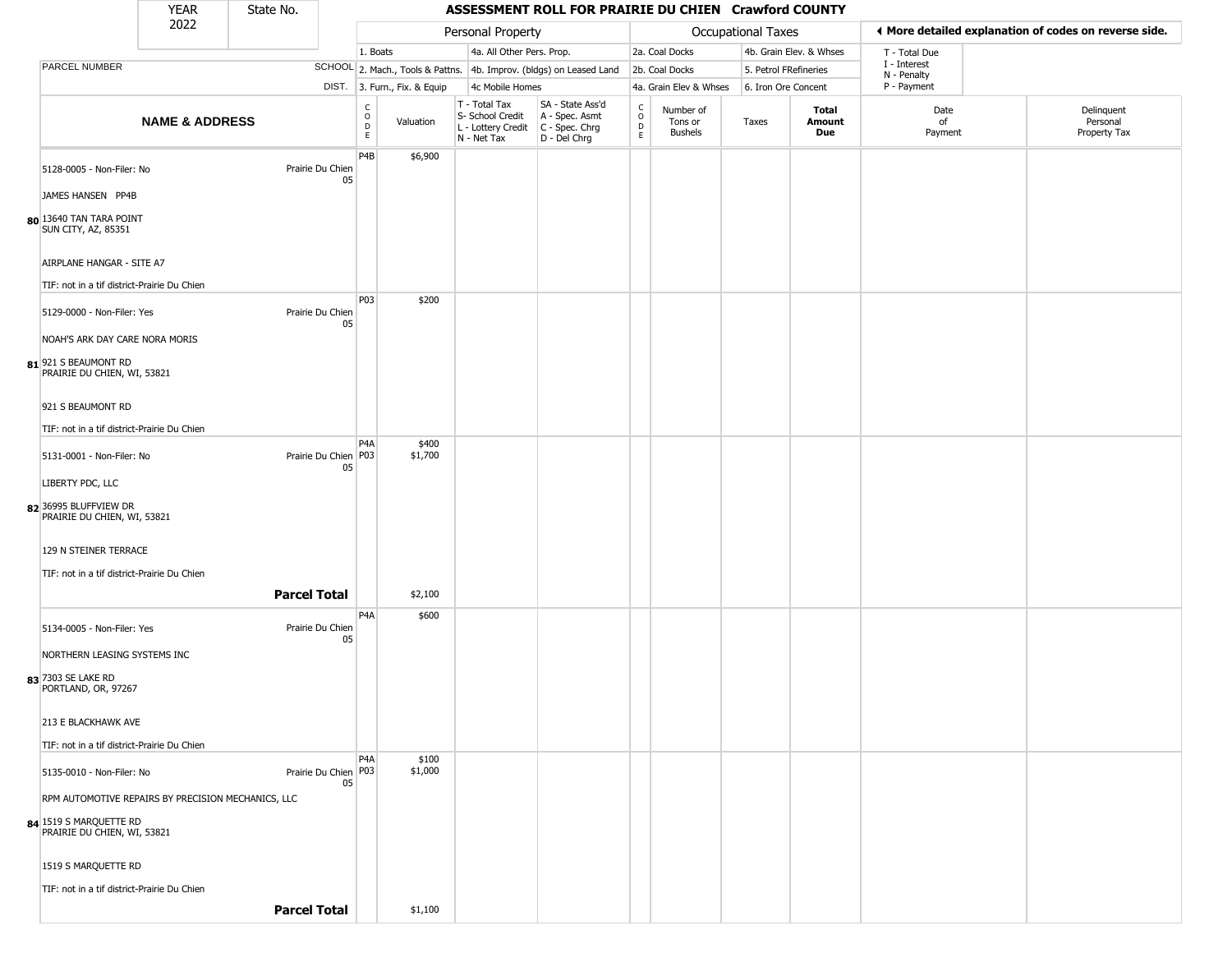## State No.

### YEAR State No. **ASSESSMENT ROLL FOR PRAIRIE DU CHIEN Crawford COUNTY**

|                                                                                             | 2022                      |                     |                              |                        |                              | Personal Property                                                                       |                                                                     |                            |                                        | <b>Occupational Taxes</b> |                         |                            | ♦ More detailed explanation of codes on reverse side. |
|---------------------------------------------------------------------------------------------|---------------------------|---------------------|------------------------------|------------------------|------------------------------|-----------------------------------------------------------------------------------------|---------------------------------------------------------------------|----------------------------|----------------------------------------|---------------------------|-------------------------|----------------------------|-------------------------------------------------------|
|                                                                                             |                           |                     |                              | 1. Boats               |                              | 4a. All Other Pers. Prop.                                                               |                                                                     |                            | 2a. Coal Docks                         |                           | 4b. Grain Elev. & Whses | T - Total Due              |                                                       |
| PARCEL NUMBER                                                                               |                           |                     |                              |                        |                              |                                                                                         | SCHOOL 2. Mach., Tools & Pattns. 4b. Improv. (bldgs) on Leased Land |                            | 2b. Coal Docks                         | 5. Petrol FRefineries     |                         | I - Interest               |                                                       |
|                                                                                             |                           |                     |                              |                        | DIST. 3. Furn., Fix. & Equip | 4c Mobile Homes                                                                         |                                                                     |                            | 4a. Grain Elev & Whses                 | 6. Iron Ore Concent       |                         | N - Penalty<br>P - Payment |                                                       |
|                                                                                             | <b>NAME &amp; ADDRESS</b> |                     |                              | C<br>$\circ$<br>D<br>E | Valuation                    | T - Total Tax<br>S- School Credit<br>L - Lottery Credit   C - Spec. Chrg<br>N - Net Tax | SA - State Ass'd<br>A - Spec. Asmt<br>D - Del Chrg                  | C<br>$\mathsf O$<br>D<br>E | Number of<br>Tons or<br><b>Bushels</b> | Taxes                     | Total<br>Amount<br>Due  | Date<br>of<br>Payment      | Delinquent<br>Personal<br>Property Tax                |
| 5136-0001 - Non-Filer: Yes                                                                  |                           | Prairie Du Chien    | 05                           | P03                    | \$100                        |                                                                                         |                                                                     |                            |                                        |                           |                         |                            |                                                       |
| <b>EILEEN HERMSEN</b>                                                                       |                           |                     |                              |                        |                              |                                                                                         |                                                                     |                            |                                        |                           |                         |                            |                                                       |
| 85 114 W PERRY ST<br>PRAIRIE DU CHIEN, WI, 53821                                            |                           |                     |                              |                        |                              |                                                                                         |                                                                     |                            |                                        |                           |                         |                            |                                                       |
| <b>RENTAL UNITS</b>                                                                         |                           |                     |                              |                        |                              |                                                                                         |                                                                     |                            |                                        |                           |                         |                            |                                                       |
| TIF: not in a tif district-Prairie Du Chien                                                 |                           |                     |                              | P <sub>4</sub> A       | \$200                        |                                                                                         |                                                                     |                            |                                        |                           |                         |                            |                                                       |
| 5136-0005 - Non-Filer: Yes                                                                  |                           |                     | Prairie Du Chien   P03<br>05 |                        | \$14,400                     |                                                                                         |                                                                     |                            |                                        |                           |                         |                            |                                                       |
| HOLIDAY MOTEL HARI, LLC<br>86 1010 S MARQUETTE RD<br>PRAIRIE DU CHIEN, WI, 53821            |                           |                     |                              |                        |                              |                                                                                         |                                                                     |                            |                                        |                           |                         |                            |                                                       |
| 1010 S MARQUETTE RD                                                                         |                           |                     |                              |                        |                              |                                                                                         |                                                                     |                            |                                        |                           |                         |                            |                                                       |
| TIF: not in a tif district-Prairie Du Chien                                                 |                           | <b>Parcel Total</b> |                              |                        | \$14,600                     |                                                                                         |                                                                     |                            |                                        |                           |                         |                            |                                                       |
| 5138-0000 - Non-Filer: No                                                                   |                           |                     | Prairie Du Chien   P03       | P4A                    | \$100<br>\$10,300            |                                                                                         |                                                                     |                            |                                        |                           |                         |                            |                                                       |
| DONNA HIGGINS OC                                                                            |                           |                     | 05                           |                        |                              |                                                                                         |                                                                     |                            |                                        |                           |                         |                            |                                                       |
| 87 117 W BLACKHAWK AVE<br>PRAIRIE DU CHIEN, WI, 53821                                       |                           |                     |                              |                        |                              |                                                                                         |                                                                     |                            |                                        |                           |                         |                            |                                                       |
| 117 W BLACKHAWK AVE                                                                         |                           |                     |                              |                        |                              |                                                                                         |                                                                     |                            |                                        |                           |                         |                            |                                                       |
| TIF: not in a tif district-Prairie Du Chien                                                 |                           | <b>Parcel Total</b> |                              |                        | \$10,400                     |                                                                                         |                                                                     |                            |                                        |                           |                         |                            |                                                       |
|                                                                                             |                           |                     |                              | P03                    | \$4,000                      |                                                                                         |                                                                     |                            |                                        |                           |                         |                            |                                                       |
| 5138-0005 - Non-Filer: No<br>DIRECTV, LLC C/O KROLL, LLC                                    |                           | Prairie Du Chien    | 05                           |                        |                              |                                                                                         |                                                                     |                            |                                        |                           |                         |                            |                                                       |
| 88 PO BOX 2789<br>ADDISON, TX, 75001                                                        |                           |                     |                              |                        |                              |                                                                                         |                                                                     |                            |                                        |                           |                         |                            |                                                       |
| VARIOUS                                                                                     |                           |                     |                              |                        |                              |                                                                                         |                                                                     |                            |                                        |                           |                         |                            |                                                       |
| TIF: not in a tif district-Prairie Du Chien                                                 |                           |                     |                              |                        |                              |                                                                                         |                                                                     |                            |                                        |                           |                         |                            |                                                       |
| 5139-0000 - Non-Filer: No                                                                   |                           | Prairie Du Chien    | 05                           | P03                    | \$7,500                      |                                                                                         |                                                                     |                            |                                        |                           |                         |                            |                                                       |
| DONG & TIFFANY CHEN THE CHINA CAFE<br>89 1224 S MARQUETTE RD<br>PRAIRIE DU CHIEN, WI, 53821 |                           |                     |                              |                        |                              |                                                                                         |                                                                     |                            |                                        |                           |                         |                            |                                                       |
| 1224 S MARQUETTE RD                                                                         |                           |                     |                              |                        |                              |                                                                                         |                                                                     |                            |                                        |                           |                         |                            |                                                       |
| TIF: not in a tif district-Prairie Du Chien                                                 |                           |                     |                              |                        |                              |                                                                                         |                                                                     |                            |                                        |                           |                         |                            |                                                       |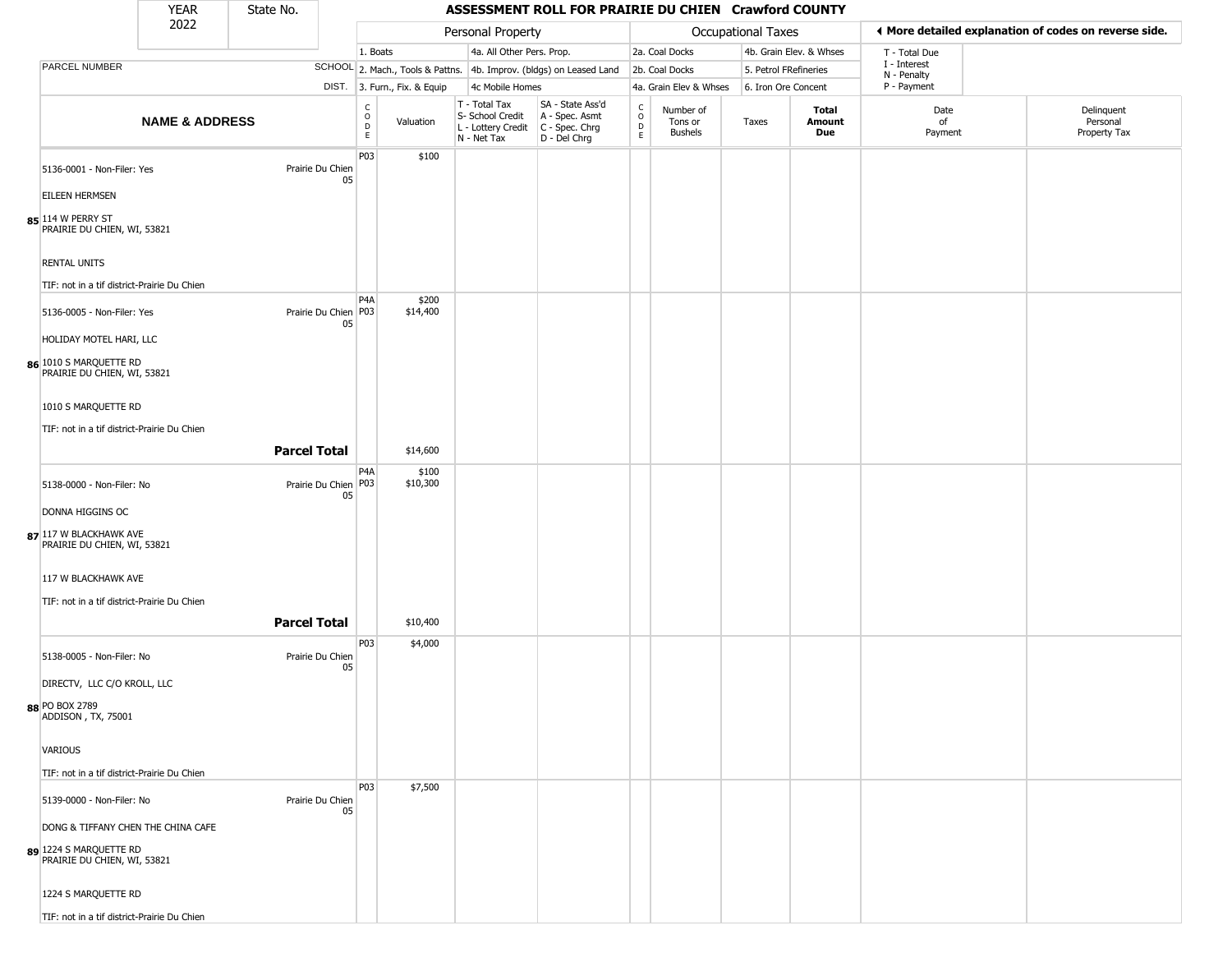#### YEAR **ASSESSMENT ROLL FOR PRAIRIE DU CHIEN Crawford COUNTY** 2022 DIST. 3. Furn., Fix. & Equip PARCEL NUMBER **NAME & ADDRESS** State No. C O D E Valuation T - Total Tax S- School Credit A - Spec. Asmt L - Lottery Credit C - Spec. Chrg N - Net Tax SA - State Ass'd D - Del Chrg C O D E Number of Tons or Bushels Taxes **Total Amount Due** Date of Payment Delinquent Personal Property Tax Personal Property **Calculational Taxes** 1. Boats **4a. All Other Pers. Prop.** 2a. Coal Docks 4b. Grain Elev. & Whses SCHOOL 2. Mach., Tools & Pattns. 4b. Improv. (bldgs) on Leased Land 2b. Coal Docks 5. Petrol FRefineries 4c Mobile Homes 4a. Grain Elev & Whses 6. Iron Ore Concent T - Total Due I - Interest N - Penalty P - Payment 3**More detailed explanation of codes on reverse side. 90** 101 S MARQUETTE RD 5144-0000 - Non-Filer: No 05 HARTIG DRUG COMPANY PRAIRIE DU CHIEN, WI, 53821 101 S MARQUETTE RD TIF: not in a tif district-Prairie Du Chien P4A Prairie Du Chien P03 \$6,100 \$9,100 **Parcel Total** 1 \$15,200 **91** 4209 COON VALLEY RD 5147-0010 - Non-Filer: No Prairie Du Chien 05 JOEL FRAZIER PP4B FENNIMORE, WI, 53809 AIRPLANE HANGAR - SITE A8 TIF: not in a tif district-Prairie Du Chien P4B \$11,100 **92** 109 S BEAUMONT RD 5147-0030 - Non-Filer: Yes 05 BRUCE L POMERENING DDS PRAIRIE DU CHIEN, WI, 53821 109 S BEAUMONT RD TIF: not in a tif district-Prairie Du Chien P4A Prairie Du Chien P03 \$100 \$7,000 **Parcel Total** \$7,100 **93** 17190 SAUNDER VIEW RD 5148-0005 - Non-Filer: Yes Prairie Du Chien 05 BEINBORN RENTALS BOSCOBEL, WI, 53805 121 N STEINER TERRACE TIF: not in a tif district-Prairie Du Chien P03 \$900 **94** 201 E BLACKHAWK AVE 5156-0000 - Non-Filer: No 05 JIM'S BAR INC PRAIRIE DU CHIEN, WI, 53821 201 E BLACKHAWK AVE P4A Prairie Du Chien P03 \$200 \$6,000

TIF: not in a tif district-Prairie Du Chien

**Parcel Total** \$6,200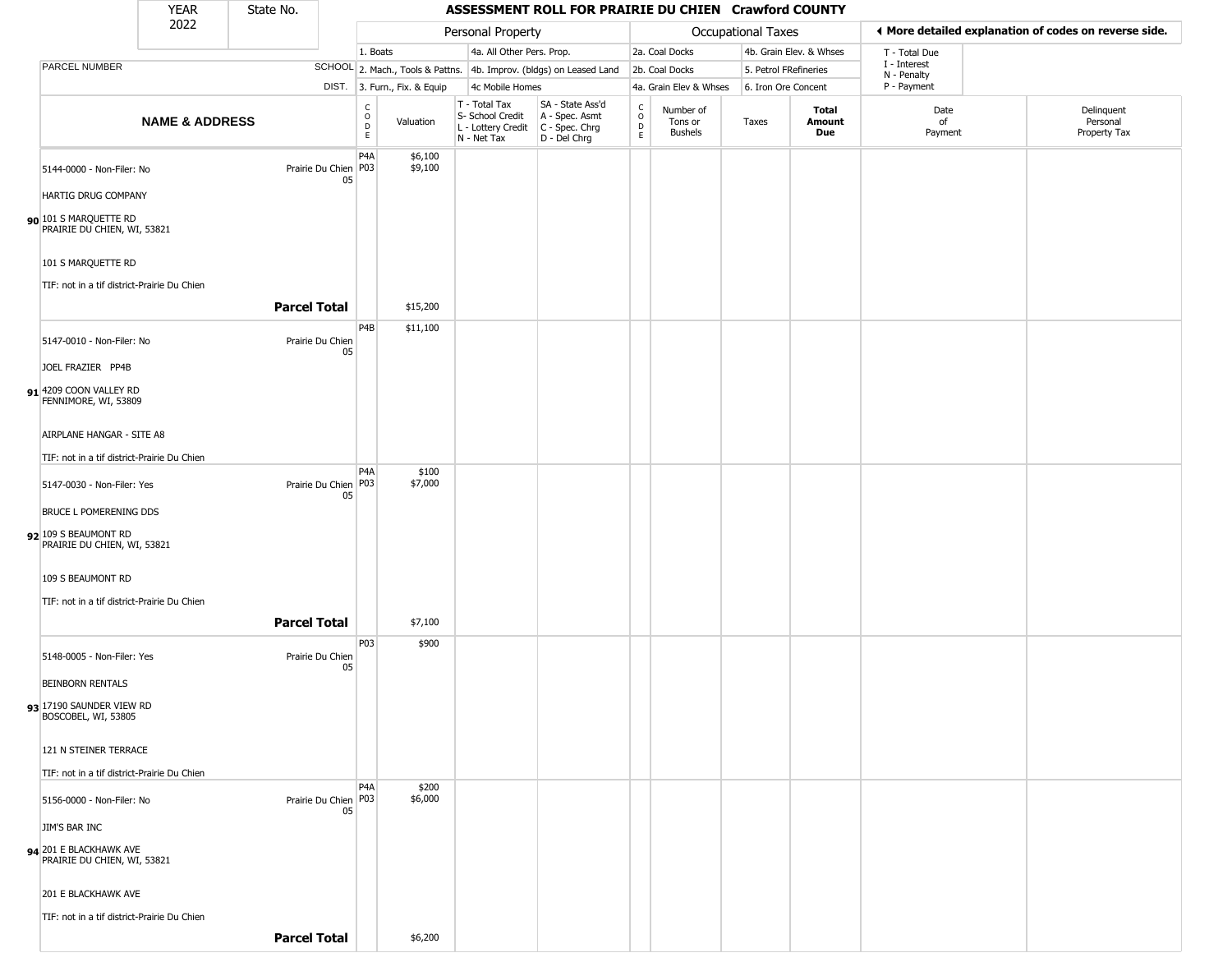#### YEAR **ASSESSMENT ROLL FOR PRAIRIE DU CHIEN Crawford COUNTY** 2022 DIST. 3. Furn., Fix. & Equip PARCEL NUMBER **NAME & ADDRESS** State No. C O D E Valuation T - Total Tax S- School Credit A - Spec. Asmt L - Lottery Credit C - Spec. Chrg N - Net Tax SA - State Ass'd D - Del Chrg C O D E Number of Tons or Bushels Taxes **Total Amount Due** Date of Payment Delinquent Personal Property Tax Personal Property **Calculational Taxes** 1. Boats **4a. All Other Pers. Prop.** 2a. Coal Docks 4b. Grain Elev. & Whses SCHOOL 2. Mach., Tools & Pattns. 4b. Improv. (bldgs) on Leased Land 2b. Coal Docks 5. Petrol FRefineries 4c Mobile Homes 4a. Grain Elev & Whses 6. Iron Ore Concent T - Total Due I - Interest N - Penalty P - Payment 3**More detailed explanation of codes on reverse side. 95** 129 W BLACKHAWK AVE 5156-0001 - Non-Filer: No 05 HARE MAGIC JANET IVERSON PRAIRIE DU CHIEN, WI, 53821 129 W BLACKHAWK AVE TIF: not in a tif district-Prairie Du Chien P4A Prairie Du Chien P03 \$100 \$3,700 **Parcel Total** 1 \$3,800 **96** PO BOX 66528 5157-0020 - Non-Filer: No 05 EDWARD D JONES & CO, LP DBA: BRANCH TAX, 01553 ST LOUIS, MO, 63166-6528 125 E BLACKHAWK AVE TIF: not in a tif district-Prairie Du Chien P4A Prairie Du Chien P03 \$700 \$900 **Parcel Total** \$1,600 **97** PO BOX 22 5157-0030 - Non-Filer: No Prairie Du Chien 05 RICHARD C JONES PP4B PATCH GROVE, WI, 53817 AIRPLANE HANGAR - SITE B8 TIF: not in a tif district-Prairie Du Chien P4B \$36,900 **98** 209 W BLACKHAWK AVE 5158-0000 - Non-Filer: Yes 05 WJ JONES ACCOUNTING SERVICES INC PRAIRIE DU CHIEN, WI, 53821 209 W BLACKHAWK AVE TIF: not in a tif district-Prairie Du Chien  $PA<sub>A</sub>$ Prairie Du Chien P03 \$700 \$1,100 **Parcel Total** \$1,800 **99** 36917 FULLER LANE 5159-0010 - Non-Filer: Yes Prairie Du Chien 05 FULLER STOVES DOUG & JULIE FULLER PRAIRIE DU CHIEN, WI, 53821 132 S WACOUTA AVE P03 \$1,000

TIF: not in a tif district-Prairie Du Chien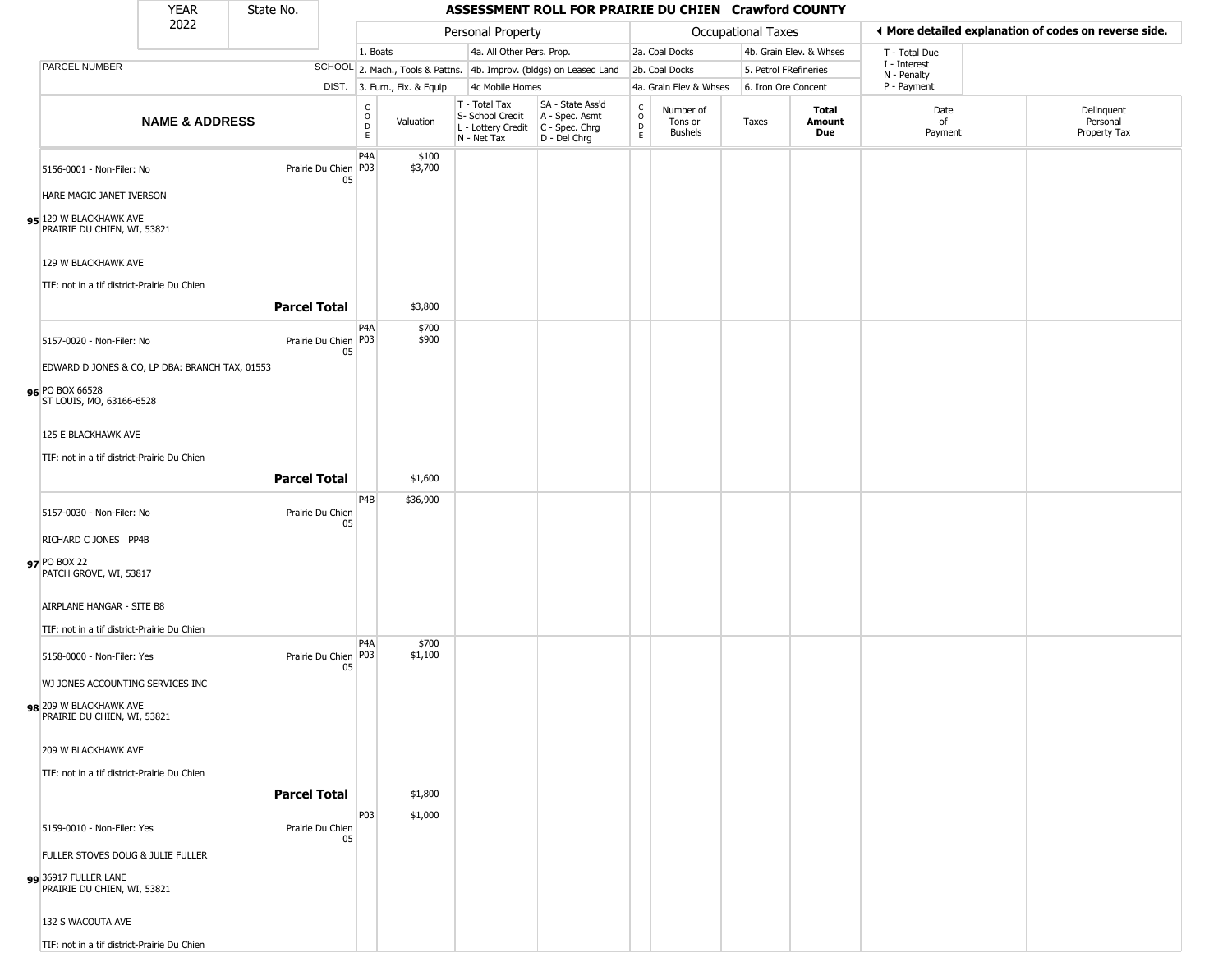#### YEAR **ASSESSMENT ROLL FOR PRAIRIE DU CHIEN Crawford COUNTY** 2022 DIST. 3. Furn., Fix. & Equip PARCEL NUMBER **NAME & ADDRESS** State No. C O D E Valuation T - Total Tax S- School Credit A - Spec. Asmt L - Lottery Credit C - Spec. Chrg N - Net Tax SA - State Ass'd D - Del Chrg C O D E Number of Tons or Bushels Taxes **Total Amount Due** Date of Payment Delinquent Personal Property Tax Personal Property **Calculational Taxes** 1. Boats **4a. All Other Pers. Prop.** 2a. Coal Docks 4b. Grain Elev. & Whses SCHOOL 2. Mach., Tools & Pattns. 4b. Improv. (bldgs) on Leased Land 2b. Coal Docks 5. Petrol FRefineries 4c Mobile Homes 4a. Grain Elev & Whses 6. Iron Ore Concent T - Total Due I - Interest N - Penalty P - Payment 3**More detailed explanation of codes on reverse side. 100** 225 W BLACKHAWK AVE 5160-0000 - Non-Filer: No 05 JONES BLACKHAWK, LLC PRAIRIE DU CHIEN, WI, 53821 225 W BLACKHAWK AVE TIF: not in a tif district-Prairie Du Chien P4A Prairie Du Chien | P03 \$600 \$4,100 **Parcel Total** 1 \$4,700 **101** 803 S WACOUTA AVE 5160-0005 - Non-Filer: No 05 SHELLY'S HAIR CARE SHELLY RAISBECK PRAIRIE DU CHIEN, WI, 53821 803 S WACOUTA AVE TIF: not in a tif district-Prairie Du Chien P03 Prairie Du Chien P4A \$100 \$200 **Parcel Total** | \$300 **102** 1836 SOUTH AVE, NCA1-01 5160-0020 - Non-Filer: No 05 GUNDERSEN CLINIC LTD ACCOUNTING LA CROSSE, WI, 54601 610 E TAYLOR ST TIF: not in a tif district-Prairie Du Chien P4A Prairie Du Chien | P03 \$12,500 \$39,600 **Parcel Total** 1 \$52,100 **103** 338 N MAIN ST 5164-0010 - Non-Filer: Yes **Prairie Du Chien** 05 COMMUNITY DEVELOPMENT DALE KLEMME PRAIRIE DU CHIEN, WI, 53821 315 E CEDAR ST TIF: not in a tif district-Prairie Du Chien P03 \$1,200 **104** 106 S BEAUMONT RD 5169-0000 - Non-Filer: No 05 LORI KNAPP, INC PRAIRIE DU CHIEN, WI, 53821 611 PARKVIEW CT P4A Prairie Du Chien P03 \$100 \$1,700

TIF: not in a tif district-Prairie Du Chien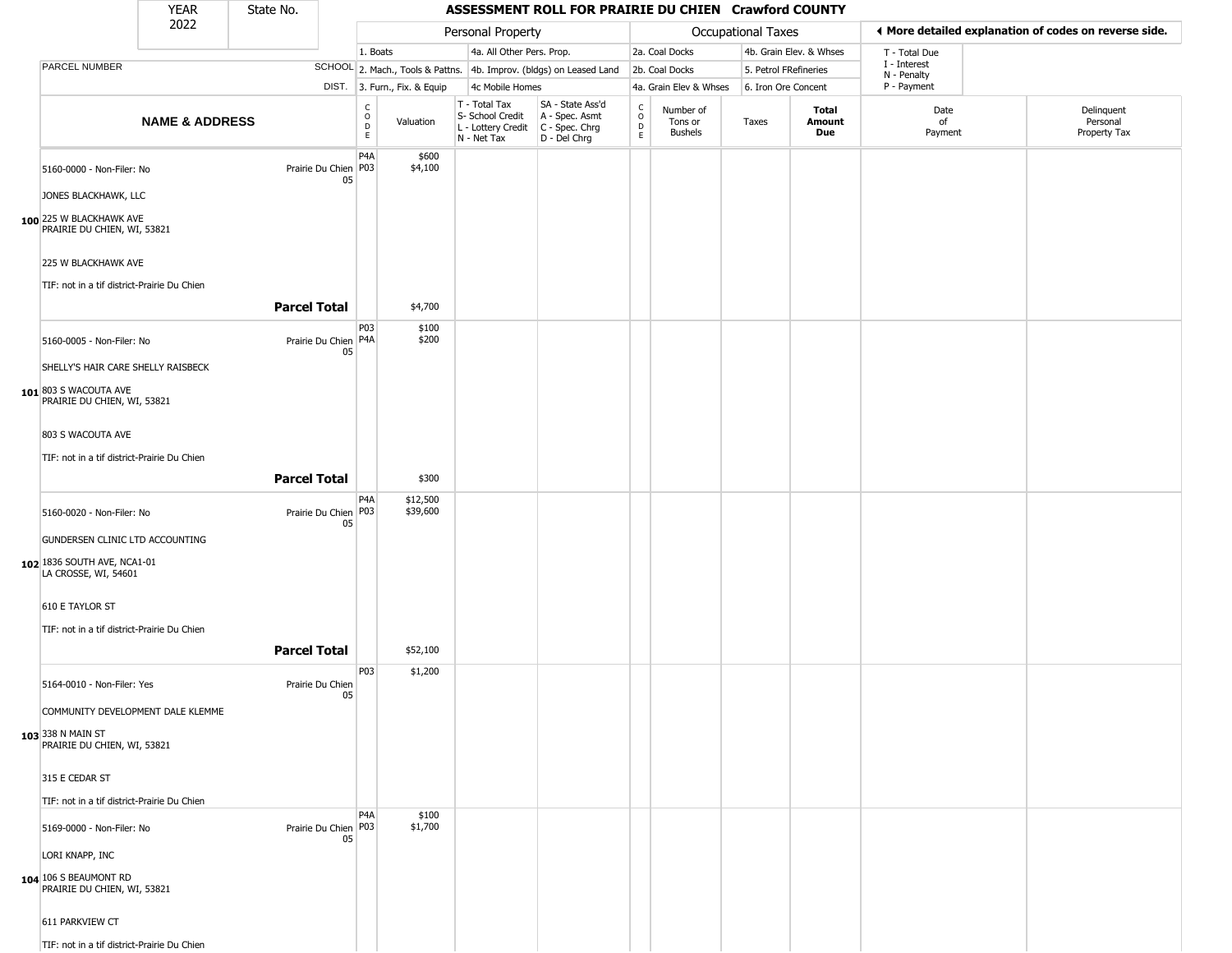|                                                        | <b>YEAR</b>               | State No.            |    |                         |                              |                                                                        | ASSESSMENT ROLL FOR PRAIRIE DU CHIEN Crawford COUNTY                 |                  |                                 |                       |                         |                             |                                                       |
|--------------------------------------------------------|---------------------------|----------------------|----|-------------------------|------------------------------|------------------------------------------------------------------------|----------------------------------------------------------------------|------------------|---------------------------------|-----------------------|-------------------------|-----------------------------|-------------------------------------------------------|
|                                                        | 2022                      |                      |    |                         |                              | Personal Property                                                      |                                                                      |                  |                                 | Occupational Taxes    |                         |                             | ♦ More detailed explanation of codes on reverse side. |
|                                                        |                           |                      |    | 1. Boats                |                              | 4a. All Other Pers. Prop.                                              |                                                                      |                  | 2a. Coal Docks                  |                       | 4b. Grain Elev. & Whses | T - Total Due               |                                                       |
| PARCEL NUMBER                                          |                           |                      |    |                         |                              |                                                                        | SCHOOL 2. Mach., Tools & Pattns. 4b. Improv. (bldgs) on Leased Land  |                  | 2b. Coal Docks                  | 5. Petrol FRefineries |                         | I - Interest<br>N - Penalty |                                                       |
|                                                        |                           |                      |    |                         | DIST. 3. Furn., Fix. & Equip | 4c Mobile Homes                                                        |                                                                      |                  | 4a. Grain Elev & Whses          | 6. Iron Ore Concent   |                         | P - Payment                 |                                                       |
|                                                        | <b>NAME &amp; ADDRESS</b> |                      |    | C<br>$\circ$<br>D<br>E. | Valuation                    | T - Total Tax<br>S- School Credit<br>L - Lottery Credit<br>N - Net Tax | SA - State Ass'd<br>A - Spec. Asmt<br>C - Spec. Chrg<br>D - Del Chrg | C<br>D<br>D<br>E | Number of<br>Tons or<br>Bushels | Taxes                 | Total<br>Amount<br>Due  | Date<br>of<br>Payment       | Delinquent<br>Personal<br>Property Tax                |
|                                                        |                           | <b>Parcel Total</b>  |    |                         | \$1,800                      |                                                                        |                                                                      |                  |                                 |                       |                         |                             |                                                       |
| 5170-0000 - Non-Filer: No                              |                           | Prairie Du Chien P03 | 05 | P <sub>4</sub> A        | \$100<br>\$2,600             |                                                                        |                                                                      |                  |                                 |                       |                         |                             |                                                       |
| LORI KNAPP, INC                                        |                           |                      |    |                         |                              |                                                                        |                                                                      |                  |                                 |                       |                         |                             |                                                       |
| 105 106 S BEAUMONT RD<br>PRAIRIE DU CHIEN, WI, 53821   |                           |                      |    |                         |                              |                                                                        |                                                                      |                  |                                 |                       |                         |                             |                                                       |
| 216 W CASS ST                                          |                           |                      |    |                         |                              |                                                                        |                                                                      |                  |                                 |                       |                         |                             |                                                       |
| TIF: not in a tif district-Prairie Du Chien            |                           | <b>Parcel Total</b>  |    |                         | \$2,700                      |                                                                        |                                                                      |                  |                                 |                       |                         |                             |                                                       |
| 5176-0010 - Non-Filer: No                              |                           | Prairie Du Chien     |    | P <sub>03</sub>         | \$2,700                      |                                                                        |                                                                      |                  |                                 |                       |                         |                             |                                                       |
| KOZELKA-MOROVITS INC A CUT ABOVE                       |                           |                      | 05 |                         |                              |                                                                        |                                                                      |                  |                                 |                       |                         |                             |                                                       |
| 106 108 N BEAUMONT RD<br>PRAIRIE DU CHIEN, WI, 53821   |                           |                      |    |                         |                              |                                                                        |                                                                      |                  |                                 |                       |                         |                             |                                                       |
| 108 N BEAUMONT RD                                      |                           |                      |    |                         |                              |                                                                        |                                                                      |                  |                                 |                       |                         |                             |                                                       |
| TIF: not in a tif district-Prairie Du Chien            |                           |                      |    |                         |                              |                                                                        |                                                                      |                  |                                 |                       |                         |                             |                                                       |
| 5177-0000 - Non-Filer: No                              |                           | Prairie Du Chien mpt | 05 | Exe                     | \$0                          |                                                                        |                                                                      |                  |                                 |                       |                         |                             |                                                       |
| OPPORTUNITY CENTER HOPE CAFE                           |                           |                      |    |                         |                              |                                                                        |                                                                      |                  |                                 |                       |                         |                             |                                                       |
| 107 730 N STATE ST<br>PRAIRIE DU CHIEN, WI, 53821      |                           |                      |    |                         |                              |                                                                        |                                                                      |                  |                                 |                       |                         |                             |                                                       |
| 120 N BEAUMONT RD                                      |                           |                      |    |                         |                              |                                                                        |                                                                      |                  |                                 |                       |                         |                             |                                                       |
| TIF: not in a tif district-Prairie Du Chien            |                           |                      |    | P <sub>4</sub> A        | \$4,800                      |                                                                        |                                                                      |                  |                                 |                       |                         |                             |                                                       |
| 5177-0010 - Non-Filer: No                              |                           | Prairie Du Chien     | 05 |                         |                              |                                                                        |                                                                      |                  |                                 |                       |                         |                             |                                                       |
| THE COCA-COLA COMPANY                                  |                           |                      |    |                         |                              |                                                                        |                                                                      |                  |                                 |                       |                         |                             |                                                       |
| 108 PO BOX 1734<br>ATLANTA, GA, 30301                  |                           |                      |    |                         |                              |                                                                        |                                                                      |                  |                                 |                       |                         |                             |                                                       |
| VARIOUS                                                |                           |                      |    |                         |                              |                                                                        |                                                                      |                  |                                 |                       |                         |                             |                                                       |
| TIF: not in a tif district-Prairie Du Chien            |                           |                      |    |                         |                              |                                                                        |                                                                      |                  |                                 |                       |                         |                             |                                                       |
| 5178-0000 - Non-Filer: Yes                             |                           | Prairie Du Chien P03 | 05 | P <sub>4</sub> A        | \$2,100<br>\$2,600           |                                                                        |                                                                      |                  |                                 |                       |                         |                             |                                                       |
| BOB'S BAR HALLBERG ENT                                 |                           |                      |    |                         |                              |                                                                        |                                                                      |                  |                                 |                       |                         |                             |                                                       |
| 109 229 E BLACKHAWK AVE<br>PRAIRIE DU CHIEN, WI, 53821 |                           |                      |    |                         |                              |                                                                        |                                                                      |                  |                                 |                       |                         |                             |                                                       |
| 229 E BLACKHAWK AVE                                    |                           |                      |    |                         |                              |                                                                        |                                                                      |                  |                                 |                       |                         |                             |                                                       |
| TIF: not in a tif district-Prairie Du Chien            |                           |                      |    |                         |                              |                                                                        |                                                                      |                  |                                 |                       |                         |                             |                                                       |
|                                                        |                           | <b>Parcel Total</b>  |    |                         | \$4,700                      |                                                                        |                                                                      |                  |                                 |                       |                         |                             |                                                       |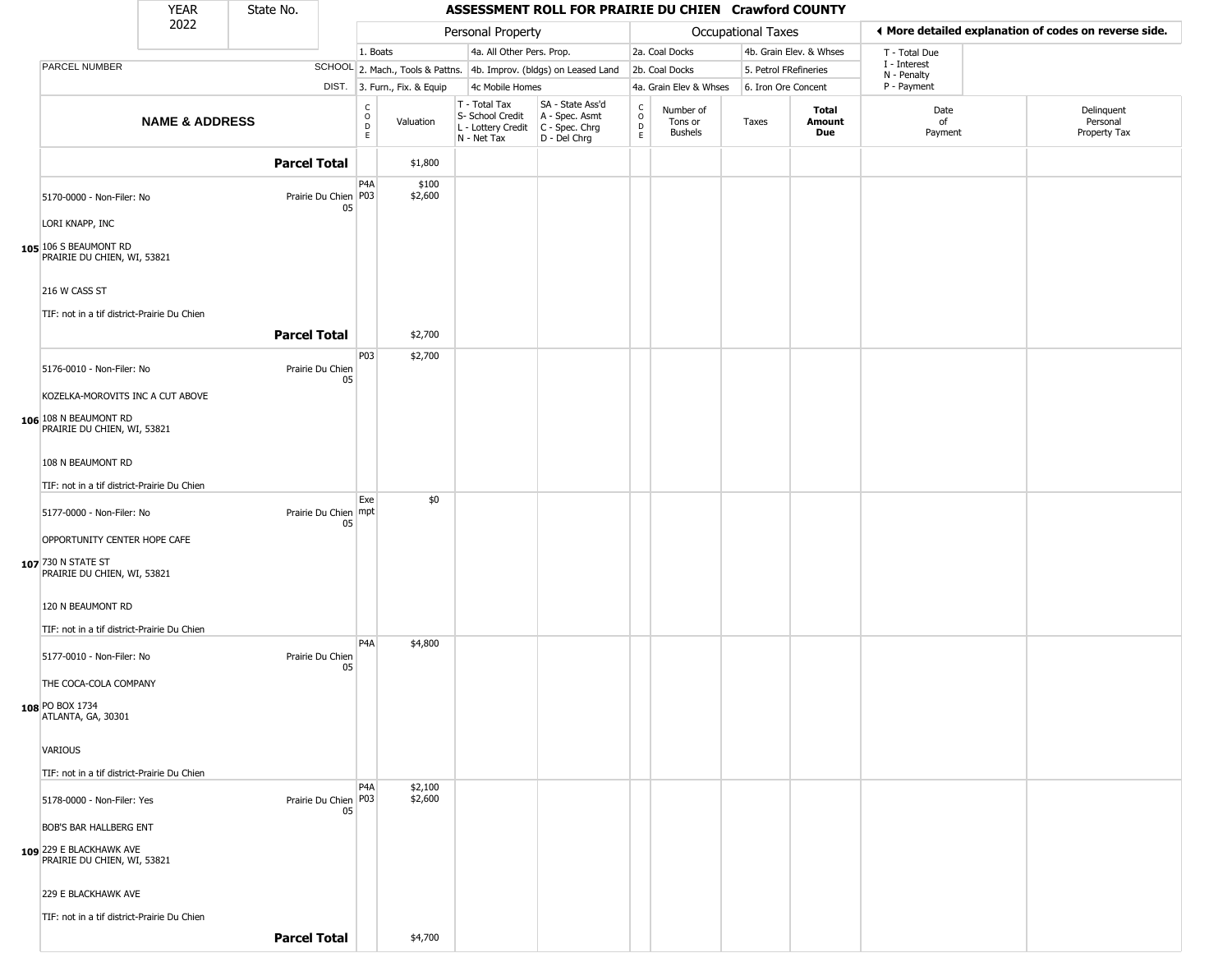| <b>YEAR</b> | State No. |  |
|-------------|-----------|--|
| ----        |           |  |

|                                                                                                  | 2022                      |                        |                            |                              | Personal Property                                                                       |                                                                     |                                     |                                        | <b>Occupational Taxes</b> |                         |                             | ◀ More detailed explanation of codes on reverse side. |
|--------------------------------------------------------------------------------------------------|---------------------------|------------------------|----------------------------|------------------------------|-----------------------------------------------------------------------------------------|---------------------------------------------------------------------|-------------------------------------|----------------------------------------|---------------------------|-------------------------|-----------------------------|-------------------------------------------------------|
|                                                                                                  |                           |                        |                            | 1. Boats                     | 4a. All Other Pers. Prop.                                                               |                                                                     |                                     | 2a. Coal Docks                         |                           | 4b. Grain Elev. & Whses | T - Total Due               |                                                       |
| PARCEL NUMBER                                                                                    |                           |                        |                            |                              |                                                                                         | SCHOOL 2. Mach., Tools & Pattns. 4b. Improv. (bldgs) on Leased Land |                                     | 2b. Coal Docks                         | 5. Petrol FRefineries     |                         | I - Interest<br>N - Penalty |                                                       |
|                                                                                                  |                           |                        |                            | DIST. 3. Furn., Fix. & Equip | 4c Mobile Homes                                                                         |                                                                     |                                     | 4a. Grain Elev & Whses                 | 6. Iron Ore Concent       |                         | P - Payment                 |                                                       |
|                                                                                                  | <b>NAME &amp; ADDRESS</b> |                        | $\frac{c}{0}$<br>D<br>E    | Valuation                    | T - Total Tax<br>S- School Credit<br>L - Lottery Credit   C - Spec. Chrg<br>N - Net Tax | SA - State Ass'd<br>A - Spec. Asmt<br>D - Del Chrg                  | $\int_{0}^{c}$<br>$\mathsf{D}$<br>E | Number of<br>Tons or<br><b>Bushels</b> | Taxes                     | Total<br>Amount<br>Due  | Date<br>of<br>Payment       | Delinquent<br>Personal<br>Property Tax                |
| 5178-0010 - Non-Filer: No<br>TENDER CARE ANIMAL HOSPITAL, LLC PP4B & PP<br>110 1420 E LESSARD ST |                           | Prairie Du Chien   P4B | P <sub>4</sub> A<br>05 P03 | \$500<br>\$3,600<br>\$38,100 |                                                                                         |                                                                     |                                     |                                        |                           |                         |                             |                                                       |
| PRAIRIE DU CHIEN, WI, 53821<br>1420 E LESSARD ST<br>TIF: not in a tif district-Prairie Du Chien  |                           | <b>Parcel Total</b>    |                            |                              |                                                                                         |                                                                     |                                     |                                        |                           |                         |                             |                                                       |
|                                                                                                  |                           |                        |                            | \$42,200                     |                                                                                         |                                                                     |                                     |                                        |                           |                         |                             |                                                       |
| 5179-0000 - Non-Filer: No<br>KWIK TRIP INC #842<br>111 1626 OAK STREET<br>LA CROSSE, WI, 54602   |                           | Prairie Du Chien   P03 | P <sub>4</sub> A<br>05     | \$44,600<br>\$74,700         |                                                                                         |                                                                     |                                     |                                        |                           |                         |                             |                                                       |
| 211 S MARQUETTE RD<br>TIF: not in a tif district-Prairie Du Chien                                |                           | <b>Parcel Total</b>    |                            | \$119,300                    |                                                                                         |                                                                     |                                     |                                        |                           |                         |                             |                                                       |
| 5182-0000 - Non-Filer: No<br>THORNBURG-GRAU FUNERAL HOME JOSHUA GRAU                             |                           | Prairie Du Chien       | P <sub>0</sub> 3<br>05     | \$2,600                      |                                                                                         |                                                                     |                                     |                                        |                           |                         |                             |                                                       |
| 112 118 N WACOUTA AVE<br>PRAIRIE DU CHIEN, WI, 53821                                             |                           |                        |                            |                              |                                                                                         |                                                                     |                                     |                                        |                           |                         |                             |                                                       |
| 118 N WACOUTA AVE<br>TIF: not in a tif district-Prairie Du Chien                                 |                           |                        | P <sub>4</sub> A           | \$900                        |                                                                                         |                                                                     |                                     |                                        |                           |                         |                             |                                                       |
| 5182-0005 - Non-Filer: Yes<br>THE PICKETT FENCE L A FENCE LLC<br>113 100 W BLACKHAWK AVE         |                           | Prairie Du Chien   P03 | 05                         | \$7,600                      |                                                                                         |                                                                     |                                     |                                        |                           |                         |                             |                                                       |
| PRAIRIE DU CHIEN, WI, 53821<br>100 W BLACKHAWK AVE                                               |                           |                        |                            |                              |                                                                                         |                                                                     |                                     |                                        |                           |                         |                             |                                                       |
| TIF: not in a tif district-Prairie Du Chien                                                      |                           | <b>Parcel Total</b>    |                            | \$8,500                      |                                                                                         |                                                                     |                                     |                                        |                           |                         |                             |                                                       |
| 5188-0000 - Non-Filer: No<br>DESIGN HOMES, INC PP4B                                              |                           | Prairie Du Chien       | P <sub>4</sub> B<br>05     | \$27,700                     |                                                                                         |                                                                     |                                     |                                        |                           |                         |                             |                                                       |
| 114 PO BOX 239<br>PRAIRIE DU CHIEN, WI, 53821                                                    |                           |                        |                            |                              |                                                                                         |                                                                     |                                     |                                        |                           |                         |                             |                                                       |
| AIRPORT HANGAR B1                                                                                |                           |                        |                            |                              |                                                                                         |                                                                     |                                     |                                        |                           |                         |                             |                                                       |
| TIF: not in a tif district-Prairie Du Chien                                                      |                           |                        |                            |                              |                                                                                         |                                                                     |                                     |                                        |                           |                         |                             |                                                       |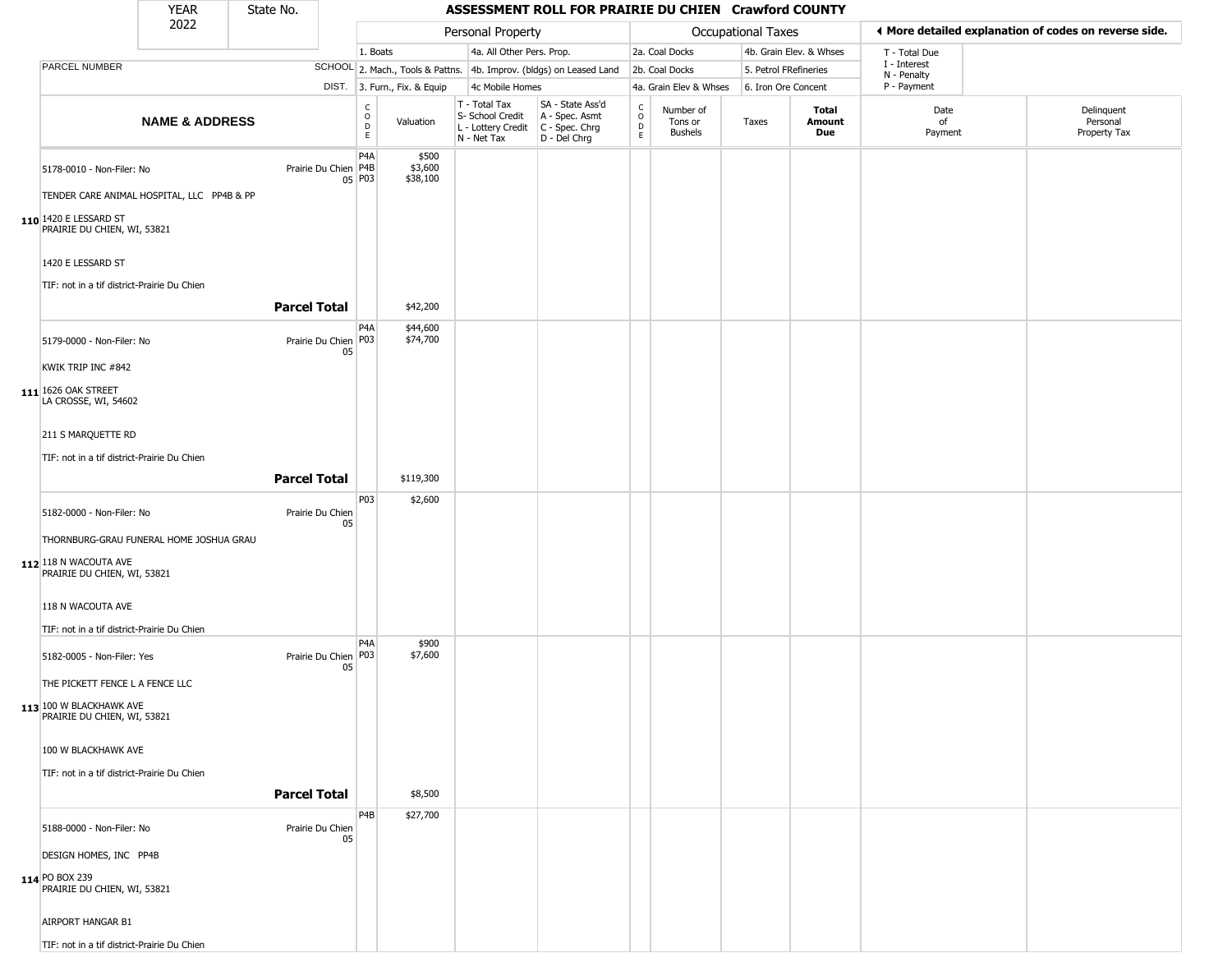| YFAR | State No. |
|------|-----------|
| วกวว |           |

|                                                               | YEAR                      | State No.           |                                |                                         |                              |                                                                                         | ASSESSMENT ROLL FOR PRAIRIE DU CHIEN Crawford COUNTY                |                                                 |                                 |                           |                         |                             |                                                       |
|---------------------------------------------------------------|---------------------------|---------------------|--------------------------------|-----------------------------------------|------------------------------|-----------------------------------------------------------------------------------------|---------------------------------------------------------------------|-------------------------------------------------|---------------------------------|---------------------------|-------------------------|-----------------------------|-------------------------------------------------------|
|                                                               | 2022                      |                     |                                |                                         |                              | Personal Property                                                                       |                                                                     |                                                 |                                 | <b>Occupational Taxes</b> |                         |                             | ◀ More detailed explanation of codes on reverse side. |
|                                                               |                           |                     |                                | 1. Boats                                |                              | 4a. All Other Pers. Prop.                                                               |                                                                     |                                                 | 2a. Coal Docks                  |                           | 4b. Grain Elev. & Whses | T - Total Due               |                                                       |
| PARCEL NUMBER                                                 |                           |                     |                                |                                         |                              |                                                                                         | SCHOOL 2. Mach., Tools & Pattns. 4b. Improv. (bldgs) on Leased Land |                                                 | 2b. Coal Docks                  | 5. Petrol FRefineries     |                         | I - Interest<br>N - Penalty |                                                       |
|                                                               |                           |                     |                                |                                         | DIST. 3. Furn., Fix. & Equip | 4c Mobile Homes                                                                         |                                                                     |                                                 | 4a. Grain Elev & Whses          | 6. Iron Ore Concent       |                         | P - Payment                 |                                                       |
|                                                               | <b>NAME &amp; ADDRESS</b> |                     |                                | $_{\rm o}^{\rm c}$<br>$\mathsf{D}$<br>E | Valuation                    | T - Total Tax<br>S- School Credit<br>L - Lottery Credit   C - Spec. Chrg<br>N - Net Tax | SA - State Ass'd<br>A - Spec. Asmt<br>D - Del Chrg                  | $\begin{array}{c} C \\ O \\ D \\ E \end{array}$ | Number of<br>Tons or<br>Bushels | Taxes                     | Total<br>Amount<br>Due  | Date<br>of<br>Payment       | Delinquent<br>Personal<br>Property Tax                |
| 5192-0000 - Non-Filer: No<br>JNB BADGER SOUTH LP              |                           |                     | Prairie Du Chien<br>05         | P03                                     | \$9,900                      |                                                                                         |                                                                     |                                                 |                                 |                           |                         |                             |                                                       |
| 115 PO BOX 703<br>PLATTEVILLE, WI, 53818<br>1605 E WELLS ST   |                           |                     |                                |                                         |                              |                                                                                         |                                                                     |                                                 |                                 |                           |                         |                             |                                                       |
|                                                               |                           |                     |                                |                                         |                              |                                                                                         |                                                                     |                                                 |                                 |                           |                         |                             |                                                       |
| TIF: not in a tif district-Prairie Du Chien                   |                           |                     |                                |                                         |                              |                                                                                         |                                                                     |                                                 |                                 |                           |                         |                             |                                                       |
| 5193-0000 - Non-Filer: No                                     |                           |                     | Prairie Du Chien<br>05         | P03                                     | \$2,600                      |                                                                                         |                                                                     |                                                 |                                 |                           |                         |                             |                                                       |
| QUADIENT LEASING USA INC MAILFINANCE INC ATTN: TAX DEPARTMENT |                           |                     |                                |                                         |                              |                                                                                         |                                                                     |                                                 |                                 |                           |                         |                             |                                                       |
| 116 478 WHEELERS FARMS RD<br>MILFORD, CT, 06461               |                           |                     |                                |                                         |                              |                                                                                         |                                                                     |                                                 |                                 |                           |                         |                             |                                                       |
| VARIOUS                                                       |                           |                     |                                |                                         |                              |                                                                                         |                                                                     |                                                 |                                 |                           |                         |                             |                                                       |
|                                                               |                           |                     |                                |                                         |                              |                                                                                         |                                                                     |                                                 |                                 |                           |                         |                             |                                                       |
| TIF: not in a tif district-Prairie Du Chien                   |                           |                     |                                |                                         |                              |                                                                                         |                                                                     |                                                 |                                 |                           |                         |                             |                                                       |
| 5198-0000 - Non-Filer: No                                     |                           |                     | Prairie Du Chien P03<br>05     | P <sub>4</sub> A                        | \$400<br>\$4,200             |                                                                                         |                                                                     |                                                 |                                 |                           |                         |                             |                                                       |
| H&R BLOCK INC C/O CRYSTAL M MOORE                             |                           |                     |                                |                                         |                              |                                                                                         |                                                                     |                                                 |                                 |                           |                         |                             |                                                       |
| 117 117 FS DRIVE<br>VIROQUA, WI, 54665                        |                           |                     |                                |                                         |                              |                                                                                         |                                                                     |                                                 |                                 |                           |                         |                             |                                                       |
| 700 E BLACKHAWK                                               |                           |                     |                                |                                         |                              |                                                                                         |                                                                     |                                                 |                                 |                           |                         |                             |                                                       |
| TIF: not in a tif district-Prairie Du Chien                   |                           |                     |                                |                                         |                              |                                                                                         |                                                                     |                                                 |                                 |                           |                         |                             |                                                       |
|                                                               |                           | <b>Parcel Total</b> |                                |                                         | \$4,600                      |                                                                                         |                                                                     |                                                 |                                 |                           |                         |                             |                                                       |
| 5198-0001 - Non-Filer: No                                     |                           |                     | Prairie Du Chien   P4A  <br>05 | P03                                     | \$47,800<br>\$50,200         |                                                                                         |                                                                     |                                                 |                                 |                           |                         |                             |                                                       |
| <b>ROYAL BANK</b>                                             |                           |                     |                                |                                         |                              |                                                                                         |                                                                     |                                                 |                                 |                           |                         |                             |                                                       |
| 118 700 E BLACKHAWK AVE<br>PRAIRIE DU CHIEN, WI, 53821        |                           |                     |                                |                                         |                              |                                                                                         |                                                                     |                                                 |                                 |                           |                         |                             |                                                       |
| 700 E BLACKHAWK AVE                                           |                           |                     |                                |                                         |                              |                                                                                         |                                                                     |                                                 |                                 |                           |                         |                             |                                                       |
|                                                               |                           |                     |                                |                                         |                              |                                                                                         |                                                                     |                                                 |                                 |                           |                         |                             |                                                       |
| TIF: not in a tif district-Prairie Du Chien                   |                           | <b>Parcel Total</b> |                                |                                         | \$98,000                     |                                                                                         |                                                                     |                                                 |                                 |                           |                         |                             |                                                       |
| 5198-0005 - Non-Filer: Yes                                    |                           |                     | Prairie Du Chien<br>05         | P03                                     | \$14,800                     |                                                                                         |                                                                     |                                                 |                                 |                           |                         |                             |                                                       |
| LEISURE TIME SPORTS BAR & BOWL                                |                           |                     |                                |                                         |                              |                                                                                         |                                                                     |                                                 |                                 |                           |                         |                             |                                                       |
| 119 PO BOX 237<br>PRAIRIE DU CHIEN, WI, 53821                 |                           |                     |                                |                                         |                              |                                                                                         |                                                                     |                                                 |                                 |                           |                         |                             |                                                       |
| 1618 S MARQUETTE RD                                           |                           |                     |                                |                                         |                              |                                                                                         |                                                                     |                                                 |                                 |                           |                         |                             |                                                       |
| TIF: not in a tif district-Prairie Du Chien                   |                           |                     |                                |                                         |                              |                                                                                         |                                                                     |                                                 |                                 |                           |                         |                             |                                                       |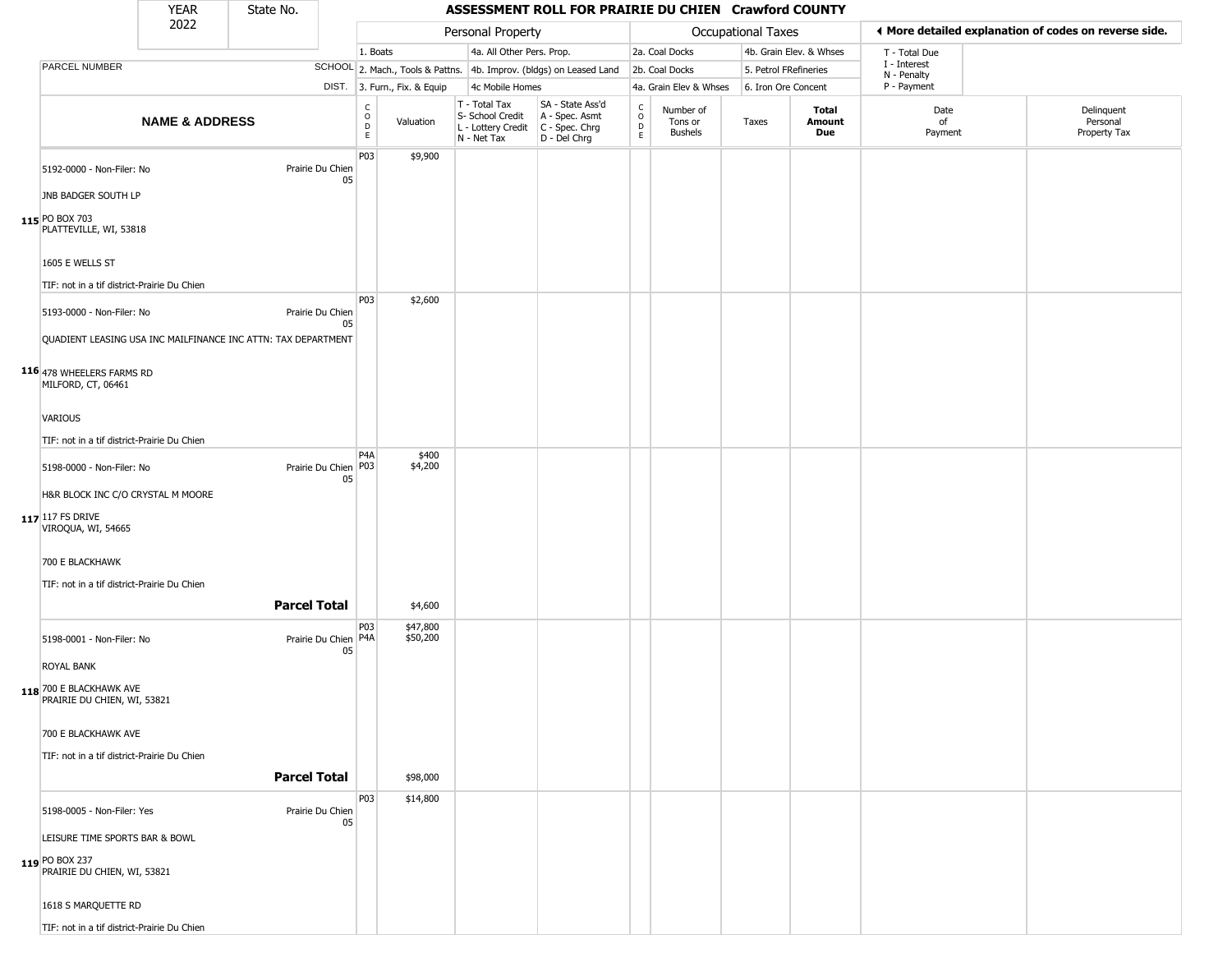| <b>YEAR</b> | State No. |
|-------------|-----------|
| ררחר        |           |

Г

| 2022 |                                                        |                           | Personal Property   |                              |                                 |                              |                                                                                         |                                                                     | <b>Occupational Taxes</b>      |                                        | ◀ More detailed explanation of codes on reverse side. |                         |                             |                                        |
|------|--------------------------------------------------------|---------------------------|---------------------|------------------------------|---------------------------------|------------------------------|-----------------------------------------------------------------------------------------|---------------------------------------------------------------------|--------------------------------|----------------------------------------|-------------------------------------------------------|-------------------------|-----------------------------|----------------------------------------|
|      |                                                        |                           |                     |                              | 1. Boats                        |                              | 4a. All Other Pers. Prop.                                                               |                                                                     | 2a. Coal Docks                 |                                        |                                                       | 4b. Grain Elev. & Whses | T - Total Due               |                                        |
|      | PARCEL NUMBER                                          |                           |                     |                              |                                 |                              |                                                                                         | SCHOOL 2. Mach., Tools & Pattns. 4b. Improv. (bldgs) on Leased Land |                                | 2b. Coal Docks                         | 5. Petrol FRefineries                                 |                         | I - Interest<br>N - Penalty |                                        |
|      |                                                        |                           |                     |                              |                                 | DIST. 3. Furn., Fix. & Equip | 4c Mobile Homes                                                                         |                                                                     |                                | 4a. Grain Elev & Whses                 | 6. Iron Ore Concent                                   |                         | P - Payment                 |                                        |
|      |                                                        | <b>NAME &amp; ADDRESS</b> |                     |                              | $\rm ^c_o$<br>$\mathsf{D}$<br>E | Valuation                    | T - Total Tax<br>S- School Credit<br>L - Lottery Credit   C - Spec. Chrg<br>N - Net Tax | SA - State Ass'd<br>A - Spec. Asmt<br>D - Del Chrg                  | $\frac{c}{0}$<br>$\frac{D}{E}$ | Number of<br>Tons or<br><b>Bushels</b> | Taxes                                                 | Total<br>Amount<br>Due  | Date<br>of<br>Payment       | Delinquent<br>Personal<br>Property Tax |
|      | 5199-0006 - Non-Filer: No                              |                           |                     | Prairie Du Chien<br>05       | P03                             | \$26,100                     |                                                                                         |                                                                     |                                |                                        |                                                       |                         |                             |                                        |
|      | DISH NETWORK LLC PROPERTY TAX DEPT                     |                           |                     |                              |                                 |                              |                                                                                         |                                                                     |                                |                                        |                                                       |                         |                             |                                        |
|      | 120 PO BOX 6623<br>ENGLEWOOD, CO, 80155                |                           |                     |                              |                                 |                              |                                                                                         |                                                                     |                                |                                        |                                                       |                         |                             |                                        |
|      | VARIOUS                                                |                           |                     |                              |                                 |                              |                                                                                         |                                                                     |                                |                                        |                                                       |                         |                             |                                        |
|      | TIF: not in a tif district-Prairie Du Chien            |                           |                     |                              |                                 |                              |                                                                                         |                                                                     |                                |                                        |                                                       |                         |                             |                                        |
|      | 5205-0001 - Non-Filer: Yes                             |                           |                     | Prairie Du Chien   P03<br>05 | P <sub>4</sub> A                | \$500<br>\$92,900            |                                                                                         |                                                                     |                                |                                        |                                                       |                         |                             |                                        |
|      | THOMPSON FAMILY DENTAL, LLC ATTN: BJORN THOMPSON       |                           |                     |                              |                                 |                              |                                                                                         |                                                                     |                                |                                        |                                                       |                         |                             |                                        |
|      | 121 110 S OHIO ST<br>PRAIRIE DU CHIEN, WI, 53821       |                           |                     |                              |                                 |                              |                                                                                         |                                                                     |                                |                                        |                                                       |                         |                             |                                        |
|      | 110 S OHIO ST                                          |                           |                     |                              |                                 |                              |                                                                                         |                                                                     |                                |                                        |                                                       |                         |                             |                                        |
|      | TIF: not in a tif district-Prairie Du Chien            |                           |                     |                              |                                 |                              |                                                                                         |                                                                     |                                |                                        |                                                       |                         |                             |                                        |
|      |                                                        |                           | <b>Parcel Total</b> |                              |                                 | \$93,400                     |                                                                                         |                                                                     |                                |                                        |                                                       |                         |                             |                                        |
|      |                                                        |                           |                     |                              | P <sub>4</sub> A                | \$500                        |                                                                                         |                                                                     |                                |                                        |                                                       |                         |                             |                                        |
|      | 5207-0000 - Non-Filer: No                              |                           |                     | Prairie Du Chien P03<br>05   |                                 | \$1,100                      |                                                                                         |                                                                     |                                |                                        |                                                       |                         |                             |                                        |
|      | THE LOCAL OVEN                                         |                           |                     |                              |                                 |                              |                                                                                         |                                                                     |                                |                                        |                                                       |                         |                             |                                        |
|      | 122 213 E BLACKHAWK AVE<br>PRAIRIE DU CHIEN, WI, 53821 |                           |                     |                              |                                 |                              |                                                                                         |                                                                     |                                |                                        |                                                       |                         |                             |                                        |
|      | 213 E BLACKHAWK AVE                                    |                           |                     |                              |                                 |                              |                                                                                         |                                                                     |                                |                                        |                                                       |                         |                             |                                        |
|      | TIF: not in a tif district-Prairie Du Chien            |                           |                     |                              |                                 |                              |                                                                                         |                                                                     |                                |                                        |                                                       |                         |                             |                                        |
|      |                                                        |                           | <b>Parcel Total</b> |                              |                                 | \$1,600                      |                                                                                         |                                                                     |                                |                                        |                                                       |                         |                             |                                        |
|      |                                                        |                           |                     |                              |                                 |                              |                                                                                         |                                                                     |                                |                                        |                                                       |                         |                             |                                        |
|      | 5208-0000 - Non-Filer: No                              |                           |                     | Prairie Du Chien P03<br>05   | P <sub>4</sub> A                | \$1,500<br>\$93,900          |                                                                                         |                                                                     |                                |                                        |                                                       |                         |                             |                                        |
|      | GUNDERSEN CLINIC LTD ACCOUNTING                        |                           |                     |                              |                                 |                              |                                                                                         |                                                                     |                                |                                        |                                                       |                         |                             |                                        |
|      | 123 1836 SOUTH AVENUE, NCA1-01<br>LA CROSSE, WI, 54601 |                           |                     |                              |                                 |                              |                                                                                         |                                                                     |                                |                                        |                                                       |                         |                             |                                        |
|      | 118 S MARQUETTE RD                                     |                           |                     |                              |                                 |                              |                                                                                         |                                                                     |                                |                                        |                                                       |                         |                             |                                        |
|      | TIF: not in a tif district-Prairie Du Chien            |                           |                     |                              |                                 |                              |                                                                                         |                                                                     |                                |                                        |                                                       |                         |                             |                                        |
|      |                                                        |                           | <b>Parcel Total</b> |                              |                                 | \$95,400                     |                                                                                         |                                                                     |                                |                                        |                                                       |                         |                             |                                        |
|      |                                                        |                           |                     |                              | P03                             | \$3,100                      |                                                                                         |                                                                     |                                |                                        |                                                       |                         |                             |                                        |
|      | 5214-0000 - Non-Filer: Yes                             |                           |                     | Prairie Du Chien<br>05       |                                 |                              |                                                                                         |                                                                     |                                |                                        |                                                       |                         |                             |                                        |
|      | DRIFTLESS 28, LLC                                      |                           |                     |                              |                                 |                              |                                                                                         |                                                                     |                                |                                        |                                                       |                         |                             |                                        |
|      | 124 421 RUSTE RD<br>BARNEVELD, WI, 53507               |                           |                     |                              |                                 |                              |                                                                                         |                                                                     |                                |                                        |                                                       |                         |                             |                                        |
|      | <b>DOUSMAN ST</b>                                      |                           |                     |                              |                                 |                              |                                                                                         |                                                                     |                                |                                        |                                                       |                         |                             |                                        |
|      | TIF: not in a tif district-Prairie Du Chien            |                           |                     |                              |                                 |                              |                                                                                         |                                                                     |                                |                                        |                                                       |                         |                             |                                        |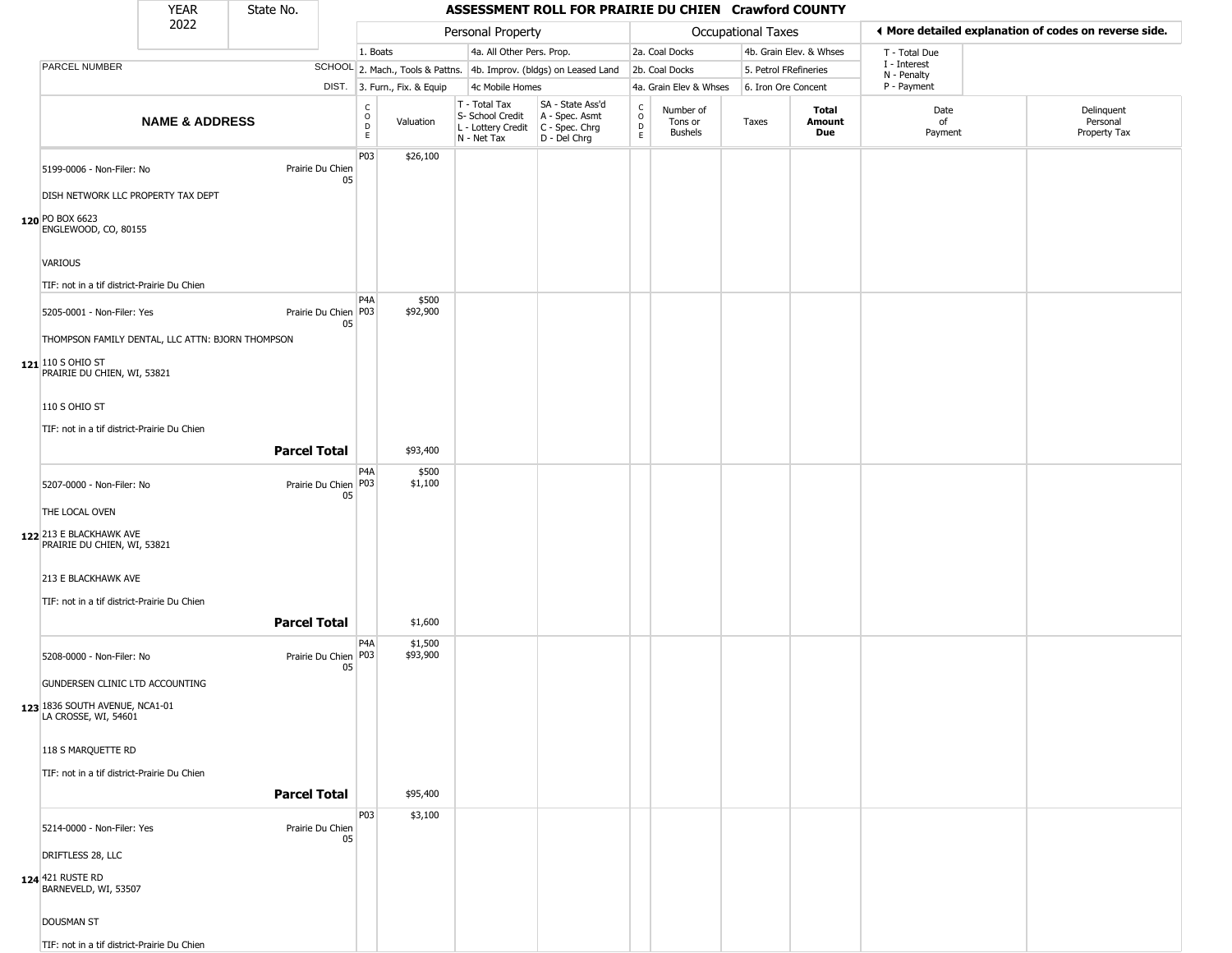| <b>YEAR</b>                                                                                                                                                                                                                                                                                                                                                                          |                           | State No. |                        | ASSESSMENT ROLL FOR PRAIRIE DU CHIEN Crawford COUNTY |                              |                                                                        |                                                                      |                         |                                        |                           |                         |                             |  |                                                       |  |
|--------------------------------------------------------------------------------------------------------------------------------------------------------------------------------------------------------------------------------------------------------------------------------------------------------------------------------------------------------------------------------------|---------------------------|-----------|------------------------|------------------------------------------------------|------------------------------|------------------------------------------------------------------------|----------------------------------------------------------------------|-------------------------|----------------------------------------|---------------------------|-------------------------|-----------------------------|--|-------------------------------------------------------|--|
|                                                                                                                                                                                                                                                                                                                                                                                      | 2022                      |           |                        |                                                      |                              | Personal Property                                                      |                                                                      |                         |                                        | <b>Occupational Taxes</b> |                         |                             |  | ♦ More detailed explanation of codes on reverse side. |  |
|                                                                                                                                                                                                                                                                                                                                                                                      |                           |           |                        | 1. Boats                                             |                              | 4a. All Other Pers. Prop.                                              |                                                                      |                         | 2a. Coal Docks                         |                           | 4b. Grain Elev. & Whses | T - Total Due               |  |                                                       |  |
| <b>PARCEL NUMBER</b>                                                                                                                                                                                                                                                                                                                                                                 |                           |           |                        |                                                      |                              |                                                                        | SCHOOL 2. Mach., Tools & Pattns. 4b. Improv. (bldgs) on Leased Land  |                         | 2b. Coal Docks                         |                           | 5. Petrol FRefineries   | I - Interest<br>N - Penalty |  |                                                       |  |
|                                                                                                                                                                                                                                                                                                                                                                                      |                           |           |                        |                                                      | DIST. 3. Furn., Fix. & Equip | 4c Mobile Homes                                                        |                                                                      |                         | 4a. Grain Elev & Whses                 |                           | 6. Iron Ore Concent     | P - Payment                 |  |                                                       |  |
|                                                                                                                                                                                                                                                                                                                                                                                      | <b>NAME &amp; ADDRESS</b> |           |                        | C<br>$\circ$<br>D<br>E.                              | Valuation                    | T - Total Tax<br>S- School Credit<br>L - Lottery Credit<br>N - Net Tax | SA - State Ass'd<br>A - Spec. Asmt<br>C - Spec. Chrg<br>D - Del Chrq | $\frac{c}{0}$<br>D<br>E | Number of<br>Tons or<br><b>Bushels</b> | Taxes                     | Total<br>Amount<br>Due  | Date<br>0f<br>Payment       |  | Delinguent<br>Personal<br>Property Tax                |  |
| 5221-0000 - Non-Filer: Yes<br>SUPPZ GYM - PRAIRIE FITNESS<br>125 700 E BLACKHAWK AVE - SUITE 31                                                                                                                                                                                                                                                                                      |                           |           | Prairie Du Chien<br>05 | P03                                                  | \$12,900                     |                                                                        |                                                                      |                         |                                        |                           |                         |                             |  |                                                       |  |
| PRAIRIE DU CHIEN, WI, 53821<br>700 E BLACKHAWK AVE - SUITE 31<br>TIF: not in a tif district-Prairie Du Chien                                                                                                                                                                                                                                                                         |                           |           |                        |                                                      |                              |                                                                        |                                                                      |                         |                                        |                           |                         |                             |  |                                                       |  |
| 5223-0000 - Non-Filer: Yes<br>EXCALIBUR LAUNDRIES INC<br>126 932 S MARQUETTE RD<br>PRAIRIE DU CHIEN, WI, 53821                                                                                                                                                                                                                                                                       |                           |           | Prairie Du Chien<br>05 | P03                                                  | \$17,800                     |                                                                        |                                                                      |                         |                                        |                           |                         |                             |  |                                                       |  |
| 932 S MARQUETTE RD<br>TIF: not in a tif district-Prairie Du Chien                                                                                                                                                                                                                                                                                                                    |                           |           |                        |                                                      |                              |                                                                        |                                                                      |                         |                                        |                           |                         |                             |  |                                                       |  |
| 5223-0005 - Non-Filer: No<br>MICHAEL RIPP PP4B                                                                                                                                                                                                                                                                                                                                       |                           |           | Prairie Du Chien<br>05 | P <sub>4</sub> B                                     | \$6,400                      |                                                                        |                                                                      |                         |                                        |                           |                         |                             |  |                                                       |  |
| 127 11775 READY HOLLOW RD<br>BAGLEY, WI, 53801<br>AIRPLANE HANGAR - SITE A9                                                                                                                                                                                                                                                                                                          |                           |           |                        |                                                      |                              |                                                                        |                                                                      |                         |                                        |                           |                         |                             |  |                                                       |  |
| TIF: not in a tif district-Prairie Du Chien                                                                                                                                                                                                                                                                                                                                          |                           |           |                        |                                                      |                              |                                                                        |                                                                      |                         |                                        |                           |                         |                             |  |                                                       |  |
| 5231-0000 - Non-Filer: No                                                                                                                                                                                                                                                                                                                                                            |                           |           | Prairie Du Chien<br>05 | <b>P03</b>                                           | \$100                        |                                                                        |                                                                      |                         |                                        |                           |                         |                             |  |                                                       |  |
| NICHOLS WATER SERVICE, LLC TODD NICHOLS                                                                                                                                                                                                                                                                                                                                              |                           |           |                        |                                                      |                              |                                                                        |                                                                      |                         |                                        |                           |                         |                             |  |                                                       |  |
| $\overline{a}$ $\overline{a}$ $\overline{b}$ $\overline{c}$ $\overline{a}$ $\overline{b}$ $\overline{a}$ $\overline{b}$ $\overline{c}$ $\overline{c}$ $\overline{c}$ $\overline{c}$ $\overline{c}$ $\overline{c}$ $\overline{c}$ $\overline{c}$ $\overline{c}$ $\overline{c}$ $\overline{c}$ $\overline{c}$ $\overline{c}$ $\overline{c}$ $\overline{c}$ $\overline{c}$ $\overline{$ |                           |           |                        |                                                      |                              |                                                                        |                                                                      |                         |                                        |                           |                         |                             |  |                                                       |  |

| 128 111 S BEAUMONT RD<br>PRAIRIE DU CHIEN, WI, 53821   |                              |                  |                     |  |  |  |
|--------------------------------------------------------|------------------------------|------------------|---------------------|--|--|--|
| 111 S BEAUMONT RD                                      |                              |                  |                     |  |  |  |
| TIF: not in a tif district-Prairie Du Chien            |                              |                  |                     |  |  |  |
| 5234-0010 - Non-Filer: Yes                             | Prairie Du Chien   P03<br>05 | P <sub>4</sub> A | \$1,500<br>\$31,400 |  |  |  |
| MALAXMI, INC MALAXMI, INC KRACHEY'S BP SOUTH           |                              |                  |                     |  |  |  |
| 129 1910 S MARQUETTE RD<br>PRAIRIE DU CHIEN, WI, 53821 |                              |                  |                     |  |  |  |
| 1910 S MARQUETTE RD                                    |                              |                  |                     |  |  |  |
| TIF: not in a tif district-Prairie Du Chien            |                              |                  |                     |  |  |  |
|                                                        | <b>Parcel Total</b>          |                  | \$32,900            |  |  |  |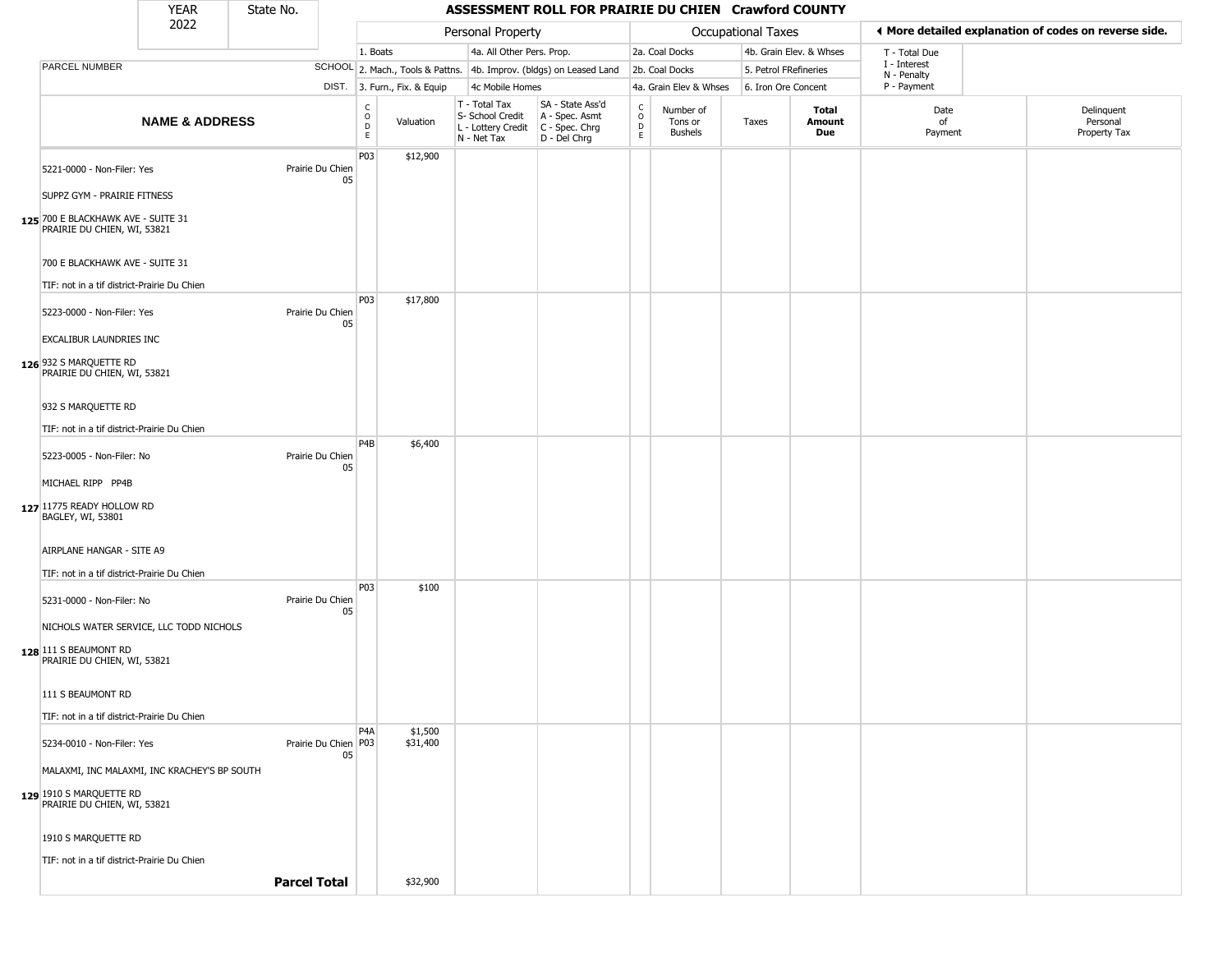| <b>YEAR</b> | State No. |
|-------------|-----------|
| ררחר        |           |

|                                                                                                                                | <b>YEAR</b>               | State No.           |                              | ASSESSMENT ROLL FOR PRAIRIE DU CHIEN Crawford COUNTY |                              |                                                                        |                                                                        |                                  |                                 |                       |                         |                                                       |                                        |  |  |
|--------------------------------------------------------------------------------------------------------------------------------|---------------------------|---------------------|------------------------------|------------------------------------------------------|------------------------------|------------------------------------------------------------------------|------------------------------------------------------------------------|----------------------------------|---------------------------------|-----------------------|-------------------------|-------------------------------------------------------|----------------------------------------|--|--|
|                                                                                                                                | 2022                      |                     |                              |                                                      |                              | Personal Property                                                      |                                                                        |                                  |                                 | Occupational Taxes    |                         | ♦ More detailed explanation of codes on reverse side. |                                        |  |  |
|                                                                                                                                |                           |                     |                              | 1. Boats                                             |                              | 4a. All Other Pers. Prop.                                              |                                                                        |                                  | 2a. Coal Docks                  |                       | 4b. Grain Elev. & Whses | T - Total Due                                         |                                        |  |  |
| PARCEL NUMBER                                                                                                                  |                           |                     |                              |                                                      |                              |                                                                        | SCHOOL 2. Mach., Tools & Pattns. 4b. Improv. (bldgs) on Leased Land    |                                  | 2b. Coal Docks                  | 5. Petrol FRefineries |                         | I - Interest<br>N - Penalty                           |                                        |  |  |
|                                                                                                                                |                           |                     |                              |                                                      | DIST. 3. Furn., Fix. & Equip | 4c Mobile Homes                                                        |                                                                        |                                  | 4a. Grain Elev & Whses          | 6. Iron Ore Concent   |                         | P - Payment                                           |                                        |  |  |
|                                                                                                                                | <b>NAME &amp; ADDRESS</b> |                     |                              | $_{\rm o}^{\rm c}$<br>$\mathsf D$<br>E               | Valuation                    | T - Total Tax<br>S- School Credit<br>L - Lottery Credit<br>N - Net Tax | SA - State Ass'd<br>A - Spec. Asmt<br>$C - Spec. Chrg$<br>D - Del Chrg | C<br>$\circ$<br>D<br>$\mathsf E$ | Number of<br>Tons or<br>Bushels | Taxes                 | Total<br>Amount<br>Due  | Date<br>of<br>Payment                                 | Delinquent<br>Personal<br>Property Tax |  |  |
| 5234-0015 - Non-Filer: Yes<br>MMALAXMI, INC KRACHEY'S CAR/TRUCK WASH<br>130 1910 S MARQUETTE RD<br>PRAIRIE DI CHIEN, WI, 53821 |                           |                     | Prairie Du Chien<br>05       | P03                                                  | \$3,000                      |                                                                        |                                                                        |                                  |                                 |                       |                         |                                                       |                                        |  |  |
| 1910 S MARQUETTE RD<br>TIF: not in a tif district-Prairie Du Chien                                                             |                           |                     |                              |                                                      |                              |                                                                        |                                                                        |                                  |                                 |                       |                         |                                                       |                                        |  |  |
| 5235-0010 - Non-Filer: No<br>DEPENDABLE SOLUTIONS INC<br>131 115 E BLACKHAWK AVE                                               |                           |                     | Prairie Du Chien P03<br>05   | P <sub>4</sub> A                                     | \$100<br>\$35,500            |                                                                        |                                                                        |                                  |                                 |                       |                         |                                                       |                                        |  |  |
| PRAIRIE DU CHIEN, WI, 53821<br>115 E BLACKHAWK AVE<br>TIF: not in a tif district-Prairie Du Chien                              |                           | <b>Parcel Total</b> |                              |                                                      | \$35,600                     |                                                                        |                                                                        |                                  |                                 |                       |                         |                                                       |                                        |  |  |
| 5237-0000 - Non-Filer: Yes<br><b>BIG RIVER CAMPGROUND LLC</b>                                                                  |                           |                     | Prairie Du Chien<br>05       | P03                                                  | \$3,700                      |                                                                        |                                                                        |                                  |                                 |                       |                         |                                                       |                                        |  |  |
| 132 106 W PAQUETTE ST<br>PRAIRIE DU CHIEN, WI, 53821<br>106 W PAQUETTE ST                                                      |                           |                     |                              |                                                      |                              |                                                                        |                                                                        |                                  |                                 |                       |                         |                                                       |                                        |  |  |
| TIF: not in a tif district-Prairie Du Chien                                                                                    |                           |                     |                              | P4A                                                  | \$1,000                      |                                                                        |                                                                        |                                  |                                 |                       |                         |                                                       |                                        |  |  |
| 5237-0005 - Non-Filer: Yes<br>KEMBLES GREENHOUSE WENDY OLSON<br>133 308 S PRAIRIE ST<br>PRAIRIE DU CHIEN, WI, 53821            |                           |                     | Prairie Du Chien   P03<br>05 |                                                      | \$4,200                      |                                                                        |                                                                        |                                  |                                 |                       |                         |                                                       |                                        |  |  |
| 308 S PRAIRIE ST<br>TIF: not in a tif district-Prairie Du Chien                                                                |                           |                     |                              |                                                      |                              |                                                                        |                                                                        |                                  |                                 |                       |                         |                                                       |                                        |  |  |
|                                                                                                                                |                           | <b>Parcel Total</b> |                              |                                                      | \$5,200                      |                                                                        |                                                                        |                                  |                                 |                       |                         |                                                       |                                        |  |  |
| 5242-0010 - Non-Filer: No<br>PRAIRIE HEALTH LLC JOSHUA M COUGHLIN<br>134 1502 S MARQUETTE RD                                   |                           |                     | Prairie Du Chien P03<br>05   | P4A                                                  | \$600<br>\$10,300            |                                                                        |                                                                        |                                  |                                 |                       |                         |                                                       |                                        |  |  |
| PRAIRIE DU CHIEN, WI, 53821<br>1502 S MARQUETTE RD<br>TIF: not in a tif district-Prairie Du Chien                              |                           |                     |                              |                                                      |                              |                                                                        |                                                                        |                                  |                                 |                       |                         |                                                       |                                        |  |  |
|                                                                                                                                |                           | <b>Parcel Total</b> |                              |                                                      | \$10,900                     |                                                                        |                                                                        |                                  |                                 |                       |                         |                                                       |                                        |  |  |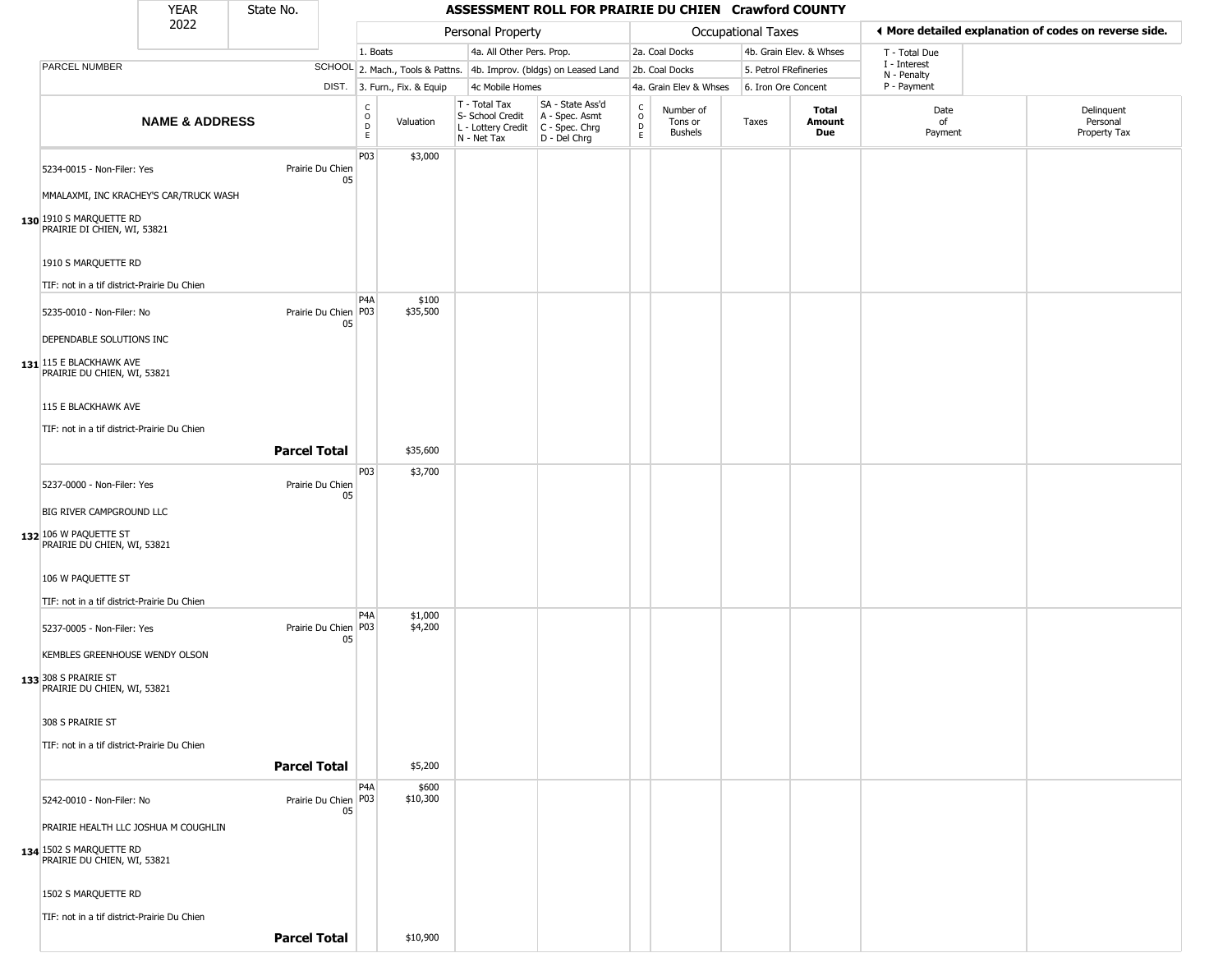## State No.

|                                                                                                                     | YEAR                      | State No.           |                            | ASSESSMENT ROLL FOR PRAIRIE DU CHIEN Crawford COUNTY |                              |                                                                                       |                                                                     |                                     |                                        |                       |                         |                             |                                                       |  |
|---------------------------------------------------------------------------------------------------------------------|---------------------------|---------------------|----------------------------|------------------------------------------------------|------------------------------|---------------------------------------------------------------------------------------|---------------------------------------------------------------------|-------------------------------------|----------------------------------------|-----------------------|-------------------------|-----------------------------|-------------------------------------------------------|--|
|                                                                                                                     | 2022                      |                     |                            |                                                      |                              | Personal Property                                                                     |                                                                     |                                     |                                        | Occupational Taxes    |                         |                             | ◀ More detailed explanation of codes on reverse side. |  |
|                                                                                                                     |                           |                     |                            | 1. Boats                                             |                              | 4a. All Other Pers. Prop.                                                             |                                                                     |                                     | 2a. Coal Docks                         |                       | 4b. Grain Elev. & Whses | T - Total Due               |                                                       |  |
| PARCEL NUMBER                                                                                                       |                           |                     |                            |                                                      |                              |                                                                                       | SCHOOL 2. Mach., Tools & Pattns. 4b. Improv. (bldgs) on Leased Land |                                     | 2b. Coal Docks                         | 5. Petrol FRefineries |                         | I - Interest<br>N - Penalty |                                                       |  |
|                                                                                                                     |                           |                     |                            |                                                      | DIST. 3. Furn., Fix. & Equip | 4c Mobile Homes                                                                       |                                                                     |                                     | 4a. Grain Elev & Whses                 | 6. Iron Ore Concent   |                         | P - Payment                 |                                                       |  |
|                                                                                                                     | <b>NAME &amp; ADDRESS</b> |                     |                            | $_{\rm o}^{\rm c}$<br>D<br>$\mathsf E$               | Valuation                    | T - Total Tax<br>S- School Credit<br>L - Lottery Credit C - Spec. Chrg<br>N - Net Tax | SA - State Ass'd<br>A - Spec. Asmt<br>D - Del Chrg                  | $\int_{0}^{c}$<br>$\mathsf{D}$<br>E | Number of<br>Tons or<br><b>Bushels</b> | Taxes                 | Total<br>Amount<br>Due  | Date<br>of<br>Payment       | Delinquent<br>Personal<br>Property Tax                |  |
| 5245-0005 - Non-Filer: No<br>PELLOCK CONSTRUCTION INC<br>135 700 E LAPOINTE ST<br>PRAIRIE DU CHIEN, WI, 53821       |                           |                     | Prairie Du Chien<br>05     | P <sub>03</sub>                                      | \$300                        |                                                                                       |                                                                     |                                     |                                        |                       |                         |                             |                                                       |  |
| 700 E LAPOINTE ST                                                                                                   |                           |                     |                            |                                                      |                              |                                                                                       |                                                                     |                                     |                                        |                       |                         |                             |                                                       |  |
| TIF: not in a tif district-Prairie Du Chien                                                                         |                           |                     |                            | P <sub>4</sub> B                                     | \$9,200                      |                                                                                       |                                                                     |                                     |                                        |                       |                         |                             |                                                       |  |
| 5246-0000 - Non-Filer: No<br>PETES HAMBURGER STAND INC                                                              |                           |                     | Prairie Du Chien<br>05     |                                                      |                              |                                                                                       |                                                                     |                                     |                                        |                       |                         |                             |                                                       |  |
| 136 865 N MICHIGAN ST<br>PRAIRIE DU CHIEN, WI, 53821-1006                                                           |                           |                     |                            |                                                      |                              |                                                                                       |                                                                     |                                     |                                        |                       |                         |                             |                                                       |  |
| 118 W BLACKHAWK AVE<br>TIF: not in a tif district-Prairie Du Chien                                                  |                           |                     |                            |                                                      |                              |                                                                                       |                                                                     |                                     |                                        |                       |                         |                             |                                                       |  |
| 5249-0000 - Non-Filer: No<br>PEOPLES STATE BANK                                                                     |                           |                     | Prairie Du Chien P03<br>05 | P <sub>4</sub> A                                     | \$45,200<br>\$262,600        |                                                                                       |                                                                     |                                     |                                        |                       |                         |                             |                                                       |  |
| 137 PO BOX 299<br>PRAIRIE DU CHIEN, WI, 53821<br>301 E BLACKHAWK AVE<br>TIF: not in a tif district-Prairie Du Chien |                           | <b>Parcel Total</b> |                            |                                                      | \$307,800                    |                                                                                       |                                                                     |                                     |                                        |                       |                         |                             |                                                       |  |
|                                                                                                                     |                           |                     |                            | P <sub>4</sub> A                                     | \$4,000                      |                                                                                       |                                                                     |                                     |                                        |                       |                         |                             |                                                       |  |
| 5249-0001 - Non-Filer: No<br>PEOPLES STATE BANK<br>138 PO BOX 299<br>PRAIRIE DU CHIEN, WI, 53821                    |                           |                     | Prairie Du Chien P03<br>05 |                                                      | \$236,300                    |                                                                                       |                                                                     |                                     |                                        |                       |                         |                             |                                                       |  |
| 300 E BLACKHAWK AVE<br>TIF: not in a tif district-Prairie Du Chien                                                  |                           |                     |                            |                                                      |                              |                                                                                       |                                                                     |                                     |                                        |                       |                         |                             |                                                       |  |
|                                                                                                                     |                           | <b>Parcel Total</b> |                            |                                                      | \$240,300                    |                                                                                       |                                                                     |                                     |                                        |                       |                         |                             |                                                       |  |
| 5249-0006 - Non-Filer: Yes<br>RLD USA, INC<br>139 300 2ND ST<br>BOSCOBEL, WI, 53805                                 |                           |                     | Prairie Du Chien<br>05     | P <sub>4</sub> A                                     | \$200                        |                                                                                       |                                                                     |                                     |                                        |                       |                         |                             |                                                       |  |
| SIGN @ PDC AIRPORT<br>TIF: not in a tif district-Prairie Du Chien                                                   |                           |                     |                            |                                                      |                              |                                                                                       |                                                                     |                                     |                                        |                       |                         |                             |                                                       |  |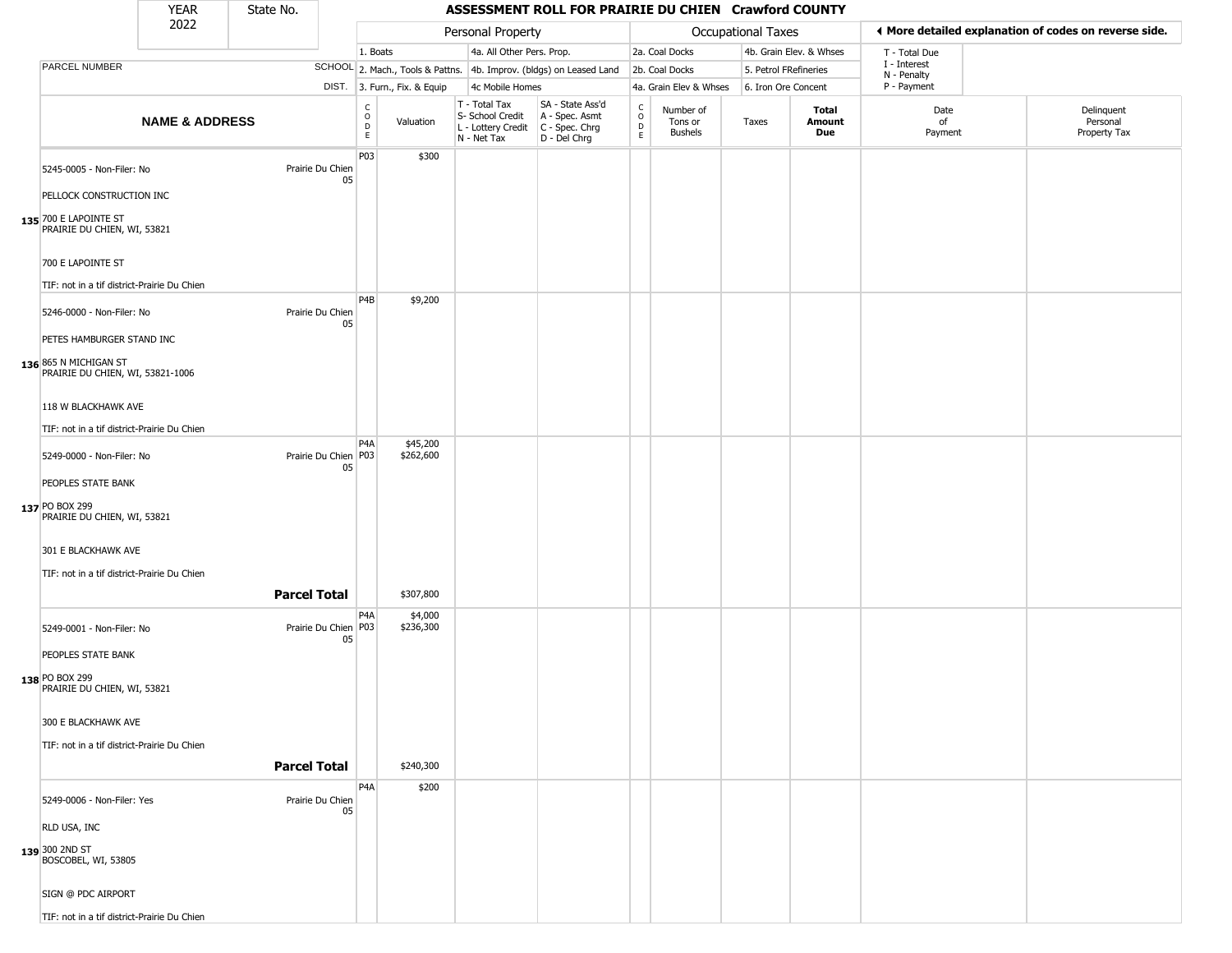| YEAR | State No. |
|------|-----------|
| ררחר |           |

|                                                                    | <b>YEAR</b>               | State No.           |                                                  |                              |                                                                        | ASSESSMENT ROLL FOR PRAIRIE DU CHIEN Crawford COUNTY                 |                         |                                 |                           |                               |                             |                                                       |  |
|--------------------------------------------------------------------|---------------------------|---------------------|--------------------------------------------------|------------------------------|------------------------------------------------------------------------|----------------------------------------------------------------------|-------------------------|---------------------------------|---------------------------|-------------------------------|-----------------------------|-------------------------------------------------------|--|
|                                                                    | 2022                      |                     |                                                  |                              | Personal Property                                                      |                                                                      |                         |                                 | <b>Occupational Taxes</b> |                               |                             | ♦ More detailed explanation of codes on reverse side. |  |
|                                                                    |                           |                     |                                                  | 1. Boats                     | 4a. All Other Pers. Prop.                                              |                                                                      |                         | 2a. Coal Docks                  |                           | 4b. Grain Elev. & Whses       | T - Total Due               |                                                       |  |
| PARCEL NUMBER                                                      |                           |                     |                                                  |                              |                                                                        | SCHOOL 2. Mach., Tools & Pattns. 4b. Improv. (bldgs) on Leased Land  |                         | 2b. Coal Docks                  | 5. Petrol FRefineries     |                               | I - Interest<br>N - Penalty |                                                       |  |
|                                                                    |                           |                     |                                                  | DIST. 3. Furn., Fix. & Equip | 4c Mobile Homes                                                        |                                                                      |                         | 4a. Grain Elev & Whses          | 6. Iron Ore Concent       |                               | P - Payment                 |                                                       |  |
|                                                                    | <b>NAME &amp; ADDRESS</b> |                     | $\begin{array}{c}\nC \\ O \\ D\n\end{array}$     | Valuation                    | T - Total Tax<br>S- School Credit<br>L - Lottery Credit<br>N - Net Tax | SA - State Ass'd<br>A - Spec. Asmt<br>C - Spec. Chrg<br>D - Del Chrg | $\frac{C}{O}$<br>D<br>E | Number of<br>Tons or<br>Bushels | Taxes                     | <b>Total</b><br>Amount<br>Due | Date<br>of<br>Payment       | Delinquent<br>Personal<br>Property Tax                |  |
| 5251-0000 - Non-Filer: No                                          |                           |                     | P <sub>4</sub> A<br>Prairie Du Chien   P03<br>05 | \$500<br>\$7,500             |                                                                        |                                                                      |                         |                                 |                           |                               |                             |                                                       |  |
| PETERSON, ANTOINE & PETERSON SC                                    |                           |                     |                                                  |                              |                                                                        |                                                                      |                         |                                 |                           |                               |                             |                                                       |  |
| 140 PO BOX 430<br>PRAIRIE DU CHIEN, WI, 53821                      |                           |                     |                                                  |                              |                                                                        |                                                                      |                         |                                 |                           |                               |                             |                                                       |  |
| 110 E HAYDN ST                                                     |                           |                     |                                                  |                              |                                                                        |                                                                      |                         |                                 |                           |                               |                             |                                                       |  |
| TIF: not in a tif district-Prairie Du Chien                        |                           | <b>Parcel Total</b> |                                                  | \$8,000                      |                                                                        |                                                                      |                         |                                 |                           |                               |                             |                                                       |  |
| 5253-0000 - Non-Filer: No                                          |                           |                     | P <sub>4</sub> A<br>Prairie Du Chien P03<br>05   | \$100<br>\$900               |                                                                        |                                                                      |                         |                                 |                           |                               |                             |                                                       |  |
| LORI KNAPP, INC                                                    |                           |                     |                                                  |                              |                                                                        |                                                                      |                         |                                 |                           |                               |                             |                                                       |  |
| 141 106 S BEAUMONT RD<br>PRAIRIE DU CHIEN, WI, 53821               |                           |                     |                                                  |                              |                                                                        |                                                                      |                         |                                 |                           |                               |                             |                                                       |  |
| 500 S STATE ST                                                     |                           |                     |                                                  |                              |                                                                        |                                                                      |                         |                                 |                           |                               |                             |                                                       |  |
| TIF: not in a tif district-Prairie Du Chien                        |                           | <b>Parcel Total</b> |                                                  | \$1,000                      |                                                                        |                                                                      |                         |                                 |                           |                               |                             |                                                       |  |
| 5254-0050 - Non-Filer: Yes                                         |                           |                     | P <sub>4</sub> A<br>Prairie Du Chien   P03<br>05 | \$300<br>\$4,300             |                                                                        |                                                                      |                         |                                 |                           |                               |                             |                                                       |  |
| MUDDY WATERS PIZZA PUB                                             |                           |                     |                                                  |                              |                                                                        |                                                                      |                         |                                 |                           |                               |                             |                                                       |  |
| 142 328 S BEAUMONT RD<br>PRAIRIE DU CHIEN, WI, 53821               |                           |                     |                                                  |                              |                                                                        |                                                                      |                         |                                 |                           |                               |                             |                                                       |  |
| 207 W BLACKHAWK AVE<br>TIF: not in a tif district-Prairie Du Chien |                           |                     |                                                  |                              |                                                                        |                                                                      |                         |                                 |                           |                               |                             |                                                       |  |
|                                                                    |                           | <b>Parcel Total</b> |                                                  | \$4,600                      |                                                                        |                                                                      |                         |                                 |                           |                               |                             |                                                       |  |
| 5254-0080 - Non-Filer: No                                          |                           |                     | P4A<br>Prairie Du Chien P03<br>05                | \$100<br>\$8,400             |                                                                        |                                                                      |                         |                                 |                           |                               |                             |                                                       |  |
| LORI KNAPP RICHLAND, INC                                           |                           |                     |                                                  |                              |                                                                        |                                                                      |                         |                                 |                           |                               |                             |                                                       |  |
| 143 106 S BEAUMONT RD<br>PRAIRIE DU CHIEN, WI, 53821               |                           |                     |                                                  |                              |                                                                        |                                                                      |                         |                                 |                           |                               |                             |                                                       |  |
| 106 S BEAUMONT RD                                                  |                           |                     |                                                  |                              |                                                                        |                                                                      |                         |                                 |                           |                               |                             |                                                       |  |
| TIF: not in a tif district-Prairie Du Chien                        |                           | <b>Parcel Total</b> |                                                  | \$8,500                      |                                                                        |                                                                      |                         |                                 |                           |                               |                             |                                                       |  |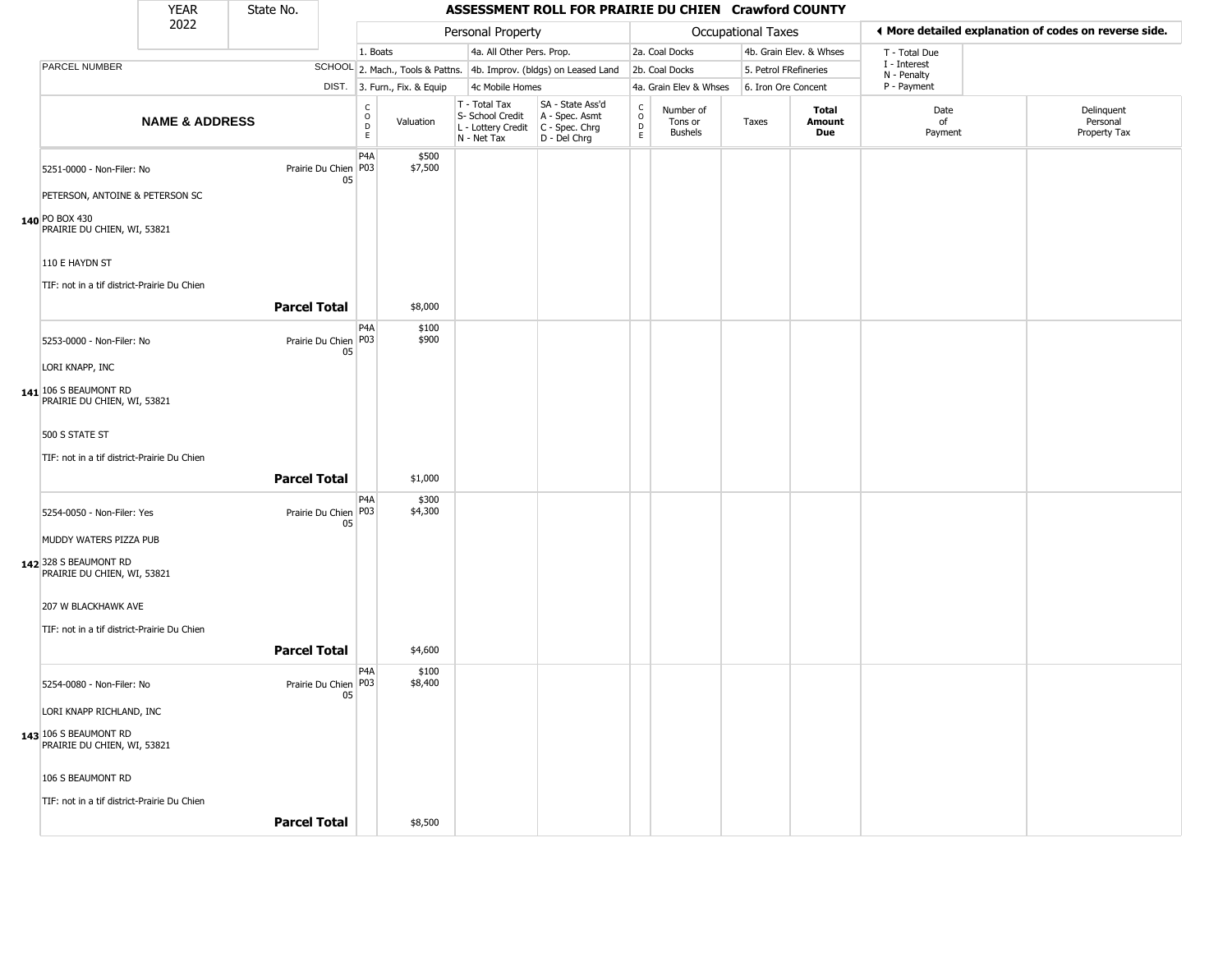## State No.

| 2022                                                                                      |                           |                     |                                |                                      |                              | Personal Property                                                                       |                                                                     | Occupational Taxes                              |                                 |                       |                         | ◀ More detailed explanation of codes on reverse side. |                                        |  |
|-------------------------------------------------------------------------------------------|---------------------------|---------------------|--------------------------------|--------------------------------------|------------------------------|-----------------------------------------------------------------------------------------|---------------------------------------------------------------------|-------------------------------------------------|---------------------------------|-----------------------|-------------------------|-------------------------------------------------------|----------------------------------------|--|
|                                                                                           |                           |                     |                                | 1. Boats                             |                              | 4a. All Other Pers. Prop.                                                               |                                                                     |                                                 | 2a. Coal Docks                  |                       | 4b. Grain Elev. & Whses | T - Total Due                                         |                                        |  |
| PARCEL NUMBER                                                                             |                           |                     |                                |                                      |                              |                                                                                         | SCHOOL 2. Mach., Tools & Pattns. 4b. Improv. (bldgs) on Leased Land |                                                 | 2b. Coal Docks                  | 5. Petrol FRefineries |                         | I - Interest<br>N - Penalty                           |                                        |  |
|                                                                                           |                           |                     |                                |                                      | DIST. 3. Furn., Fix. & Equip | 4c Mobile Homes                                                                         |                                                                     |                                                 | 4a. Grain Elev & Whses          | 6. Iron Ore Concent   |                         | P - Payment                                           |                                        |  |
|                                                                                           | <b>NAME &amp; ADDRESS</b> |                     |                                | $\rm\frac{C}{O}$<br>$\mathsf D$<br>E | Valuation                    | T - Total Tax<br>S- School Credit<br>L - Lottery Credit   C - Spec. Chrg<br>N - Net Tax | SA - State Ass'd<br>A - Spec. Asmt<br>D - Del Chrg                  | $\begin{array}{c} C \\ C \\ D \\ E \end{array}$ | Number of<br>Tons or<br>Bushels | Taxes                 | Total<br>Amount<br>Due  | Date<br>of<br>Payment                                 | Delinquent<br>Personal<br>Property Tax |  |
| 5256-0000 - Non-Filer: No                                                                 |                           | Prairie Du Chien    | 05                             | P03                                  | \$600                        |                                                                                         |                                                                     |                                                 |                                 |                       |                         |                                                       |                                        |  |
| PITNEY BOWES INC                                                                          |                           |                     |                                |                                      |                              |                                                                                         |                                                                     |                                                 |                                 |                       |                         |                                                       |                                        |  |
| 144 5310 CYPRESS CENTER DR - SUITE 110<br>TAMPA, FL, 33609                                |                           |                     |                                |                                      |                              |                                                                                         |                                                                     |                                                 |                                 |                       |                         |                                                       |                                        |  |
| VARIOUS                                                                                   |                           |                     |                                |                                      |                              |                                                                                         |                                                                     |                                                 |                                 |                       |                         |                                                       |                                        |  |
| TIF: not in a tif district-Prairie Du Chien                                               |                           |                     |                                | P <sub>4</sub> A                     |                              |                                                                                         |                                                                     |                                                 |                                 |                       |                         |                                                       |                                        |  |
| 5261-0000 - Non-Filer: Yes                                                                |                           |                     | Prairie Du Chien   P03<br>05   |                                      | \$100<br>\$4,200             |                                                                                         |                                                                     |                                                 |                                 |                       |                         |                                                       |                                        |  |
| REMAX RIDGE & RIVER REALTY, LLC<br>145 934 S MARQUETTE RD<br>PRAIRIE DU CHIEN, WI, 53821  |                           |                     |                                |                                      |                              |                                                                                         |                                                                     |                                                 |                                 |                       |                         |                                                       |                                        |  |
| 934 S MARQUETTE RD                                                                        |                           |                     |                                |                                      |                              |                                                                                         |                                                                     |                                                 |                                 |                       |                         |                                                       |                                        |  |
| TIF: not in a tif district-Prairie Du Chien                                               |                           |                     |                                |                                      |                              |                                                                                         |                                                                     |                                                 |                                 |                       |                         |                                                       |                                        |  |
|                                                                                           |                           | <b>Parcel Total</b> |                                |                                      | \$4,300                      |                                                                                         |                                                                     |                                                 |                                 |                       |                         |                                                       |                                        |  |
| 5267-0000 - Non-Filer: Yes                                                                |                           |                     | Prairie Du Chien P4B<br>05     | P03                                  | \$16,200<br>\$24,000         |                                                                                         |                                                                     |                                                 |                                 |                       |                         |                                                       |                                        |  |
| PRAIRIE DU CHIEN HOMESTEADER INC PP4B&PP<br>146 PO BOX 406<br>PRAIRIE DU CHIEN, WI, 53821 |                           |                     |                                |                                      |                              |                                                                                         |                                                                     |                                                 |                                 |                       |                         |                                                       |                                        |  |
| MARQUETTE RD                                                                              |                           |                     |                                |                                      |                              |                                                                                         |                                                                     |                                                 |                                 |                       |                         |                                                       |                                        |  |
| TIF: not in a tif district-Prairie Du Chien                                               |                           | <b>Parcel Total</b> |                                |                                      | \$40,200                     |                                                                                         |                                                                     |                                                 |                                 |                       |                         |                                                       |                                        |  |
| 5270-0005 - Non-Filer: No                                                                 |                           |                     | Prairie Du Chien e<br>$05$ Ass | Stat                                 | \$0                          |                                                                                         |                                                                     |                                                 |                                 |                       |                         |                                                       |                                        |  |
| PRAIRIE PULVERIZING, INC                                                                  |                           |                     |                                | ess<br>ed                            |                              |                                                                                         |                                                                     |                                                 |                                 |                       |                         |                                                       |                                        |  |
| 147 PO BOX 307<br>PRAIRIE DU CHIEN, WI, 53821                                             |                           |                     |                                |                                      |                              |                                                                                         |                                                                     |                                                 |                                 |                       |                         |                                                       |                                        |  |
| 34596 CTY HWY K                                                                           |                           |                     |                                |                                      |                              |                                                                                         |                                                                     |                                                 |                                 |                       |                         |                                                       |                                        |  |
| TIF: not in a tif district-Prairie Du Chien                                               |                           |                     |                                |                                      |                              |                                                                                         |                                                                     |                                                 |                                 |                       |                         |                                                       |                                        |  |
| 5271-0000 - Non-Filer: Yes                                                                |                           | Prairie Du Chien    | 05                             | <b>P03</b>                           | \$1,000                      |                                                                                         |                                                                     |                                                 |                                 |                       |                         |                                                       |                                        |  |
| KEY LAW FIRM DANIEL KEY                                                                   |                           |                     |                                |                                      |                              |                                                                                         |                                                                     |                                                 |                                 |                       |                         |                                                       |                                        |  |
| 148 205 N MICHIGAN ST<br>PRAIRIE DU CHIEN, WI, 53821                                      |                           |                     |                                |                                      |                              |                                                                                         |                                                                     |                                                 |                                 |                       |                         |                                                       |                                        |  |
| 205 N MICHIGAN ST                                                                         |                           |                     |                                |                                      |                              |                                                                                         |                                                                     |                                                 |                                 |                       |                         |                                                       |                                        |  |
| TIF: not in a tif district-Prairie Du Chien                                               |                           |                     |                                |                                      |                              |                                                                                         |                                                                     |                                                 |                                 |                       |                         |                                                       |                                        |  |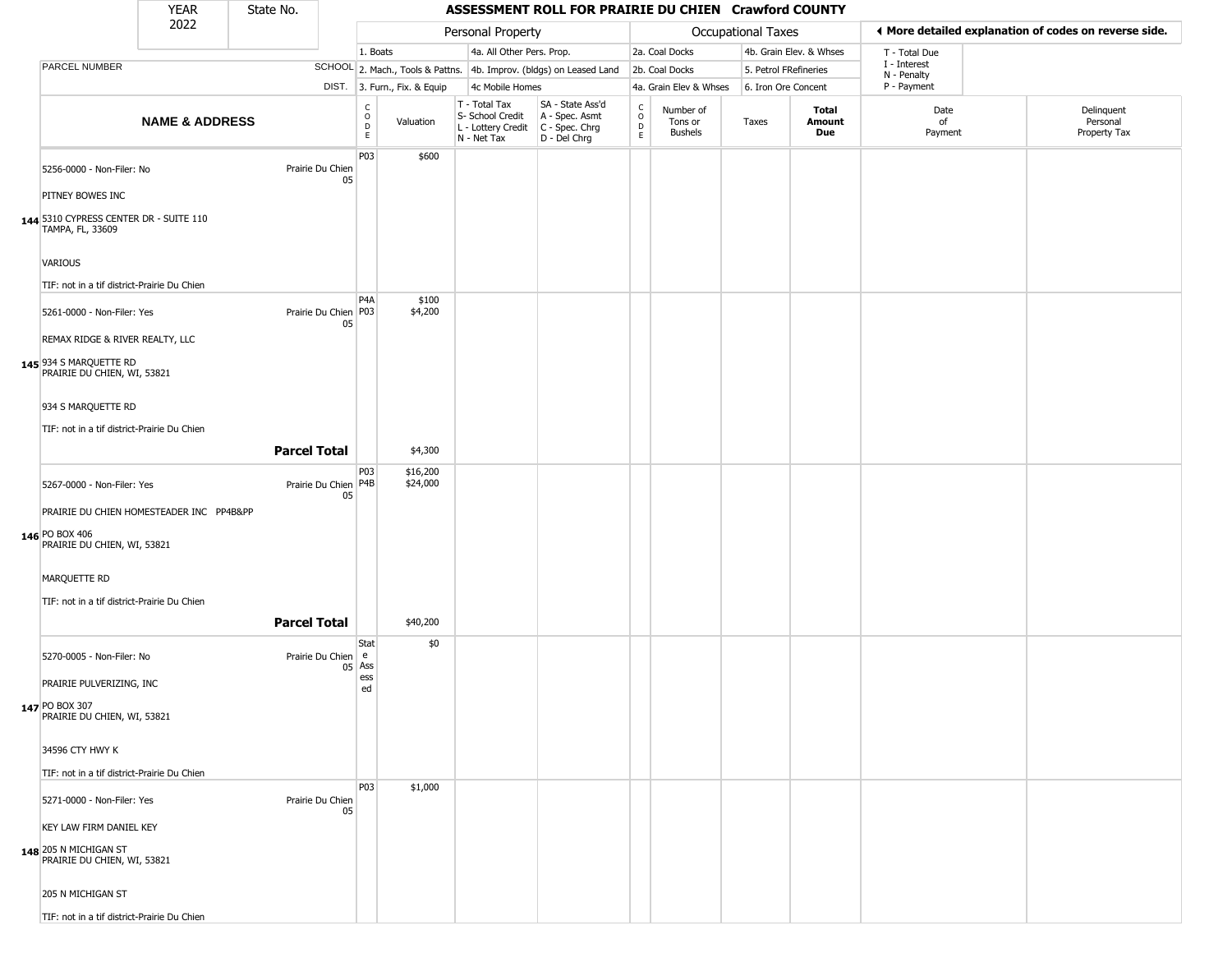#### YEAR **ASSESSMENT ROLL FOR PRAIRIE DU CHIEN Crawford COUNTY** 2022 DIST. 3. Furn., Fix. & Equip PARCEL NUMBER **NAME & ADDRESS** State No. C O D E Valuation T - Total Tax S- School Credit A - Spec. Asmt L - Lottery Credit C - Spec. Chrg N - Net Tax SA - State Ass'd D - Del Chrg C O D E Number of Tons or Bushels Taxes **Total Amount Due** Date of Payment Delinquent Personal Property Tax Personal Property **Personal Property Personal Taxes** 1. Boats **4a. All Other Pers. Prop.** 2a. Coal Docks 4b. Grain Elev. & Whses SCHOOL 2. Mach., Tools & Pattns. 4b. Improv. (bldgs) on Leased Land 2b. Coal Docks 5. Petrol FRefineries 4c Mobile Homes 4a. Grain Elev & Whses 6. Iron Ore Concent T - Total Due I - Interest N - Penalty P - Payment 3**More detailed explanation of codes on reverse side. 149** 1130 S MARQUETTE RD 5272-0010 - Non-Filer: No 05 KUSSMAUL INSURANCE SERVICES, LLC DELORES KUSSMAUL PRAIRIE DU CHIEN, WI, 53821 1130 S MARQUETTE RD TIF: not in a tif district-Prairie Du Chien P4A Prairie Du Chien | P03 \$300 \$400 **Parcel Total** | \$700 **150** PO BOX 210 5274-0005 - Non-Filer: No 05 Ass DRM PRM ACQUISITION ENTITY PRAIRIE DU CHIEN, WI, 53821 34592 CTY RD K TIF: not in a tif district-Prairie Du Chien **Stat** Prairie Du Chien e ess ed \$0 **151** PO BOX 126 5274-0015 - Non-Filer: No 05 Ass PRAIRIE INDUSTRIES PRAIRIE DU CHIEN, WI, 53821 38037 INDUSTRIAL BLVD TIF: not in a tif district-Prairie Du Chien **Stat** Prairie Du Chien e ess ed \$0 **152** 107 W LOUIS ST 5276-0000 - Non-Filer: Yes Prairie Du Chien 05 BERNARD S PRATTE DDS PRAIRIE DU CHIEN, WI, 53821 107 W LOUIS ST TIF: not in a tif district-Prairie Du Chien P03 \$300 **153** 795 S BEAUMONT RD 5281-0010 - Non-Filer: No Prairie Du Chien 05 MATTIE RADEMACHER PP4B PRAIRIE DU CHIEN, WI, 53821 AIRPLANE HANGAR - SITE A6 P4B \$5,000

TIF: not in a tif district-Prairie Du Chien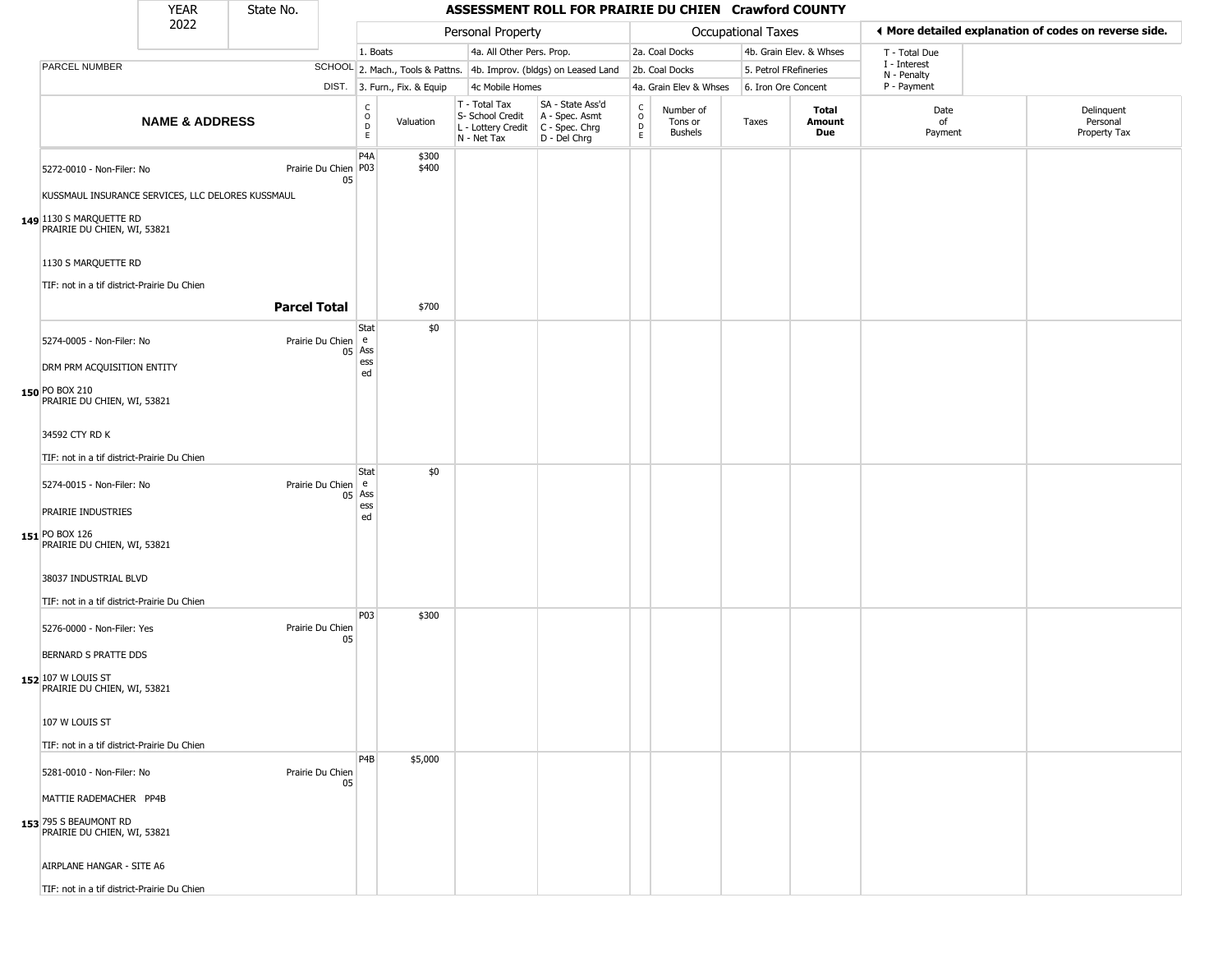| <b>YEAR</b> | State No. |
|-------------|-----------|
| ררחר        |           |

Г

|                                                             | 2022                      |                     |                              |                                             |                      | Personal Property                                                      |                                                                      |                                          |                                 | Occupational Taxes    |                         | ◀ More detailed explanation of codes on reverse side. |                                        |
|-------------------------------------------------------------|---------------------------|---------------------|------------------------------|---------------------------------------------|----------------------|------------------------------------------------------------------------|----------------------------------------------------------------------|------------------------------------------|---------------------------------|-----------------------|-------------------------|-------------------------------------------------------|----------------------------------------|
|                                                             |                           |                     |                              | 1. Boats                                    |                      | 4a. All Other Pers. Prop.                                              |                                                                      |                                          | 2a. Coal Docks                  |                       | 4b. Grain Elev. & Whses | T - Total Due                                         |                                        |
| PARCEL NUMBER                                               |                           |                     |                              |                                             |                      |                                                                        | SCHOOL 2. Mach., Tools & Pattns. 4b. Improv. (bldgs) on Leased Land  |                                          | 2b. Coal Docks                  | 5. Petrol FRefineries |                         | I - Interest<br>N - Penalty                           |                                        |
|                                                             |                           |                     |                              | DIST. 3. Furn., Fix. & Equip                |                      | 4c Mobile Homes                                                        |                                                                      |                                          | 4a. Grain Elev & Whses          | 6. Iron Ore Concent   |                         | P - Payment                                           |                                        |
|                                                             | <b>NAME &amp; ADDRESS</b> |                     |                              | $\frac{c}{0}$<br>$\mathsf D$<br>$\mathsf E$ | Valuation            | T - Total Tax<br>S- School Credit<br>L - Lottery Credit<br>N - Net Tax | SA - State Ass'd<br>A - Spec. Asmt<br>C - Spec. Chrg<br>D - Del Chrg | $\rm _o^c$<br>$\mathsf D$<br>$\mathsf E$ | Number of<br>Tons or<br>Bushels | Taxes                 | Total<br>Amount<br>Due  | Date<br>of<br>Payment                                 | Delinquent<br>Personal<br>Property Tax |
|                                                             |                           |                     |                              | P4A                                         | \$600                |                                                                        |                                                                      |                                          |                                 |                       |                         |                                                       |                                        |
| 5281-0015 - Non-Filer: No                                   |                           |                     | Prairie Du Chien<br>05       |                                             |                      |                                                                        |                                                                      |                                          |                                 |                       |                         |                                                       |                                        |
| REDBOX AUTOMATED RETAIL LLC C/O ALTUS GROUP US INC.         |                           |                     |                              |                                             |                      |                                                                        |                                                                      |                                          |                                 |                       |                         |                                                       |                                        |
| 154 PO BOX 72210<br>PHOENIX, AZ, 85050                      |                           |                     |                              |                                             |                      |                                                                        |                                                                      |                                          |                                 |                       |                         |                                                       |                                        |
| <b>VARIOUS</b>                                              |                           |                     |                              |                                             |                      |                                                                        |                                                                      |                                          |                                 |                       |                         |                                                       |                                        |
| TIF: not in a tif district-Prairie Du Chien                 |                           |                     |                              |                                             |                      |                                                                        |                                                                      |                                          |                                 |                       |                         |                                                       |                                        |
| 5285-0000 - Non-Filer: Yes                                  |                           |                     | Prairie Du Chien   P03<br>05 | P <sub>4</sub> A                            | \$900<br>\$5,700     |                                                                        |                                                                      |                                          |                                 |                       |                         |                                                       |                                        |
| JR'S JANITORIAL SERVICE SCOTT REILLY                        |                           |                     |                              |                                             |                      |                                                                        |                                                                      |                                          |                                 |                       |                         |                                                       |                                        |
| 155 1316 S 16TH ST<br>PRAIRIE DU CHIEN, WI, 53821           |                           |                     |                              |                                             |                      |                                                                        |                                                                      |                                          |                                 |                       |                         |                                                       |                                        |
| 1316 S 16TH ST                                              |                           |                     |                              |                                             |                      |                                                                        |                                                                      |                                          |                                 |                       |                         |                                                       |                                        |
| TIF: not in a tif district-Prairie Du Chien                 |                           |                     |                              |                                             |                      |                                                                        |                                                                      |                                          |                                 |                       |                         |                                                       |                                        |
|                                                             |                           | <b>Parcel Total</b> |                              |                                             | \$6,600              |                                                                        |                                                                      |                                          |                                 |                       |                         |                                                       |                                        |
| 5285-0005 - Non-Filer: Yes                                  |                           |                     | Prairie Du Chien P03<br>05   | P4A                                         | \$3,200<br>\$189,900 |                                                                        |                                                                      |                                          |                                 |                       |                         |                                                       |                                        |
| FILLBACK AUTO PDC, INC                                      |                           |                     |                              |                                             |                      |                                                                        |                                                                      |                                          |                                 |                       |                         |                                                       |                                        |
| 156 1621 S MARQUETTE RD<br>PRAIRIE DU CHIEN, WI, 53821      |                           |                     |                              |                                             |                      |                                                                        |                                                                      |                                          |                                 |                       |                         |                                                       |                                        |
| 1621 S MARQUETTE RD                                         |                           |                     |                              |                                             |                      |                                                                        |                                                                      |                                          |                                 |                       |                         |                                                       |                                        |
| TIF: not in a tif district-Prairie Du Chien                 |                           |                     |                              |                                             |                      |                                                                        |                                                                      |                                          |                                 |                       |                         |                                                       |                                        |
|                                                             |                           |                     |                              |                                             |                      |                                                                        |                                                                      |                                          |                                 |                       |                         |                                                       |                                        |
|                                                             |                           | <b>Parcel Total</b> |                              |                                             | \$193,100            |                                                                        |                                                                      |                                          |                                 |                       |                         |                                                       |                                        |
| 5286-0000 - Non-Filer: No                                   |                           |                     | Prairie Du Chien P4A         | P03                                         | \$8,300<br>\$8,600   |                                                                        |                                                                      |                                          |                                 |                       |                         |                                                       |                                        |
| O'REILLY AUTOMOTIVE STORES INC DBA O'REILLY AUTO PARTS 2077 |                           |                     | 05                           |                                             |                      |                                                                        |                                                                      |                                          |                                 |                       |                         |                                                       |                                        |
|                                                             |                           |                     |                              |                                             |                      |                                                                        |                                                                      |                                          |                                 |                       |                         |                                                       |                                        |
| 157 PO BOX 9167<br>SPRINGFIELD, MO, 65801                   |                           |                     |                              |                                             |                      |                                                                        |                                                                      |                                          |                                 |                       |                         |                                                       |                                        |
| 609 S MARQUETTE RD                                          |                           |                     |                              |                                             |                      |                                                                        |                                                                      |                                          |                                 |                       |                         |                                                       |                                        |
| TIF: not in a tif district-Prairie Du Chien                 |                           |                     |                              |                                             |                      |                                                                        |                                                                      |                                          |                                 |                       |                         |                                                       |                                        |
|                                                             |                           | <b>Parcel Total</b> |                              |                                             | \$16,900             |                                                                        |                                                                      |                                          |                                 |                       |                         |                                                       |                                        |
| 5289-0000 - Non-Filer: Yes                                  |                           |                     | Prairie Du Chien P03<br>05   | P4A                                         | \$600<br>\$2,300     |                                                                        |                                                                      |                                          |                                 |                       |                         |                                                       |                                        |
| NGS GUNSMITHING AND ARCHERY, LLC                            |                           |                     |                              |                                             |                      |                                                                        |                                                                      |                                          |                                 |                       |                         |                                                       |                                        |
| 158 815 E CAMPION BLVD<br>PRAIRIE DU CHIEN, WI, 53821       |                           |                     |                              |                                             |                      |                                                                        |                                                                      |                                          |                                 |                       |                         |                                                       |                                        |
| 815 E CAMPION BLVD                                          |                           |                     |                              |                                             |                      |                                                                        |                                                                      |                                          |                                 |                       |                         |                                                       |                                        |
| TIF: not in a tif district-Prairie Du Chien                 |                           |                     |                              |                                             |                      |                                                                        |                                                                      |                                          |                                 |                       |                         |                                                       |                                        |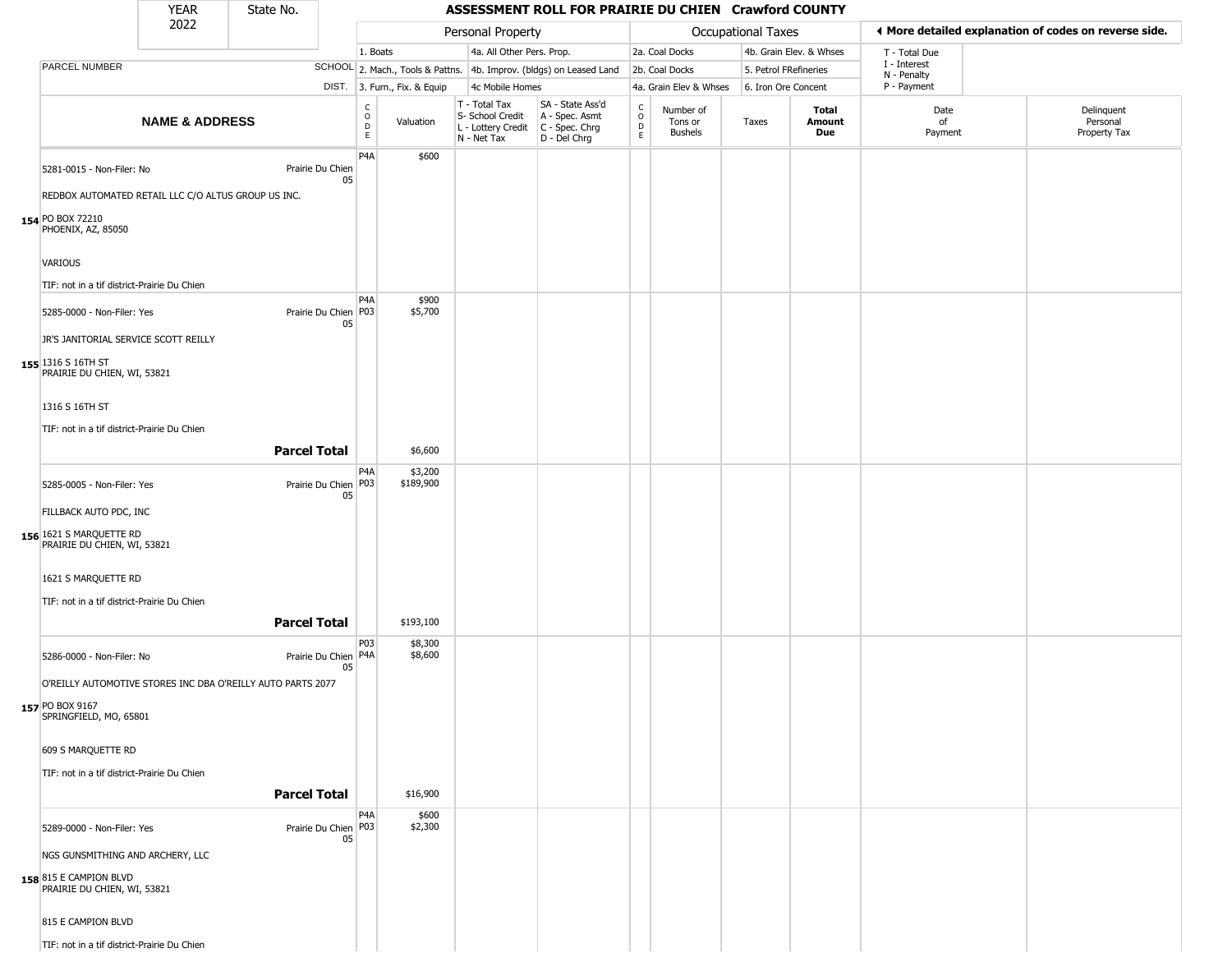|                                                                 | <b>YEAR</b>               | State No.              |                                              |                              |                                                  | ASSESSMENT ROLL FOR PRAIRIE DU CHIEN Crawford COUNTY                                      |                                   |                                        |                           |                         |                                                       |                                        |  |
|-----------------------------------------------------------------|---------------------------|------------------------|----------------------------------------------|------------------------------|--------------------------------------------------|-------------------------------------------------------------------------------------------|-----------------------------------|----------------------------------------|---------------------------|-------------------------|-------------------------------------------------------|----------------------------------------|--|
|                                                                 | 2022                      |                        |                                              |                              | Personal Property                                |                                                                                           |                                   |                                        | <b>Occupational Taxes</b> |                         | ◀ More detailed explanation of codes on reverse side. |                                        |  |
|                                                                 |                           |                        |                                              | 1. Boats                     | 4a. All Other Pers. Prop.                        |                                                                                           |                                   | 2a. Coal Docks                         |                           | 4b. Grain Elev. & Whses | T - Total Due                                         |                                        |  |
| PARCEL NUMBER                                                   |                           |                        |                                              |                              |                                                  | SCHOOL 2. Mach., Tools & Pattns. 4b. Improv. (bldgs) on Leased Land                       |                                   | 2b. Coal Docks                         | 5. Petrol FRefineries     |                         | I - Interest<br>N - Penalty                           |                                        |  |
|                                                                 |                           |                        |                                              | DIST. 3. Furn., Fix. & Equip | 4c Mobile Homes                                  |                                                                                           |                                   | 4a. Grain Elev & Whses                 | 6. Iron Ore Concent       |                         | P - Payment                                           |                                        |  |
|                                                                 | <b>NAME &amp; ADDRESS</b> |                        | $\begin{array}{c}\nC \\ O \\ D\n\end{array}$ | Valuation                    | T - Total Tax<br>S- School Credit<br>N - Net Tax | SA - State Ass'd<br>A - Spec. Asmt<br>L - Lottery Credit   C - Spec. Chrg<br>D - Del Chrg | $\mathsf{C}$<br>$\circ$<br>D<br>E | Number of<br>Tons or<br><b>Bushels</b> | Taxes                     | Total<br>Amount<br>Due  | Date<br>of<br>Payment                                 | Delinquent<br>Personal<br>Property Tax |  |
|                                                                 |                           | <b>Parcel Total</b>    |                                              | \$2,900                      |                                                  |                                                                                           |                                   |                                        |                           |                         |                                                       |                                        |  |
| 5292-0010 - Non-Filer: No                                       |                           | Prairie Du Chien       | P03<br>05                                    | \$2,900                      |                                                  |                                                                                           |                                   |                                        |                           |                         |                                                       |                                        |  |
| ROBINSON CORPORATION WVRQ RADIO STATION                         |                           |                        |                                              |                              |                                                  |                                                                                           |                                   |                                        |                           |                         |                                                       |                                        |  |
| 159 E 7601A CTH SS<br>VIROQUA, WI, 54665                        |                           |                        |                                              |                              |                                                  |                                                                                           |                                   |                                        |                           |                         |                                                       |                                        |  |
| 132 N PRAIRIE ST<br>TIF: not in a tif district-Prairie Du Chien |                           |                        |                                              |                              |                                                  |                                                                                           |                                   |                                        |                           |                         |                                                       |                                        |  |
| 5295-0000 - Non-Filer: No                                       |                           | Prairie Du Chien   P03 | P <sub>4</sub> A                             | \$100<br>\$200               |                                                  |                                                                                           |                                   |                                        |                           |                         |                                                       |                                        |  |
| ROCKWEILER APPLIANCE & TV, INC DEAN ROCKWEILER                  |                           |                        | 05                                           |                              |                                                  |                                                                                           |                                   |                                        |                           |                         |                                                       |                                        |  |
| 160 1789 STATE HWY 9E<br>DECORAH, IA, 52101                     |                           |                        |                                              |                              |                                                  |                                                                                           |                                   |                                        |                           |                         |                                                       |                                        |  |
| 111 E BLACKHAWK AVE                                             |                           |                        |                                              |                              |                                                  |                                                                                           |                                   |                                        |                           |                         |                                                       |                                        |  |
| TIF: not in a tif district-Prairie Du Chien                     |                           |                        |                                              |                              |                                                  |                                                                                           |                                   |                                        |                           |                         |                                                       |                                        |  |
|                                                                 |                           | <b>Parcel Total</b>    |                                              | \$300                        |                                                  |                                                                                           |                                   |                                        |                           |                         |                                                       |                                        |  |
| 5295-0010 - Non-Filer: Yes                                      |                           | Prairie Du Chien       | P03<br>05                                    | \$2,600                      |                                                  |                                                                                           |                                   |                                        |                           |                         |                                                       |                                        |  |
| ARNOLD L & JANET T ROPER (APTS @ 222 S WACOUTA AVE)             |                           |                        |                                              |                              |                                                  |                                                                                           |                                   |                                        |                           |                         |                                                       |                                        |  |
| 161 715 COUNTRY CLUB COURT<br>PLATTEVILLE, WI, 53818            |                           |                        |                                              |                              |                                                  |                                                                                           |                                   |                                        |                           |                         |                                                       |                                        |  |
| 222 S WACOUTA AVE                                               |                           |                        |                                              |                              |                                                  |                                                                                           |                                   |                                        |                           |                         |                                                       |                                        |  |
| TIF: not in a tif district-Prairie Du Chien                     |                           |                        |                                              |                              |                                                  |                                                                                           |                                   |                                        |                           |                         |                                                       |                                        |  |
| 5302-0000 - Non-Filer: No                                       |                           | Prairie Du Chien       | P03<br>05                                    | \$60,500                     |                                                  |                                                                                           |                                   |                                        |                           |                         |                                                       |                                        |  |
| KEVIN ITANUSA HARDEE'S RESTAURANT                               |                           |                        |                                              |                              |                                                  |                                                                                           |                                   |                                        |                           |                         |                                                       |                                        |  |
| 162 718 IROQUOIS CT<br>BARABOO, WI, 53913                       |                           |                        |                                              |                              |                                                  |                                                                                           |                                   |                                        |                           |                         |                                                       |                                        |  |
| 944 S MARQUETTE RD                                              |                           |                        |                                              |                              |                                                  |                                                                                           |                                   |                                        |                           |                         |                                                       |                                        |  |
| TIF: not in a tif district-Prairie Du Chien                     |                           |                        |                                              |                              |                                                  |                                                                                           |                                   |                                        |                           |                         |                                                       |                                        |  |
| 5303-0000 - Non-Filer: No                                       |                           | Prairie Du Chien       | P03<br>05                                    | \$9,900                      |                                                  |                                                                                           |                                   |                                        |                           |                         |                                                       |                                        |  |
| HOECKER SAWMILL                                                 |                           |                        |                                              |                              |                                                  |                                                                                           |                                   |                                        |                           |                         |                                                       |                                        |  |
| 163 63537 LOHMANN LANE<br>EASTMAN, WI, 54626                    |                           |                        |                                              |                              |                                                  |                                                                                           |                                   |                                        |                           |                         |                                                       |                                        |  |
| 206 W BLACKHAWK AVE                                             |                           |                        |                                              |                              |                                                  |                                                                                           |                                   |                                        |                           |                         |                                                       |                                        |  |
| TIF: not in a tif district-Prairie Du Chien                     |                           |                        |                                              |                              |                                                  |                                                                                           |                                   |                                        |                           |                         |                                                       |                                        |  |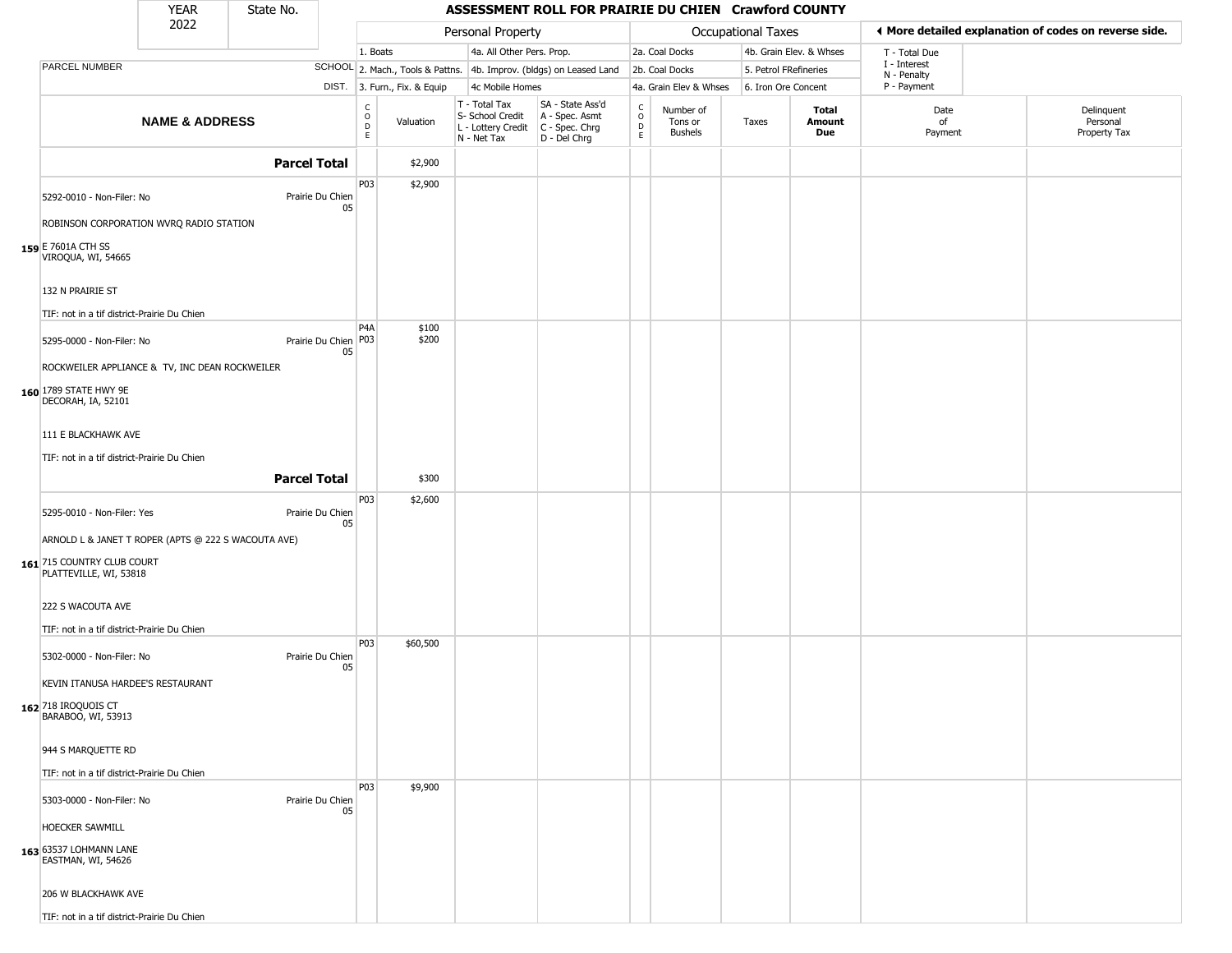#### YEAR **ASSESSMENT ROLL FOR PRAIRIE DU CHIEN Crawford COUNTY** 2022 DIST. 3. Furn., Fix. & Equip PARCEL NUMBER **NAME & ADDRESS** State No. C O D E Valuation T - Total Tax S- School Credit A - Spec. Asmt L - Lottery Credit C - Spec. Chrg N - Net Tax SA - State Ass'd D - Del Chrg C O D E Number of Tons or Bushels Taxes **Total Amount Due** Date of Payment Delinquent Personal Property Tax Personal Property **Department Controller Service Controller** Occupational Taxes 1. Boats **4a. All Other Pers. Prop.** 2a. Coal Docks 4b. Grain Elev. & Whses SCHOOL 2. Mach., Tools & Pattns. 4b. Improv. (bldgs) on Leased Land 2b. Coal Docks 5. Petrol FRefineries 4c Mobile Homes 4a. Grain Elev & Whses 6. Iron Ore Concent T - Total Due I - Interest N - Penalty P - Payment 3**More detailed explanation of codes on reverse side. 164** 1834 S MARQUETTE RD 5304-0000 - Non-Filer: No 05 PRAIRIE CAMPER SALES INC RODNEY A SAWVELL PRAIRIE DU CHIEN, WI, 53821 1834 S MARQUETTE RD TIF: not in a tif district-Prairie Du Chien P4A Prairie Du Chien P03 \$400 \$1,700 **Parcel Total** 1 \$2,100 **165** 2021 JASPER AVE 5307-0000 - Non-Filer: Yes Prairie Du Chien 05 MADISON RENTALS, LLC NEW HAMPTON, IA, 50659 637 E BLACKHAWK AVE TIF: not in a tif district-Prairie Du Chien P03 \$600 **166** 62275 VINEYARD RD 5310-0005 - Non-Filer: Yes Prairie Du Chien 05 ROBERT AND PENNY SELCH PRAIRIE DU CHIEN, WI, 53821 1500 S MARQUETTE RD TIF: not in a tif district-Prairie Du Chien P03 \$1,300 **167** 940 S MARQUETTE RD 5310-0060 - Non-Filer: Yes 05 AMERICAN FAMILY INSURANCE MIKE LENZENDORF PRAIRIE DU CHIEN, WI, 53821 940 S MARQUETTE RD TIF: not in a tif district-Prairie Du Chien  $PA<sub>A</sub>$ Prairie Du Chien P03 \$100 \$5,100 **Parcel Total** | \$5,200 **168** 24728 COUNTY RD 27 5312-0006 - Non-Filer: No 05 RIVER DISTRICT HOTEL, INC PAUL KRIENKE SLEEPY EYE, MN, 56085 1300 S MAIN ST P4A Prairie Du Chien | P03 \$2,300 \$312,200

TIF: not in a tif district-Prairie Du Chien

**Parcel Total** | \$314,500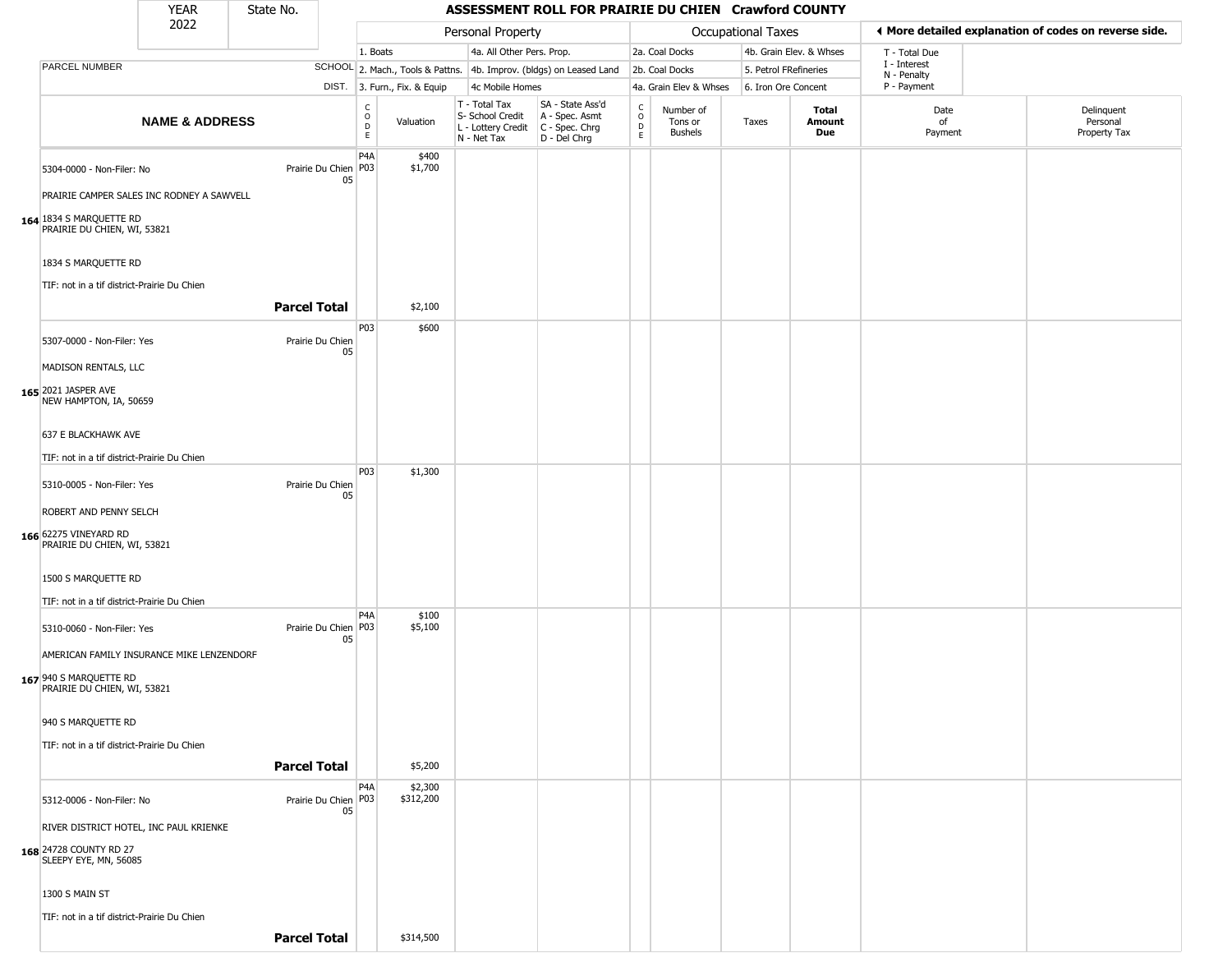| YEAR | State No. |
|------|-----------|
| ררחר |           |

Г

| 2022 |                                                            |                           | Personal Property          |                                                |                              |                                                                        |                                                                        |                                            | Occupational Taxes                     |                     | ◀ More detailed explanation of codes on reverse side. |                             |                                        |
|------|------------------------------------------------------------|---------------------------|----------------------------|------------------------------------------------|------------------------------|------------------------------------------------------------------------|------------------------------------------------------------------------|--------------------------------------------|----------------------------------------|---------------------|-------------------------------------------------------|-----------------------------|----------------------------------------|
|      |                                                            |                           |                            | 1. Boats                                       |                              | 4a. All Other Pers. Prop.                                              |                                                                        |                                            | 2a. Coal Docks                         |                     | 4b. Grain Elev. & Whses                               | T - Total Due               |                                        |
|      | PARCEL NUMBER                                              |                           |                            |                                                |                              |                                                                        | SCHOOL 2. Mach., Tools & Pattns. 4b. Improv. (bldgs) on Leased Land    |                                            | 2b. Coal Docks                         |                     | 5. Petrol FRefineries                                 | I - Interest<br>N - Penalty |                                        |
|      |                                                            |                           |                            |                                                | DIST. 3. Furn., Fix. & Equip | 4c Mobile Homes                                                        |                                                                        |                                            | 4a. Grain Elev & Whses                 | 6. Iron Ore Concent |                                                       | P - Payment                 |                                        |
|      |                                                            | <b>NAME &amp; ADDRESS</b> |                            | $\begin{matrix} 0 \\ 0 \\ D \end{matrix}$<br>E | Valuation                    | T - Total Tax<br>S- School Credit<br>L - Lottery Credit<br>N - Net Tax | SA - State Ass'd<br>A - Spec. Asmt<br>$C - Spec. Chrg$<br>D - Del Chrg | $\begin{array}{c} C \\ O \\ E \end{array}$ | Number of<br>Tons or<br><b>Bushels</b> | Taxes               | Total<br>Amount<br>Due                                | Date<br>of<br>Payment       | Delinquent<br>Personal<br>Property Tax |
|      | 5312-0020 - Non-Filer: No                                  |                           | Prairie Du Chien P03<br>05 | P <sub>4</sub> A                               | \$200<br>\$300               |                                                                        |                                                                        |                                            |                                        |                     |                                                       |                             |                                        |
|      | PANKA'S SHOE STORE THERESA MEZERA                          |                           |                            |                                                |                              |                                                                        |                                                                        |                                            |                                        |                     |                                                       |                             |                                        |
|      | 169 205 E BLACKHAWK AVE<br>PRAIRIE DU CHIEN, WI, 53821     |                           |                            |                                                |                              |                                                                        |                                                                        |                                            |                                        |                     |                                                       |                             |                                        |
|      | 205 E BLACKHAWK AVE                                        |                           |                            |                                                |                              |                                                                        |                                                                        |                                            |                                        |                     |                                                       |                             |                                        |
|      | TIF: not in a tif district-Prairie Du Chien                |                           |                            |                                                |                              |                                                                        |                                                                        |                                            |                                        |                     |                                                       |                             |                                        |
|      |                                                            |                           | <b>Parcel Total</b>        |                                                | \$500                        |                                                                        |                                                                        |                                            |                                        |                     |                                                       |                             |                                        |
|      | 5313-0010 - Non-Filer: Yes                                 |                           | Prairie Du Chien P03<br>05 | P <sub>4</sub> A                               | \$800<br>\$3,000             |                                                                        |                                                                        |                                            |                                        |                     |                                                       |                             |                                        |
|      | ROXIE'S SALON ROXIE SHIPLEY                                |                           |                            |                                                |                              |                                                                        |                                                                        |                                            |                                        |                     |                                                       |                             |                                        |
|      | 170 215 S ILLINOIS ST<br>PRAIRIE DU CHIEN, WI, 53821       |                           |                            |                                                |                              |                                                                        |                                                                        |                                            |                                        |                     |                                                       |                             |                                        |
|      | 215 S ILLINOIS ST                                          |                           |                            |                                                |                              |                                                                        |                                                                        |                                            |                                        |                     |                                                       |                             |                                        |
|      | TIF: not in a tif district-Prairie Du Chien                |                           |                            |                                                |                              |                                                                        |                                                                        |                                            |                                        |                     |                                                       |                             |                                        |
|      |                                                            |                           | <b>Parcel Total</b>        |                                                | \$3,800                      |                                                                        |                                                                        |                                            |                                        |                     |                                                       |                             |                                        |
|      |                                                            |                           |                            | P <sub>4</sub> A                               | \$500                        |                                                                        |                                                                        |                                            |                                        |                     |                                                       |                             |                                        |
|      | 5313-0015 - Non-Filer: No                                  |                           | Prairie Du Chien P03<br>05 |                                                | \$16,100                     |                                                                        |                                                                        |                                            |                                        |                     |                                                       |                             |                                        |
|      | SHECKLER PIZZA INC PAPA MURPHY'S                           |                           |                            |                                                |                              |                                                                        |                                                                        |                                            |                                        |                     |                                                       |                             |                                        |
|      | 171 1880 KENNEDY STREET<br>FENNIMORE, WI, 53809            |                           |                            |                                                |                              |                                                                        |                                                                        |                                            |                                        |                     |                                                       |                             |                                        |
|      | 936 S MARQUETTE RD                                         |                           |                            |                                                |                              |                                                                        |                                                                        |                                            |                                        |                     |                                                       |                             |                                        |
|      | TIF: not in a tif district-Prairie Du Chien                |                           |                            |                                                |                              |                                                                        |                                                                        |                                            |                                        |                     |                                                       |                             |                                        |
|      |                                                            |                           | <b>Parcel Total</b>        |                                                | \$16,600                     |                                                                        |                                                                        |                                            |                                        |                     |                                                       |                             |                                        |
|      |                                                            |                           |                            | P03                                            | \$2,000                      |                                                                        |                                                                        |                                            |                                        |                     |                                                       |                             |                                        |
|      | 5316-0010 - Non-Filer: No                                  |                           | Prairie Du Chien<br>05     |                                                |                              |                                                                        |                                                                        |                                            |                                        |                     |                                                       |                             |                                        |
|      | SOUTHWEST COLLISION CENTER, INC                            |                           |                            |                                                |                              |                                                                        |                                                                        |                                            |                                        |                     |                                                       |                             |                                        |
|      | 172 1720 S 11TH ST<br>PRAIRIE DU CHIEN, WI, 53821          |                           |                            |                                                |                              |                                                                        |                                                                        |                                            |                                        |                     |                                                       |                             |                                        |
|      | 1720 S 11TH ST                                             |                           |                            |                                                |                              |                                                                        |                                                                        |                                            |                                        |                     |                                                       |                             |                                        |
|      | TIF: not in a tif district-Prairie Du Chien                |                           |                            |                                                |                              |                                                                        |                                                                        |                                            |                                        |                     |                                                       |                             |                                        |
|      |                                                            |                           |                            | <b>P03</b>                                     | \$23,700                     |                                                                        |                                                                        |                                            |                                        |                     |                                                       |                             |                                        |
|      | 5324-0000 - Non-Filer: No                                  |                           | Prairie Du Chien<br>05     |                                                |                              |                                                                        |                                                                        |                                            |                                        |                     |                                                       |                             |                                        |
|      | PITNEY BOWES GLOBAL FINANCIAL SVCS LLC                     |                           |                            |                                                |                              |                                                                        |                                                                        |                                            |                                        |                     |                                                       |                             |                                        |
|      | 173 5310 CYPRESS CENTER DR - SUITE 110<br>TAMPA, FL, 33609 |                           |                            |                                                |                              |                                                                        |                                                                        |                                            |                                        |                     |                                                       |                             |                                        |
|      | VARIOUS                                                    |                           |                            |                                                |                              |                                                                        |                                                                        |                                            |                                        |                     |                                                       |                             |                                        |
|      | TIF: not in a tif district-Prairie Du Chien                |                           |                            |                                                |                              |                                                                        |                                                                        |                                            |                                        |                     |                                                       |                             |                                        |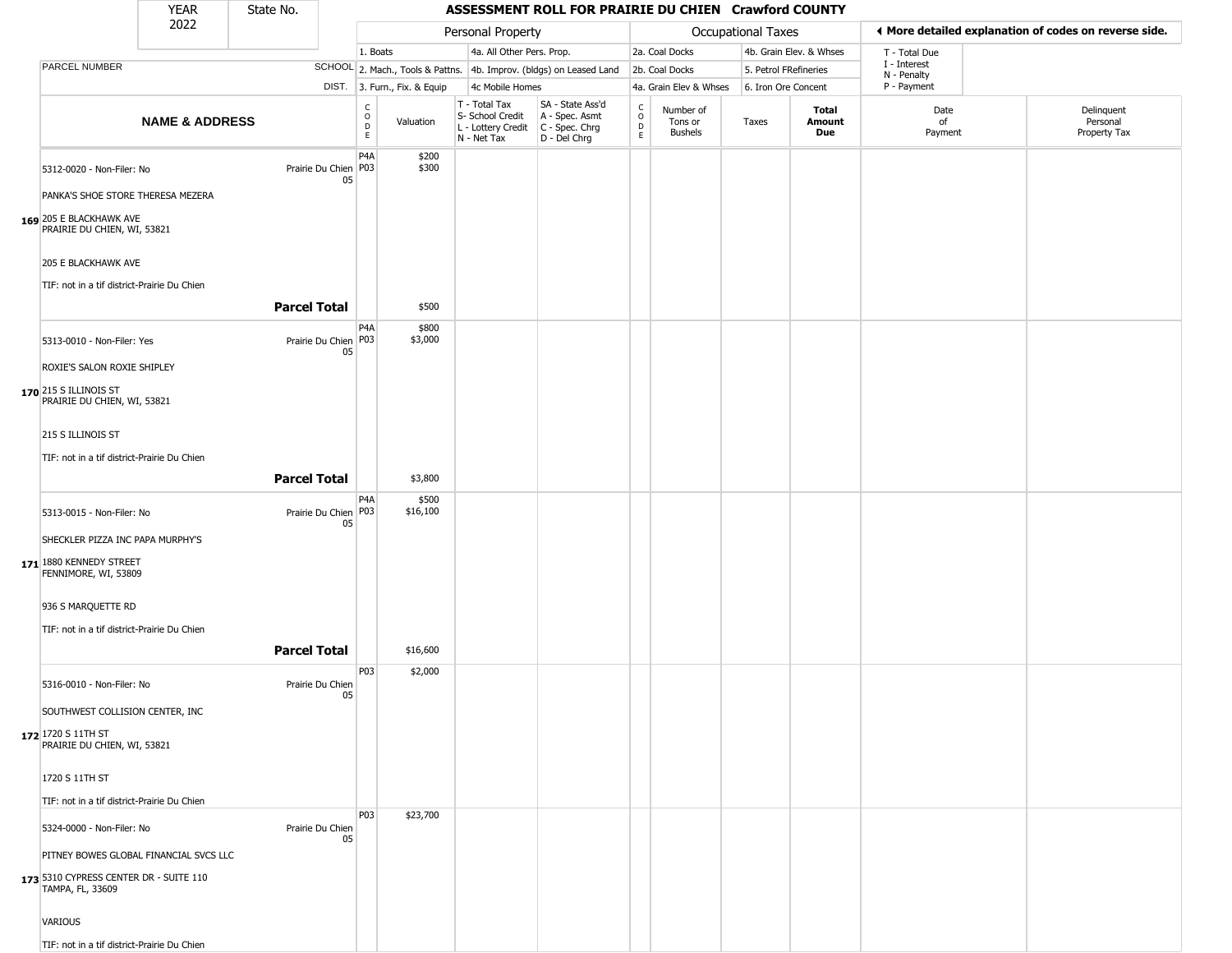| YEAR | State No. |
|------|-----------|
| ררחר |           |

|                     |                                                                                    | <b>YEAR</b>                      | State No.                                                  |                              |                         |                              |                                                                          | ASSESSMENT ROLL FOR PRAIRIE DU CHIEN Crawford COUNTY                   |                  |                                 |                       |                         |                             |                                                       |
|---------------------|------------------------------------------------------------------------------------|----------------------------------|------------------------------------------------------------|------------------------------|-------------------------|------------------------------|--------------------------------------------------------------------------|------------------------------------------------------------------------|------------------|---------------------------------|-----------------------|-------------------------|-----------------------------|-------------------------------------------------------|
|                     |                                                                                    | 2022                             |                                                            |                              |                         |                              | Personal Property                                                        |                                                                        |                  |                                 | Occupational Taxes    |                         |                             | ♦ More detailed explanation of codes on reverse side. |
|                     |                                                                                    |                                  |                                                            |                              | 1. Boats                |                              | 4a. All Other Pers. Prop.                                                |                                                                        |                  | 2a. Coal Docks                  |                       | 4b. Grain Elev. & Whses | T - Total Due               |                                                       |
|                     | PARCEL NUMBER                                                                      |                                  |                                                            |                              |                         |                              |                                                                          | SCHOOL 2. Mach., Tools & Pattns. 4b. Improv. (bldgs) on Leased Land    |                  | 2b. Coal Docks                  | 5. Petrol FRefineries |                         | I - Interest<br>N - Penalty |                                                       |
|                     |                                                                                    |                                  |                                                            |                              |                         | DIST. 3. Furn., Fix. & Equip | 4c Mobile Homes                                                          |                                                                        |                  | 4a. Grain Elev & Whses          | 6. Iron Ore Concent   |                         | P - Payment                 |                                                       |
|                     |                                                                                    | <b>NAME &amp; ADDRESS</b>        |                                                            |                              | C<br>$\circ$<br>D<br>E. | Valuation                    | $T - Total Tax$<br>S- School Credit<br>L - Lottery Credit<br>N - Net Tax | SA - State Ass'd<br>A - Spec. Asmt<br>C - Spec. Chrg<br>$D - Del Chrg$ | C<br>D<br>D<br>E | Number of<br>Tons or<br>Bushels | Taxes                 | Total<br>Amount<br>Due  | Date<br>of<br>Payment       | Delinquent<br>Personal<br>Property Tax                |
|                     | 5326-0000 - Non-Filer: Yes<br>DARRELL WEIST - RENTAL                               |                                  |                                                            | Prairie Du Chien<br>05       | P03                     | \$8,000                      |                                                                          |                                                                        |                  |                                 |                       |                         |                             |                                                       |
|                     | 174 224 S BUCHANAN ST<br>PRAIRIE DU CHIEN, WI, 53821<br>222/224 S BUCHANAN ST      |                                  |                                                            |                              |                         |                              |                                                                          |                                                                        |                  |                                 |                       |                         |                             |                                                       |
|                     | TIF: not in a tif district-Prairie Du Chien                                        |                                  |                                                            |                              |                         |                              |                                                                          |                                                                        |                  |                                 |                       |                         |                             |                                                       |
|                     | 5326-0001 - Non-Filer: Yes<br>175 318 S WACOUTA AVE<br>PRAIRIE DU CHIEN, WI, 53821 | TODD YEOMANS (RENTAL PROPERTIES) |                                                            | Prairie Du Chien<br>05       | P03                     | \$200                        |                                                                          |                                                                        |                  |                                 |                       |                         |                             |                                                       |
| <b>RENTALS</b>      |                                                                                    |                                  |                                                            |                              |                         |                              |                                                                          |                                                                        |                  |                                 |                       |                         |                             |                                                       |
|                     | TIF: not in a tif district-Prairie Du Chien                                        |                                  |                                                            |                              | P <sub>4</sub> A        | \$4,200                      |                                                                          |                                                                        |                  |                                 |                       |                         |                             |                                                       |
|                     | 5327-0000 - Non-Filer: No                                                          |                                  |                                                            | Prairie Du Chien   P03<br>05 |                         | \$38,500                     |                                                                          |                                                                        |                  |                                 |                       |                         |                             |                                                       |
|                     | STARK'S SPORT SHOP INC                                                             |                                  |                                                            |                              |                         |                              |                                                                          |                                                                        |                  |                                 |                       |                         |                             |                                                       |
|                     | 176 119 W BLACKHAWK AVE<br>PRAIRIE DU CHIEN, WI, 53821                             |                                  |                                                            |                              |                         |                              |                                                                          |                                                                        |                  |                                 |                       |                         |                             |                                                       |
|                     | 119 W BLACKHAWK AVE                                                                |                                  |                                                            |                              |                         |                              |                                                                          |                                                                        |                  |                                 |                       |                         |                             |                                                       |
|                     | TIF: not in a tif district-Prairie Du Chien                                        |                                  |                                                            |                              |                         |                              |                                                                          |                                                                        |                  |                                 |                       |                         |                             |                                                       |
|                     |                                                                                    |                                  | <b>Parcel Total</b>                                        |                              |                         | \$42,700                     |                                                                          |                                                                        |                  |                                 |                       |                         |                             |                                                       |
|                     | 5327-0010 - Non-Filer: No                                                          |                                  |                                                            | Prairie Du Chien<br>05       | P <sub>03</sub>         | \$600                        |                                                                          |                                                                        |                  |                                 |                       |                         |                             |                                                       |
| <b>PROP TAX</b>     |                                                                                    |                                  | STATE FARM MUTUAL AUTO INSURANCE CO ATTN: TAX &COMPLIANCE- |                              |                         |                              |                                                                          |                                                                        |                  |                                 |                       |                         |                             |                                                       |
| 177 PO BOX 2155     | BLOOMINGTON, IL, 61702                                                             |                                  |                                                            |                              |                         |                              |                                                                          |                                                                        |                  |                                 |                       |                         |                             |                                                       |
|                     | 524 E BLACKHAWK AVE                                                                |                                  |                                                            |                              |                         |                              |                                                                          |                                                                        |                  |                                 |                       |                         |                             |                                                       |
|                     | TIF: not in a tif district-Prairie Du Chien                                        |                                  |                                                            |                              |                         |                              |                                                                          |                                                                        |                  |                                 |                       |                         |                             |                                                       |
|                     | 5328-0000 - Non-Filer: Yes                                                         |                                  |                                                            | Prairie Du Chien<br>05       | P03                     | \$300                        |                                                                          |                                                                        |                  |                                 |                       |                         |                             |                                                       |
| 178 315 E MCLEOD ST | PRAIRIE DU CHIEN, WI, 53821                                                        |                                  | STATE LINE CONSTRUCTION INC THOMAS MARA, MICHAEL MARA      |                              |                         |                              |                                                                          |                                                                        |                  |                                 |                       |                         |                             |                                                       |
|                     | 315 E MCLEOD ST                                                                    |                                  |                                                            |                              |                         |                              |                                                                          |                                                                        |                  |                                 |                       |                         |                             |                                                       |
|                     | TIF: not in a tif district-Prairie Du Chien                                        |                                  |                                                            |                              |                         |                              |                                                                          |                                                                        |                  |                                 |                       |                         |                             |                                                       |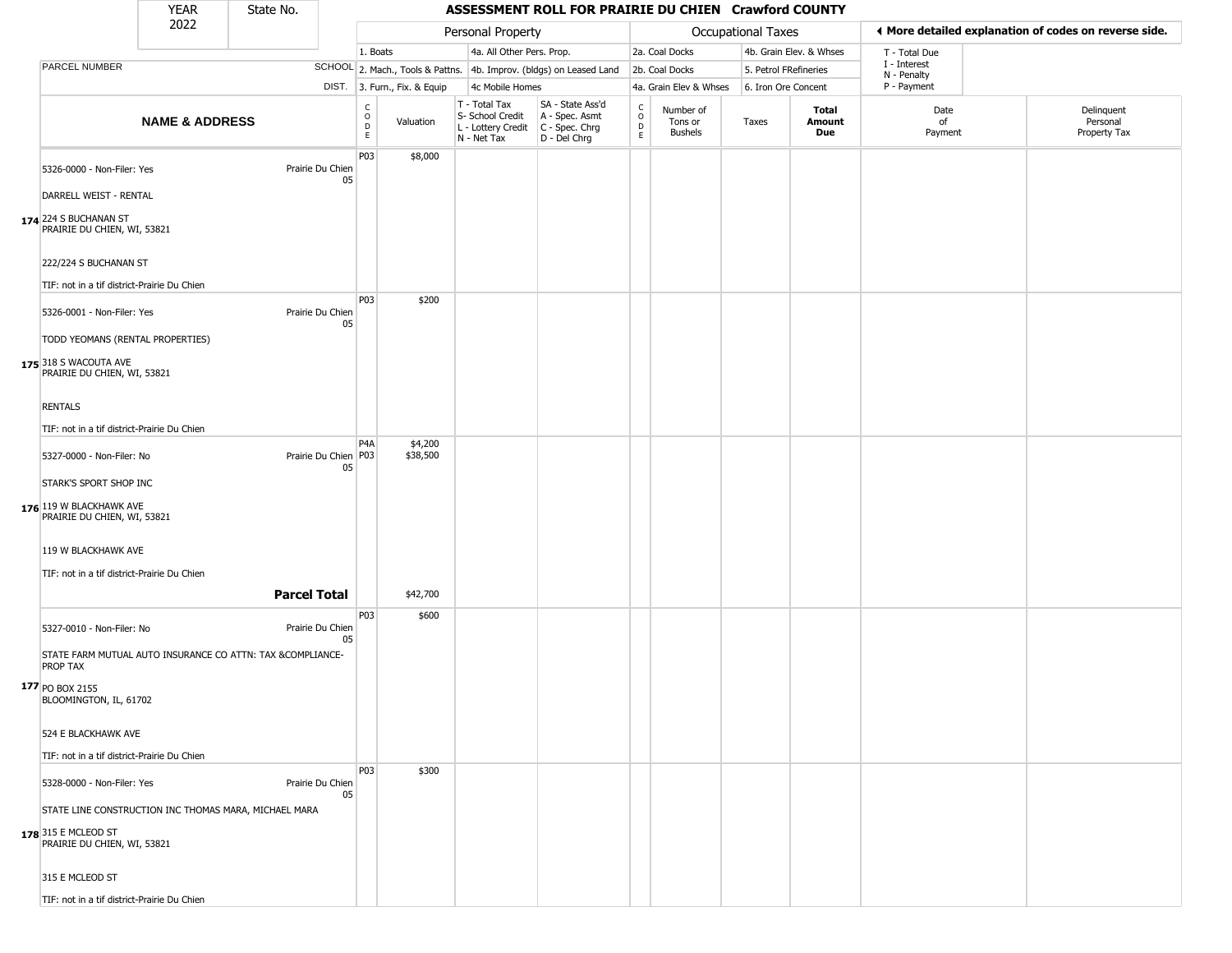| <b>YEAR</b> | State No. |
|-------------|-----------|
| ררחר        |           |

|                                                                                                                                              | <b>YEAR</b>               | State No.           |                            |                                                            |                              |                                                                        | ASSESSMENT ROLL FOR PRAIRIE DU CHIEN Crawford COUNTY                 |                                         |                                 |                           |                         |                                                       |                                        |
|----------------------------------------------------------------------------------------------------------------------------------------------|---------------------------|---------------------|----------------------------|------------------------------------------------------------|------------------------------|------------------------------------------------------------------------|----------------------------------------------------------------------|-----------------------------------------|---------------------------------|---------------------------|-------------------------|-------------------------------------------------------|----------------------------------------|
|                                                                                                                                              | 2022                      |                     |                            |                                                            |                              | Personal Property                                                      |                                                                      |                                         |                                 | <b>Occupational Taxes</b> |                         | ◀ More detailed explanation of codes on reverse side. |                                        |
|                                                                                                                                              |                           |                     |                            | 1. Boats                                                   |                              | 4a. All Other Pers. Prop.                                              |                                                                      |                                         | 2a. Coal Docks                  |                           | 4b. Grain Elev. & Whses | T - Total Due                                         |                                        |
| PARCEL NUMBER                                                                                                                                |                           |                     |                            |                                                            |                              |                                                                        | SCHOOL 2. Mach., Tools & Pattns. 4b. Improv. (bldgs) on Leased Land  |                                         | 2b. Coal Docks                  | 5. Petrol FRefineries     |                         | I - Interest<br>N - Penalty                           |                                        |
|                                                                                                                                              |                           |                     |                            |                                                            | DIST. 3. Furn., Fix. & Equip | 4c Mobile Homes                                                        |                                                                      |                                         | 4a. Grain Elev & Whses          | 6. Iron Ore Concent       |                         | P - Payment                                           |                                        |
|                                                                                                                                              | <b>NAME &amp; ADDRESS</b> |                     |                            | $\begin{smallmatrix} C\\ O\\ O\\ D \end{smallmatrix}$<br>E | Valuation                    | T - Total Tax<br>S- School Credit<br>L - Lottery Credit<br>N - Net Tax | SA - State Ass'd<br>A - Spec. Asmt<br>C - Spec. Chrg<br>D - Del Chrg | $_{\rm o}^{\rm c}$<br>D<br>$\mathsf{E}$ | Number of<br>Tons or<br>Bushels | Taxes                     | Total<br>Amount<br>Due  | Date<br>of<br>Payment                                 | Delinquent<br>Personal<br>Property Tax |
| 5332-0000 - Non-Filer: No<br>PINK'S AUTOMOTIVE OF PRAIRIE DU CHIEN, INC JEFF AND ANNETTE<br><b>KAZDA</b>                                     |                           |                     | Prairie Du Chien P03<br>05 | P <sub>4</sub> A                                           | \$100<br>\$1,500             |                                                                        |                                                                      |                                         |                                 |                           |                         |                                                       |                                        |
| <b>179</b> 1701 E LAPOINTE ST<br>PRAIRIE DU CHIEN, WI, 53821                                                                                 |                           |                     |                            |                                                            |                              |                                                                        |                                                                      |                                         |                                 |                           |                         |                                                       |                                        |
| 1701 E LAPOINTE ST<br>TIF: not in a tif district-Prairie Du Chien                                                                            |                           |                     |                            |                                                            |                              |                                                                        |                                                                      |                                         |                                 |                           |                         |                                                       |                                        |
|                                                                                                                                              |                           | <b>Parcel Total</b> |                            |                                                            | \$1,600                      |                                                                        |                                                                      |                                         |                                 |                           |                         |                                                       |                                        |
| 5335-0001 - Non-Filer: Yes<br>ECONO CLEANING SERVICE TIM STEVENS                                                                             |                           |                     | Prairie Du Chien P03<br>05 | P <sub>4</sub> A                                           | \$100<br>\$1,000             |                                                                        |                                                                      |                                         |                                 |                           |                         |                                                       |                                        |
| 180 412 N WACOUTA AVE<br>PRAIRIE DU CHIEN, WI, 53821                                                                                         |                           |                     |                            |                                                            |                              |                                                                        |                                                                      |                                         |                                 |                           |                         |                                                       |                                        |
| 412 N WACOUTA AVE                                                                                                                            |                           |                     |                            |                                                            |                              |                                                                        |                                                                      |                                         |                                 |                           |                         |                                                       |                                        |
| TIF: not in a tif district-Prairie Du Chien                                                                                                  |                           |                     |                            |                                                            |                              |                                                                        |                                                                      |                                         |                                 |                           |                         |                                                       |                                        |
|                                                                                                                                              |                           | <b>Parcel Total</b> |                            |                                                            | \$1,100                      |                                                                        |                                                                      |                                         |                                 |                           |                         |                                                       |                                        |
|                                                                                                                                              |                           |                     |                            |                                                            |                              |                                                                        |                                                                      |                                         |                                 |                           |                         |                                                       |                                        |
| 5337-0000 - Non-Filer: No<br>JEFF MCCULLICK PP4B                                                                                             |                           |                     | Prairie Du Chien<br>05     | P <sub>4</sub> B                                           | \$9,100                      |                                                                        |                                                                      |                                         |                                 |                           |                         |                                                       |                                        |
| 181 15323 SIME RD<br>FERRYVILLE, WI, 54628                                                                                                   |                           |                     |                            |                                                            |                              |                                                                        |                                                                      |                                         |                                 |                           |                         |                                                       |                                        |
| AIRPLANE HANGAR - SITE B4<br>TIF: not in a tif district-Prairie Du Chien                                                                     |                           |                     |                            |                                                            |                              |                                                                        |                                                                      |                                         |                                 |                           |                         |                                                       |                                        |
| 5337-0001 - Non-Filer: Yes<br>RADIANCE KATIE SCHLEE                                                                                          |                           |                     | Prairie Du Chien<br>05     | P <sub>4</sub> A                                           | \$600                        |                                                                        |                                                                      |                                         |                                 |                           |                         |                                                       |                                        |
| 182 140 N WACOUTA AVE<br>PRAIRIE DU CHIEN, WI, 53821                                                                                         |                           |                     |                            |                                                            |                              |                                                                        |                                                                      |                                         |                                 |                           |                         |                                                       |                                        |
| 140 N WACOUTA AVE<br>TIF: not in a tif district-Prairie Du Chien                                                                             |                           |                     |                            |                                                            |                              |                                                                        |                                                                      |                                         |                                 |                           |                         |                                                       |                                        |
| 5337-0010 - Non-Filer: No<br>NORTHFIELD RESTAURANT CORPORATION DBA PIZZA HUT #1007<br>183 9313 34TH ST N, STE 100<br>WICHITA, KA, 67226-2637 |                           |                     | Prairie Du Chien<br>05     | P03                                                        | \$12,100                     |                                                                        |                                                                      |                                         |                                 |                           |                         |                                                       |                                        |
| 1501 S MARQUETTE ST<br>TIF: not in a tif district-Prairie Du Chien                                                                           |                           |                     |                            |                                                            |                              |                                                                        |                                                                      |                                         |                                 |                           |                         |                                                       |                                        |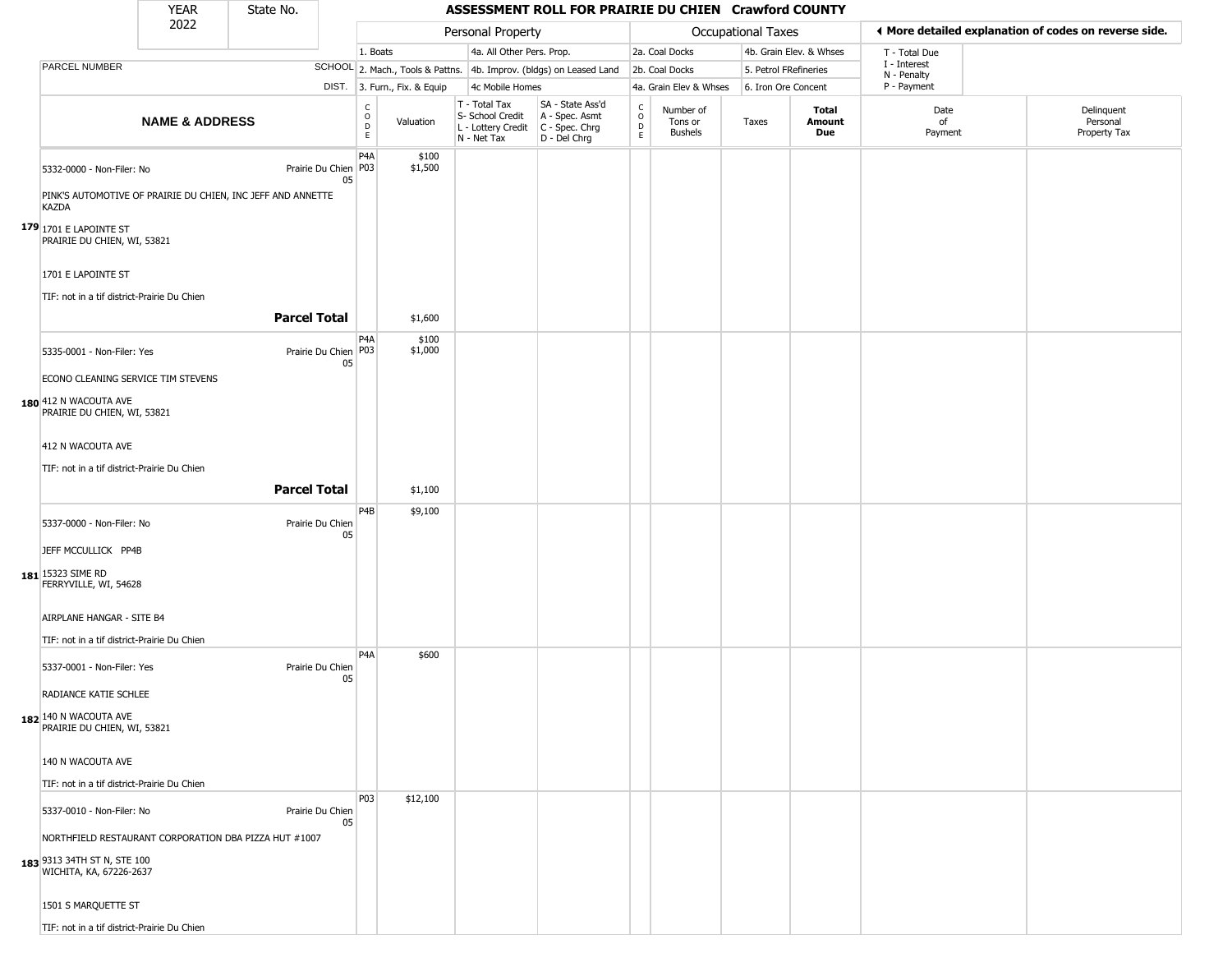|                                                        | <b>YEAR</b>               | State No.           |                            |                                                     |                                                                        |                                                                      | ASSESSMENT ROLL FOR PRAIRIE DU CHIEN Crawford COUNTY |                                        |                    |                         |                             |                                                       |  |  |
|--------------------------------------------------------|---------------------------|---------------------|----------------------------|-----------------------------------------------------|------------------------------------------------------------------------|----------------------------------------------------------------------|------------------------------------------------------|----------------------------------------|--------------------|-------------------------|-----------------------------|-------------------------------------------------------|--|--|
|                                                        | 2022                      |                     |                            |                                                     | Personal Property                                                      |                                                                      |                                                      |                                        | Occupational Taxes |                         |                             | I More detailed explanation of codes on reverse side. |  |  |
|                                                        |                           |                     |                            | 1. Boats                                            | 4a. All Other Pers. Prop.                                              |                                                                      |                                                      | 2a. Coal Docks                         |                    | 4b. Grain Elev. & Whses | T - Total Due               |                                                       |  |  |
| PARCEL NUMBER                                          |                           |                     |                            |                                                     |                                                                        | SCHOOL 2. Mach., Tools & Pattns. 4b. Improv. (bldgs) on Leased Land  |                                                      | 2b. Coal Docks                         |                    | 5. Petrol FRefineries   | I - Interest<br>N - Penalty |                                                       |  |  |
|                                                        |                           |                     |                            | DIST. 3. Furn., Fix. & Equip                        | 4c Mobile Homes                                                        |                                                                      |                                                      | 4a. Grain Elev & Whses                 |                    | 6. Iron Ore Concent     | P - Payment                 |                                                       |  |  |
|                                                        | <b>NAME &amp; ADDRESS</b> |                     |                            | $_{\rm o}^{\rm c}$<br>Valuation<br>$\mathsf D$<br>E | T - Total Tax<br>S- School Credit<br>L - Lottery Credit<br>N - Net Tax | SA - State Ass'd<br>A - Spec. Asmt<br>C - Spec. Chrg<br>D - Del Chrg | $\rm _o^C$<br>$\frac{D}{E}$                          | Number of<br>Tons or<br><b>Bushels</b> | Taxes              | Total<br>Amount<br>Due  | Date<br>of<br>Payment       | Delinquent<br>Personal<br>Property Tax                |  |  |
| 5338-0000 - Non-Filer: Yes                             |                           |                     | Prairie Du Chien P4A<br>05 | P <sub>0</sub> 3<br>\$11,200<br>\$37,800            |                                                                        |                                                                      |                                                      |                                        |                    |                         |                             |                                                       |  |  |
| ARINGO TRANSPORTATION ALLIANCE                         |                           |                     |                            |                                                     |                                                                        |                                                                      |                                                      |                                        |                    |                         |                             |                                                       |  |  |
| 184 1810 E LESSARD ST<br>PRAIRIE DU CHIEN, WI, 53821   |                           |                     |                            |                                                     |                                                                        |                                                                      |                                                      |                                        |                    |                         |                             |                                                       |  |  |
| 1810 E LESSARD ST                                      |                           |                     |                            |                                                     |                                                                        |                                                                      |                                                      |                                        |                    |                         |                             |                                                       |  |  |
| TIF: not in a tif district-Prairie Du Chien            |                           |                     |                            |                                                     |                                                                        |                                                                      |                                                      |                                        |                    |                         |                             |                                                       |  |  |
|                                                        |                           | <b>Parcel Total</b> |                            | \$49,000                                            |                                                                        |                                                                      |                                                      |                                        |                    |                         |                             |                                                       |  |  |
| 5339-0005 - Non-Filer: Yes                             |                           |                     | Prairie Du Chien<br>05     | P03<br>\$800                                        |                                                                        |                                                                      |                                                      |                                        |                    |                         |                             |                                                       |  |  |
| CREATIVE CUTS MARY STOEFFLER                           |                           |                     |                            |                                                     |                                                                        |                                                                      |                                                      |                                        |                    |                         |                             |                                                       |  |  |
| 185 503 S MADISON ST<br>PRAIRIE DU CHIEN, WI, 53821    |                           |                     |                            |                                                     |                                                                        |                                                                      |                                                      |                                        |                    |                         |                             |                                                       |  |  |
| 503 S MADISON ST                                       |                           |                     |                            |                                                     |                                                                        |                                                                      |                                                      |                                        |                    |                         |                             |                                                       |  |  |
| TIF: not in a tif district-Prairie Du Chien            |                           |                     |                            |                                                     |                                                                        |                                                                      |                                                      |                                        |                    |                         |                             |                                                       |  |  |
| 5343-0000 - Non-Filer: No                              |                           |                     | Prairie Du Chien P03<br>05 | P <sub>4</sub> A<br>\$200<br>\$800                  |                                                                        |                                                                      |                                                      |                                        |                    |                         |                             |                                                       |  |  |
| SUTTON INSURANCE INC                                   |                           |                     |                            |                                                     |                                                                        |                                                                      |                                                      |                                        |                    |                         |                             |                                                       |  |  |
| 186 106 W BLACKHAWK AVE<br>PRAIRIE DU CHIEN, WI, 53821 |                           |                     |                            |                                                     |                                                                        |                                                                      |                                                      |                                        |                    |                         |                             |                                                       |  |  |
| 106 W BLACKHAWK AVE                                    |                           |                     |                            |                                                     |                                                                        |                                                                      |                                                      |                                        |                    |                         |                             |                                                       |  |  |
| TIF: not in a tif district-Prairie Du Chien            |                           |                     |                            |                                                     |                                                                        |                                                                      |                                                      |                                        |                    |                         |                             |                                                       |  |  |
|                                                        |                           | <b>Parcel Total</b> |                            | \$1,000                                             |                                                                        |                                                                      |                                                      |                                        |                    |                         |                             |                                                       |  |  |
| 5345-0000 - Non-Filer: No                              |                           |                     | Prairie Du Chien<br>05     | P03<br>\$200                                        |                                                                        |                                                                      |                                                      |                                        |                    |                         |                             |                                                       |  |  |
| PRAIRIE FARMS C/O JACKIE                               |                           |                     |                            |                                                     |                                                                        |                                                                      |                                                      |                                        |                    |                         |                             |                                                       |  |  |
| 187 3510 CENTRAL AVE<br>DUBUQUE, IA, 52001             |                           |                     |                            |                                                     |                                                                        |                                                                      |                                                      |                                        |                    |                         |                             |                                                       |  |  |
| PRAIRIE DU CHIEN SCHOOLS                               |                           |                     |                            |                                                     |                                                                        |                                                                      |                                                      |                                        |                    |                         |                             |                                                       |  |  |
| TIF: not in a tif district-Prairie Du Chien            |                           |                     |                            |                                                     |                                                                        |                                                                      |                                                      |                                        |                    |                         |                             |                                                       |  |  |
| 5348-0000 - Non-Filer: No                              |                           |                     | Prairie Du Chien P03<br>05 | P <sub>4</sub> A<br>\$17,800<br>\$39,700            |                                                                        |                                                                      |                                                      |                                        |                    |                         |                             |                                                       |  |  |

**188** 1626 OAK STREET LA CROSSE, WI, 54602-2107

1000 S MARQUETTE RD

TIF: not in a tif district-Prairie Du Chien

**Parcel Total | \$57,500** 

KWIK TRIP INC #307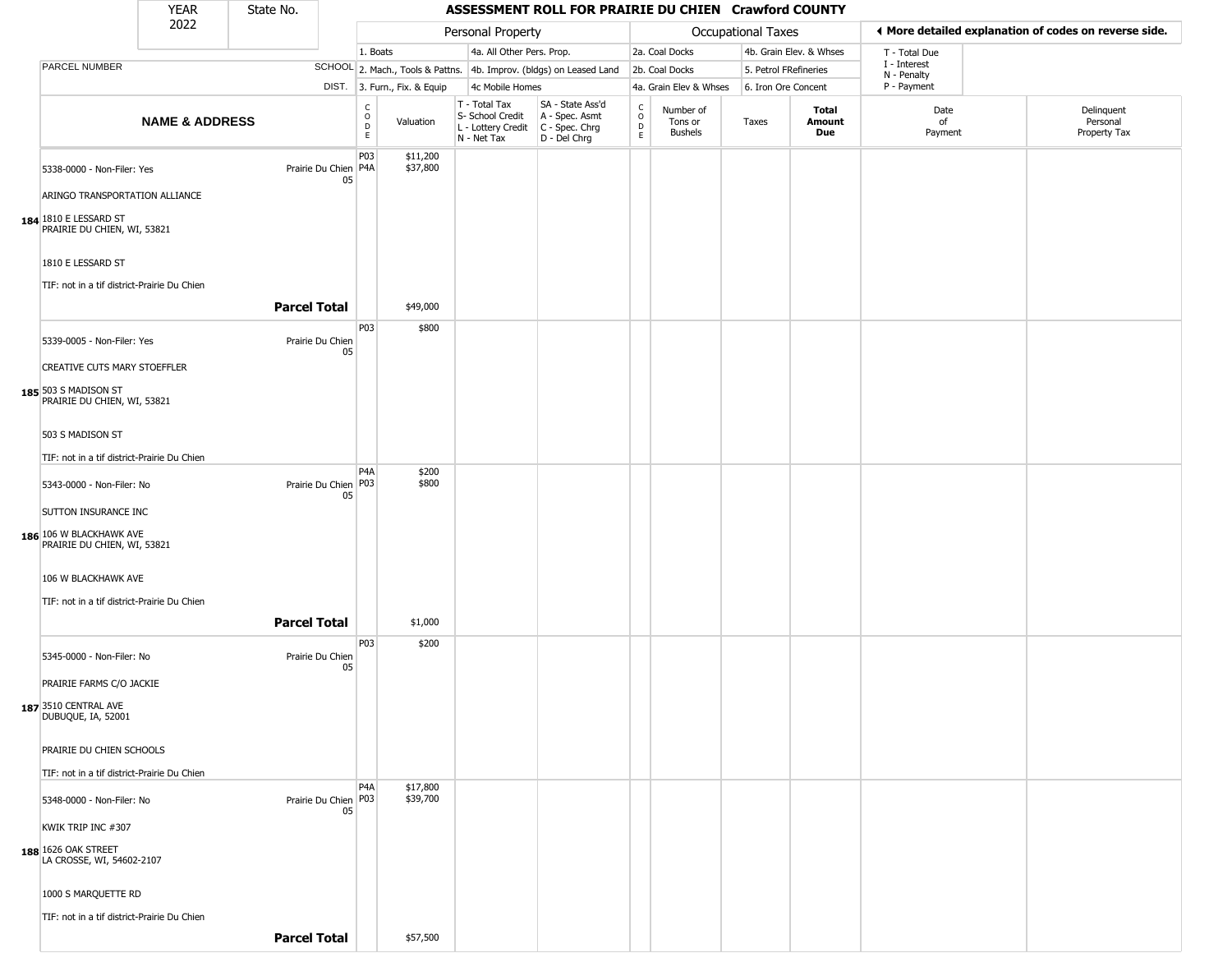#### YEAR **ASSESSMENT ROLL FOR PRAIRIE DU CHIEN Crawford COUNTY** 2022 DIST. 3. Furn., Fix. & Equip PARCEL NUMBER **NAME & ADDRESS** State No. C O D E Valuation T - Total Tax S- School Credit A - Spec. Asmt L - Lottery Credit C - Spec. Chrg N - Net Tax SA - State Ass'd D - Del Chrg C O D E Number of Tons or Bushels Taxes **Total Amount Due** Date of Payment Delinquent Personal Property Tax Personal Property **Personal Property Personal Taxes** 1. Boats **4a. All Other Pers. Prop.** 2a. Coal Docks 4b. Grain Elev. & Whses SCHOOL 2. Mach., Tools & Pattns. 4b. Improv. (bldgs) on Leased Land 2b. Coal Docks 5. Petrol FRefineries 4c Mobile Homes 4a. Grain Elev & Whses 6. Iron Ore Concent T - Total Due I - Interest N - Penalty P - Payment 3**More detailed explanation of codes on reverse side. 189** 203 E BLACKHAWK AVE 5348-0001 - Non-Filer: Yes 05 KRAMER REAL ESTATE AND AUCTION PRAIRIE DU CHIEN, WI, 53821 203 E BLACKHAWK AVE TIF: not in a tif district-Prairie Du Chien P4A Prairie Du Chien | P03 \$2,400 \$8,200 **Parcel Total | \$10,600 190** 529 S WACOUTA AVE 5349-0010 - Non-Filer: Yes Prairie Du Chien 05 MOSTAFA ARDESTANI BEAUMONT APARTMENTS PRAIRIE DU CHIEN, WI, 53821 BEAUMONT APARTMENTS TIF: not in a tif district-Prairie Du Chien P03 \$400 **191** 524 S STATE ST 5352-0000 - Non-Filer: No Prairie Du Chien 05 TILLER FURNITURE PLAZA FRANKLIN M TILLER PRAIRIE DU CHIEN, WI, 53821 520 E TAYLOR ST TIF: not in a tif district-Prairie Du Chien **192** PO BOX 1925 5352-0005 - Non-Filer: No Prairie Du Chien 05 THE AMERICAN BOTTLING CO FRISCO, TX, 75034 VARIOUS TIF: not in a tif district-Prairie Du Chien P03 \$1,400 **193** PO BOX 7 5356-0010 - Non-Filer: No Prairie Du Chien 05 TOWN & COUNTRY SANITATION INC BOSCOBEL, WI, 53805 **VARIOUS** P4A \$17,200

TIF: not in a tif district-Prairie Du Chien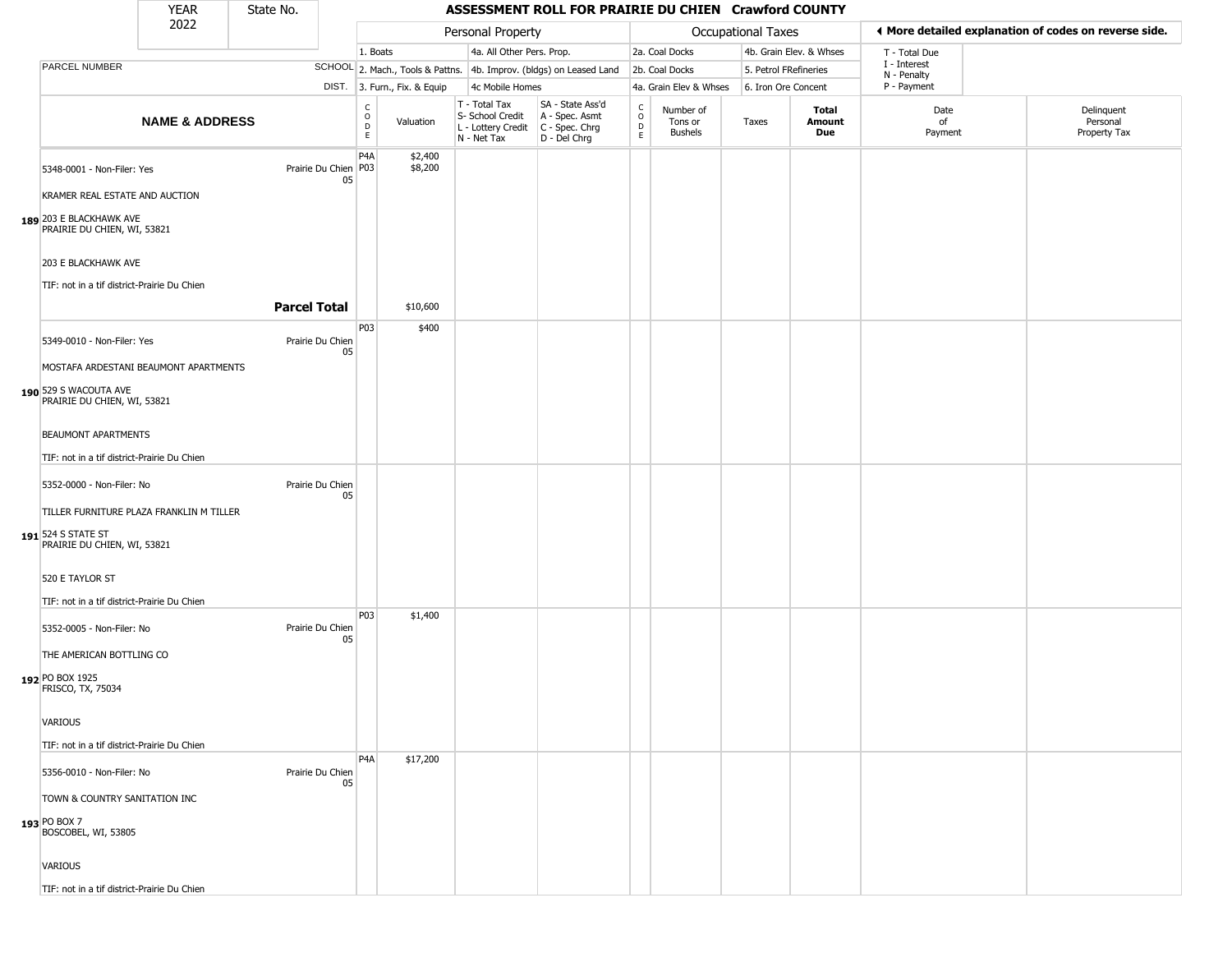| <b>YEAR</b> | State No. |  |
|-------------|-----------|--|
| רמפ         |           |  |

Г

| 2022 |                                                        |                           | Personal Property   |                              |                                     |                              |                                                                                         |                                                                     | Occupational Taxes                |                                 | ♦ More detailed explanation of codes on reverse side. |                         |                             |                                        |
|------|--------------------------------------------------------|---------------------------|---------------------|------------------------------|-------------------------------------|------------------------------|-----------------------------------------------------------------------------------------|---------------------------------------------------------------------|-----------------------------------|---------------------------------|-------------------------------------------------------|-------------------------|-----------------------------|----------------------------------------|
|      |                                                        |                           |                     |                              | 1. Boats                            |                              | 4a. All Other Pers. Prop.                                                               |                                                                     |                                   | 2a. Coal Docks                  |                                                       | 4b. Grain Elev. & Whses | T - Total Due               |                                        |
|      | PARCEL NUMBER                                          |                           |                     |                              |                                     |                              |                                                                                         | SCHOOL 2. Mach., Tools & Pattns. 4b. Improv. (bldgs) on Leased Land |                                   | 2b. Coal Docks                  | 5. Petrol FRefineries                                 |                         | I - Interest<br>N - Penalty |                                        |
|      |                                                        |                           |                     |                              |                                     | DIST. 3. Furn., Fix. & Equip | 4c Mobile Homes                                                                         |                                                                     |                                   | 4a. Grain Elev & Whses          | 6. Iron Ore Concent                                   |                         | P - Payment                 |                                        |
|      |                                                        | <b>NAME &amp; ADDRESS</b> |                     |                              | $\int_{0}^{c}$<br>$\mathsf{D}$<br>E | Valuation                    | T - Total Tax<br>S- School Credit<br>L - Lottery Credit   C - Spec. Chrg<br>N - Net Tax | SA - State Ass'd<br>A - Spec. Asmt<br>D - Del Chrg                  | $\frac{c}{0}$<br>$\mathsf D$<br>E | Number of<br>Tons or<br>Bushels | Taxes                                                 | Total<br>Amount<br>Due  | Date<br>of<br>Payment       | Delinquent<br>Personal<br>Property Tax |
|      | 5360-0000 - Non-Filer: Yes                             |                           |                     | Prairie Du Chien<br>05       | P03                                 | \$10,300                     |                                                                                         |                                                                     |                                   |                                 |                                                       |                         |                             |                                        |
|      | TRI-STATE BUS. MACHINES INC                            |                           |                     |                              |                                     |                              |                                                                                         |                                                                     |                                   |                                 |                                                       |                         |                             |                                        |
|      | 194 3310 HWY 157<br>LA CROSSE, WI, 54602               |                           |                     |                              |                                     |                              |                                                                                         |                                                                     |                                   |                                 |                                                       |                         |                             |                                        |
|      | VARIOUS                                                |                           |                     |                              |                                     |                              |                                                                                         |                                                                     |                                   |                                 |                                                       |                         |                             |                                        |
|      | TIF: not in a tif district-Prairie Du Chien            |                           |                     |                              | P03                                 | \$100                        |                                                                                         |                                                                     |                                   |                                 |                                                       |                         |                             |                                        |
|      | 5363-0002 - Non-Filer: Yes                             |                           |                     | Prairie Du Chien P4A<br>05   |                                     | \$300                        |                                                                                         |                                                                     |                                   |                                 |                                                       |                         |                             |                                        |
|      | RED'S HOUSE OF HAIR DEBRA LEE WILKINSON                |                           |                     |                              |                                     |                              |                                                                                         |                                                                     |                                   |                                 |                                                       |                         |                             |                                        |
|      | 195 621 E BLACKHAWK AVE<br>PRAIRIE DU CHIEN, WI, 53821 |                           |                     |                              |                                     |                              |                                                                                         |                                                                     |                                   |                                 |                                                       |                         |                             |                                        |
|      | 621 E BLACKHAWK AVE                                    |                           |                     |                              |                                     |                              |                                                                                         |                                                                     |                                   |                                 |                                                       |                         |                             |                                        |
|      | TIF: not in a tif district-Prairie Du Chien            |                           |                     |                              |                                     |                              |                                                                                         |                                                                     |                                   |                                 |                                                       |                         |                             |                                        |
|      |                                                        |                           | <b>Parcel Total</b> |                              |                                     | \$400                        |                                                                                         |                                                                     |                                   |                                 |                                                       |                         |                             |                                        |
|      | 5363-0006 - Non-Filer: No                              |                           |                     | Prairie Du Chien P03<br>05   | P <sub>4</sub> A                    | \$300<br>\$3,000             |                                                                                         |                                                                     |                                   |                                 |                                                       |                         |                             |                                        |
|      | VIERBICHER ASSOCIATES                                  |                           |                     |                              |                                     |                              |                                                                                         |                                                                     |                                   |                                 |                                                       |                         |                             |                                        |
|      | 196 400 VIKING DR<br>REEDSBURG, WI, 53959              |                           |                     |                              |                                     |                              |                                                                                         |                                                                     |                                   |                                 |                                                       |                         |                             |                                        |
|      | 108 W BLACKHAWK                                        |                           |                     |                              |                                     |                              |                                                                                         |                                                                     |                                   |                                 |                                                       |                         |                             |                                        |
|      | TIF: not in a tif district-Prairie Du Chien            |                           |                     |                              |                                     |                              |                                                                                         |                                                                     |                                   |                                 |                                                       |                         |                             |                                        |
|      |                                                        |                           | <b>Parcel Total</b> |                              | P <sub>4</sub> A                    | \$3,300<br>\$100             |                                                                                         |                                                                     |                                   |                                 |                                                       |                         |                             |                                        |
|      | 5363-0015 - Non-Filer: Yes                             |                           |                     | Prairie Du Chien   P03<br>05 |                                     | \$300                        |                                                                                         |                                                                     |                                   |                                 |                                                       |                         |                             |                                        |
|      | HEALTHYSELF HOLISTIC THERAPIES SHODI MORIS             |                           |                     |                              |                                     |                              |                                                                                         |                                                                     |                                   |                                 |                                                       |                         |                             |                                        |
|      | 197 1501 E LESSARD ST<br>PRAIRIE DU CHIEN, WI, 53821   |                           |                     |                              |                                     |                              |                                                                                         |                                                                     |                                   |                                 |                                                       |                         |                             |                                        |
|      | 1501 E LESSARD ST                                      |                           |                     |                              |                                     |                              |                                                                                         |                                                                     |                                   |                                 |                                                       |                         |                             |                                        |
|      | TIF: not in a tif district-Prairie Du Chien            |                           |                     |                              |                                     |                              |                                                                                         |                                                                     |                                   |                                 |                                                       |                         |                             |                                        |
|      |                                                        |                           | <b>Parcel Total</b> |                              |                                     | \$400                        |                                                                                         |                                                                     |                                   |                                 |                                                       |                         |                             |                                        |
|      | 5368-0010 - Non-Filer: Yes                             |                           |                     | Prairie Du Chien<br>05       | P03                                 | \$600                        |                                                                                         |                                                                     |                                   |                                 |                                                       |                         |                             |                                        |
|      | KENNETH & JUDY WALL (APTS @ 126 1/2 E BLACKHAWK AVE)   |                           |                     |                              |                                     |                              |                                                                                         |                                                                     |                                   |                                 |                                                       |                         |                             |                                        |
|      | 198 109 E BLACKHAWK AVE<br>PRAIRIE DU CHIEN, WI, 53821 |                           |                     |                              |                                     |                              |                                                                                         |                                                                     |                                   |                                 |                                                       |                         |                             |                                        |
|      | 126 1/2 E BLACKHAWK AVE                                |                           |                     |                              |                                     |                              |                                                                                         |                                                                     |                                   |                                 |                                                       |                         |                             |                                        |
|      | TIF: not in a tif district-Prairie Du Chien            |                           |                     |                              |                                     |                              |                                                                                         |                                                                     |                                   |                                 |                                                       |                         |                             |                                        |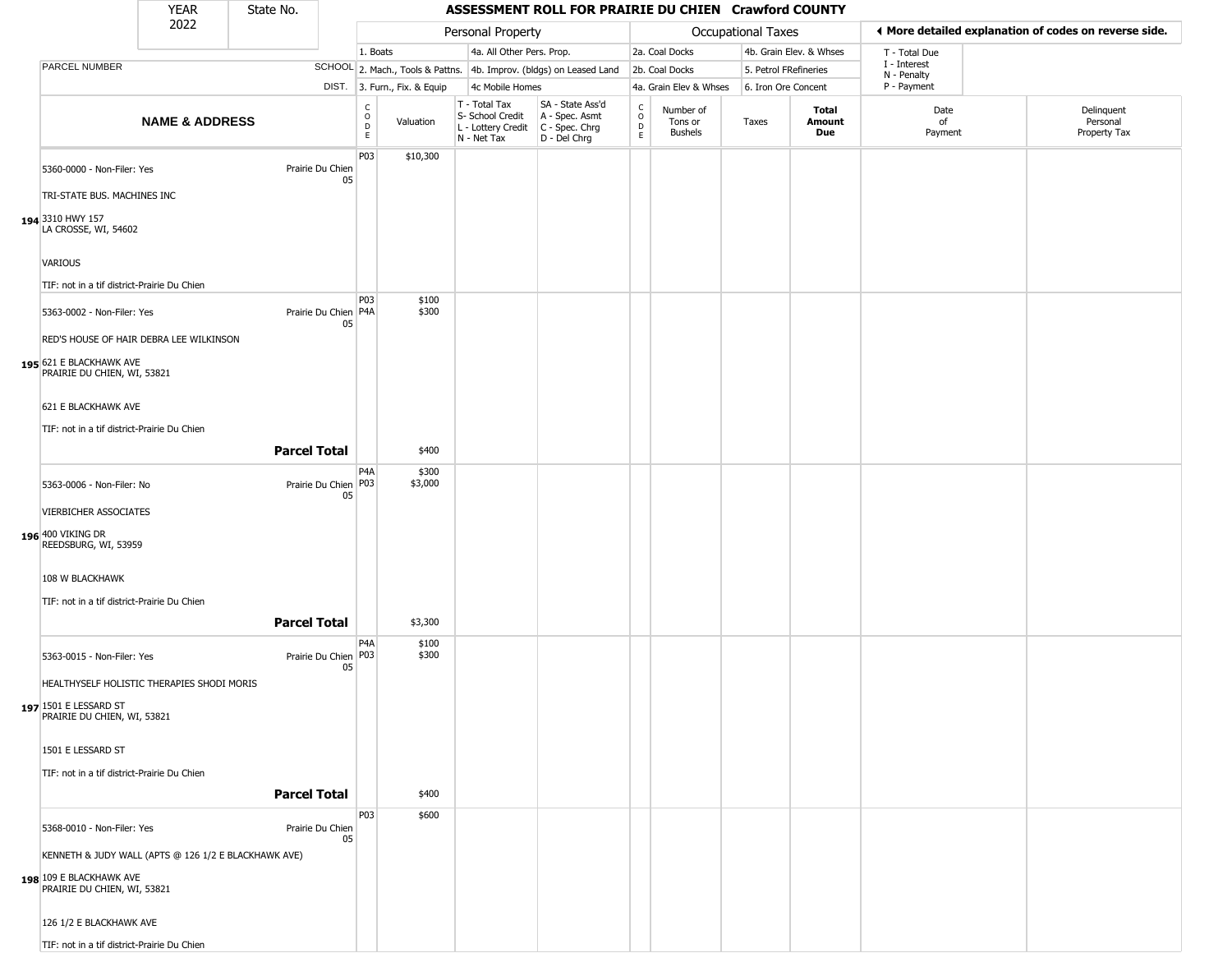#### YEAR **ASSESSMENT ROLL FOR PRAIRIE DU CHIEN Crawford COUNTY** 2022 DIST. 3. Furn., Fix. & Equip PARCEL NUMBER **NAME & ADDRESS** State No. C O D E Valuation T - Total Tax S- School Credit A - Spec. Asmt L - Lottery Credit C - Spec. Chrg N - Net Tax SA - State Ass'd D - Del Chrg C O D E Number of Tons or Bushels Taxes **Total Amount Due** Date of Payment Delinquent Personal Property Tax Personal Property **Department Controller Service Controller** Occupational Taxes 1. Boats **4a. All Other Pers. Prop.** 2a. Coal Docks 4b. Grain Elev. & Whses SCHOOL 2. Mach., Tools & Pattns. 4b. Improv. (bldgs) on Leased Land 2b. Coal Docks 5. Petrol FRefineries 4c Mobile Homes 4a. Grain Elev & Whses 6. Iron Ore Concent T - Total Due I - Interest N - Penalty P - Payment 3**More detailed explanation of codes on reverse side. 199** 601 E BLACKHAWK AVE 5371-0030 - Non-Filer: No 05 WEBER CHIROPRACTIC CLINIC S.C PRAIRIE DU CHIEN, WI, 53821 601 E BLACKHAWK AVE TIF: not in a tif district-Prairie Du Chien P4A Prairie Du Chien | P03 \$200 \$13,800 **Parcel Total** 1 \$14,000 **200** 216 N MARQUETTE RD 5373-0001 - Non-Filer: No 05 FRONT PORCH QUILTS SHELLY WEEKS PRAIRIE DU CHIEN, WI, 53821 216 N MARQUETTE RD TIF: not in a tif district-Prairie Du Chien P4A Prairie Du Chien P03 \$100 \$200 **Parcel Total** | \$300 **201** 300 WILMOT RD - MS #3301 5373-0006 - Non-Filer: No 05 WALGREEN CO (001) DBA: WALGREEN CO, 10682-S-PPT DEERFIELD, IL, 60015 109 N MARQUETTE RD TIF: not in a tif district-Prairie Du Chien P4A Prairie Du Chien | P03 \$500 \$108,000 **Parcel Total | \$108,500 202** 1203 E IOWA ST 5373-0007 - Non-Filer: Yes Prairie Du Chien 05 JAN & LORI WALLER (STATE STREET APTS) PRAIRIE DU CHIEN, WI, 53821 0 TIF: not in a tif district-Prairie Du Chien P03 \$1,600 **203** PO BOX 239 5375-0000 - Non-Filer: No Prairie Du Chien 05 DESIGN HOMES, INC FRANK WEEKS REVOC TRUST PRAIRIE DU CHIEN, WI, 53821 RENTAL PROPERTY P03 \$1,200

TIF: not in a tif district-Prairie Du Chien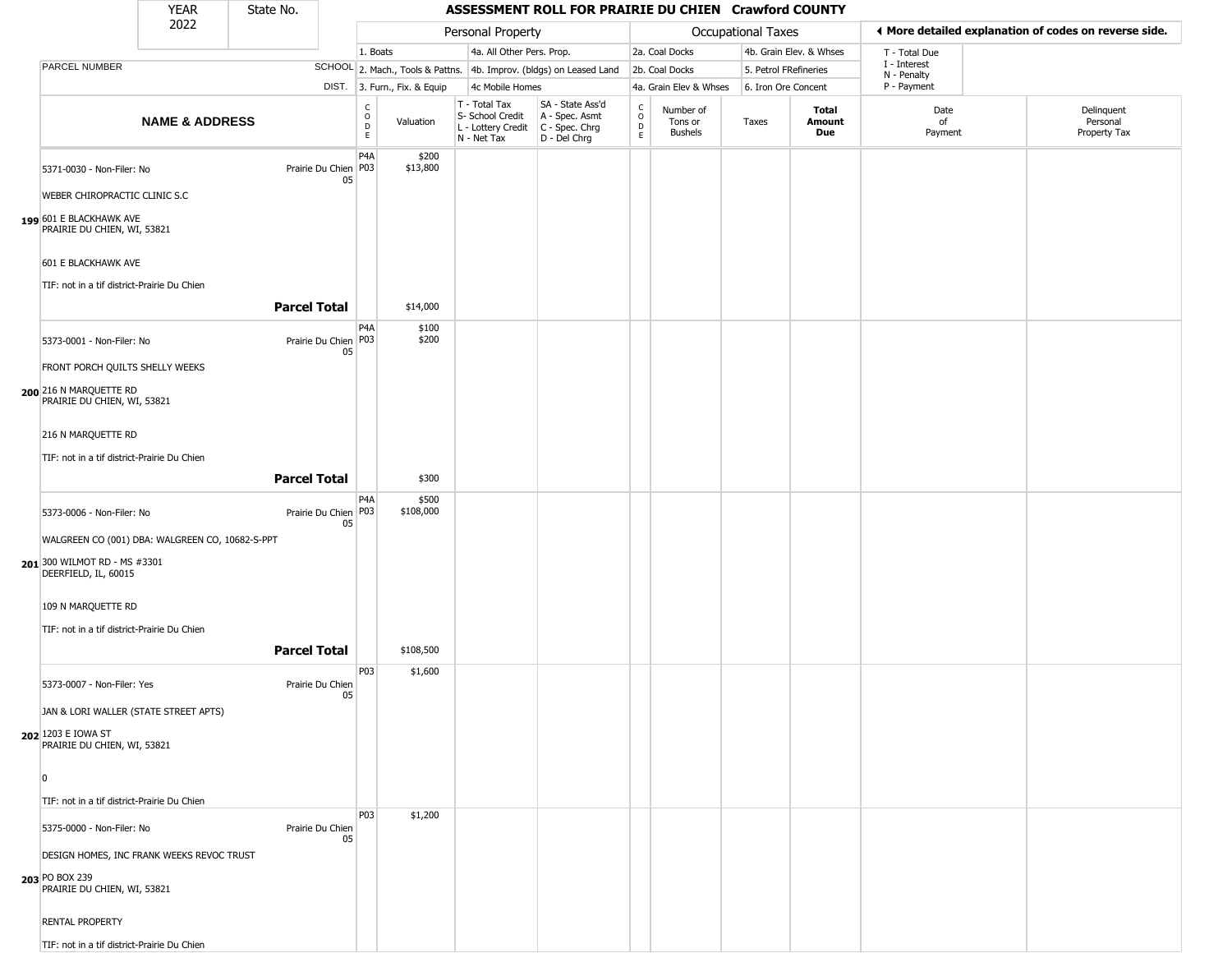| YFAR | State No. |  |
|------|-----------|--|
| วกวว |           |  |

|                                                                                                                 |                           |                     |                            |                              |                      |                                                                                         |                                                                     |                                     |                                 |                    | ASSESSMENT ROLL FOR PRAIRIE DU CHIEN Crawford COUNTY |                             |                                                       |
|-----------------------------------------------------------------------------------------------------------------|---------------------------|---------------------|----------------------------|------------------------------|----------------------|-----------------------------------------------------------------------------------------|---------------------------------------------------------------------|-------------------------------------|---------------------------------|--------------------|------------------------------------------------------|-----------------------------|-------------------------------------------------------|
| 2022                                                                                                            |                           |                     |                            |                              |                      | Personal Property                                                                       |                                                                     |                                     |                                 | Occupational Taxes |                                                      |                             | ◀ More detailed explanation of codes on reverse side. |
|                                                                                                                 |                           |                     |                            | 1. Boats                     |                      | 4a. All Other Pers. Prop.                                                               |                                                                     |                                     | 2a. Coal Docks                  |                    | 4b. Grain Elev. & Whses                              | T - Total Due               |                                                       |
| PARCEL NUMBER                                                                                                   |                           |                     |                            |                              |                      |                                                                                         | SCHOOL 2. Mach., Tools & Pattns. 4b. Improv. (bldgs) on Leased Land |                                     | 2b. Coal Docks                  |                    | 5. Petrol FRefineries                                | I - Interest<br>N - Penalty |                                                       |
|                                                                                                                 |                           |                     |                            | DIST. 3. Furn., Fix. & Equip |                      | 4c Mobile Homes                                                                         |                                                                     |                                     | 4a. Grain Elev & Whses          |                    | 6. Iron Ore Concent                                  | P - Payment                 |                                                       |
|                                                                                                                 | <b>NAME &amp; ADDRESS</b> |                     |                            | $\frac{c}{0}$<br>D<br>E      | Valuation            | T - Total Tax<br>S- School Credit<br>L - Lottery Credit   C - Spec. Chrg<br>N - Net Tax | SA - State Ass'd<br>A - Spec. Asmt<br>D - Del Chrg                  | $_{\rm o}^{\rm c}$<br>$\frac{D}{E}$ | Number of<br>Tons or<br>Bushels | Taxes              | Total<br>Amount<br>Due                               | Date<br>of<br>Payment       | Delinquent<br>Personal<br>Property Tax                |
| 5380-0010 - Non-Filer: No<br>WEWP'S INC EDDIE'S INN                                                             |                           |                     | Prairie Du Chien P03<br>05 | P <sub>4</sub> A             | \$25,900<br>\$37,500 |                                                                                         |                                                                     |                                     |                                 |                    |                                                      |                             |                                                       |
| 204 PO BOX 430<br>PRAIRIE DU CHIEN, WI, 53821                                                                   |                           |                     |                            |                              |                      |                                                                                         |                                                                     |                                     |                                 |                    |                                                      |                             |                                                       |
| 800 S MARQUETTE RD<br>TIF: not in a tif district-Prairie Du Chien                                               |                           |                     |                            |                              |                      |                                                                                         |                                                                     |                                     |                                 |                    |                                                      |                             |                                                       |
|                                                                                                                 |                           | <b>Parcel Total</b> |                            |                              | \$63,400             |                                                                                         |                                                                     |                                     |                                 |                    |                                                      |                             |                                                       |
| 5381-0000 - Non-Filer: Yes                                                                                      |                           |                     | Prairie Du Chien<br>05     | P03                          | \$6,100              |                                                                                         |                                                                     |                                     |                                 |                    |                                                      |                             |                                                       |
| WILLIAMSON SUGAR LOAF AMUSEMENT INC<br>205 1146 SUGAR LOAF RD<br>WINONA, MN, 55987                              |                           |                     |                            |                              |                      |                                                                                         |                                                                     |                                     |                                 |                    |                                                      |                             |                                                       |
| VARIOUS                                                                                                         |                           |                     |                            |                              |                      |                                                                                         |                                                                     |                                     |                                 |                    |                                                      |                             |                                                       |
| TIF: not in a tif district-Prairie Du Chien<br>5381-0020 - Non-Filer: No<br>SBM SITE SERVICES, LLC RON ALVARADO |                           |                     | Prairie Du Chien<br>05     | P03                          | \$4,600              |                                                                                         |                                                                     |                                     |                                 |                    |                                                      |                             |                                                       |
| 206 5241 ARNOLD AVE<br>MCCLELLAN, CA, 95652                                                                     |                           |                     |                            |                              |                      |                                                                                         |                                                                     |                                     |                                 |                    |                                                      |                             |                                                       |
| 801 N MARQUETTE RD<br>TIF: not in a tif district-Prairie Du Chien                                               |                           |                     |                            | P03                          | \$3,200              |                                                                                         |                                                                     |                                     |                                 |                    |                                                      |                             |                                                       |
| 5385-0000 - Non-Filer: No<br>WOODWARD COMMUNICATIONS INC<br>207 PO BOX 688<br>DUBUQUE, IA, 52004                |                           |                     | Prairie Du Chien<br>05     |                              |                      |                                                                                         |                                                                     |                                     |                                 |                    |                                                      |                             |                                                       |
| 405 N MARQUETTE<br>TIF: not in a tif district-Prairie Du Chien                                                  |                           |                     |                            |                              |                      |                                                                                         |                                                                     |                                     |                                 |                    |                                                      |                             |                                                       |
| 5387-0005 - Non-Filer: No<br><b>KIRAN PATEL</b>                                                                 |                           |                     | Prairie Du Chien<br>05     | P03                          | \$22,000             |                                                                                         |                                                                     |                                     |                                 |                    |                                                      |                             |                                                       |
| 208 1616 S MARQUETTE RD<br>PRAIRIE DU CHIEN, WI, 53821                                                          |                           |                     |                            |                              |                      |                                                                                         |                                                                     |                                     |                                 |                    |                                                      |                             |                                                       |
| 1616 S MARQUETTE RD<br>TIF: not in a tif district-Prairie Du Chien                                              |                           |                     |                            |                              |                      |                                                                                         |                                                                     |                                     |                                 |                    |                                                      |                             |                                                       |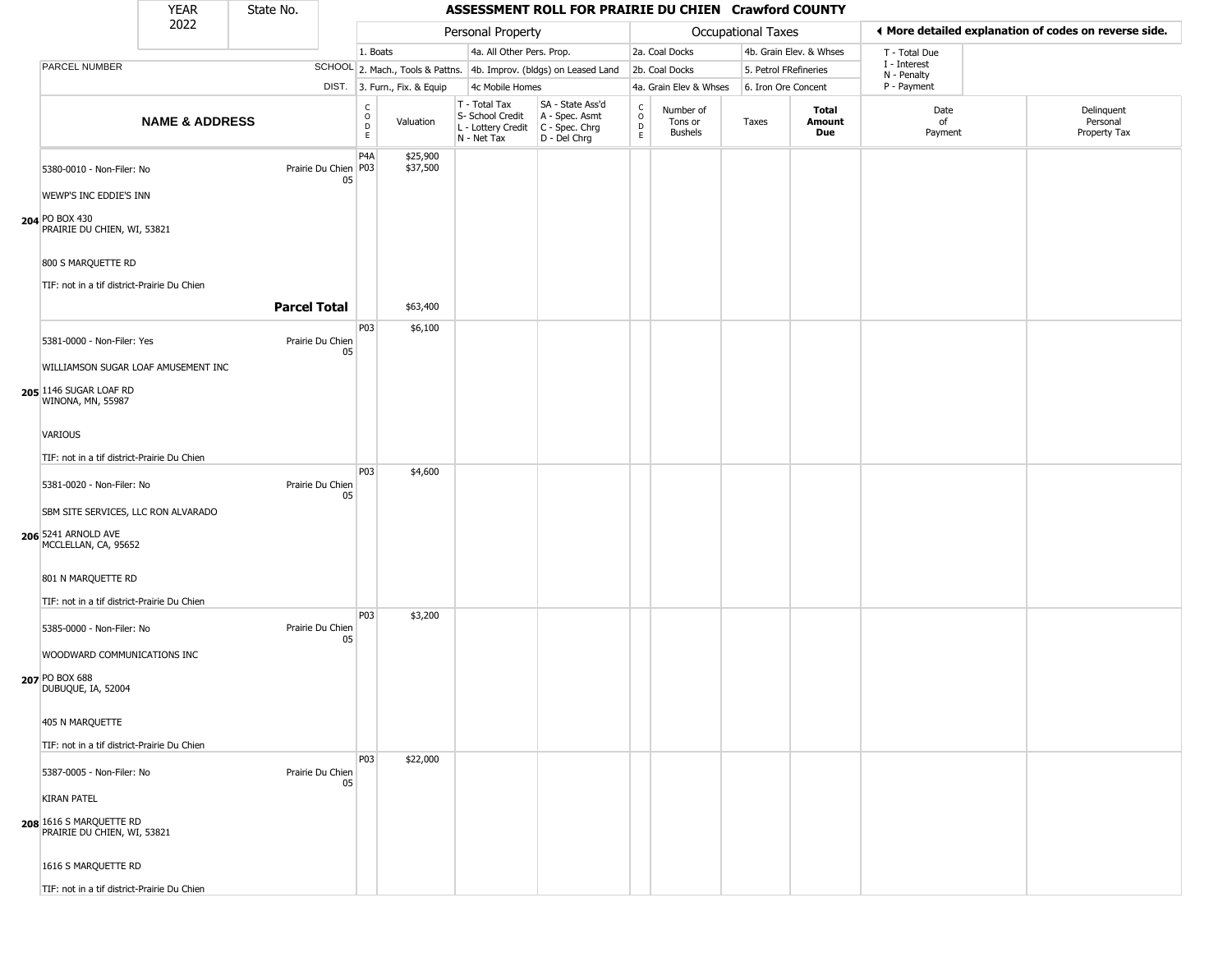| YFAR | State No. |
|------|-----------|
| วกวว |           |

|                                                        | <b>YEAR</b>               | State No.           |                            |                                                           |                              |                                                                        |                                                                      | ASSESSMENT ROLL FOR PRAIRIE DU CHIEN Crawford COUNTY |                                 |                       |                         |                             |                                                       |  |  |
|--------------------------------------------------------|---------------------------|---------------------|----------------------------|-----------------------------------------------------------|------------------------------|------------------------------------------------------------------------|----------------------------------------------------------------------|------------------------------------------------------|---------------------------------|-----------------------|-------------------------|-----------------------------|-------------------------------------------------------|--|--|
|                                                        | 2022                      |                     |                            |                                                           |                              | Personal Property                                                      |                                                                      |                                                      |                                 | Occupational Taxes    |                         |                             | ◀ More detailed explanation of codes on reverse side. |  |  |
|                                                        |                           |                     |                            | 1. Boats                                                  |                              | 4a. All Other Pers. Prop.                                              |                                                                      |                                                      | 2a. Coal Docks                  |                       | 4b. Grain Elev. & Whses | T - Total Due               |                                                       |  |  |
| PARCEL NUMBER                                          |                           |                     |                            |                                                           |                              |                                                                        | SCHOOL 2. Mach., Tools & Pattns. 4b. Improv. (bldgs) on Leased Land  |                                                      | 2b. Coal Docks                  | 5. Petrol FRefineries |                         | I - Interest<br>N - Penalty |                                                       |  |  |
|                                                        |                           |                     |                            |                                                           | DIST. 3. Furn., Fix. & Equip | 4c Mobile Homes                                                        |                                                                      |                                                      | 4a. Grain Elev & Whses          | 6. Iron Ore Concent   |                         | P - Payment                 |                                                       |  |  |
|                                                        | <b>NAME &amp; ADDRESS</b> |                     |                            | $\overset{\mathsf{C}}{\underset{\mathsf{D}}{\circ}}$<br>E | Valuation                    | T - Total Tax<br>S- School Credit<br>L - Lottery Credit<br>N - Net Tax | SA - State Ass'd<br>A - Spec. Asmt<br>C - Spec. Chrg<br>D - Del Chrg | $\frac{C}{O}$<br>D<br>E                              | Number of<br>Tons or<br>Bushels | Taxes                 | Total<br>Amount<br>Due  | Date<br>of<br>Payment       | Delinquent<br>Personal<br>Property Tax                |  |  |
| 5388-0000 - Non-Filer: No                              |                           |                     | Prairie Du Chien<br>05     | P <sub>4</sub> A                                          | \$1,000                      |                                                                        |                                                                      |                                                      |                                 |                       |                         |                             |                                                       |  |  |
| SPORTS WORLD YEOMANS INC                               |                           |                     |                            |                                                           |                              |                                                                        |                                                                      |                                                      |                                 |                       |                         |                             |                                                       |  |  |
| 209 113 W BLACKHAWK AVE<br>PRAIRIE DU CHIEN, WI, 53821 |                           |                     |                            |                                                           |                              |                                                                        |                                                                      |                                                      |                                 |                       |                         |                             |                                                       |  |  |
| 113 W BLACKHAWK AVE                                    |                           |                     |                            |                                                           |                              |                                                                        |                                                                      |                                                      |                                 |                       |                         |                             |                                                       |  |  |
| TIF: not in a tif district-Prairie Du Chien            |                           |                     |                            | P03                                                       | \$1,700                      |                                                                        |                                                                      |                                                      |                                 |                       |                         |                             |                                                       |  |  |
| 5388-0005 - Non-Filer: No                              |                           |                     | Prairie Du Chien<br>05     |                                                           |                              |                                                                        |                                                                      |                                                      |                                 |                       |                         |                             |                                                       |  |  |
| SPORTS WORLD OUTLET YEOMANS INC                        |                           |                     |                            |                                                           |                              |                                                                        |                                                                      |                                                      |                                 |                       |                         |                             |                                                       |  |  |
| 210 110 W BLACKHAWK AVE<br>PRAIRIE DU CHIEN, WI, 53821 |                           |                     |                            |                                                           |                              |                                                                        |                                                                      |                                                      |                                 |                       |                         |                             |                                                       |  |  |
| 110 W BLACKHAWK AVE                                    |                           |                     |                            |                                                           |                              |                                                                        |                                                                      |                                                      |                                 |                       |                         |                             |                                                       |  |  |
| TIF: not in a tif district-Prairie Du Chien            |                           |                     |                            |                                                           |                              |                                                                        |                                                                      |                                                      |                                 |                       |                         |                             |                                                       |  |  |
| 5392-0000 - Non-Filer: No                              |                           |                     | Prairie Du Chien e         | Stat                                                      | \$0                          |                                                                        |                                                                      |                                                      |                                 |                       |                         |                             |                                                       |  |  |
| YEOMAN'S, INC                                          |                           |                     |                            | $05$ Ass<br>ess                                           |                              |                                                                        |                                                                      |                                                      |                                 |                       |                         |                             |                                                       |  |  |
| 211 PO BOX 277<br>PRAIRIE DU CHIEN, WI, 53821          |                           |                     |                            | ed                                                        |                              |                                                                        |                                                                      |                                                      |                                 |                       |                         |                             |                                                       |  |  |
| 1945 VENA CT                                           |                           |                     |                            |                                                           |                              |                                                                        |                                                                      |                                                      |                                 |                       |                         |                             |                                                       |  |  |
| TIF: not in a tif district-Prairie Du Chien            |                           |                     |                            |                                                           |                              |                                                                        |                                                                      |                                                      |                                 |                       |                         |                             |                                                       |  |  |
| 5394-0000 - Non-Filer: No                              |                           |                     | Prairie Du Chien           | Stat<br>e e<br>$05$ Ass<br>ess                            | \$0                          |                                                                        |                                                                      |                                                      |                                 |                       |                         |                             |                                                       |  |  |
| DESIGN HOMES INC DO-IT-BEST CENTER                     |                           |                     |                            | ed                                                        |                              |                                                                        |                                                                      |                                                      |                                 |                       |                         |                             |                                                       |  |  |
| 212 PO BOX 239<br>PRAIRIE DU CHIEN, WI, 53821          |                           |                     |                            |                                                           |                              |                                                                        |                                                                      |                                                      |                                 |                       |                         |                             |                                                       |  |  |
| 600 N MARQUETTE                                        |                           |                     |                            |                                                           |                              |                                                                        |                                                                      |                                                      |                                 |                       |                         |                             |                                                       |  |  |
| TIF: not in a tif district-Prairie Du Chien            |                           |                     |                            |                                                           |                              |                                                                        |                                                                      |                                                      |                                 |                       |                         |                             |                                                       |  |  |
| 5394-0005 - Non-Filer: No                              |                           |                     | Prairie Du Chien P03<br>05 | P <sub>4</sub> A                                          | \$500<br>\$1,100             |                                                                        |                                                                      |                                                      |                                 |                       |                         |                             |                                                       |  |  |
| DESIGN HOMES INC DO-IT-BEST-CENTER                     |                           |                     |                            |                                                           |                              |                                                                        |                                                                      |                                                      |                                 |                       |                         |                             |                                                       |  |  |
| 213 PO BOX 239<br>PRAIRIE DU CHIEN, WI, 53821          |                           |                     |                            |                                                           |                              |                                                                        |                                                                      |                                                      |                                 |                       |                         |                             |                                                       |  |  |
| 600 N MARQUETTE RD-RETAIL STORE                        |                           |                     |                            |                                                           |                              |                                                                        |                                                                      |                                                      |                                 |                       |                         |                             |                                                       |  |  |
| TIF: not in a tif district-Prairie Du Chien            |                           |                     |                            |                                                           |                              |                                                                        |                                                                      |                                                      |                                 |                       |                         |                             |                                                       |  |  |
|                                                        |                           | <b>Parcel Total</b> |                            |                                                           | \$1,600                      |                                                                        |                                                                      |                                                      |                                 |                       |                         |                             |                                                       |  |  |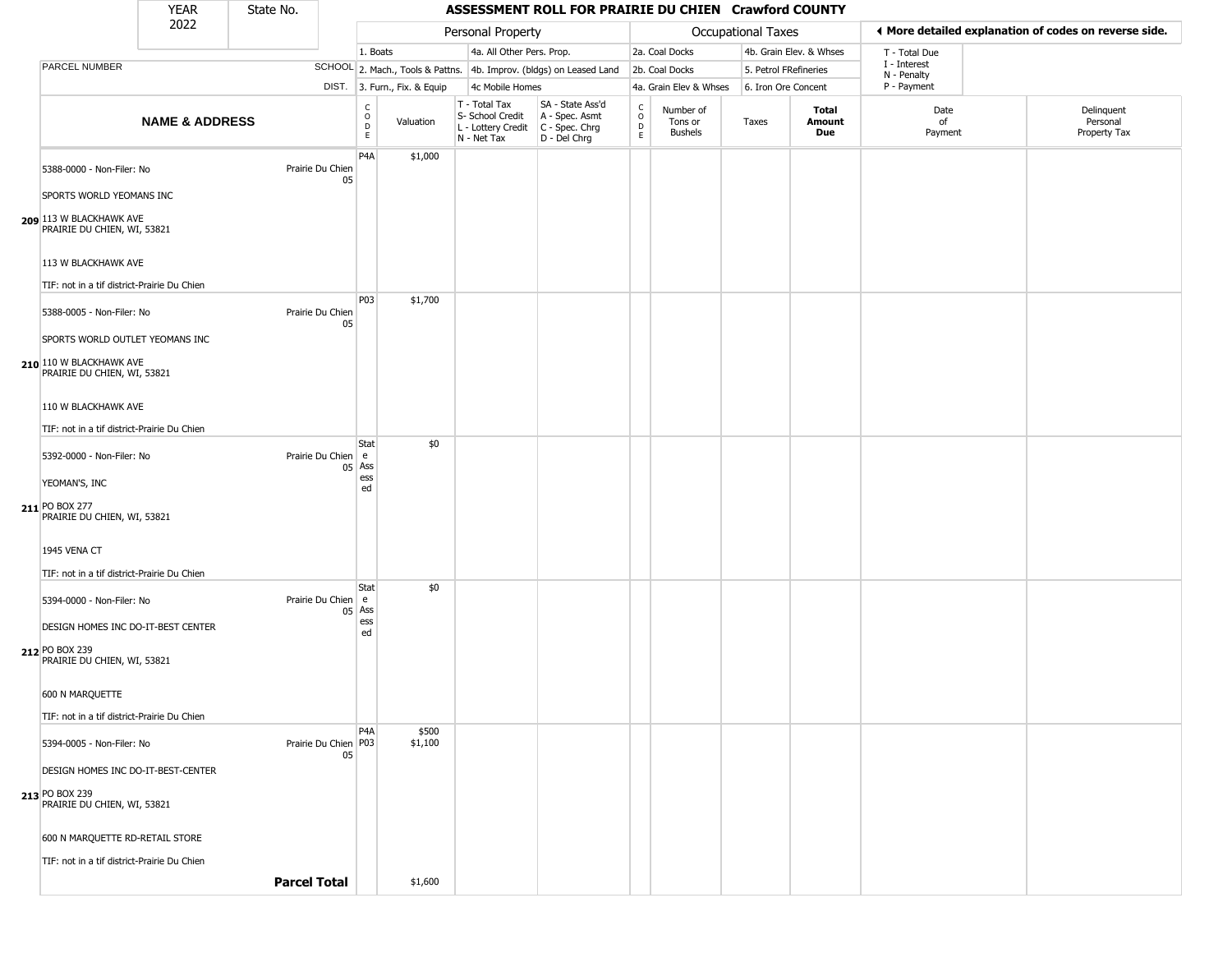#### YEAR **ASSESSMENT ROLL FOR PRAIRIE DU CHIEN Crawford COUNTY** 2022 DIST. 3. Furn., Fix. & Equip PARCEL NUMBER **NAME & ADDRESS** State No. C O D E Valuation T - Total Tax S- School Credit A - Spec. Asmt L - Lottery Credit C - Spec. Chrg N - Net Tax SA - State Ass'd D - Del Chrg C O D E Number of Tons or Bushels Taxes **Total Amount Due** Date of Payment Delinquent Personal Property Tax Personal Property **Personal Property Personal Taxes** 1. Boats **4a. All Other Pers. Prop.** 2a. Coal Docks 4b. Grain Elev. & Whses SCHOOL 2. Mach., Tools & Pattns. 4b. Improv. (bldgs) on Leased Land 2b. Coal Docks 5. Petrol FRefineries 4c Mobile Homes 4a. Grain Elev & Whses 6. Iron Ore Concent T - Total Due I - Interest N - Penalty P - Payment 3**More detailed explanation of codes on reverse side. 214** 1701 TOWANDA AVE 5394-0015 - Non-Filer: Yes 05 GROWMARK INC BLOOMINGTON, IL, 61701 34584 COUNTY RD K TIF: not in a tif district-Prairie Du Chien P03 Prairie Du Chien P4B \$44,300 \$904,600 **Parcel Total | \$948,900 215** PO BOX 150 5394-0025 - Non-Filer: Yes Prairie Du Chien 05 DICKEY CONSTRUCTION BILL DICKEY PRAIRIE DU CHIEN, WI, 53821  $\overline{0}$ TIF: not in a tif district-Prairie Du Chien P03 \$300 **216** 1212 S MARQUETTE RD 5396-0005 - Non-Filer: No Prairie Du Chien 05 SINRAM ENTERPRISES INC DAIRY QUEEN PRAIRIE DU CHIEN, WI, 53821 1212 S MARQUETTE RD TIF: not in a tif district-Prairie Du Chien P03 \$63,500 **217** 223 E BLACKHAWK AVE 5398-0000 - Non-Filer: No 05 Ass **BLASCHKO** PRAIRIE DU CHIEN, WI, 53821 223 E BLACKHAWK AVE TIF: not in a tif district-Prairie Du Chien **Stat** Prairie Du Chien e ess ed \$0 **218** 3M CENTER BLDG 224 5N 5400-0000 - Non-Filer: No 05 Ass 3M COMPANY ST PAUL, MN, 55144 801 MARQUETTE RD **Stat** Prairie Du Chien e ess ed \$0

TIF: not in a tif district-Prairie Du Chien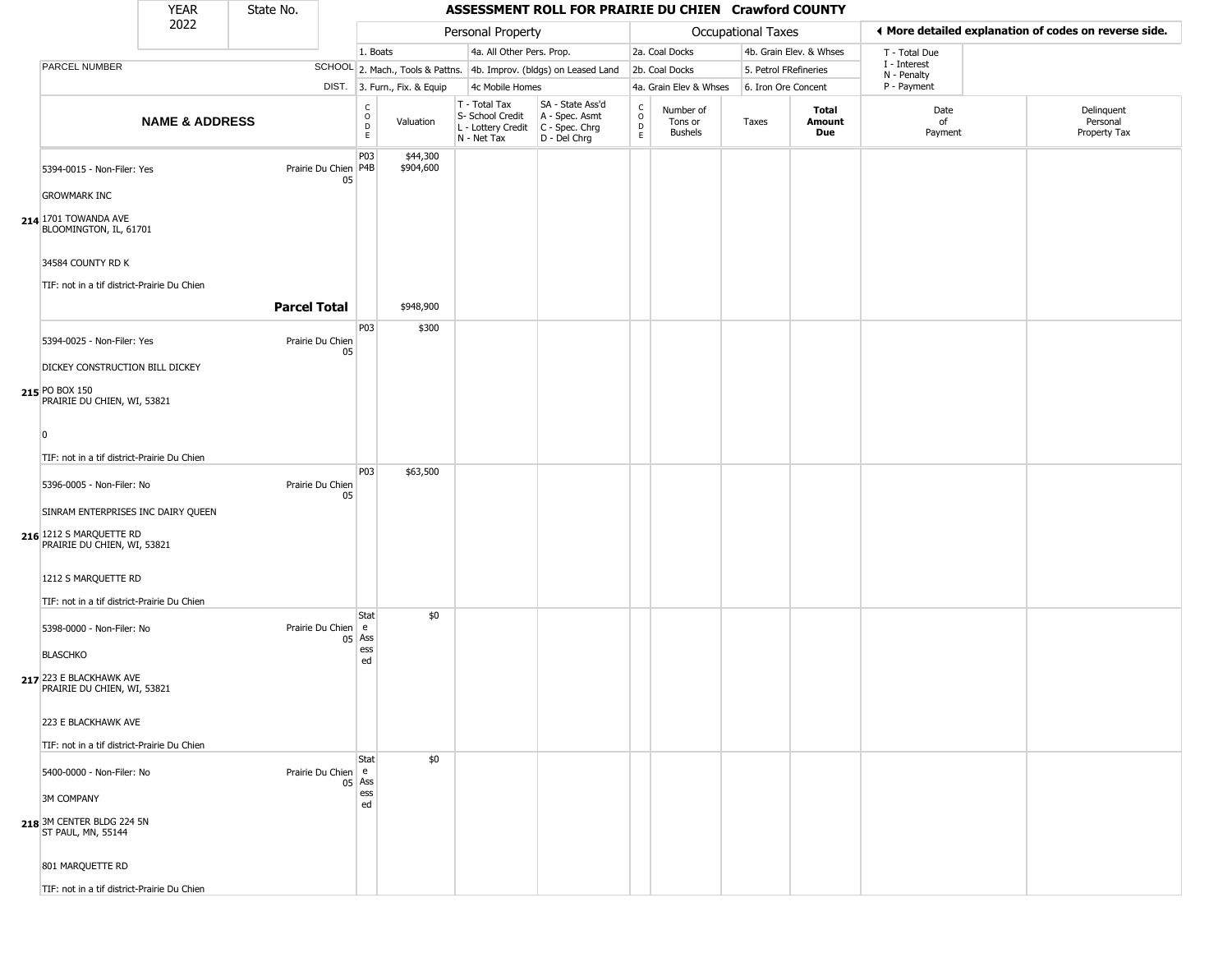## State No.

### YEAR State No. **ASSESSMENT ROLL FOR PRAIRIE DU CHIEN Crawford COUNTY**

|                                                        | 2022                      |                                                            |                                   |                                                                     | Personal Property                                                      |                                                                        |                                |                                        | Occupational Taxes    |                         | ◀ More detailed explanation of codes on reverse side. |                                        |  |
|--------------------------------------------------------|---------------------------|------------------------------------------------------------|-----------------------------------|---------------------------------------------------------------------|------------------------------------------------------------------------|------------------------------------------------------------------------|--------------------------------|----------------------------------------|-----------------------|-------------------------|-------------------------------------------------------|----------------------------------------|--|
|                                                        |                           |                                                            | 1. Boats                          |                                                                     | 4a. All Other Pers. Prop.                                              |                                                                        |                                | 2a. Coal Docks                         |                       | 4b. Grain Elev. & Whses | T - Total Due                                         |                                        |  |
| <b>PARCEL NUMBER</b>                                   |                           |                                                            |                                   | SCHOOL 2. Mach., Tools & Pattns. 4b. Improv. (bldgs) on Leased Land |                                                                        |                                                                        |                                | 2b. Coal Docks                         | 5. Petrol FRefineries |                         | I - Interest<br>N - Penalty                           |                                        |  |
|                                                        |                           |                                                            |                                   | DIST. 3. Furn., Fix. & Equip                                        | 4c Mobile Homes                                                        |                                                                        |                                | 4a. Grain Elev & Whses                 | 6. Iron Ore Concent   |                         | P - Payment                                           |                                        |  |
|                                                        | <b>NAME &amp; ADDRESS</b> |                                                            | C<br>$\circ$<br>$\mathsf D$<br>E. | Valuation                                                           | T - Total Tax<br>S- School Credit<br>L - Lottery Credit<br>N - Net Tax | SA - State Ass'd<br>A - Spec. Asmt<br>$C - Spec. Chrg$<br>D - Del Chrg | $\frac{c}{0}$<br>$\frac{D}{E}$ | Number of<br>Tons or<br><b>Bushels</b> | Taxes                 | Total<br>Amount<br>Due  | Date<br>of<br>Payment                                 | Delinquent<br>Personal<br>Property Tax |  |
| 5401-0000 - Non-Filer: No                              |                           | Prairie Du Chien e                                         | Stat                              | \$0                                                                 |                                                                        |                                                                        |                                |                                        |                       |                         |                                                       |                                        |  |
| NELSON HARWOOD LUMBER CO, INC                          |                           |                                                            | $05$ Ass<br>ess<br>ed             |                                                                     |                                                                        |                                                                        |                                |                                        |                       |                         |                                                       |                                        |  |
| 219 PO BOX 346<br>PRAIRIE DU CHIEN, WI, 53821          |                           |                                                            |                                   |                                                                     |                                                                        |                                                                        |                                |                                        |                       |                         |                                                       |                                        |  |
| <b>FREDERICK ST</b>                                    |                           |                                                            |                                   |                                                                     |                                                                        |                                                                        |                                |                                        |                       |                         |                                                       |                                        |  |
| TIF: not in a tif district-Prairie Du Chien            |                           |                                                            | P4A                               | \$2,700                                                             |                                                                        |                                                                        |                                |                                        |                       |                         |                                                       |                                        |  |
| 5401-0005 - Non-Filer: No                              |                           | Prairie Du Chien P03                                       | 05 P4B                            | \$82,600<br>\$89,900                                                |                                                                        |                                                                        |                                |                                        |                       |                         |                                                       |                                        |  |
| PP4B                                                   |                           | NELSON MILL & AGRI CENTER INC NELSON TRUE VALUE HARDWARE - |                                   |                                                                     |                                                                        |                                                                        |                                |                                        |                       |                         |                                                       |                                        |  |
| 220 125 N MARQUETTE RD<br>PRAIRIE DU CHIEN, WI, 53821  |                           |                                                            |                                   |                                                                     |                                                                        |                                                                        |                                |                                        |                       |                         |                                                       |                                        |  |
| 125 N MARQUETTE RD                                     |                           |                                                            |                                   |                                                                     |                                                                        |                                                                        |                                |                                        |                       |                         |                                                       |                                        |  |
| TIF: not in a tif district-Prairie Du Chien            |                           |                                                            |                                   |                                                                     |                                                                        |                                                                        |                                |                                        |                       |                         |                                                       |                                        |  |
|                                                        |                           | <b>Parcel Total</b>                                        |                                   | \$175,200                                                           |                                                                        |                                                                        |                                |                                        |                       |                         |                                                       |                                        |  |
| 5401-0010 - Non-Filer: No                              |                           | Prairie Du Chien<br>05                                     | P <sub>0</sub> 3                  | \$600                                                               |                                                                        |                                                                        |                                |                                        |                       |                         |                                                       |                                        |  |
| QUADIENT INC FKA NEOPOST USA INC ATTN: TAX DEPARTMENT  |                           |                                                            |                                   |                                                                     |                                                                        |                                                                        |                                |                                        |                       |                         |                                                       |                                        |  |
| 221 478 WHEELERS FARMS ROAD<br>MILFORD, CT, 06461      |                           |                                                            |                                   |                                                                     |                                                                        |                                                                        |                                |                                        |                       |                         |                                                       |                                        |  |
| VARIOUS                                                |                           |                                                            |                                   |                                                                     |                                                                        |                                                                        |                                |                                        |                       |                         |                                                       |                                        |  |
| TIF: not in a tif district-Prairie Du Chien            |                           |                                                            | Stat                              | \$0                                                                 |                                                                        |                                                                        |                                |                                        |                       |                         |                                                       |                                        |  |
| 5402-0000 - Non-Filer: No                              |                           | Prairie Du Chien   e                                       | $05$ Ass                          |                                                                     |                                                                        |                                                                        |                                |                                        |                       |                         |                                                       |                                        |  |
| PRAIRIE INDUSTRIES, INC                                |                           |                                                            | ess<br>ed                         |                                                                     |                                                                        |                                                                        |                                |                                        |                       |                         |                                                       |                                        |  |
| 222 800 N STATE ST<br>PRAIRIE DU CHIEN, WI, 53821      |                           |                                                            |                                   |                                                                     |                                                                        |                                                                        |                                |                                        |                       |                         |                                                       |                                        |  |
| 800 N STATE ST                                         |                           |                                                            |                                   |                                                                     |                                                                        |                                                                        |                                |                                        |                       |                         |                                                       |                                        |  |
| TIF: not in a tif district-Prairie Du Chien            |                           |                                                            |                                   |                                                                     |                                                                        |                                                                        |                                |                                        |                       |                         |                                                       |                                        |  |
| 5403-0000 - Non-Filer: Yes                             |                           | Prairie Du Chien P03<br>05                                 | P <sub>4</sub> A                  | \$100<br>\$400                                                      |                                                                        |                                                                        |                                |                                        |                       |                         |                                                       |                                        |  |
| INFINITE HEALING JULIE WACHTER                         |                           |                                                            |                                   |                                                                     |                                                                        |                                                                        |                                |                                        |                       |                         |                                                       |                                        |  |
| 223 603 E BLACKHAWK AVE<br>PRAIRIE DU CHIEN, WI, 53821 |                           |                                                            |                                   |                                                                     |                                                                        |                                                                        |                                |                                        |                       |                         |                                                       |                                        |  |
| 603 E BLACKHAWK AVE                                    |                           |                                                            |                                   |                                                                     |                                                                        |                                                                        |                                |                                        |                       |                         |                                                       |                                        |  |
| TIF: not in a tif district-Prairie Du Chien            |                           |                                                            |                                   |                                                                     |                                                                        |                                                                        |                                |                                        |                       |                         |                                                       |                                        |  |
|                                                        |                           | <b>Parcel Total</b>                                        |                                   | \$500                                                               |                                                                        |                                                                        |                                |                                        |                       |                         |                                                       |                                        |  |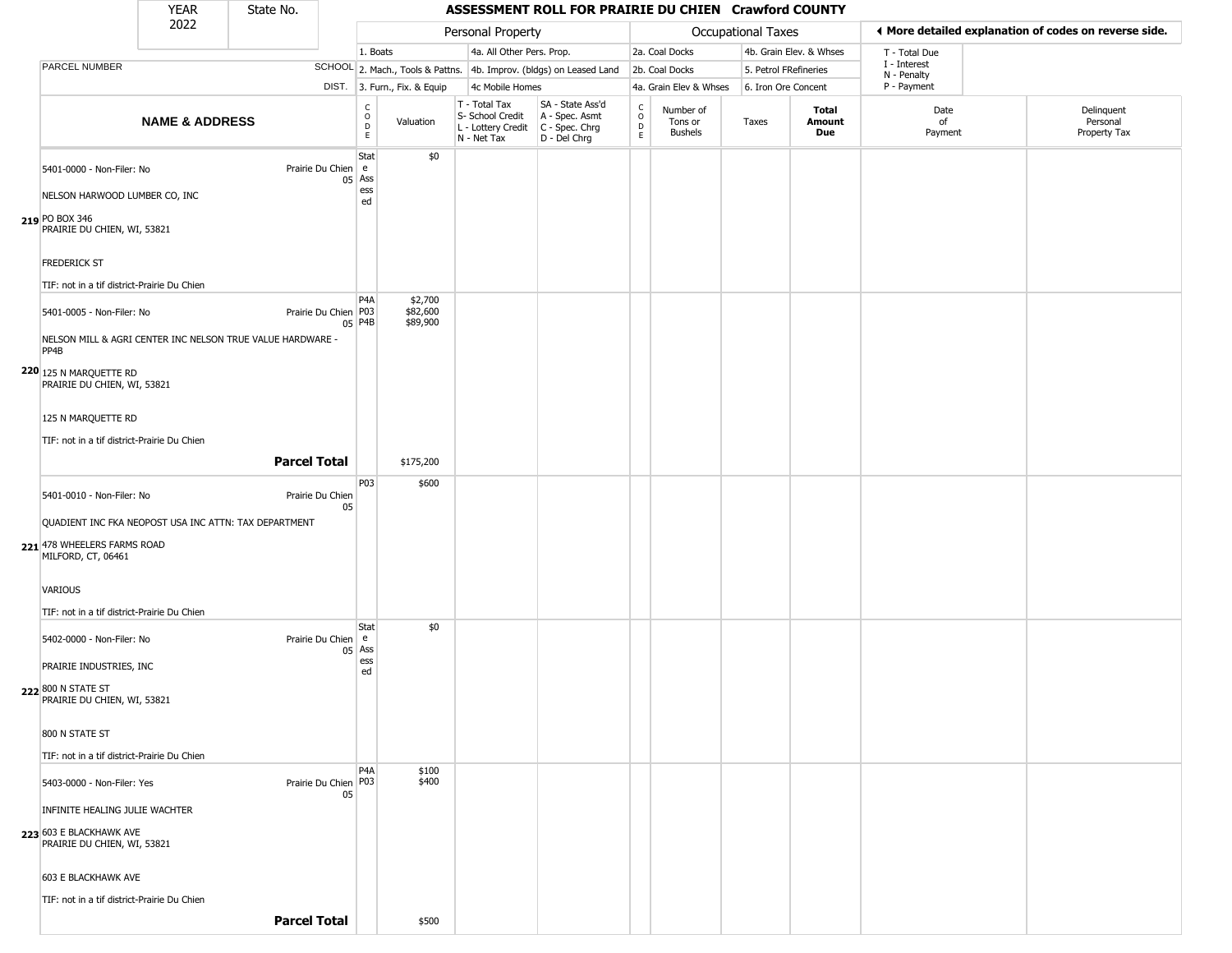## State No.

|                                                                                                               | <b>YEAR</b>               | State No. |                                                     |                              |                                                                        | ASSESSMENT ROLL FOR PRAIRIE DU CHIEN Crawford COUNTY                 |                         |                                 |                           |                         |                             |                                                       |
|---------------------------------------------------------------------------------------------------------------|---------------------------|-----------|-----------------------------------------------------|------------------------------|------------------------------------------------------------------------|----------------------------------------------------------------------|-------------------------|---------------------------------|---------------------------|-------------------------|-----------------------------|-------------------------------------------------------|
|                                                                                                               | 2022                      |           |                                                     |                              | Personal Property                                                      |                                                                      |                         |                                 | <b>Occupational Taxes</b> |                         |                             | ◀ More detailed explanation of codes on reverse side. |
|                                                                                                               |                           |           |                                                     | 1. Boats                     | 4a. All Other Pers. Prop.                                              |                                                                      |                         | 2a. Coal Docks                  |                           | 4b. Grain Elev. & Whses | T - Total Due               |                                                       |
| PARCEL NUMBER                                                                                                 |                           |           |                                                     |                              |                                                                        | SCHOOL 2. Mach., Tools & Pattns. 4b. Improv. (bldgs) on Leased Land  |                         | 2b. Coal Docks                  |                           | 5. Petrol FRefineries   | I - Interest<br>N - Penalty |                                                       |
|                                                                                                               |                           |           |                                                     | DIST. 3. Furn., Fix. & Equip | 4c Mobile Homes                                                        |                                                                      |                         | 4a. Grain Elev & Whses          |                           | 6. Iron Ore Concent     | P - Payment                 |                                                       |
|                                                                                                               | <b>NAME &amp; ADDRESS</b> |           | $\begin{array}{c}\nC \\ O \\ D\n\end{array}$        | Valuation                    | T - Total Tax<br>S- School Credit<br>L - Lottery Credit<br>N - Net Tax | SA - State Ass'd<br>A - Spec. Asmt<br>C - Spec. Chrg<br>D - Del Chrg | $\frac{c}{0}$<br>D<br>E | Number of<br>Tons or<br>Bushels | Taxes                     | Total<br>Amount<br>Due  | Date<br>of<br>Payment       | Delinquent<br>Personal<br>Property Tax                |
| 5404-0001 - Non-Filer: No<br>UNIVERSAL FOREST PROD<br>224 1801 E LESSARD<br>PRAIRIE DU CHIEN, WI, 53821       |                           |           | Stat<br>Prairie Du Chien e<br>$05$ Ass<br>ess<br>ed | \$0                          |                                                                        |                                                                      |                         |                                 |                           |                         |                             |                                                       |
| 1801 E LESSARD<br>TIF: not in a tif district-Prairie Du Chien                                                 |                           |           |                                                     |                              |                                                                        |                                                                      |                         |                                 |                           |                         |                             |                                                       |
| 5404-0005 - Non-Filer: No<br>RONALD & KATHERINE QUAMME<br>225 37715 MAPLE LANE<br>PRAIRIE DU CHIEN, WI, 53821 |                           |           | <b>P03</b><br>Prairie Du Chien<br>05                | \$600                        |                                                                        |                                                                      |                         |                                 |                           |                         |                             |                                                       |
| VARIOUS - RENTAL PROPERTY<br>TIF: not in a tif district-Prairie Du Chien                                      |                           |           | Stat                                                | \$0                          |                                                                        |                                                                      |                         |                                 |                           |                         |                             |                                                       |
| 5407-0000 - Non-Filer: No<br>WOLF MACHINE, INC<br>226 1601 E LESSARD ST<br>PRAIRIE DU CHIEN, WI, 53821        |                           |           | Prairie Du Chien e<br>$05$ Ass<br>ess<br>ed         |                              |                                                                        |                                                                      |                         |                                 |                           |                         |                             |                                                       |
| 1601 E LESSARD ST<br>TIF: not in a tif district-Prairie Du Chien                                              |                           |           |                                                     |                              |                                                                        |                                                                      |                         |                                 |                           |                         |                             |                                                       |
| 5408-0000 - Non-Filer: No<br>AMERIPRISE FINANCIAL ROY C GEORGE                                                |                           |           | P03<br>Prairie Du Chien<br>05                       | \$900                        |                                                                        |                                                                      |                         |                                 |                           |                         |                             |                                                       |
| 227 PO BOX 323<br>PRAIRIE DU CHIEN, WI, 53821                                                                 |                           |           |                                                     |                              |                                                                        |                                                                      |                         |                                 |                           |                         |                             |                                                       |
| 100 N MARQUETTE RD                                                                                            |                           |           |                                                     |                              |                                                                        |                                                                      |                         |                                 |                           |                         |                             |                                                       |
| TIF: not in a tif district-Prairie Du Chien<br>5414-0000 - Non-Filer: No                                      |                           |           | P <sub>4</sub> B<br>Prairie Du Chien<br>05          | \$12,000                     |                                                                        |                                                                      |                         |                                 |                           |                         |                             |                                                       |
| <b>KREGEL FARMS INC PP4B</b><br>228 PO BOX 490<br>GARNAVILLO, IA, 52049                                       |                           |           |                                                     |                              |                                                                        |                                                                      |                         |                                 |                           |                         |                             |                                                       |
| AIRPLANE HANGAR - SITE B2                                                                                     |                           |           |                                                     |                              |                                                                        |                                                                      |                         |                                 |                           |                         |                             |                                                       |
| TIF: not in a tif district-Prairie Du Chien                                                                   |                           |           |                                                     |                              |                                                                        |                                                                      |                         |                                 |                           |                         |                             |                                                       |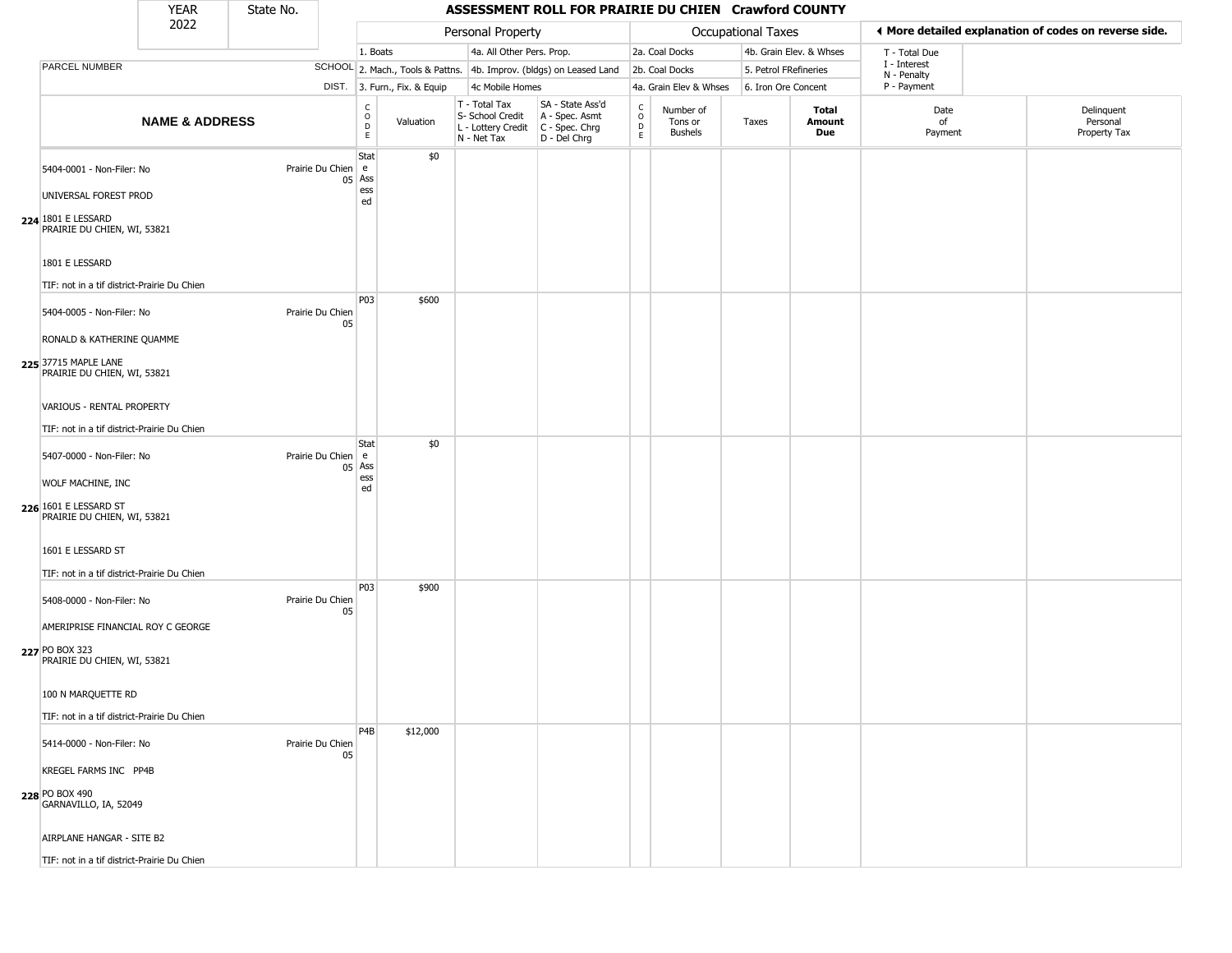| <b>YEAR</b> | State No. |
|-------------|-----------|
| ררחר        |           |

|                                                                                            | <b>YEAR</b>               | State No. |                              |                         |                              |                                                  | ASSESSMENT ROLL FOR PRAIRIE DU CHIEN Crawford COUNTY                                      |                                     |                                 |                    |                         |                             |                                                       |
|--------------------------------------------------------------------------------------------|---------------------------|-----------|------------------------------|-------------------------|------------------------------|--------------------------------------------------|-------------------------------------------------------------------------------------------|-------------------------------------|---------------------------------|--------------------|-------------------------|-----------------------------|-------------------------------------------------------|
|                                                                                            | 2022                      |           |                              |                         |                              | Personal Property                                |                                                                                           |                                     |                                 | Occupational Taxes |                         |                             | ◀ More detailed explanation of codes on reverse side. |
|                                                                                            |                           |           |                              | 1. Boats                |                              | 4a. All Other Pers. Prop.                        |                                                                                           |                                     | 2a. Coal Docks                  |                    | 4b. Grain Elev. & Whses | T - Total Due               |                                                       |
| <b>PARCEL NUMBER</b>                                                                       |                           |           |                              |                         |                              |                                                  | SCHOOL 2. Mach., Tools & Pattns. 4b. Improv. (bldgs) on Leased Land                       |                                     | 2b. Coal Docks                  |                    | 5. Petrol FRefineries   | I - Interest<br>N - Penalty |                                                       |
|                                                                                            |                           |           |                              |                         | DIST. 3. Furn., Fix. & Equip | 4c Mobile Homes                                  |                                                                                           |                                     | 4a. Grain Elev & Whses          |                    | 6. Iron Ore Concent     | P - Payment                 |                                                       |
|                                                                                            | <b>NAME &amp; ADDRESS</b> |           |                              | $\frac{c}{0}$<br>D<br>E | Valuation                    | T - Total Tax<br>S- School Credit<br>N - Net Tax | SA - State Ass'd<br>A - Spec. Asmt<br>L - Lottery Credit   C - Spec. Chrg<br>D - Del Chrg | $_{\rm o}^{\rm c}$<br>$\frac{D}{E}$ | Number of<br>Tons or<br>Bushels | Taxes              | Total<br>Amount<br>Due  | Date<br>of<br>Payment       | Delinquent<br>Personal<br>Property Tax                |
| 5418-0000 - Non-Filer: No                                                                  |                           |           | Prairie Du Chien<br>05       | P <sub>4</sub> A        | \$8,000                      |                                                  |                                                                                           |                                     |                                 |                    |                         |                             |                                                       |
| PEPSI-COLA BOTTLING CO                                                                     |                           |           |                              |                         |                              |                                                  |                                                                                           |                                     |                                 |                    |                         |                             |                                                       |
| 229 PO BOX 998<br>LA CROSSE, WI, 54601                                                     |                           |           |                              |                         |                              |                                                  |                                                                                           |                                     |                                 |                    |                         |                             |                                                       |
| VARIOUS                                                                                    |                           |           |                              |                         |                              |                                                  |                                                                                           |                                     |                                 |                    |                         |                             |                                                       |
| TIF: not in a tif district-Prairie Du Chien                                                |                           |           |                              |                         |                              |                                                  |                                                                                           |                                     |                                 |                    |                         |                             |                                                       |
| 5420-0000 - Non-Filer: No<br>RIVER TOWN IRONWORKS, INC                                     |                           |           | Prairie Du Chien e<br>05 Ass | Stat<br>ess             | \$0                          |                                                  |                                                                                           |                                     |                                 |                    |                         |                             |                                                       |
| 230 38043 INDUSTRIAL BLVD<br>PRAIRIE DU CHIEN, WI, 53821                                   |                           |           |                              | ed                      |                              |                                                  |                                                                                           |                                     |                                 |                    |                         |                             |                                                       |
| 38043 INDUSTRIAL BLVD                                                                      |                           |           |                              |                         |                              |                                                  |                                                                                           |                                     |                                 |                    |                         |                             |                                                       |
| TIF: not in a tif district-Prairie Du Chien                                                |                           |           |                              |                         |                              |                                                  |                                                                                           |                                     |                                 |                    |                         |                             |                                                       |
| 5423-0000 - Non-Filer: No                                                                  |                           |           | Prairie Du Chien P03<br>05   | P <sub>4</sub> A        | \$1,400<br>\$8,500           |                                                  |                                                                                           |                                     |                                 |                    |                         |                             |                                                       |
| WELTER FAMILY DENTISTRY DAVID & BETH WELTER                                                |                           |           |                              |                         |                              |                                                  |                                                                                           |                                     |                                 |                    |                         |                             |                                                       |
| 231 230 S MARQUETTE RD<br>PRAIRIE DU CHIEN, WI, 53821                                      |                           |           |                              |                         |                              |                                                  |                                                                                           |                                     |                                 |                    |                         |                             |                                                       |
| 230 S MARQUETTE RD                                                                         |                           |           |                              |                         |                              |                                                  |                                                                                           |                                     |                                 |                    |                         |                             |                                                       |
| TIF: not in a tif district-Prairie Du Chien                                                |                           |           |                              |                         |                              |                                                  |                                                                                           |                                     |                                 |                    |                         |                             |                                                       |
|                                                                                            |                           |           | <b>Parcel Total</b>          |                         | \$9,900                      |                                                  |                                                                                           |                                     |                                 |                    |                         |                             |                                                       |
| 5423-0005 - Non-Filer: No                                                                  |                           |           | Prairie Du Chien<br>05       | P03                     | \$29,300                     |                                                  |                                                                                           |                                     |                                 |                    |                         |                             |                                                       |
| SUPER 8 MOTEL LAKSHIVAM, LLC<br>232 1188 GRACING OAKS LN<br>SUN PRAIRIE, WI, 53590         |                           |           |                              |                         |                              |                                                  |                                                                                           |                                     |                                 |                    |                         |                             |                                                       |
| 1930 S MARQUETTE RD                                                                        |                           |           |                              |                         |                              |                                                  |                                                                                           |                                     |                                 |                    |                         |                             |                                                       |
| TIF: not in a tif district-Prairie Du Chien                                                |                           |           |                              | P03                     | \$5,800                      |                                                  |                                                                                           |                                     |                                 |                    |                         |                             |                                                       |
| 5429-0005 - Non-Filer: Yes                                                                 |                           |           | Prairie Du Chien<br>05       |                         |                              |                                                  |                                                                                           |                                     |                                 |                    |                         |                             |                                                       |
| WINDSOR PLACE INN AMBE MATA, LLC<br>233 1936 S MARQUETTE RD<br>PRAIRIE DU CHIEN, WI, 53821 |                           |           |                              |                         |                              |                                                  |                                                                                           |                                     |                                 |                    |                         |                             |                                                       |
| 1936 S MARQUETTE RD                                                                        |                           |           |                              |                         |                              |                                                  |                                                                                           |                                     |                                 |                    |                         |                             |                                                       |
| TIF: not in a tif district-Prairie Du Chien                                                |                           |           |                              |                         |                              |                                                  |                                                                                           |                                     |                                 |                    |                         |                             |                                                       |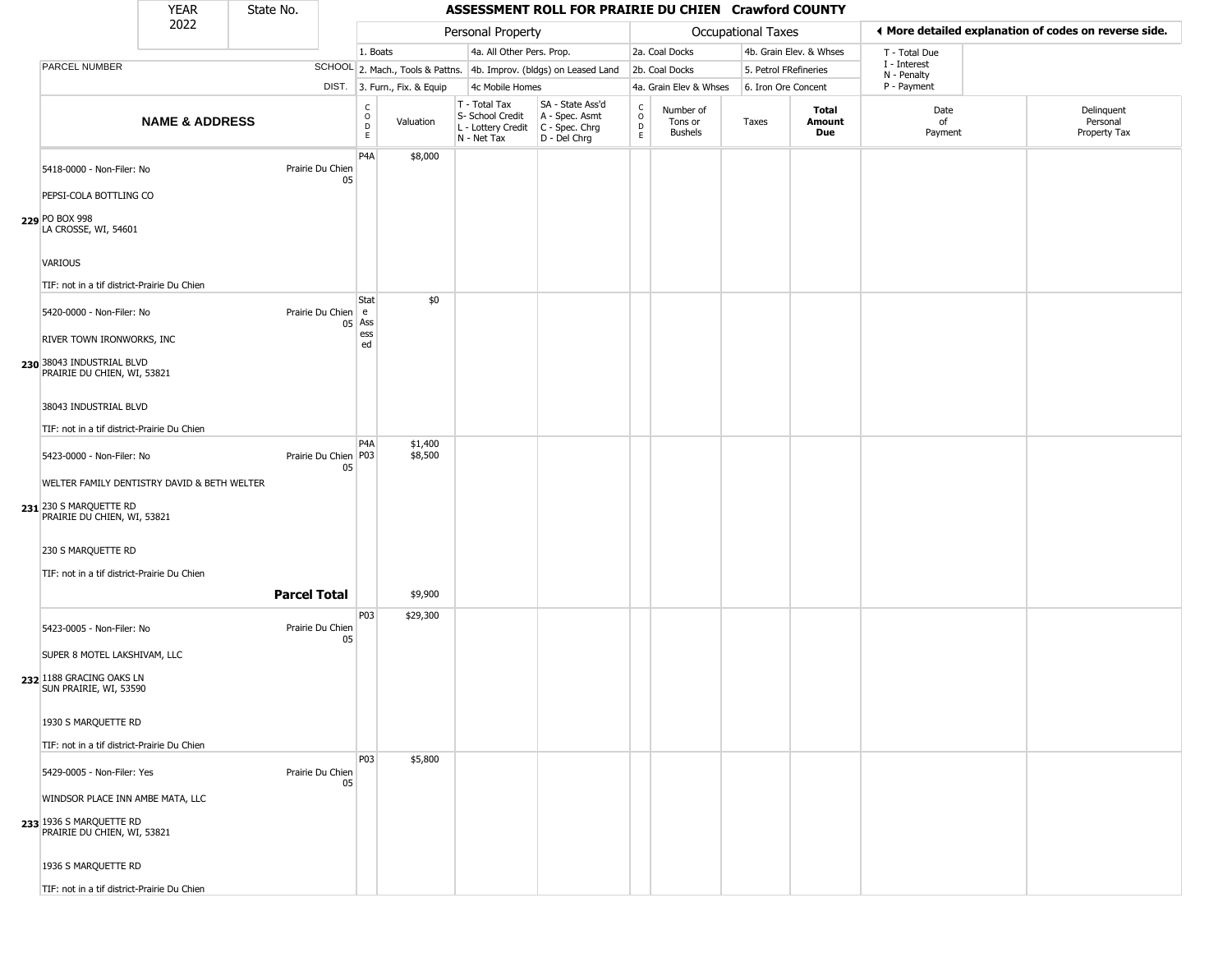#### YEAR **ASSESSMENT ROLL FOR PRAIRIE DU CHIEN Crawford COUNTY** 2022 DIST. 3. Furn., Fix. & Equip PARCEL NUMBER **NAME & ADDRESS** State No. C O D E Valuation T - Total Tax S- School Credit A - Spec. Asmt L - Lottery Credit C - Spec. Chrg N - Net Tax SA - State Ass'd D - Del Chrg C O D E Number of Tons or Bushels Taxes **Total Amount Due** Date of Payment Delinquent Personal Property Tax Personal Property **Department Controller Service Controller** Occupational Taxes 1. Boats **4a. All Other Pers. Prop.** 2a. Coal Docks 4b. Grain Elev. & Whses SCHOOL 2. Mach., Tools & Pattns. 4b. Improv. (bldgs) on Leased Land 2b. Coal Docks 5. Petrol FRefineries 4c Mobile Homes 4a. Grain Elev & Whses 6. Iron Ore Concent T - Total Due I - Interest N - Penalty P - Payment 3**More detailed explanation of codes on reverse side. 234** 101 E BLACKHAWK AVE 5429-0010 - Non-Filer: Yes 05 LORENZ CHIROPRACTIC LTD PRAIRIE DU CHIEN, WI, 53821 101 E BLACKHAWK AVE TIF: not in a tif district-Prairie Du Chien P4A Prairie Du Chien P03 \$2,500 \$3,100 **Parcel Total** 1 \$5,600 **235** 213 W BLACKHAWK AVE 5429-0020 - Non-Filer: No 05 CITY SOUNDS/MURPHY'S LAW PRAIRIE DU CHIEN, WI, 53821 213 W BLACKHAWK AVE TIF: not in a tif district-Prairie Du Chien P4A Prairie Du Chien P03 \$500 \$1,400 **Parcel Total 1** \$1,900 **236** 304 S PRAIRIE ST 5435-0000 - Non-Filer: Yes 05 VALLEY FISH SHOP MICHAEL VALLEY PRAIRIE DU CHIEN, WI, 53821 304 S PRAIRIE ST TIF: not in a tif district-Prairie Du Chien P4A Prairie Du Chien P03 \$200 \$400 **Parcel Total 1** \$600 **237** PO BOX 1364 5437-0000 - Non-Filer: No 05 Ass BENNETT HARDWOODS, INC WAUSAU, WI, 54402 810 E MCLEAD ST TIF: not in a tif district-Prairie Du Chien **Stat** Prairie Du Chien e ess ed \$0 **238** 241 WEST HASELTINE ST 5438-0001 - Non-Filer: Yes Prairie Du Chien 05 KRAEMER'S WATER STORE INC RICHLAND CTR, WI, 53581  $\sqrt{2}$ P03 \$4,300

TIF: not in a tif district-Prairie Du Chien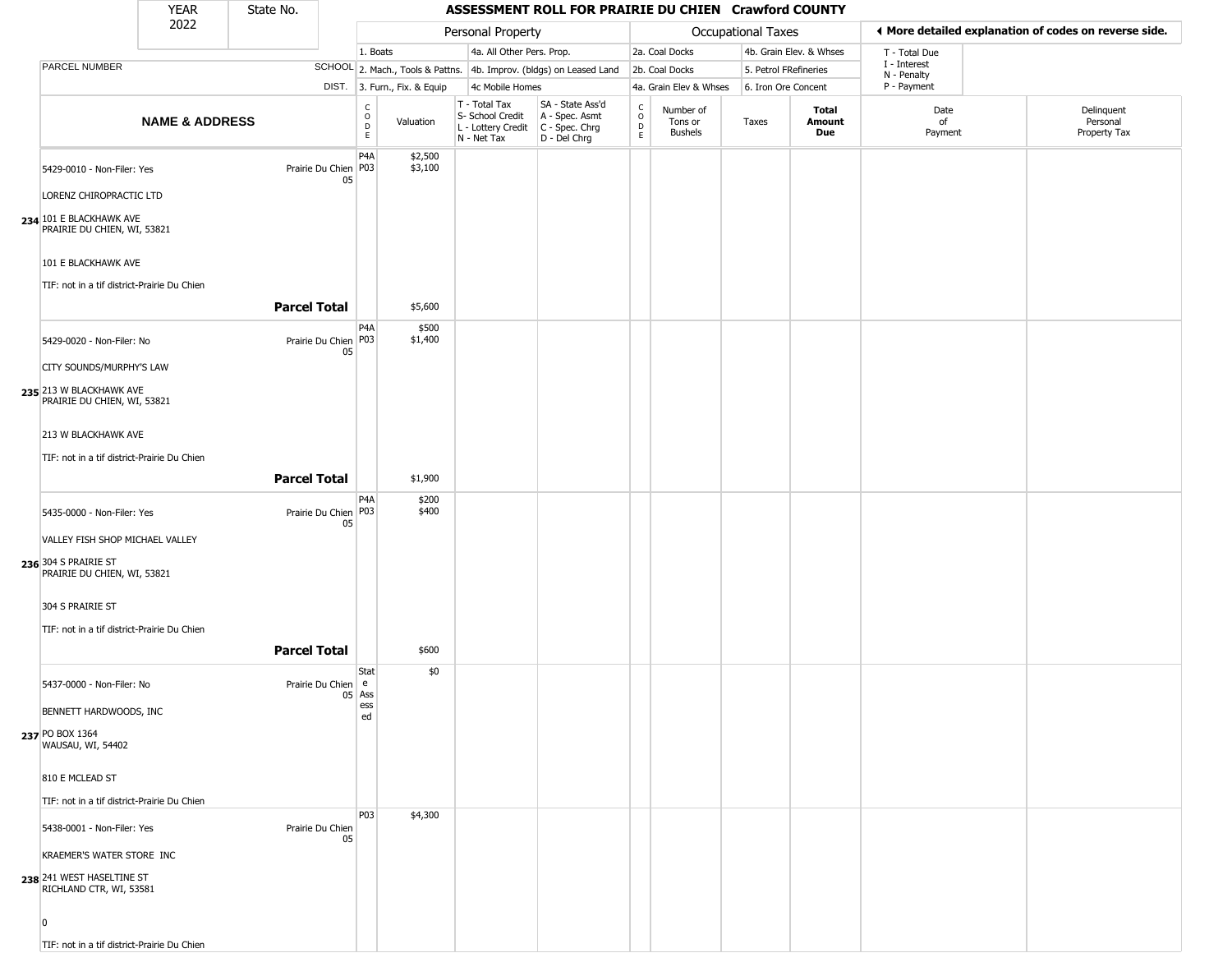# State No.

### YEAR State No. **ASSESSMENT ROLL FOR PRAIRIE DU CHIEN Crawford COUNTY**

|                                                                                      | 2022<br>Personal Property |  |                  |                                                 |                              | Occupational Taxes                                                     |                                                                      | ♦ More detailed explanation of codes on reverse side. |                                 |                       |                         |                             |                                        |
|--------------------------------------------------------------------------------------|---------------------------|--|------------------|-------------------------------------------------|------------------------------|------------------------------------------------------------------------|----------------------------------------------------------------------|-------------------------------------------------------|---------------------------------|-----------------------|-------------------------|-----------------------------|----------------------------------------|
|                                                                                      |                           |  |                  | 1. Boats                                        |                              | 4a. All Other Pers. Prop.                                              |                                                                      |                                                       | 2a. Coal Docks                  |                       | 4b. Grain Elev. & Whses | T - Total Due               |                                        |
| PARCEL NUMBER                                                                        |                           |  |                  |                                                 |                              |                                                                        | SCHOOL 2. Mach., Tools & Pattns. 4b. Improv. (bldgs) on Leased Land  |                                                       | 2b. Coal Docks                  | 5. Petrol FRefineries |                         | I - Interest<br>N - Penalty |                                        |
|                                                                                      |                           |  |                  |                                                 | DIST. 3. Furn., Fix. & Equip | 4c Mobile Homes                                                        |                                                                      |                                                       | 4a. Grain Elev & Whses          | 6. Iron Ore Concent   |                         | P - Payment                 |                                        |
|                                                                                      | <b>NAME &amp; ADDRESS</b> |  |                  | $\begin{array}{c} C \\ O \\ D \\ E \end{array}$ | Valuation                    | T - Total Tax<br>S- School Credit<br>L - Lottery Credit<br>N - Net Tax | SA - State Ass'd<br>A - Spec. Asmt<br>C - Spec. Chrg<br>D - Del Chrg | $\frac{C}{O}$<br>D<br>E                               | Number of<br>Tons or<br>Bushels | Taxes                 | Total<br>Amount<br>Due  | Date<br>of<br>Payment       | Delinquent<br>Personal<br>Property Tax |
| 5441-0000 - Non-Filer: No<br>RICOH USA, INC                                          |                           |  | Prairie Du Chien | P03<br>05                                       | \$1,400                      |                                                                        |                                                                      |                                                       |                                 |                       |                         |                             |                                        |
| 239 PO BOX 3850<br>MANCHESTER, NH, 03105                                             |                           |  |                  |                                                 |                              |                                                                        |                                                                      |                                                       |                                 |                       |                         |                             |                                        |
| 500 E PARRISH ST<br>TIF: not in a tif district-Prairie Du Chien                      |                           |  |                  |                                                 |                              |                                                                        |                                                                      |                                                       |                                 |                       |                         |                             |                                        |
| 5448-0000 - Non-Filer: Yes<br>WRIGLEY ENTERPRISES, INC                               |                           |  | Prairie Du Chien | P03<br>05                                       | \$2,200                      |                                                                        |                                                                      |                                                       |                                 |                       |                         |                             |                                        |
| 240 34976 STATE HWY 27<br>PRAIRIE DU CHIEN, WI, 53821                                |                           |  |                  |                                                 |                              |                                                                        |                                                                      |                                                       |                                 |                       |                         |                             |                                        |
| 1615/1617 E BRUNSON ST<br>TIF: not in a tif district-Prairie Du Chien                |                           |  |                  |                                                 |                              |                                                                        |                                                                      |                                                       |                                 |                       |                         |                             |                                        |
| 5453-0000 - Non-Filer: Yes                                                           |                           |  | Prairie Du Chien | P03<br>05                                       | \$4,200                      |                                                                        |                                                                      |                                                       |                                 |                       |                         |                             |                                        |
| SPORTSMAN'S INN CARY & LAURIE TURNER<br>241 1225 FAIRFIELD PL<br>ONALASKA, WI, 54650 |                           |  |                  |                                                 |                              |                                                                        |                                                                      |                                                       |                                 |                       |                         |                             |                                        |
| 1845 S MARQUETTE RD<br>TIF: not in a tif district-Prairie Du Chien                   |                           |  |                  |                                                 |                              |                                                                        |                                                                      |                                                       |                                 |                       |                         |                             |                                        |
| 5458-0000 - Non-Filer: No                                                            |                           |  | Prairie Du Chien | P03<br>05                                       | \$400                        |                                                                        |                                                                      |                                                       |                                 |                       |                         |                             |                                        |
| COLLINS RENTALS OF PDC, LLC<br>242 3815 MORMON COULEE RD<br>LA CROSSE, WI, 54601     |                           |  |                  |                                                 |                              |                                                                        |                                                                      |                                                       |                                 |                       |                         |                             |                                        |
| 123 N MICHIGAN ST                                                                    |                           |  |                  |                                                 |                              |                                                                        |                                                                      |                                                       |                                 |                       |                         |                             |                                        |
| TIF: not in a tif district-Prairie Du Chien                                          |                           |  |                  | P03                                             | \$200                        |                                                                        |                                                                      |                                                       |                                 |                       |                         |                             |                                        |
| 5460-0000 - Non-Filer: Yes                                                           |                           |  | Prairie Du Chien | 05                                              |                              |                                                                        |                                                                      |                                                       |                                 |                       |                         |                             |                                        |
| ABBVIE US, LLC<br>243 PO BOX 80615<br>INDIANAPOLIS, IN, 46280                        |                           |  |                  |                                                 |                              |                                                                        |                                                                      |                                                       |                                 |                       |                         |                             |                                        |
| 705 E TAYLOR ST                                                                      |                           |  |                  |                                                 |                              |                                                                        |                                                                      |                                                       |                                 |                       |                         |                             |                                        |
| TIF: not in a tif district-Prairie Du Chien                                          |                           |  |                  |                                                 |                              |                                                                        |                                                                      |                                                       |                                 |                       |                         |                             |                                        |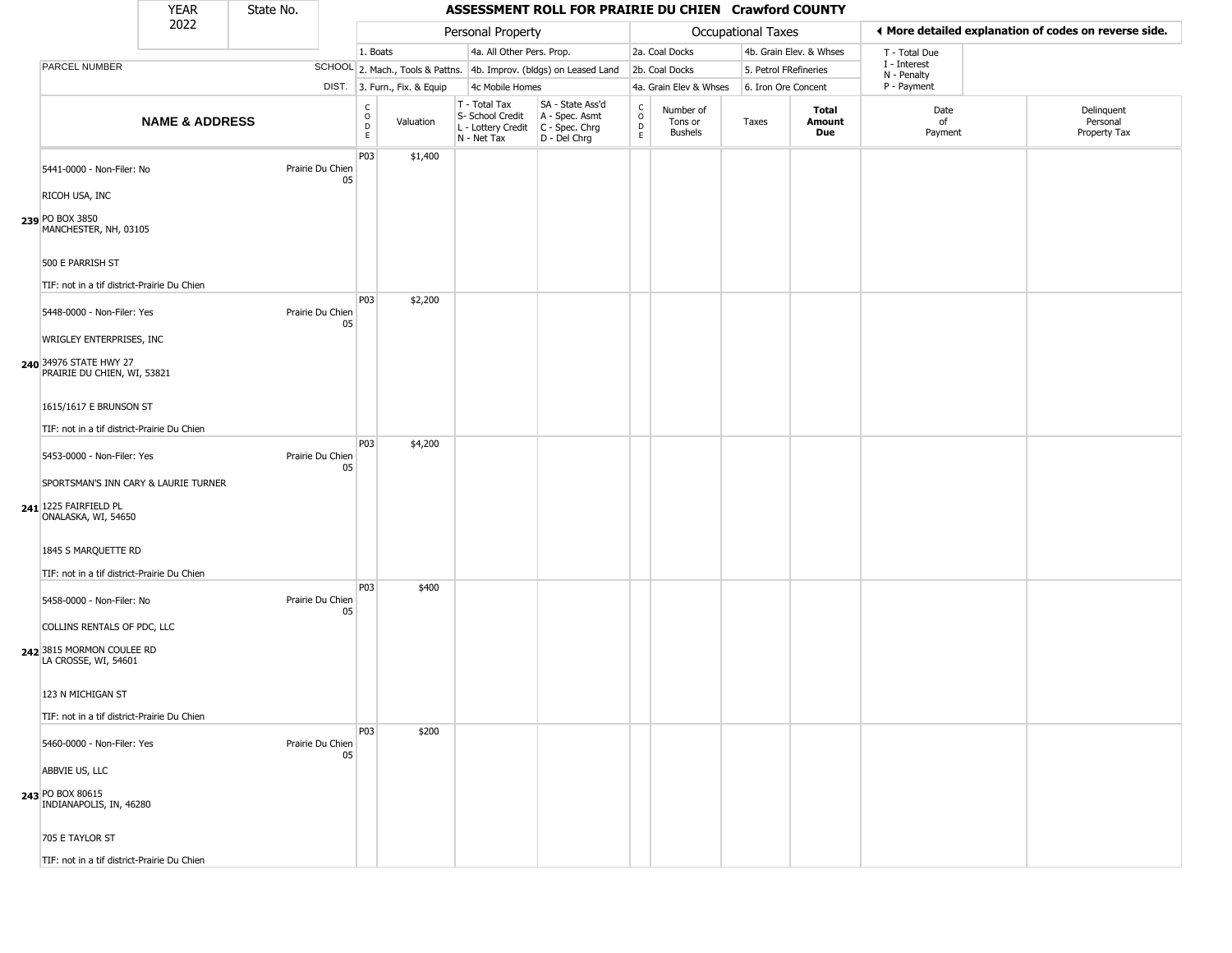| YFAR | State No. |
|------|-----------|
| 2022 |           |

|                                                                                                            | 2022                      |                        |    |                                      |                              |                                                                        | Personal Property                                                      |                                   |                                        | <b>Occupational Taxes</b> |                         | ♦ More detailed explanation of codes on reverse side. |                                        |  |
|------------------------------------------------------------------------------------------------------------|---------------------------|------------------------|----|--------------------------------------|------------------------------|------------------------------------------------------------------------|------------------------------------------------------------------------|-----------------------------------|----------------------------------------|---------------------------|-------------------------|-------------------------------------------------------|----------------------------------------|--|
|                                                                                                            |                           |                        |    | 1. Boats                             |                              | 4a. All Other Pers. Prop.                                              |                                                                        |                                   | 2a. Coal Docks                         |                           | 4b. Grain Elev. & Whses | T - Total Due                                         |                                        |  |
| PARCEL NUMBER                                                                                              |                           |                        |    |                                      |                              |                                                                        | SCHOOL 2. Mach., Tools & Pattns. 4b. Improv. (bldgs) on Leased Land    |                                   | 2b. Coal Docks                         | 5. Petrol FRefineries     |                         | I - Interest                                          |                                        |  |
|                                                                                                            |                           |                        |    |                                      | DIST. 3. Furn., Fix. & Equip | 4c Mobile Homes                                                        |                                                                        |                                   | 4a. Grain Elev & Whses                 | 6. Iron Ore Concent       |                         | N - Penalty<br>P - Payment                            |                                        |  |
|                                                                                                            | <b>NAME &amp; ADDRESS</b> |                        |    | C<br>$\mathsf O$<br>D<br>$\mathsf E$ | Valuation                    | T - Total Tax<br>S- School Credit<br>L - Lottery Credit<br>N - Net Tax | SA - State Ass'd<br>A - Spec. Asmt<br>$C - Spec. Chrg$<br>D - Del Chrg | $\frac{c}{0}$<br>$\mathsf D$<br>E | Number of<br>Tons or<br><b>Bushels</b> | Taxes                     | Total<br>Amount<br>Due  | Date<br>of<br>Payment                                 | Delinquent<br>Personal<br>Property Tax |  |
| 5461-0000 - Non-Filer: No                                                                                  |                           | Prairie Du Chien       | 05 | P03                                  | \$7,900                      |                                                                        |                                                                        |                                   |                                        |                           |                         |                                                       |                                        |  |
| FARMER BROS CO TAX DEPT                                                                                    |                           |                        |    |                                      |                              |                                                                        |                                                                        |                                   |                                        |                           |                         |                                                       |                                        |  |
| 244 1912 FARMER BROTHERS DR<br>NORTHLAKE, TX, 76262                                                        |                           |                        |    |                                      |                              |                                                                        |                                                                        |                                   |                                        |                           |                         |                                                       |                                        |  |
| VARIOUS<br>TIF: not in a tif district-Prairie Du Chien                                                     |                           |                        |    |                                      |                              |                                                                        |                                                                        |                                   |                                        |                           |                         |                                                       |                                        |  |
| 5465-0000 - Non-Filer: No<br>HS SALON HEATHER SCHROEDER                                                    |                           | Prairie Du Chien P03   | 05 | P <sub>4</sub> A                     | \$500<br>\$600               |                                                                        |                                                                        |                                   |                                        |                           |                         |                                                       |                                        |  |
| 245 128 S WACOUTA AVE<br>PRAIRIE DU CHIEN, WI, 53821                                                       |                           |                        |    |                                      |                              |                                                                        |                                                                        |                                   |                                        |                           |                         |                                                       |                                        |  |
| 128 S WACOUTA AVE<br>TIF: not in a tif district-Prairie Du Chien                                           |                           |                        |    |                                      |                              |                                                                        |                                                                        |                                   |                                        |                           |                         |                                                       |                                        |  |
|                                                                                                            |                           | <b>Parcel Total</b>    |    |                                      | \$1,100                      |                                                                        |                                                                        |                                   |                                        |                           |                         |                                                       |                                        |  |
| 5467-0000 - Non-Filer: No                                                                                  |                           | Prairie Du Chien       |    | P <sub>0</sub> 3                     | \$700                        |                                                                        |                                                                        |                                   |                                        |                           |                         |                                                       |                                        |  |
| HEAD RUSH SALON CARRA BIRD                                                                                 |                           |                        | 05 |                                      |                              |                                                                        |                                                                        |                                   |                                        |                           |                         |                                                       |                                        |  |
| 246 300 S BEAUMONT RD<br>PRAIRIE DU CHIEN, WI, 53821                                                       |                           |                        |    |                                      |                              |                                                                        |                                                                        |                                   |                                        |                           |                         |                                                       |                                        |  |
| 300 S BEAUMONT RD                                                                                          |                           |                        |    |                                      |                              |                                                                        |                                                                        |                                   |                                        |                           |                         |                                                       |                                        |  |
| TIF: not in a tif district-Prairie Du Chien                                                                |                           |                        |    | P4A                                  | \$600                        |                                                                        |                                                                        |                                   |                                        |                           |                         |                                                       |                                        |  |
| 5468-0000 - Non-Filer: No<br>EDWARD D JONES & CO., LP ATTN: BRANCH TAX, 92340                              |                           | Prairie Du Chien   P03 | 05 |                                      | \$2,700                      |                                                                        |                                                                        |                                   |                                        |                           |                         |                                                       |                                        |  |
| 247 PO BOX 66528<br>ST LOUIS, MO, 63166-6528                                                               |                           |                        |    |                                      |                              |                                                                        |                                                                        |                                   |                                        |                           |                         |                                                       |                                        |  |
| 114 E BLACKHAWK AVE                                                                                        |                           |                        |    |                                      |                              |                                                                        |                                                                        |                                   |                                        |                           |                         |                                                       |                                        |  |
| TIF: not in a tif district-Prairie Du Chien                                                                |                           | <b>Parcel Total</b>    |    |                                      | \$3,300                      |                                                                        |                                                                        |                                   |                                        |                           |                         |                                                       |                                        |  |
|                                                                                                            |                           |                        |    | P <sub>0</sub> 3                     | \$1,900                      |                                                                        |                                                                        |                                   |                                        |                           |                         |                                                       |                                        |  |
| 5469-0000 - Non-Filer: Yes                                                                                 |                           | Prairie Du Chien       | 05 |                                      |                              |                                                                        |                                                                        |                                   |                                        |                           |                         |                                                       |                                        |  |
| BLUFFSTONE THERAPEUTIC MASSAGE BRANDON STANDORF<br>248 1010 E BLACKHAWK AVE<br>PRAIRIE DU CHIEN, WI, 53821 |                           |                        |    |                                      |                              |                                                                        |                                                                        |                                   |                                        |                           |                         |                                                       |                                        |  |
| 1010 E BLACKHAWK AVE                                                                                       |                           |                        |    |                                      |                              |                                                                        |                                                                        |                                   |                                        |                           |                         |                                                       |                                        |  |
| TIF: not in a tif district-Prairie Du Chien                                                                |                           |                        |    |                                      |                              |                                                                        |                                                                        |                                   |                                        |                           |                         |                                                       |                                        |  |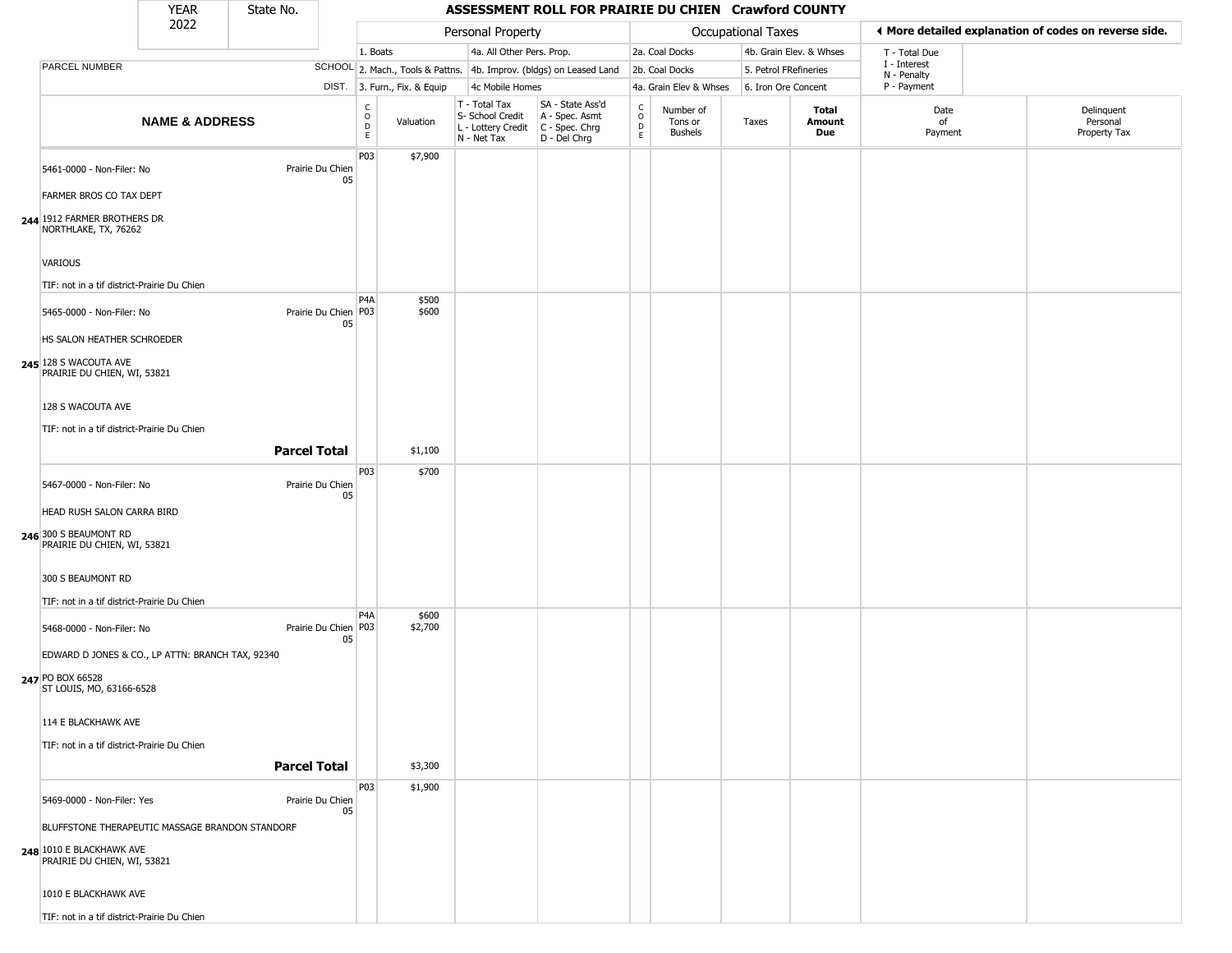#### YEAR **ASSESSMENT ROLL FOR PRAIRIE DU CHIEN Crawford COUNTY** 2022 DIST. 3. Furn., Fix. & Equip PARCEL NUMBER **NAME & ADDRESS** State No. C O D E Valuation T - Total Tax S- School Credit A - Spec. Asmt L - Lottery Credit C - Spec. Chrg N - Net Tax SA - State Ass'd D - Del Chrg C O D E Number of Tons or Bushels Taxes **Total Amount Due** Date of Payment Delinquent Personal Property Tax Personal Property **Department Controller Service Controller** Occupational Taxes 1. Boats **4a. All Other Pers. Prop.** 2a. Coal Docks 4b. Grain Elev. & Whses SCHOOL 2. Mach., Tools & Pattns. 4b. Improv. (bldgs) on Leased Land 2b. Coal Docks 5. Petrol FRefineries 4c Mobile Homes 4a. Grain Elev & Whses 6. Iron Ore Concent T - Total Due I - Interest N - Penalty P - Payment 3**More detailed explanation of codes on reverse side. 249** 140 N WACOUTA AVE 5470-0000 - Non-Filer: Yes 05 BACK STAGE PASS ANGELA HENDERSON PRAIRIE DU CHIEN, WI, 53821 140 N WACOUTA AVE TIF: not in a tif district-Prairie Du Chien P4A Prairie Du Chien | P03 \$600 \$8,100 **Parcel Total 1** \$8,700 **250** 630 N CENTRAL EXPRESSWAY STE A 5473-0000 - Non-Filer: No Prairie Du Chien 05 TIAA, FSB PLANO, TX, 75074 700 E BLACKHAWK AVE TIF: not in a tif district-Prairie Du Chien P03 \$4,400 **251** PO BOX 3576 5480-0000 - Non-Filer: No Prairie Du Chien 05 SMUCKER FOODSERVICE, INC CHICAGO, IL, 60654 VARIOUS TIF: not in a tif district-Prairie Du Chien P03 \$1,000 **252** 725 E WASHINGTON ST 5482-0000 - Non-Filer: Yes Prairie Du Chien 05 RCR AUTO REPAIR AND TRANSMISSION PRAIRIE DU CHIEN, WI, 53821 725 E WASHINGTON ST TIF: not in a tif district-Prairie Du Chien P03 \$700 **253** 1411 S 13TH ST 5484-0000 - Non-Filer: No 05 THE TAVERN, LLC PRAIRIE DU CHIEN, WI, 53821 205 W BLACKHAWK AVE TIF: not in a tif district-Prairie Du Chien P4A Prairie Du Chien | P03 \$500 \$1,900

**Parcel Total Figure 1** \$2,400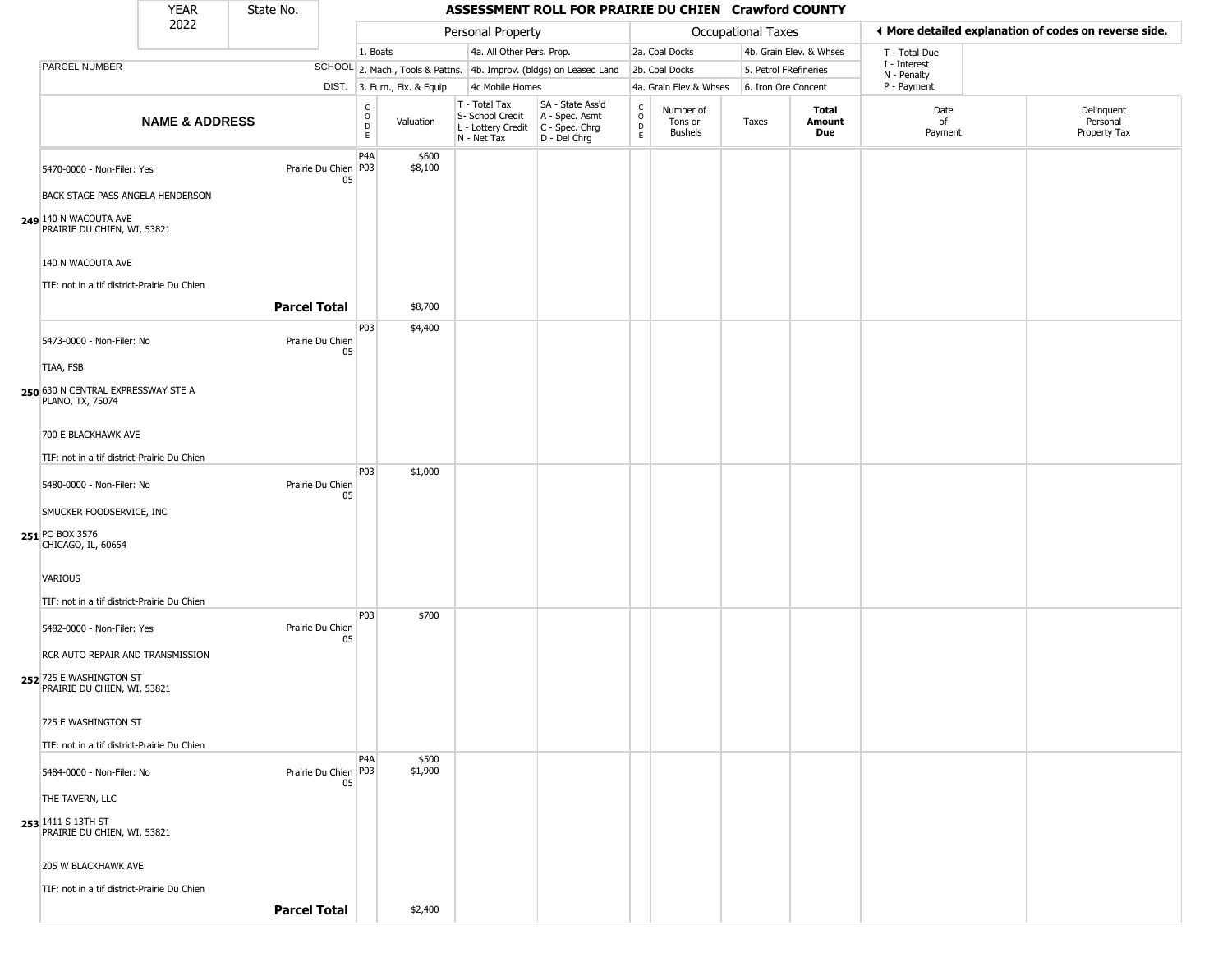#### YEAR **ASSESSMENT ROLL FOR PRAIRIE DU CHIEN Crawford COUNTY** 2022 DIST. 3. Furn., Fix. & Equip PARCEL NUMBER **NAME & ADDRESS** State No. C O D E Valuation T - Total Tax S- School Credit A - Spec. Asmt L - Lottery Credit C - Spec. Chrg N - Net Tax SA - State Ass'd D - Del Chrg C O D E Number of Tons or Bushels Taxes **Total Amount Due** Date of Payment Delinquent Personal Property Tax Personal Property **Department Controller Service Controller** Occupational Taxes 1. Boats **4a. All Other Pers. Prop.** 2a. Coal Docks 4b. Grain Elev. & Whses SCHOOL 2. Mach., Tools & Pattns. 4b. Improv. (bldgs) on Leased Land 2b. Coal Docks 5. Petrol FRefineries 4c Mobile Homes 4a. Grain Elev & Whses 6. Iron Ore Concent T - Total Due I - Interest N - Penalty P - Payment 3**More detailed explanation of codes on reverse side. 254** 125 N JEFFERSON ST 5485-0000 - Non-Filer: No 05 MIDWEST TITLE CORP LANCASTER, WI, 53813 812 S MARQUETTE RD TIF: not in a tif district-Prairie Du Chien P4A Prairie Du Chien | P03 \$200 \$1,900 **Parcel Total 1** \$2,100 **255** 1412 MAIN STREET, SUITE 1500 5488-0000 - Non-Filer: No Prairie Du Chien 05 GRAYHAWK LEASING, LLC DALLAS, TX, 75202 1501 S MARQUETTE RD TIF: not in a tif district-Prairie Du Chien P03 \$2,100 **256** PO BOX 798 5489-0000 - Non-Filer: No Prairie Du Chien 05 AMERIGAS PROPANE, LP VALLEY FORGE, PA, 19482 VARIOUS TIF: not in a tif district-Prairie Du Chien P4A \$400 **257** 1840 CENTURY PARK EAST, STE #550 5490-0000 - Non-Filer: No Prairie Du Chien 05 DIGITAL CINEMA DISTRIBUTION COALITION, LLC LOS ANGELEA, CA, 90067 1205 E PRAIRIE ST TIF: not in a tif district-Prairie Du Chien P03 \$1,300 **258** 32965 CTY HWY K 5493-0000 - Non-Filer: No 05 ASHLEY FURNITURE PRAIRIE DU CHIEN, WI, 53821 219 N MARQUETTE RD TIF: not in a tif district-Prairie Du Chien P4A Prairie Du Chien | P03 \$400 \$42,000 **Parcel Total** | \$42,400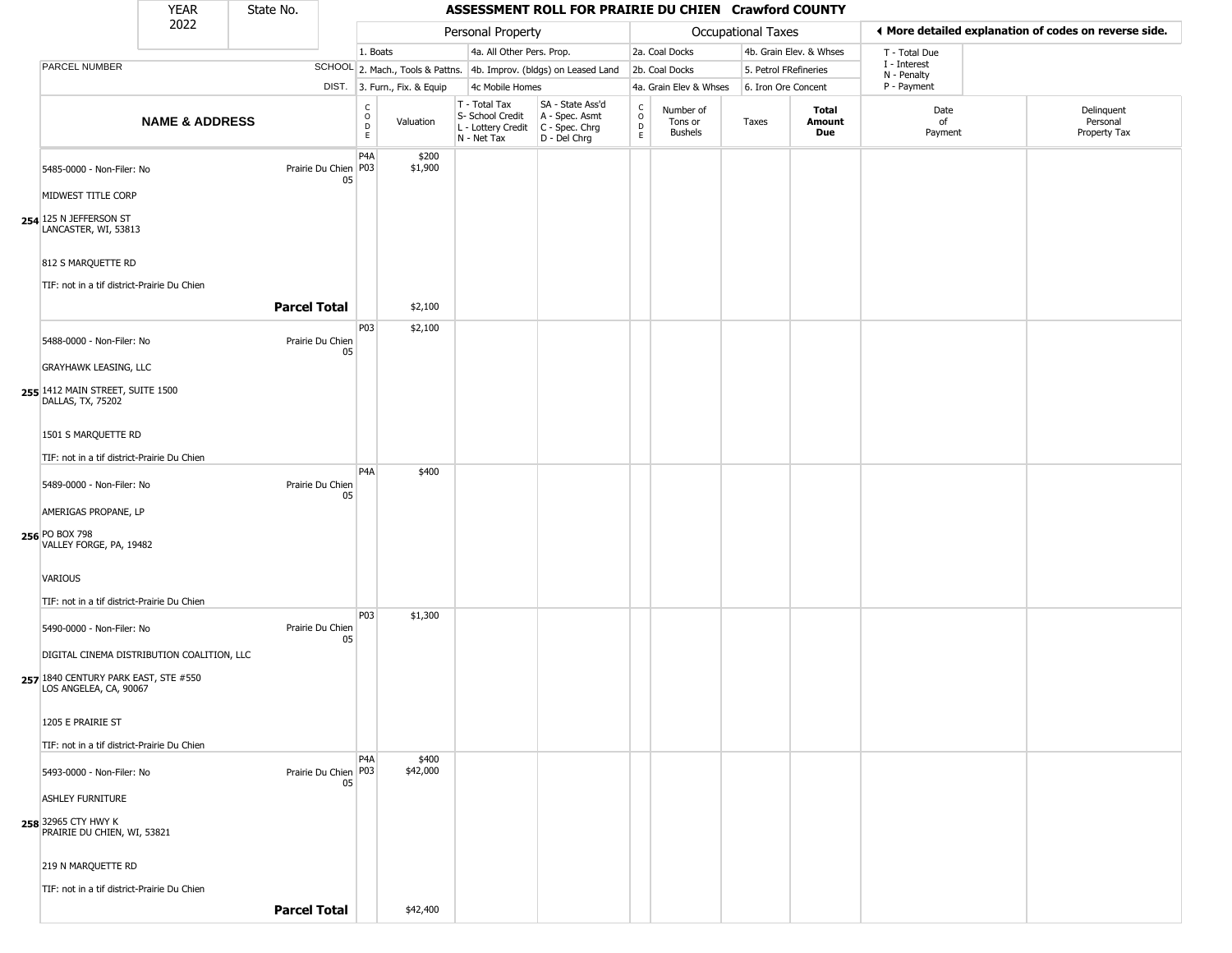| YFAR | State No. |
|------|-----------|
| ררחר |           |

|                                                                                 | <b>YEAR</b>               | State No.           |                        |                              |                    | ASSESSMENT ROLL FOR PRAIRIE DU CHIEN Crawford COUNTY                   |                                                                      |                                                 |                                 |                           |                         |                                                       |                                        |  |  |
|---------------------------------------------------------------------------------|---------------------------|---------------------|------------------------|------------------------------|--------------------|------------------------------------------------------------------------|----------------------------------------------------------------------|-------------------------------------------------|---------------------------------|---------------------------|-------------------------|-------------------------------------------------------|----------------------------------------|--|--|
|                                                                                 | 2022                      |                     |                        |                              |                    | Personal Property                                                      |                                                                      |                                                 |                                 | <b>Occupational Taxes</b> |                         | ◀ More detailed explanation of codes on reverse side. |                                        |  |  |
|                                                                                 |                           |                     |                        | 1. Boats                     |                    | 4a. All Other Pers. Prop.                                              |                                                                      |                                                 | 2a. Coal Docks                  |                           | 4b. Grain Elev. & Whses | T - Total Due                                         |                                        |  |  |
| PARCEL NUMBER                                                                   |                           |                     |                        |                              |                    |                                                                        | SCHOOL 2. Mach., Tools & Pattns. 4b. Improv. (bldgs) on Leased Land  |                                                 | 2b. Coal Docks                  | 5. Petrol FRefineries     |                         | I - Interest<br>N - Penalty                           |                                        |  |  |
|                                                                                 |                           |                     |                        | DIST. 3. Furn., Fix. & Equip |                    | 4c Mobile Homes                                                        |                                                                      |                                                 | 4a. Grain Elev & Whses          | 6. Iron Ore Concent       |                         | P - Payment                                           |                                        |  |  |
|                                                                                 | <b>NAME &amp; ADDRESS</b> |                     |                        | C<br>$\circ$<br>D<br>E       | Valuation          | T - Total Tax<br>S- School Credit<br>L - Lottery Credit<br>N - Net Tax | SA - State Ass'd<br>A - Spec. Asmt<br>C - Spec. Chrg<br>D - Del Chrg | $\begin{array}{c} C \\ O \\ D \\ E \end{array}$ | Number of<br>Tons or<br>Bushels | Taxes                     | Total<br>Amount<br>Due  | Date<br>of<br>Payment                                 | Delinquent<br>Personal<br>Property Tax |  |  |
| 5495-0000 - Non-Filer: Yes                                                      |                           |                     | Prairie Du Chien<br>05 | P03                          | \$700              |                                                                        |                                                                      |                                                 |                                 |                           |                         |                                                       |                                        |  |  |
| MURAWSKI MACHINE WORKS<br>259 33881 AHRENS COURT<br>PRAIRIE DU CHIEN, WI, 53821 |                           |                     |                        |                              |                    |                                                                        |                                                                      |                                                 |                                 |                           |                         |                                                       |                                        |  |  |
| 871 N ILLINOIS ST                                                               |                           |                     |                        |                              |                    |                                                                        |                                                                      |                                                 |                                 |                           |                         |                                                       |                                        |  |  |
| TIF: not in a tif district-Prairie Du Chien                                     |                           |                     |                        | P03                          | \$37,200           |                                                                        |                                                                      |                                                 |                                 |                           |                         |                                                       |                                        |  |  |
| 5496-0000 - Non-Filer: Yes                                                      |                           |                     | Prairie Du Chien<br>05 |                              |                    |                                                                        |                                                                      |                                                 |                                 |                           |                         |                                                       |                                        |  |  |
| CROSSING RIVERS HEALTH CLINIC                                                   |                           |                     |                        |                              |                    |                                                                        |                                                                      |                                                 |                                 |                           |                         |                                                       |                                        |  |  |
| 260 37822 US HWY 18<br>PRAIRIE DU CHIEN, WI, 53821                              |                           |                     |                        |                              |                    |                                                                        |                                                                      |                                                 |                                 |                           |                         |                                                       |                                        |  |  |
| 37822 US HWY 18                                                                 |                           |                     |                        |                              |                    |                                                                        |                                                                      |                                                 |                                 |                           |                         |                                                       |                                        |  |  |
| TIF: not in a tif district-Prairie Du Chien                                     |                           |                     |                        | P <sub>4</sub> A             | \$300              |                                                                        |                                                                      |                                                 |                                 |                           |                         |                                                       |                                        |  |  |
| 5497-0000 - Non-Filer: No                                                       |                           |                     | Prairie Du Chien<br>05 | P03                          | \$1,800            |                                                                        |                                                                      |                                                 |                                 |                           |                         |                                                       |                                        |  |  |
| ROWDY'S D&D BAR AND GRILL, LLC                                                  |                           |                     |                        |                              |                    |                                                                        |                                                                      |                                                 |                                 |                           |                         |                                                       |                                        |  |  |
| 261 301 W BLACKHAWK AVE<br>PRAIRIE DU CHIEN, WI, 53821                          |                           |                     |                        |                              |                    |                                                                        |                                                                      |                                                 |                                 |                           |                         |                                                       |                                        |  |  |
| 301 W BLACKHAWK AVE                                                             |                           |                     |                        |                              |                    |                                                                        |                                                                      |                                                 |                                 |                           |                         |                                                       |                                        |  |  |
| TIF: not in a tif district-Prairie Du Chien                                     |                           |                     |                        |                              |                    |                                                                        |                                                                      |                                                 |                                 |                           |                         |                                                       |                                        |  |  |
|                                                                                 |                           | <b>Parcel Total</b> |                        |                              | \$2,100            |                                                                        |                                                                      |                                                 |                                 |                           |                         |                                                       |                                        |  |  |
| 5500-0000 - Non-Filer: No                                                       |                           |                     | Prairie Du Chien<br>05 | P4A<br>P03                   | \$3,000<br>\$3,500 |                                                                        |                                                                      |                                                 |                                 |                           |                         |                                                       |                                        |  |  |
| EDWARD D JONES & CO, LP DBA BRANCH TAX 22562                                    |                           |                     |                        |                              |                    |                                                                        |                                                                      |                                                 |                                 |                           |                         |                                                       |                                        |  |  |
| 262 PO BOX 66528<br>ST LOUIS, MO, 63166                                         |                           |                     |                        |                              |                    |                                                                        |                                                                      |                                                 |                                 |                           |                         |                                                       |                                        |  |  |
| 200 S MARQUETTE RD                                                              |                           |                     |                        |                              |                    |                                                                        |                                                                      |                                                 |                                 |                           |                         |                                                       |                                        |  |  |
| TIF: not in a tif district-Prairie Du Chien                                     |                           |                     |                        |                              |                    |                                                                        |                                                                      |                                                 |                                 |                           |                         |                                                       |                                        |  |  |
|                                                                                 |                           | <b>Parcel Total</b> |                        |                              | \$6,500            |                                                                        |                                                                      |                                                 |                                 |                           |                         |                                                       |                                        |  |  |
| 5501-0000 - Non-Filer: Yes                                                      |                           |                     | Prairie Du Chien<br>05 | P03                          | \$1,200            |                                                                        |                                                                      |                                                 |                                 |                           |                         |                                                       |                                        |  |  |
| KGCK HOLDINGS, LLC BOX LOGIX AUTOMATION                                         |                           |                     |                        |                              |                    |                                                                        |                                                                      |                                                 |                                 |                           |                         |                                                       |                                        |  |  |
| 263 1940 VENA COURT<br>PRAIRIE DU CHIEN, WI, 53821                              |                           |                     |                        |                              |                    |                                                                        |                                                                      |                                                 |                                 |                           |                         |                                                       |                                        |  |  |
| 1940 VENA COURT                                                                 |                           |                     |                        |                              |                    |                                                                        |                                                                      |                                                 |                                 |                           |                         |                                                       |                                        |  |  |
| TIF: not in a tif district-Prairie Du Chien                                     |                           |                     |                        |                              |                    |                                                                        |                                                                      |                                                 |                                 |                           |                         |                                                       |                                        |  |  |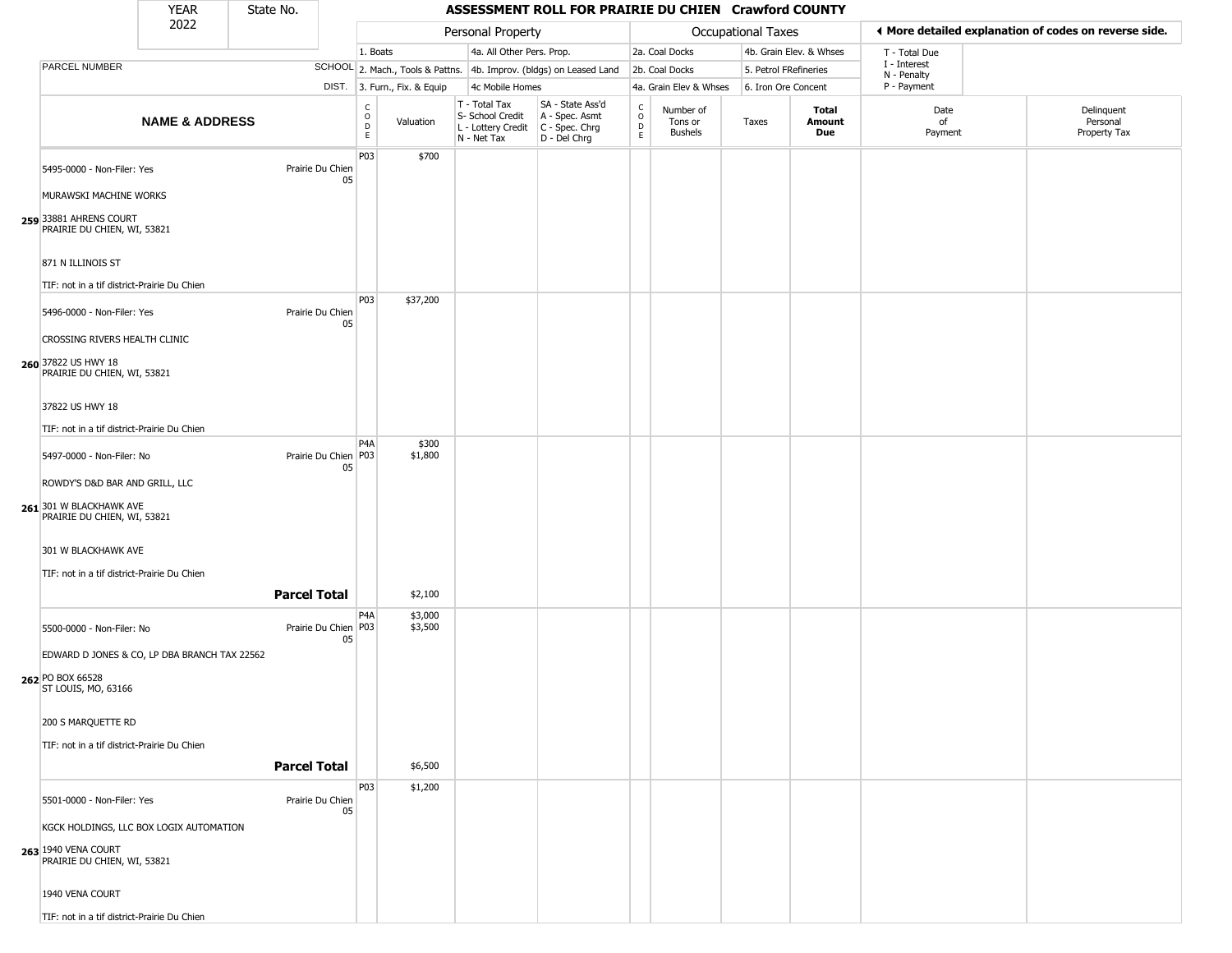| YFAR | State No. |
|------|-----------|
| วกวว |           |

L

|                                                                | 2022<br>Personal Property<br><b>Occupational Taxes</b>        |                      |                                     | ♦ More detailed explanation of codes on reverse side. |                                                                        |                                                                      |                  |                                        |                       |                         |                             |                                        |
|----------------------------------------------------------------|---------------------------------------------------------------|----------------------|-------------------------------------|-------------------------------------------------------|------------------------------------------------------------------------|----------------------------------------------------------------------|------------------|----------------------------------------|-----------------------|-------------------------|-----------------------------|----------------------------------------|
|                                                                |                                                               |                      |                                     | 1. Boats                                              | 4a. All Other Pers. Prop.                                              |                                                                      |                  | 2a. Coal Docks                         |                       | 4b. Grain Elev. & Whses | T - Total Due               |                                        |
| PARCEL NUMBER                                                  |                                                               |                      |                                     |                                                       |                                                                        | SCHOOL 2. Mach., Tools & Pattns. 4b. Improv. (bldgs) on Leased Land  |                  | 2b. Coal Docks                         | 5. Petrol FRefineries |                         | I - Interest<br>N - Penalty |                                        |
|                                                                |                                                               |                      |                                     | DIST. 3. Furn., Fix. & Equip                          | 4c Mobile Homes                                                        |                                                                      |                  | 4a. Grain Elev & Whses                 | 6. Iron Ore Concent   |                         | P - Payment                 |                                        |
|                                                                | <b>NAME &amp; ADDRESS</b>                                     |                      | $\rm_{o}^{\rm c}$<br>$\overline{D}$ | Valuation                                             | T - Total Tax<br>S- School Credit<br>L - Lottery Credit<br>N - Net Tax | SA - State Ass'd<br>A - Spec. Asmt<br>C - Spec. Chrg<br>D - Del Chrg | C<br>D<br>D<br>E | Number of<br>Tons or<br><b>Bushels</b> | Taxes                 | Total<br>Amount<br>Due  | Date<br>of<br>Payment       | Delinquent<br>Personal<br>Property Tax |
| 5502-0000 - Non-Filer: No                                      |                                                               | Prairie Du Chien P03 | P <sub>4</sub> A<br>05              | \$1,400<br>\$10,300                                   |                                                                        |                                                                      |                  |                                        |                       |                         |                             |                                        |
| PERALTA                                                        | TRILLIUM MIDWIFERY SERVICES HEATHER KRAMER AND ALISON         |                      |                                     |                                                       |                                                                        |                                                                      |                  |                                        |                       |                         |                             |                                        |
| 264 1201 S BEAUMONT RD<br>PRAIRIE DU CHIEN, WI, 53821          |                                                               |                      |                                     |                                                       |                                                                        |                                                                      |                  |                                        |                       |                         |                             |                                        |
| 1201 S BEAUMONT RD                                             |                                                               |                      |                                     |                                                       |                                                                        |                                                                      |                  |                                        |                       |                         |                             |                                        |
| TIF: not in a tif district-Prairie Du Chien                    |                                                               | <b>Parcel Total</b>  |                                     | \$11,700                                              |                                                                        |                                                                      |                  |                                        |                       |                         |                             |                                        |
| 5504-0000 - Non-Filer: Yes                                     |                                                               | Prairie Du Chien P03 | P <sub>4</sub> A<br>05              | \$100<br>\$1,100                                      |                                                                        |                                                                      |                  |                                        |                       |                         |                             |                                        |
| MISSISSIPPI MEATS CARL COLSCH                                  |                                                               |                      |                                     |                                                       |                                                                        |                                                                      |                  |                                        |                       |                         |                             |                                        |
| 265 700 E BLACKHAWK AVE, STE 30<br>PRAIRIE DU CHIEN, WI, 53821 |                                                               |                      |                                     |                                                       |                                                                        |                                                                      |                  |                                        |                       |                         |                             |                                        |
| 700 E BLACKHAWK AVE, STE 30                                    |                                                               |                      |                                     |                                                       |                                                                        |                                                                      |                  |                                        |                       |                         |                             |                                        |
| TIF: not in a tif district-Prairie Du Chien                    |                                                               |                      |                                     |                                                       |                                                                        |                                                                      |                  |                                        |                       |                         |                             |                                        |
|                                                                |                                                               | <b>Parcel Total</b>  |                                     | \$1,200                                               |                                                                        |                                                                      |                  |                                        |                       |                         |                             |                                        |
|                                                                |                                                               |                      | P03                                 | \$6,100                                               |                                                                        |                                                                      |                  |                                        |                       |                         |                             |                                        |
| 5506-0000 - Non-Filer: No                                      |                                                               | Prairie Du Chien     |                                     |                                                       |                                                                        |                                                                      |                  |                                        |                       |                         |                             |                                        |
|                                                                | GREAT LAKES COCA-COLA DISTRIBUTION, LLC C/O PROPERTY TAX DEPT |                      | 05                                  |                                                       |                                                                        |                                                                      |                  |                                        |                       |                         |                             |                                        |
| 266 6250 N RIVER RD, STE 9000<br>ROSEMONT, IL, 60018           |                                                               |                      |                                     |                                                       |                                                                        |                                                                      |                  |                                        |                       |                         |                             |                                        |
| VARIOUS                                                        |                                                               |                      |                                     |                                                       |                                                                        |                                                                      |                  |                                        |                       |                         |                             |                                        |
| TIF: not in a tif district-Prairie Du Chien                    |                                                               |                      |                                     |                                                       |                                                                        |                                                                      |                  |                                        |                       |                         |                             |                                        |
| 5510-0000 - Non-Filer: Yes                                     |                                                               | Prairie Du Chien     | P03<br>05                           | \$100                                                 |                                                                        |                                                                      |                  |                                        |                       |                         |                             |                                        |
| ARCTIC GLACIER USA, INC                                        |                                                               |                      |                                     |                                                       |                                                                        |                                                                      |                  |                                        |                       |                         |                             |                                        |
| 267 1654 MARTHALER LANE<br>WEST ST PAUL, MN, 55118             |                                                               |                      |                                     |                                                       |                                                                        |                                                                      |                  |                                        |                       |                         |                             |                                        |
| VARIOUS                                                        |                                                               |                      |                                     |                                                       |                                                                        |                                                                      |                  |                                        |                       |                         |                             |                                        |
| TIF: not in a tif district-Prairie Du Chien                    |                                                               |                      |                                     |                                                       |                                                                        |                                                                      |                  |                                        |                       |                         |                             |                                        |
| 5511-0000 - Non-Filer: Yes                                     |                                                               | Prairie Du Chien     | P03<br>05                           | \$1,100                                               |                                                                        |                                                                      |                  |                                        |                       |                         |                             |                                        |
| FOX ALLEN PROPERTIES, LLC                                      |                                                               |                      |                                     |                                                       |                                                                        |                                                                      |                  |                                        |                       |                         |                             |                                        |
| 268 2522 13TH PLACE S<br>LA CROSSE, WI, 54601                  |                                                               |                      |                                     |                                                       |                                                                        |                                                                      |                  |                                        |                       |                         |                             |                                        |
| 1961 VENA COURT                                                |                                                               |                      |                                     |                                                       |                                                                        |                                                                      |                  |                                        |                       |                         |                             |                                        |
| TIF: not in a tif district-Prairie Du Chien                    |                                                               |                      |                                     |                                                       |                                                                        |                                                                      |                  |                                        |                       |                         |                             |                                        |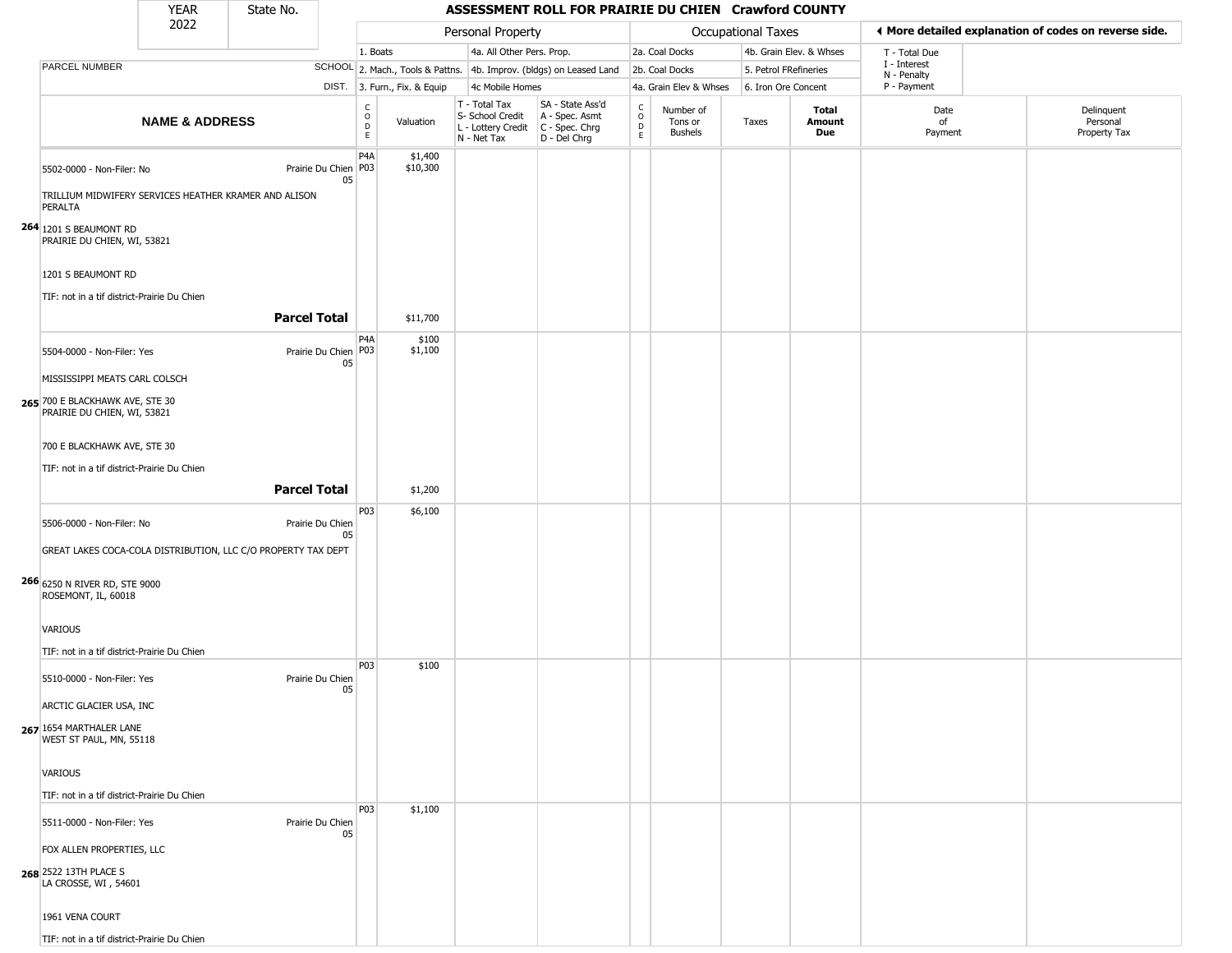#### YEAR **ASSESSMENT ROLL FOR PRAIRIE DU CHIEN Crawford COUNTY** 2022 DIST. 3. Furn., Fix. & Equip PARCEL NUMBER **NAME & ADDRESS** State No. C O D E Valuation T - Total Tax S- School Credit A - Spec. Asmt L - Lottery Credit C - Spec. Chrg N - Net Tax SA - State Ass'd D - Del Chrg C O D E Number of Tons or Bushels Taxes **Total Amount Due** Date of Payment Delinquent Personal Property Tax Personal Property **Personal Property Personal Taxes** 1. Boats **4a. All Other Pers. Prop.** 2a. Coal Docks 4b. Grain Elev. & Whses SCHOOL 2. Mach., Tools & Pattns. 4b. Improv. (bldgs) on Leased Land 2b. Coal Docks 5. Petrol FRefineries 4c Mobile Homes 4a. Grain Elev & Whses 6. Iron Ore Concent T - Total Due I - Interest N - Penalty P - Payment 3**More detailed explanation of codes on reverse side. 269** 1611 N INTERSTATE 35E, STE 428 5513-0000 - Non-Filer: No Prairie Du Chien 05 ASCENTIUM CAPITAL, LLC C/O ADVANCED PROPERTY TAX COMPLIANCE CARROLLTON, TX, 75006 1801 CABELAS LANE TIF: not in a tif district-Prairie Du Chien P03 \$13,900 **270** 200 E BLACKHAWK AVE 5515-0000 - Non-Filer: No 05 COULEECAP BARGAIN BOUTIQUE PRAIRIE DU CHIEN, WI, 53821 200 E BLACKHAWK AVE TIF: not in a tif district-Prairie Du Chien Exe Prairie Du Chien mpt \$0 **271** 130 E BLACKHAWK AVE 5516-0000 - Non-Filer: Yes Prairie Du Chien 05 SOMETHING FOR EVERYONE PRAIRIE DU CHIEN, WI, 53821 130 E BLACKHAWK AVE TIF: not in a tif district-Prairie Du Chien P03 \$6,100 **272** PO BOX 80615 5518-0000 - Non-Filer: No Prairie Du Chien 05 WABASHA LEASING, LLC INDIANAPOLIS, IN, 46280 VARIOUS TIF: not in a tif district-Prairie Du Chien P03 \$3,700 **273** PO BOX 330219 5519-0000 - Non-Filer: No Prairie Du Chien 05 VITALITY FOODSERVICE, INC C/O PROPERTY TAX NASHVILLE, TN, 37203 P4A \$5,200

1801 CABELAS LN

TIF: not in a tif district-Prairie Du Chien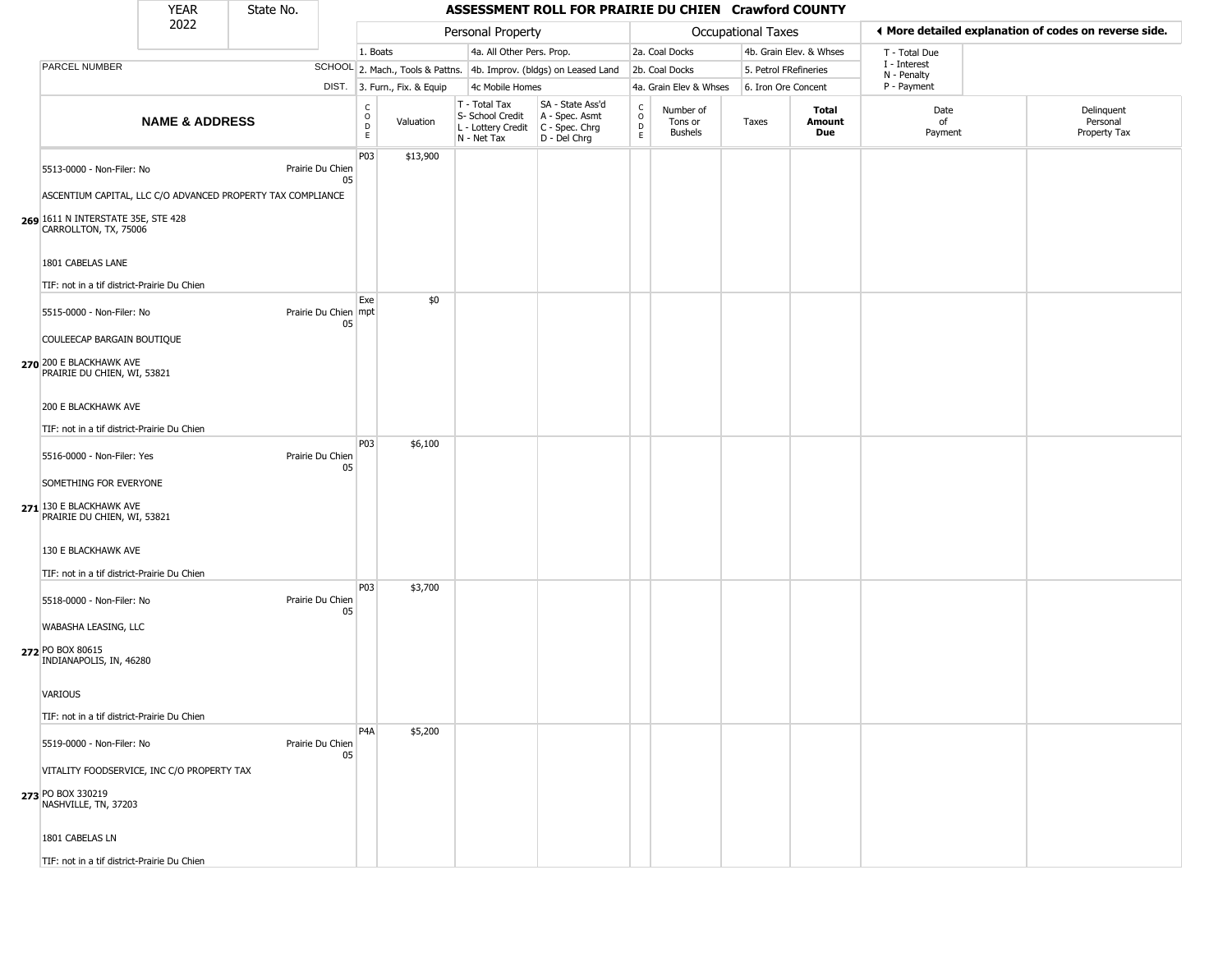| <b>YEAR</b> | State No. |
|-------------|-----------|
| ררחר        |           |

|                                                                          | YEAR                      | State No.           |                        |                                                |                              |                                                                        | ASSESSMENT ROLL FOR PRAIRIE DU CHIEN Crawford COUNTY                 |                                                          |                                 |                    |                         |                             |  |                                                       |
|--------------------------------------------------------------------------|---------------------------|---------------------|------------------------|------------------------------------------------|------------------------------|------------------------------------------------------------------------|----------------------------------------------------------------------|----------------------------------------------------------|---------------------------------|--------------------|-------------------------|-----------------------------|--|-------------------------------------------------------|
|                                                                          | 2022                      |                     |                        |                                                |                              | Personal Property                                                      |                                                                      |                                                          |                                 | Occupational Taxes |                         |                             |  | ◀ More detailed explanation of codes on reverse side. |
|                                                                          |                           |                     |                        | 1. Boats                                       |                              | 4a. All Other Pers. Prop.                                              |                                                                      |                                                          | 2a. Coal Docks                  |                    | 4b. Grain Elev. & Whses | T - Total Due               |  |                                                       |
| PARCEL NUMBER                                                            |                           |                     |                        |                                                |                              |                                                                        | SCHOOL 2. Mach., Tools & Pattns. 4b. Improv. (bldgs) on Leased Land  |                                                          | 2b. Coal Docks                  |                    | 5. Petrol FRefineries   | I - Interest<br>N - Penalty |  |                                                       |
|                                                                          |                           |                     |                        |                                                | DIST. 3. Furn., Fix. & Equip | 4c Mobile Homes                                                        |                                                                      |                                                          | 4a. Grain Elev & Whses          |                    | 6. Iron Ore Concent     | P - Payment                 |  |                                                       |
|                                                                          | <b>NAME &amp; ADDRESS</b> |                     |                        | $\begin{matrix} 0 \\ 0 \\ D \end{matrix}$<br>E | Valuation                    | T - Total Tax<br>S- School Credit<br>L - Lottery Credit<br>N - Net Tax | SA - State Ass'd<br>A - Spec. Asmt<br>C - Spec. Chrg<br>D - Del Chrg | $\begin{smallmatrix} C \\ O \\ D \end{smallmatrix}$<br>E | Number of<br>Tons or<br>Bushels | Taxes              | Total<br>Amount<br>Due  | Date<br>of<br>Payment       |  | Delinquent<br>Personal<br>Property Tax                |
| 5520-0000 - Non-Filer: No                                                |                           |                     | Prairie Du Chien<br>05 | P03                                            | \$700                        |                                                                        |                                                                      |                                                          |                                 |                    |                         |                             |  |                                                       |
| LEARFIELD COMMUNICATIONS, LLC                                            |                           |                     |                        |                                                |                              |                                                                        |                                                                      |                                                          |                                 |                    |                         |                             |  |                                                       |
| 274 2400 DALLAS PARKWAY, STE 500<br>PLANO, TX, 75093                     |                           |                     |                        |                                                |                              |                                                                        |                                                                      |                                                          |                                 |                    |                         |                             |  |                                                       |
| 640 N VILLA LOUIS RD                                                     |                           |                     |                        |                                                |                              |                                                                        |                                                                      |                                                          |                                 |                    |                         |                             |  |                                                       |
| TIF: not in a tif district-Prairie Du Chien                              |                           |                     |                        | P03                                            | \$1,000                      |                                                                        |                                                                      |                                                          |                                 |                    |                         |                             |  |                                                       |
| 5521-0000 - Non-Filer: No                                                |                           |                     | Prairie Du Chien<br>05 |                                                |                              |                                                                        |                                                                      |                                                          |                                 |                    |                         |                             |  |                                                       |
| FLORIDA'S NATURAL FOOD SERVICE, INC                                      |                           |                     |                        |                                                |                              |                                                                        |                                                                      |                                                          |                                 |                    |                         |                             |  |                                                       |
| 275 20205 HWY 27<br>LAKE WALES, FL, 33853                                |                           |                     |                        |                                                |                              |                                                                        |                                                                      |                                                          |                                 |                    |                         |                             |  |                                                       |
| VARIOUS                                                                  |                           |                     |                        |                                                |                              |                                                                        |                                                                      |                                                          |                                 |                    |                         |                             |  |                                                       |
| TIF: not in a tif district-Prairie Du Chien                              |                           |                     |                        | P03                                            | \$97,300                     |                                                                        |                                                                      |                                                          |                                 |                    |                         |                             |  |                                                       |
| 5522-0000 - Non-Filer: No                                                |                           |                     | Prairie Du Chien<br>05 |                                                |                              |                                                                        |                                                                      |                                                          |                                 |                    |                         |                             |  |                                                       |
| BB COMMUNITY LEASE SERVICES, INC                                         |                           |                     |                        |                                                |                              |                                                                        |                                                                      |                                                          |                                 |                    |                         |                             |  |                                                       |
| 276 PO BOC 456<br>NORTHBROOK, IL, 60065                                  |                           |                     |                        |                                                |                              |                                                                        |                                                                      |                                                          |                                 |                    |                         |                             |  |                                                       |
| 1801 CABELAS LANE                                                        |                           |                     |                        |                                                |                              |                                                                        |                                                                      |                                                          |                                 |                    |                         |                             |  |                                                       |
| TIF: not in a tif district-Prairie Du Chien                              |                           |                     |                        | P <sub>4</sub> A                               | \$3,500                      |                                                                        |                                                                      |                                                          |                                 |                    |                         |                             |  |                                                       |
| 5524-0000 - Non-Filer: No                                                |                           |                     | Prairie Du Chien<br>05 |                                                |                              |                                                                        |                                                                      |                                                          |                                 |                    |                         |                             |  |                                                       |
| FERRELLGAS, LP DBA FERRELLGAS/BLUE RHINO                                 |                           |                     |                        |                                                |                              |                                                                        |                                                                      |                                                          |                                 |                    |                         |                             |  |                                                       |
| 277 ONE LIBERTY PLAZA<br>LIBERTY, MO, 64068                              |                           |                     |                        |                                                |                              |                                                                        |                                                                      |                                                          |                                 |                    |                         |                             |  |                                                       |
| <b>VARIOUS</b>                                                           |                           |                     |                        |                                                |                              |                                                                        |                                                                      |                                                          |                                 |                    |                         |                             |  |                                                       |
| TIF: not in a tif district-Prairie Du Chien<br>5526-0000 - Non-Filer: No |                           |                     | Prairie Du Chien   P03 | P <sub>4</sub> A                               | \$800<br>\$7,900             |                                                                        |                                                                      |                                                          |                                 |                    |                         |                             |  |                                                       |
| <b>INCLUSA</b>                                                           |                           |                     | 05                     |                                                |                              |                                                                        |                                                                      |                                                          |                                 |                    |                         |                             |  |                                                       |
| 278 3349 CHURCH ST, STE 1<br>STEVENS POINT, WI, 54481                    |                           |                     |                        |                                                |                              |                                                                        |                                                                      |                                                          |                                 |                    |                         |                             |  |                                                       |
| 119 E BLACKHAWK AVE                                                      |                           |                     |                        |                                                |                              |                                                                        |                                                                      |                                                          |                                 |                    |                         |                             |  |                                                       |
| TIF: not in a tif district-Prairie Du Chien                              |                           | <b>Parcel Total</b> |                        |                                                | \$8,700                      |                                                                        |                                                                      |                                                          |                                 |                    |                         |                             |  |                                                       |
|                                                                          |                           |                     |                        |                                                |                              |                                                                        |                                                                      |                                                          |                                 |                    |                         |                             |  |                                                       |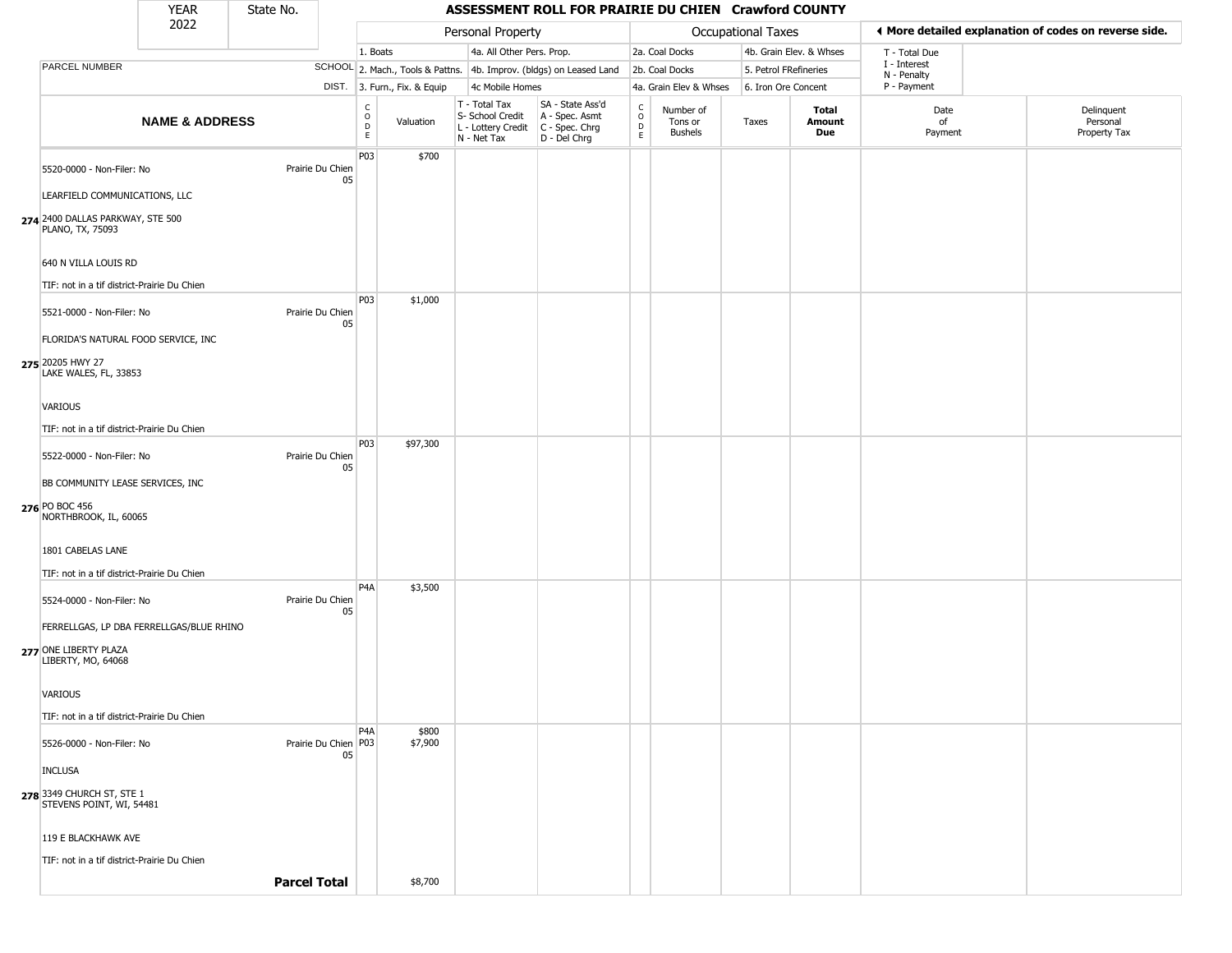| YFAR | State No. |
|------|-----------|
| วกวว |           |

|                                                                                | <b>YEAR</b>               | State No.           |                              |                                         |                              |                                                                                         | ASSESSMENT ROLL FOR PRAIRIE DU CHIEN Crawford COUNTY                |                                                 |                                        |                       |                         |                                                       |                                        |  |
|--------------------------------------------------------------------------------|---------------------------|---------------------|------------------------------|-----------------------------------------|------------------------------|-----------------------------------------------------------------------------------------|---------------------------------------------------------------------|-------------------------------------------------|----------------------------------------|-----------------------|-------------------------|-------------------------------------------------------|----------------------------------------|--|
|                                                                                | 2022                      |                     |                              |                                         |                              | Personal Property                                                                       |                                                                     |                                                 |                                        | Occupational Taxes    |                         | ◀ More detailed explanation of codes on reverse side. |                                        |  |
|                                                                                |                           |                     |                              | 1. Boats                                |                              | 4a. All Other Pers. Prop.                                                               |                                                                     |                                                 | 2a. Coal Docks                         |                       | 4b. Grain Elev. & Whses | T - Total Due                                         |                                        |  |
| PARCEL NUMBER                                                                  |                           |                     |                              |                                         |                              |                                                                                         | SCHOOL 2. Mach., Tools & Pattns. 4b. Improv. (bldgs) on Leased Land |                                                 | 2b. Coal Docks                         | 5. Petrol FRefineries |                         | I - Interest<br>N - Penalty                           |                                        |  |
|                                                                                |                           |                     |                              |                                         | DIST. 3. Furn., Fix. & Equip | 4c Mobile Homes                                                                         |                                                                     |                                                 | 4a. Grain Elev & Whses                 | 6. Iron Ore Concent   |                         | P - Payment                                           |                                        |  |
|                                                                                | <b>NAME &amp; ADDRESS</b> |                     |                              | $_{\rm o}^{\rm c}$<br>$\mathsf{D}$<br>E | Valuation                    | T - Total Tax<br>S- School Credit<br>L - Lottery Credit   C - Spec. Chrg<br>N - Net Tax | SA - State Ass'd<br>A - Spec. Asmt<br>D - Del Chrg                  | $\begin{array}{c} C \\ O \\ D \\ E \end{array}$ | Number of<br>Tons or<br><b>Bushels</b> | Taxes                 | Total<br>Amount<br>Due  | Date<br>of<br>Payment                                 | Delinquent<br>Personal<br>Property Tax |  |
| 5527-0000 - Non-Filer: Yes<br><b>WATERFRONT HOTEL</b>                          |                           |                     | Prairie Du Chien   P03<br>05 | P4A                                     | \$10,100<br>\$177,100        |                                                                                         |                                                                     |                                                 |                                        |                       |                         |                                                       |                                        |  |
| 279 113 S MAIN ST<br>PRAIRIE DU CHIEN, WI, 53821                               |                           |                     |                              |                                         |                              |                                                                                         |                                                                     |                                                 |                                        |                       |                         |                                                       |                                        |  |
| 113 S MAIN ST<br>TIF: not in a tif district-Prairie Du Chien                   |                           |                     |                              |                                         |                              |                                                                                         |                                                                     |                                                 |                                        |                       |                         |                                                       |                                        |  |
|                                                                                |                           | <b>Parcel Total</b> |                              |                                         | \$187,200                    |                                                                                         |                                                                     |                                                 |                                        |                       |                         |                                                       |                                        |  |
| 5528-0000 - Non-Filer: Yes                                                     |                           |                     | Prairie Du Chien<br>05       | P03                                     | \$6,700                      |                                                                                         |                                                                     |                                                 |                                        |                       |                         |                                                       |                                        |  |
| NEW SPIT AND WHISTLE<br>280 1000 S BEAUMONT RD<br>PRAIRIE DU CHIEN, WI, 53821  |                           |                     |                              |                                         |                              |                                                                                         |                                                                     |                                                 |                                        |                       |                         |                                                       |                                        |  |
| 1000 S BEAUMONT RD<br>TIF: not in a tif district-Prairie Du Chien              |                           |                     |                              |                                         |                              |                                                                                         |                                                                     |                                                 |                                        |                       |                         |                                                       |                                        |  |
| 5529-0000 - Non-Filer: Yes<br>COUNTRY INN & SUITES BUCKHORN GRILL AND PUB PLUM |                           |                     | Prairie Du Chien   P03<br>05 | P <sub>4</sub> A                        | \$6,400<br>\$84,800          |                                                                                         |                                                                     |                                                 |                                        |                       |                         |                                                       |                                        |  |
| HOSPITALITY, LLC<br>281 1801 CABELAS LANE<br>PRAIRIE DU CHIEN, WI, 53821       |                           |                     |                              |                                         |                              |                                                                                         |                                                                     |                                                 |                                        |                       |                         |                                                       |                                        |  |
| 1801 CABELAS LANE<br>TIF: not in a tif district-Prairie Du Chien               |                           |                     |                              |                                         |                              |                                                                                         |                                                                     |                                                 |                                        |                       |                         |                                                       |                                        |  |
|                                                                                |                           | <b>Parcel Total</b> |                              | P03                                     | \$91,200<br>\$16,700         |                                                                                         |                                                                     |                                                 |                                        |                       |                         |                                                       |                                        |  |
| 5530-0000 - Non-Filer: Yes<br>TNT GYMNASTICS                                   |                           |                     | Prairie Du Chien<br>05       |                                         |                              |                                                                                         |                                                                     |                                                 |                                        |                       |                         |                                                       |                                        |  |
| 282 156 Bluebird Lane<br>Gay Mills, WI, 54631                                  |                           |                     |                              |                                         |                              |                                                                                         |                                                                     |                                                 |                                        |                       |                         |                                                       |                                        |  |
| 1890 E LA POINTE ST<br>TIF: not in a tif district-Prairie Du Chien             |                           |                     |                              |                                         |                              |                                                                                         |                                                                     |                                                 |                                        |                       |                         |                                                       |                                        |  |
| 5531-0000 - Non-Filer: Yes                                                     |                           |                     | Prairie Du Chien<br>05       | P03                                     | \$1,900                      |                                                                                         |                                                                     |                                                 |                                        |                       |                         |                                                       |                                        |  |
| THE RENTAL<br>283 PO BOX 206<br>PRAIRIE DU CHIEN, WI, 53821                    |                           |                     |                              |                                         |                              |                                                                                         |                                                                     |                                                 |                                        |                       |                         |                                                       |                                        |  |
| 103 E BLACKHAWK AVE                                                            |                           |                     |                              |                                         |                              |                                                                                         |                                                                     |                                                 |                                        |                       |                         |                                                       |                                        |  |
| TIF: not in a tif district-Prairie Du Chien                                    |                           |                     |                              |                                         |                              |                                                                                         |                                                                     |                                                 |                                        |                       |                         |                                                       |                                        |  |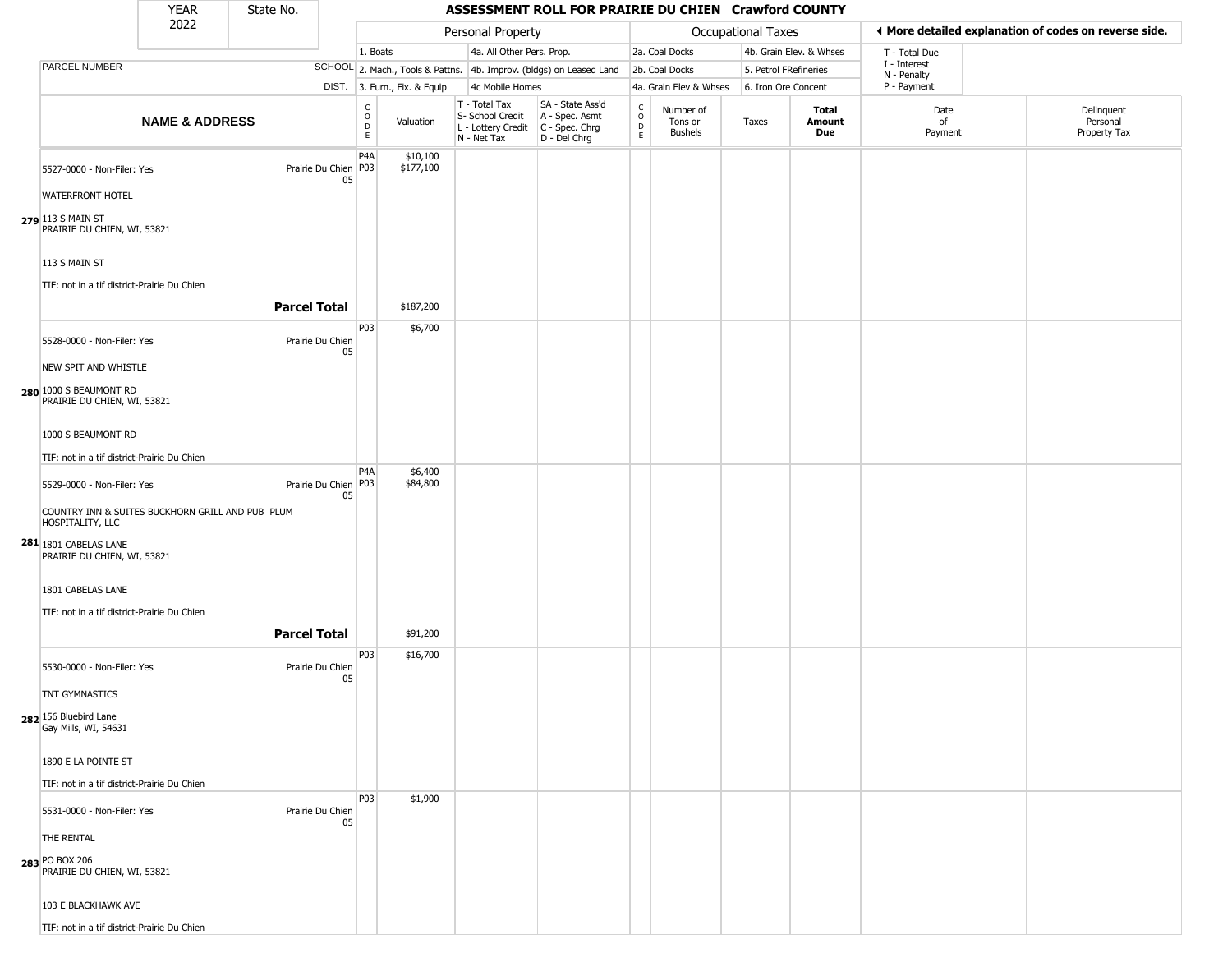| YFAR | State No. |
|------|-----------|
| 2022 |           |

| --------<br>2022                                                                              |                           |                     | Personal Property            |                                  |                    |                                                                        |                                                                      |                                | Occupational Taxes                     |                       | ♦ More detailed explanation of codes on reverse side. |                            |                                        |
|-----------------------------------------------------------------------------------------------|---------------------------|---------------------|------------------------------|----------------------------------|--------------------|------------------------------------------------------------------------|----------------------------------------------------------------------|--------------------------------|----------------------------------------|-----------------------|-------------------------------------------------------|----------------------------|----------------------------------------|
|                                                                                               |                           |                     |                              | 1. Boats                         |                    | 4a. All Other Pers. Prop.                                              |                                                                      |                                | 2a. Coal Docks                         |                       | 4b. Grain Elev. & Whses                               | T - Total Due              |                                        |
| PARCEL NUMBER                                                                                 |                           |                     |                              |                                  |                    |                                                                        | SCHOOL 2. Mach., Tools & Pattns. 4b. Improv. (bldgs) on Leased Land  |                                | 2b. Coal Docks                         | 5. Petrol FRefineries |                                                       | I - Interest               |                                        |
|                                                                                               |                           |                     |                              | DIST. 3. Furn., Fix. & Equip     |                    | 4c Mobile Homes                                                        |                                                                      |                                | 4a. Grain Elev & Whses                 | 6. Iron Ore Concent   |                                                       | N - Penalty<br>P - Payment |                                        |
|                                                                                               | <b>NAME &amp; ADDRESS</b> |                     |                              | C<br>$\circ$<br>D<br>$\mathsf E$ | Valuation          | T - Total Tax<br>S- School Credit<br>L - Lottery Credit<br>N - Net Tax | SA - State Ass'd<br>A - Spec. Asmt<br>C - Spec. Chrg<br>D - Del Chrg | $\rm _o^C$<br>D<br>$\mathsf E$ | Number of<br>Tons or<br><b>Bushels</b> | Taxes                 | Total<br>Amount<br>Due                                | Date<br>of<br>Payment      | Delinquent<br>Personal<br>Property Tax |
| 5532-0000 - Non-Filer: Yes                                                                    |                           |                     | Prairie Du Chien<br>05       | P4A                              | \$1,400            |                                                                        |                                                                      |                                |                                        |                       |                                                       |                            |                                        |
| PINNACLE PROPANE EXPRESS, LLC<br>284 600 E LAS COLINAS BLVD, STE 2000<br>IRVING, TX, 75039    |                           |                     |                              |                                  |                    |                                                                        |                                                                      |                                |                                        |                       |                                                       |                            |                                        |
| 525 S MARQUETTE RD<br>TIF: not in a tif district-Prairie Du Chien                             |                           |                     |                              |                                  |                    |                                                                        |                                                                      |                                |                                        |                       |                                                       |                            |                                        |
| 5533-0000 - Non-Filer: No                                                                     |                           |                     | Prairie Du Chien   P03<br>05 | P <sub>4</sub> A                 | \$300<br>\$290,400 |                                                                        |                                                                      |                                |                                        |                       |                                                       |                            |                                        |
| CASEY'S MARKETING COMPANY DBA CASEY'S GENERAL STORE<br>285 PO BOX 54288                       |                           |                     |                              |                                  |                    |                                                                        |                                                                      |                                |                                        |                       |                                                       |                            |                                        |
| LEXINGTON, KY, 40555<br>525 S MARQUETTE RD                                                    |                           |                     |                              |                                  |                    |                                                                        |                                                                      |                                |                                        |                       |                                                       |                            |                                        |
| TIF: not in a tif district-Prairie Du Chien                                                   |                           | <b>Parcel Total</b> |                              |                                  | \$290,700          |                                                                        |                                                                      |                                |                                        |                       |                                                       |                            |                                        |
| 5534-0000 - Non-Filer: Yes                                                                    |                           |                     | Prairie Du Chien<br>05       | P03                              | \$3,600            |                                                                        |                                                                      |                                |                                        |                       |                                                       |                            |                                        |
| <b>MARLIN LEASING</b><br>286 PO BOX 5481                                                      |                           |                     |                              |                                  |                    |                                                                        |                                                                      |                                |                                        |                       |                                                       |                            |                                        |
| MOUNT LAUREL, NJ, 08054<br>1618 S MARQUETTE RD<br>TIF: not in a tif district-Prairie Du Chien |                           |                     |                              |                                  |                    |                                                                        |                                                                      |                                |                                        |                       |                                                       |                            |                                        |
| 5535-0000 - Non-Filer: No<br>FIRST AMERICAN COMMERCIAL BANCORP, INC                           |                           |                     | Prairie Du Chien<br>05       | P <sub>0</sub> 3                 | \$2,500            |                                                                        |                                                                      |                                |                                        |                       |                                                       |                            |                                        |
| 287 PO BOX 4747<br>OAK BROOK, IL, 60522                                                       |                           |                     |                              |                                  |                    |                                                                        |                                                                      |                                |                                        |                       |                                                       |                            |                                        |
| 116 S MARQUETTE RD<br>TIF: not in a tif district-Prairie Du Chien                             |                           |                     |                              |                                  |                    |                                                                        |                                                                      |                                |                                        |                       |                                                       |                            |                                        |
| 5536-0000 - Non-Filer: No                                                                     |                           |                     | Prairie Du Chien P03<br>05   | P <sub>4</sub> A                 | \$100<br>\$400     |                                                                        |                                                                      |                                |                                        |                       |                                                       |                            |                                        |
| SEDONA STAFFING SERVICES<br>288 2065 HOLIDAY DR<br>DUBUQUE, IA, 52002                         |                           |                     |                              |                                  |                    |                                                                        |                                                                      |                                |                                        |                       |                                                       |                            |                                        |
| 103 N WACOUTA AVE<br>TIF: not in a tif district-Prairie Du Chien                              |                           |                     |                              |                                  |                    |                                                                        |                                                                      |                                |                                        |                       |                                                       |                            |                                        |
|                                                                                               |                           | <b>Parcel Total</b> |                              |                                  | \$500              |                                                                        |                                                                      |                                |                                        |                       |                                                       |                            |                                        |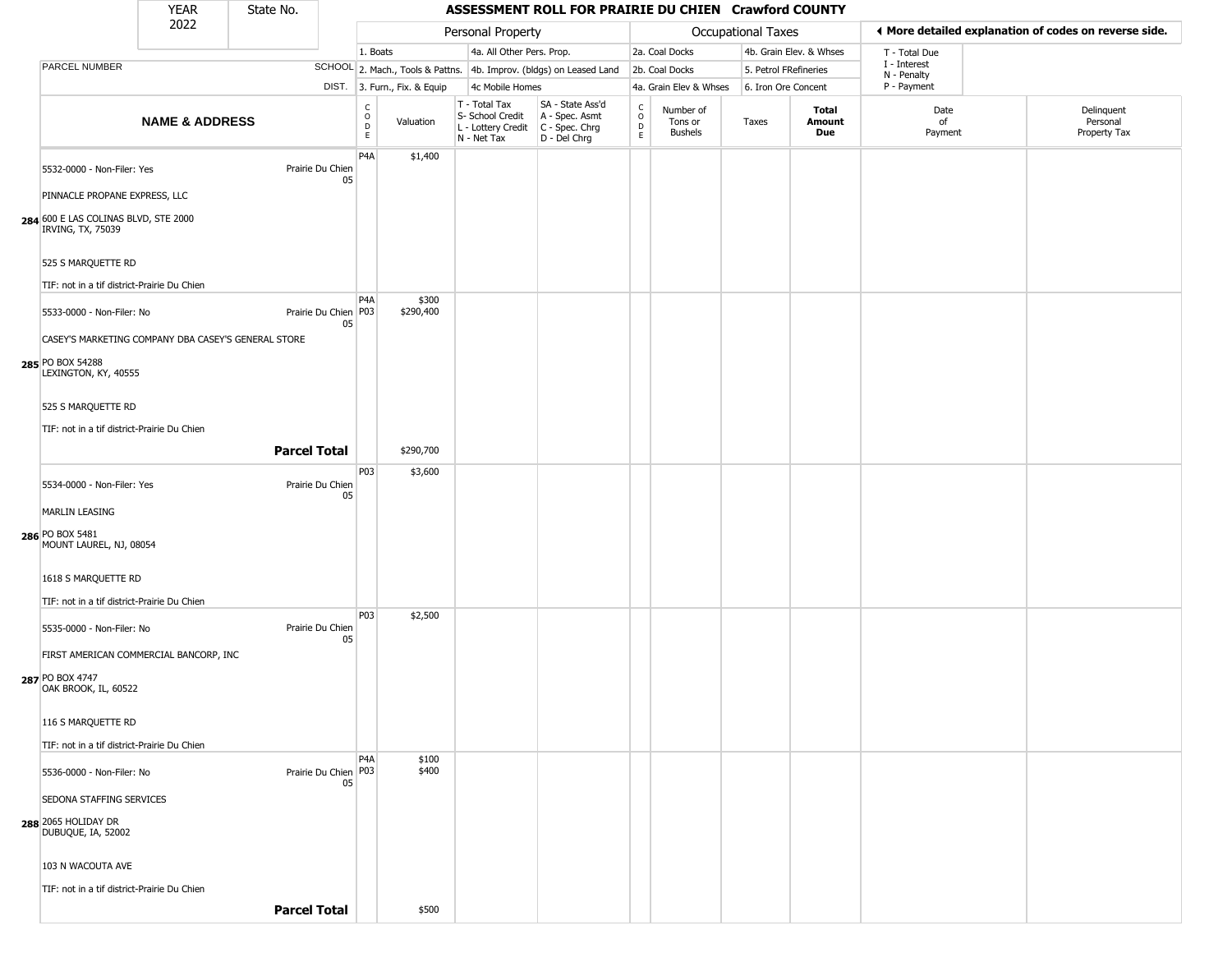#### YEAR **ASSESSMENT ROLL FOR PRAIRIE DU CHIEN Crawford COUNTY** 2022 DIST. 3. Furn., Fix. & Equip PARCEL NUMBER **NAME & ADDRESS** State No. C O D E Valuation T - Total Tax S- School Credit A - Spec. Asmt L - Lottery Credit C - Spec. Chrg N - Net Tax SA - State Ass'd D - Del Chrg C O D E Number of Tons or Bushels Taxes **Total Amount Due** Date of Payment Delinquent Personal Property Tax Personal Property **Department Controller Service Controller** Occupational Taxes 1. Boats **4a. All Other Pers. Prop.** 2a. Coal Docks 4b. Grain Elev. & Whses SCHOOL 2. Mach., Tools & Pattns. 4b. Improv. (bldgs) on Leased Land 2b. Coal Docks 5. Petrol FRefineries 4c Mobile Homes 4a. Grain Elev & Whses 6. Iron Ore Concent T - Total Due I - Interest N - Penalty P - Payment 3**More detailed explanation of codes on reverse side. 289** PO BOX 460667 DEPT 100 5538-0000 - Non-Filer: No Prairie Du Chien 05 CTI TOWERS ASSETS II, LLC C/O RYAN LLC, PROPERTY TAX COMPLIANCE HOUSTON, TX, 77056 WEBSTER ST TIF: not in a tif district-Prairie Du Chien P4A \$11,900 **290** 600 E BLACKHAWK AVE 5539-0000 - Non-Filer: No 05 COMMUNITY FIRST BANK PRAIRIE DU CHIEN, WI, 53821 600 E BLACKHAWK AVE TIF: not in a tif district-Prairie Du Chien P03 Prairie Du Chien | P4A | \$26,900 \$29,400 **Parcel Total** | \$56,300 **291** PO BOX 4900 DEPT 660 5540-0000 - Non-Filer: Yes Prairie Du Chien 05 DREYER'S GRAND ICE CREAM C/O RYAN, LLC SCOTTSDALE, AZ, 85261-4900 VARIOUS TIF: not in a tif district-Prairie Du Chien P03 \$1,500 **292** 4221 W BOY SCOUT BLVD STE 400 5541-0000 - Non-Filer: No Prairie Du Chien 05 DS SERVICES OF AMERICA, INC DBA PRIMO WATER NORTH AMERICA TAMPA, FL, 33607 VARIOUS TIF: not in a tif district-Prairie Du Chien P03 \$2,700 **293** 106 S BEAUMONT RD 5542-0000 - Non-Filer: No 05 LORI KNAPP, INC PRAIRIE DU CHIEN, WI, 53821 1220 S 13TH ST TIF: not in a tif district-Prairie Du Chien  $PA<sub>A</sub>$ Prairie Du Chien | P03 \$100 \$1,400 **Parcel Total** \$1,500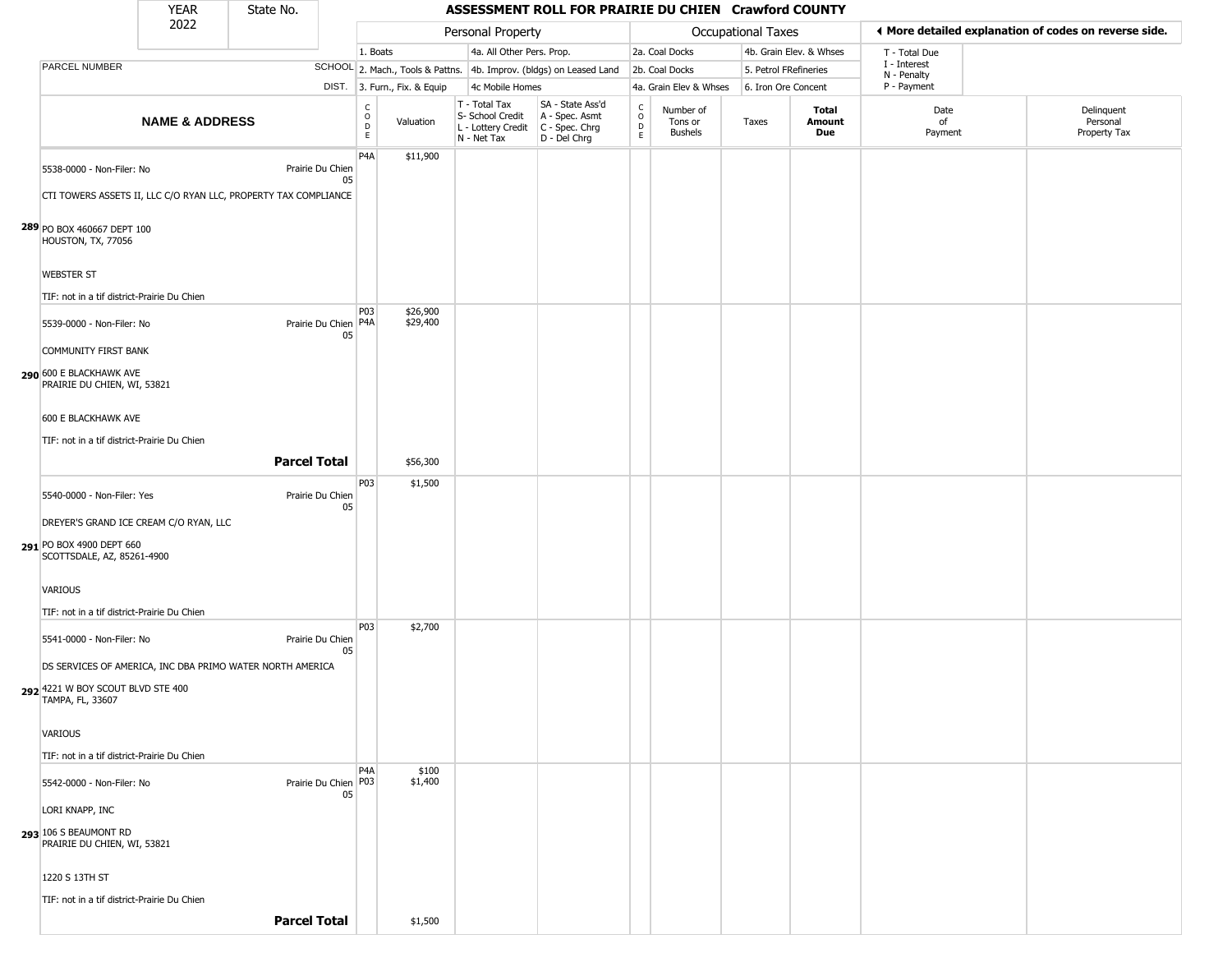## State No.

н

### YEAR State No. **ASSESSMENT ROLL FOR PRAIRIE DU CHIEN Crawford COUNTY**

| 2022                                                                                                                                                                                 |                           |                     |                                                      |                              | Personal Property                                                                       |                                                                     |                         | <b>Occupational Taxes</b>       |                       | ♦ More detailed explanation of codes on reverse side. |                            |                                        |
|--------------------------------------------------------------------------------------------------------------------------------------------------------------------------------------|---------------------------|---------------------|------------------------------------------------------|------------------------------|-----------------------------------------------------------------------------------------|---------------------------------------------------------------------|-------------------------|---------------------------------|-----------------------|-------------------------------------------------------|----------------------------|----------------------------------------|
|                                                                                                                                                                                      |                           |                     |                                                      | 1. Boats                     | 4a. All Other Pers. Prop.                                                               |                                                                     |                         | 2a. Coal Docks                  |                       | 4b. Grain Elev. & Whses                               | T - Total Due              |                                        |
| PARCEL NUMBER                                                                                                                                                                        |                           |                     |                                                      |                              |                                                                                         | SCHOOL 2. Mach., Tools & Pattns. 4b. Improv. (bldgs) on Leased Land |                         | 2b. Coal Docks                  | 5. Petrol FRefineries |                                                       | I - Interest               |                                        |
|                                                                                                                                                                                      |                           |                     |                                                      | DIST. 3. Furn., Fix. & Equip | 4c Mobile Homes                                                                         |                                                                     |                         | 4a. Grain Elev & Whses          | 6. Iron Ore Concent   |                                                       | N - Penalty<br>P - Payment |                                        |
|                                                                                                                                                                                      | <b>NAME &amp; ADDRESS</b> |                     | $\begin{matrix} 0 \\ 0 \\ D \end{matrix}$<br>E       | Valuation                    | T - Total Tax<br>S- School Credit<br>L - Lottery Credit   C - Spec. Chrg<br>N - Net Tax | SA - State Ass'd<br>A - Spec. Asmt<br>D - Del Chrg                  | $\frac{c}{0}$<br>D<br>E | Number of<br>Tons or<br>Bushels | Taxes                 | Total<br>Amount<br>Due                                | Date<br>of<br>Payment      | Delinquent<br>Personal<br>Property Tax |
| 5543-0000 - Non-Filer: No<br>DISH WIRELESS, LLC<br>294 PO BOX 6623                                                                                                                   |                           |                     | Stat<br>Prairie Du Chien e<br>Ass<br>05<br>ess<br>ed | \$0                          |                                                                                         |                                                                     |                         |                                 |                       |                                                       |                            |                                        |
| ENGLEWOOD, CO, 80155<br>116 E BLACKHAWK AVE<br>TIF: not in a tif district-Prairie Du Chien                                                                                           |                           |                     | P <sub>4</sub> A                                     | \$2,000                      |                                                                                         |                                                                     |                         |                                 |                       |                                                       |                            |                                        |
| 5544-0000 - Non-Filer: Yes<br>FENIMORE MEDICAL CLINIC<br>295 421 S BEAUMONT RD<br>PRAIRIE DU CHIEN, WI, 53821                                                                        |                           |                     | Prairie Du Chien   P03<br>05                         | \$10,100                     |                                                                                         |                                                                     |                         |                                 |                       |                                                       |                            |                                        |
| 421 S BEAUMONT RD<br>TIF: not in a tif district-Prairie Du Chien                                                                                                                     |                           | <b>Parcel Total</b> |                                                      | \$12,100                     |                                                                                         |                                                                     |                         |                                 |                       |                                                       |                            |                                        |
| 5545-0000 - Non-Filer: Yes<br>MIND, BODY & SOUL WELLNESS<br>296 421 S BEAUMONT RD<br>PRAIRIE DU CHIEN, WI, 53821<br>421 S BEAUMONT RD<br>TIF: not in a tif district-Prairie Du Chien |                           | Prairie Du Chien    | P03<br>05                                            | \$7,100                      |                                                                                         |                                                                     |                         |                                 |                       |                                                       |                            |                                        |
| 5546-0000 - Non-Filer: Yes<br>SALON 421<br>297 421 S BEAUMONT RD<br>PRAIRIE DU CHIEN, WI, 53821<br>421 S BEAUMONT RD                                                                 |                           | Prairie Du Chien    | P03<br>05                                            | \$8,100                      |                                                                                         |                                                                     |                         |                                 |                       |                                                       |                            |                                        |
| TIF: not in a tif district-Prairie Du Chien<br>5547-0000 - Non-Filer: No                                                                                                             |                           |                     | P <sub>4</sub> A<br>Prairie Du Chien P03<br>05       | \$100<br>\$38,900            |                                                                                         |                                                                     |                         |                                 |                       |                                                       |                            |                                        |
| LUXOTTICA OF AMERICA, INC DBA SUNGLASS HUT<br>298 PO BOX 331429<br>NASHVILLE, TN, 37203<br>33901 HWY 35                                                                              |                           |                     |                                                      |                              |                                                                                         |                                                                     |                         |                                 |                       |                                                       |                            |                                        |
| TIF: not in a tif district-Prairie Du Chien                                                                                                                                          |                           | <b>Parcel Total</b> |                                                      | \$39,000                     |                                                                                         |                                                                     |                         |                                 |                       |                                                       |                            |                                        |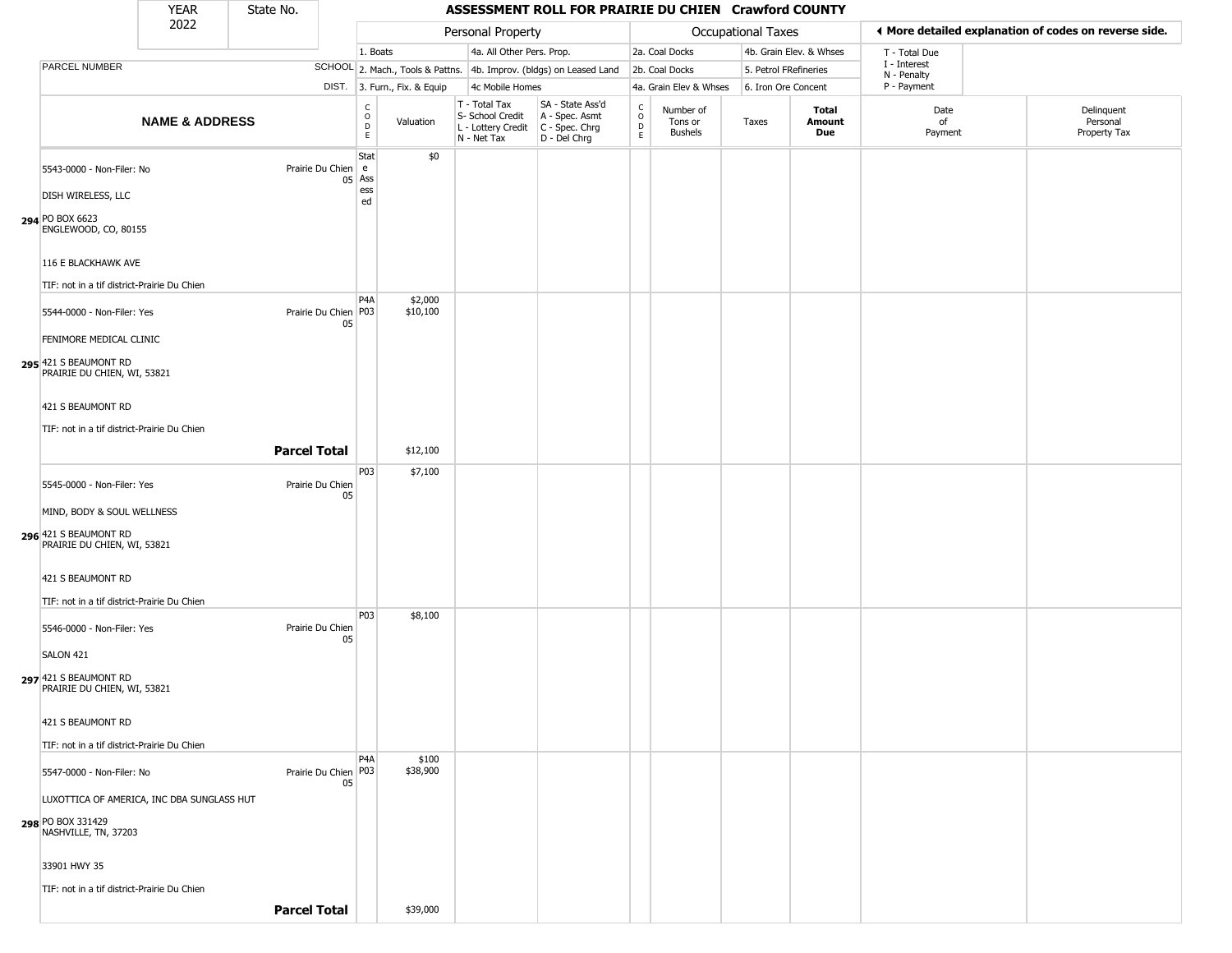| <b>YEAR</b> | State No. |
|-------------|-----------|
| ררחר        |           |

|                                                                                         | <b>YEAR</b> | State No.                 |                        |                      |                              |                                                                        | ASSESSMENT ROLL FOR PRAIRIE DU CHIEN Crawford COUNTY                   |                         |                                 |                       |                         |                                                       |                                        |  |
|-----------------------------------------------------------------------------------------|-------------|---------------------------|------------------------|----------------------|------------------------------|------------------------------------------------------------------------|------------------------------------------------------------------------|-------------------------|---------------------------------|-----------------------|-------------------------|-------------------------------------------------------|----------------------------------------|--|
|                                                                                         | 2022        |                           |                        |                      |                              | Personal Property                                                      |                                                                        |                         |                                 | Occupational Taxes    |                         | ◀ More detailed explanation of codes on reverse side. |                                        |  |
|                                                                                         |             |                           |                        | 1. Boats             |                              | 4a. All Other Pers. Prop.                                              |                                                                        |                         | 2a. Coal Docks                  |                       | 4b. Grain Elev. & Whses | T - Total Due                                         |                                        |  |
| PARCEL NUMBER                                                                           |             |                           |                        |                      |                              |                                                                        | SCHOOL 2. Mach., Tools & Pattns. 4b. Improv. (bldgs) on Leased Land    |                         | 2b. Coal Docks                  | 5. Petrol FRefineries |                         | I - Interest<br>N - Penalty                           |                                        |  |
|                                                                                         |             |                           |                        |                      | DIST. 3. Furn., Fix. & Equip |                                                                        | 4c Mobile Homes                                                        |                         | 4a. Grain Elev & Whses          | 6. Iron Ore Concent   |                         | P - Payment                                           |                                        |  |
|                                                                                         |             | <b>NAME &amp; ADDRESS</b> |                        | $\rm _o^C$<br>D<br>E | Valuation                    | T - Total Tax<br>S- School Credit<br>L - Lottery Credit<br>N - Net Tax | SA - State Ass'd<br>A - Spec. Asmt<br>$C - Spec. Chrg$<br>D - Del Chrg | $\frac{c}{0}$<br>D<br>E | Number of<br>Tons or<br>Bushels | Taxes                 | Total<br>Amount<br>Due  | Date<br>of<br>Payment                                 | Delinquent<br>Personal<br>Property Tax |  |
| 5548-0000 - Non-Filer: Yes                                                              |             |                           | Prairie Du Chien<br>05 | P03                  | \$2,500                      |                                                                        |                                                                        |                         |                                 |                       |                         |                                                       |                                        |  |
| STORM LAKE, LLC C/O BONNIE DEAVERS                                                      |             |                           |                        |                      |                              |                                                                        |                                                                        |                         |                                 |                       |                         |                                                       |                                        |  |
| 299 208 CYPRESS COURT<br>SOUTH MILWAUKEE, WI, 53172                                     |             |                           |                        |                      |                              |                                                                        |                                                                        |                         |                                 |                       |                         |                                                       |                                        |  |
| 1800 S WACOUTA AVE                                                                      |             |                           |                        |                      |                              |                                                                        |                                                                        |                         |                                 |                       |                         |                                                       |                                        |  |
| TIF: not in a tif district-Prairie Du Chien                                             |             |                           |                        | P03                  | \$6,600                      |                                                                        |                                                                        |                         |                                 |                       |                         |                                                       |                                        |  |
| 5549-0000 - Non-Filer: No                                                               |             |                           | Prairie Du Chien<br>05 |                      |                              |                                                                        |                                                                        |                         |                                 |                       |                         |                                                       |                                        |  |
| XEROX FINANCIAL SERVICES, LLC PROPERTY TAX DEPT<br>300 PO BOX 909<br>WEBSTER, NY, 14580 |             |                           |                        |                      |                              |                                                                        |                                                                        |                         |                                 |                       |                         |                                                       |                                        |  |
| 110 E HAYDEN ST                                                                         |             |                           |                        |                      |                              |                                                                        |                                                                        |                         |                                 |                       |                         |                                                       |                                        |  |
| TIF: not in a tif district-Prairie Du Chien                                             |             |                           |                        |                      |                              |                                                                        |                                                                        |                         |                                 |                       |                         |                                                       |                                        |  |
| 5550-0000 - Non-Filer: No                                                               |             |                           | Prairie Du Chien<br>05 | P03                  | \$2,500                      |                                                                        |                                                                        |                         |                                 |                       |                         |                                                       |                                        |  |
| U.S BANK NATIONAL ASSOCIATION<br>301 1310 MADRID ST STE 100<br>MARSHALL, MN, 56258      |             |                           |                        |                      |                              |                                                                        |                                                                        |                         |                                 |                       |                         |                                                       |                                        |  |
| 133 S MICHIGAN ST                                                                       |             |                           |                        |                      |                              |                                                                        |                                                                        |                         |                                 |                       |                         |                                                       |                                        |  |
| TIF: not in a tif district-Prairie Du Chien                                             |             |                           |                        | P03                  | \$2,300                      |                                                                        |                                                                        |                         |                                 |                       |                         |                                                       |                                        |  |
| 5551-0000 - Non-Filer: No                                                               |             |                           | Prairie Du Chien<br>05 |                      |                              |                                                                        |                                                                        |                         |                                 |                       |                         |                                                       |                                        |  |
| KEEFE COMMISSARY NETWORK, LLC<br>302 1260 ANDES BLVD                                    |             |                           |                        |                      |                              |                                                                        |                                                                        |                         |                                 |                       |                         |                                                       |                                        |  |
| ST LOUIS, MO, 63132                                                                     |             |                           |                        |                      |                              |                                                                        |                                                                        |                         |                                 |                       |                         |                                                       |                                        |  |
| 500 E PARRISH ST                                                                        |             |                           |                        |                      |                              |                                                                        |                                                                        |                         |                                 |                       |                         |                                                       |                                        |  |
| TIF: not in a tif district-Prairie Du Chien                                             |             |                           |                        |                      |                              |                                                                        |                                                                        |                         |                                 |                       |                         |                                                       |                                        |  |
| 5552-0000 - Non-Filer: No                                                               |             |                           | Prairie Du Chien<br>05 | <b>P03</b>           | \$6,700                      |                                                                        |                                                                        |                         |                                 |                       |                         |                                                       |                                        |  |
| BAXTER HEALTHCARE CORPORATION C/0 RYAN, LLC<br>303 PO BOX 4900 DEPT 313                 |             |                           |                        |                      |                              |                                                                        |                                                                        |                         |                                 |                       |                         |                                                       |                                        |  |
| SCOTTSDALE, AZ, 85261-4900                                                              |             |                           |                        |                      |                              |                                                                        |                                                                        |                         |                                 |                       |                         |                                                       |                                        |  |
| <b>VARIOUS</b>                                                                          |             |                           |                        |                      |                              |                                                                        |                                                                        |                         |                                 |                       |                         |                                                       |                                        |  |
| TIF: not in a tif district-Prairie Du Chien                                             |             |                           |                        |                      |                              |                                                                        |                                                                        |                         |                                 |                       |                         |                                                       |                                        |  |
| NO. OF PARCELS 303                                                                      |             | <b>TOTALS</b>             | ▶                      |                      | 7,702,100.00                 |                                                                        |                                                                        |                         |                                 |                       |                         |                                                       |                                        |  |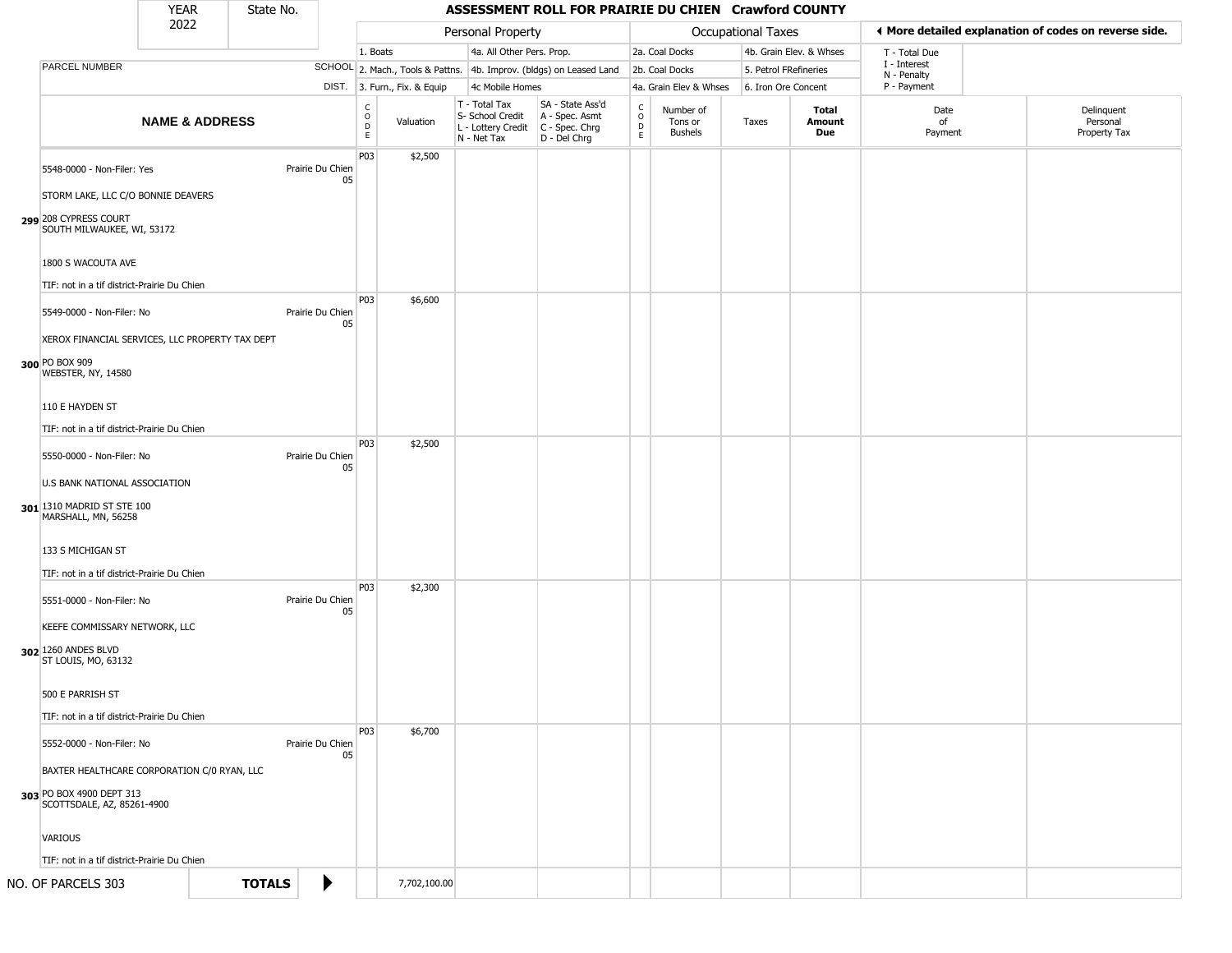| <b>Class</b>          | <b>Total PP Records   Total Valuation</b> |             |
|-----------------------|-------------------------------------------|-------------|
| <b>Exempt</b>         | 2                                         | \$0         |
| No Value              | 1                                         |             |
| P <sub>0</sub> 3      | 250                                       | \$5,446,600 |
| P4A                   | 140                                       | \$903.700   |
| P4B                   | 23                                        | \$1,351,800 |
| <b>State Assessed</b> | 14                                        | \$0         |
| Total:                | 303                                       | \$7702100   |

## **Municipality Totals by Class Municipality Totals - By County and Class**

| County   | <b>Class</b>          | <b>Total PP Records   Total Valuation</b> |             |
|----------|-----------------------|-------------------------------------------|-------------|
| Crawford | <b>Exempt</b>         | $\overline{2}$                            | \$0         |
|          | No Value              | 1                                         |             |
|          | P <sub>0</sub> 3      | 250                                       | \$5,446,600 |
|          | P <sub>4</sub> A      | 140                                       | \$903,700   |
|          | P <sub>4</sub> B      | 23                                        | \$1,351,800 |
|          | <b>State Assessed</b> | 14                                        | \$0         |
|          | Total:                | 303                                       | \$7,702,100 |
| Total:   |                       | 303                                       | \$7,702,100 |

## **Municipality Totals - By County, TIF, Class**

| County   | <b>TIF District</b> | <b>Class</b>          | <b>Total PP Records   Total Valuation</b> |             |
|----------|---------------------|-----------------------|-------------------------------------------|-------------|
| Crawford |                     | <b>Exempt</b>         | $\overline{2}$                            | \$0         |
|          |                     | No Value              | 1                                         |             |
|          |                     | P <sub>03</sub>       | 250                                       | \$5,446,600 |
|          |                     | P <sub>4</sub> A      | 140                                       | \$903,700   |
|          |                     | P <sub>4</sub> B      | 23                                        | \$1,351,800 |
|          |                     | <b>State Assessed</b> | 14                                        | \$0         |
|          |                     | Total:                | 303                                       | \$7,702,100 |
|          | Total:              |                       | 303                                       | \$7,702,100 |
| Total:   |                     |                       | 303                                       | \$7,702,100 |

## **Municipality Totals - By County, School District, Class**

| County   | <b>School District1</b> | <b>Class</b>     | <b>Total PP Records   Total Valuation</b> |             |
|----------|-------------------------|------------------|-------------------------------------------|-------------|
| Crawford | <b>Prairie Du Chien</b> | <b>Exempt</b>    | 2                                         | \$0         |
|          |                         | <b>No Value</b>  |                                           |             |
|          |                         | <b>P03</b>       | 250                                       | \$5,446,600 |
|          |                         | P <sub>4</sub> A | 140                                       | \$903,700   |
|          |                         | P <sub>4</sub> B | 23                                        | \$1,351,800 |